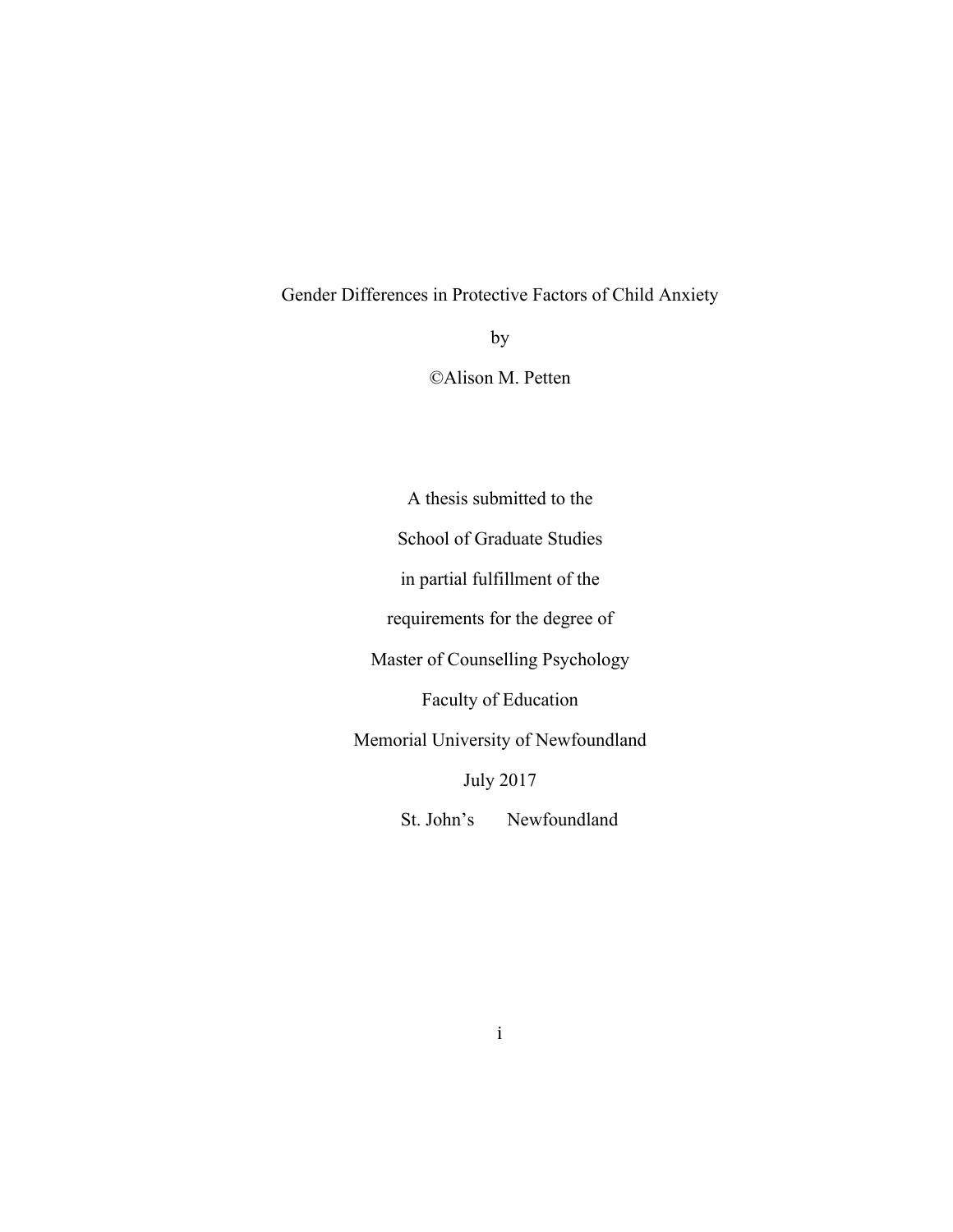#### Abstract

Anxiety is a commonly experienced emotion encompassed by nervousness, worry, and often accompanied by physical symptoms such as increased heart rate (American Psychological Association, 2015). Anxiety disorders are the most commonly diagnosed mental disorders in both children and adolescents (Reinecke, Dattilio, & Freeman, 2006). While previous research on gender differences in anxiety throughout adulthood is considerable, there is little on gender differences among children. The present study examines protective factors of child anxiety, namely self-esteem and coping strategies, from self-report data (Doyle, 2016) on children in grades four and five to determine if gender differences exist. Maladaptive and adaptive coping strategies were measured using the Coping Scale for Children and Youth (CSCY). Also, a rating of global self-esteem was measured using the Coopersmith Self-Esteem Inventory Revised (SEI). While no gender differences were found on self-esteem, findings showed that girls were significantly more likely than boys to draw on the coping strategy of "cognitive avoidance". Present findings are comparable to research in adult anxiety, such that women are more likely to experience symptoms of anxiety than men, and more likely to engage in avoidance behaviours (Bekker & van Mens-Verhulst, 2007; Kessler & Merikangas, 1994; McLean, Asnaani, Litz, & Hofmann, 2011). However, some of the findings are inconsistent with earlier adult studies. For example, boys use of problem solving strategies (Bahrami & Yousefi, 2011). These results will expand the knowledge of anxiety, specifically among younger children, and can inform the development and implementation of preventative programming.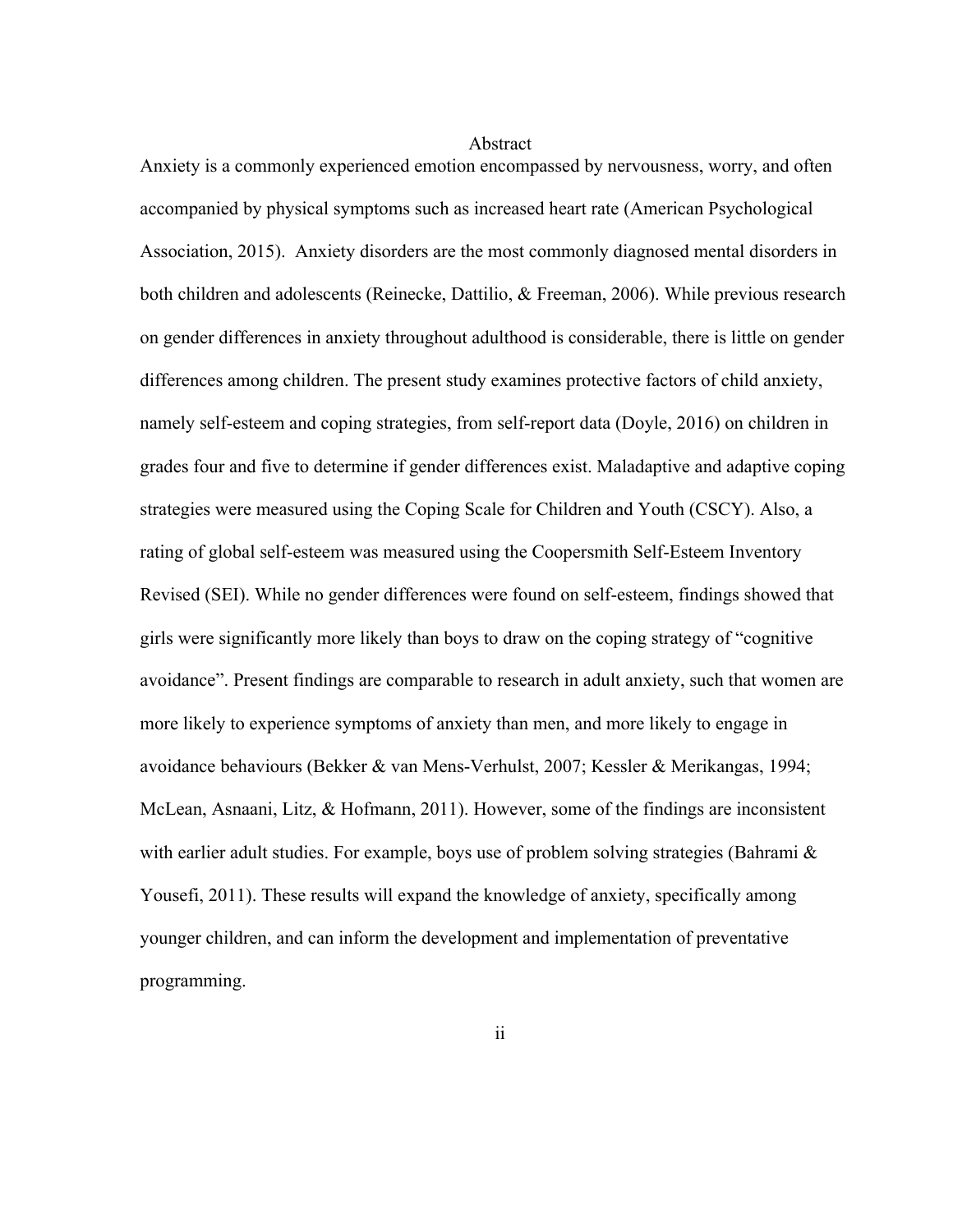### Acknowledgements

First, I would like to thank Dr. Rhonda Joy for all her guidance and support throughout this writing process. I greatly appreciate your supervision and time that went into our meetings and editing.

Also, a considerable thank-you to Susan Doyle for allowing me to take part in collecting and examining the original pre-test data.

I would like to extend my appreciation to Gerry White for his assistance and support with the organization and demonstration of my statistical findings. You made this process go smoothly and I appreciate that.

Finally, I am grateful to my family for their continued love and support throughout my pursuit of education. My successes would not have been possible without you.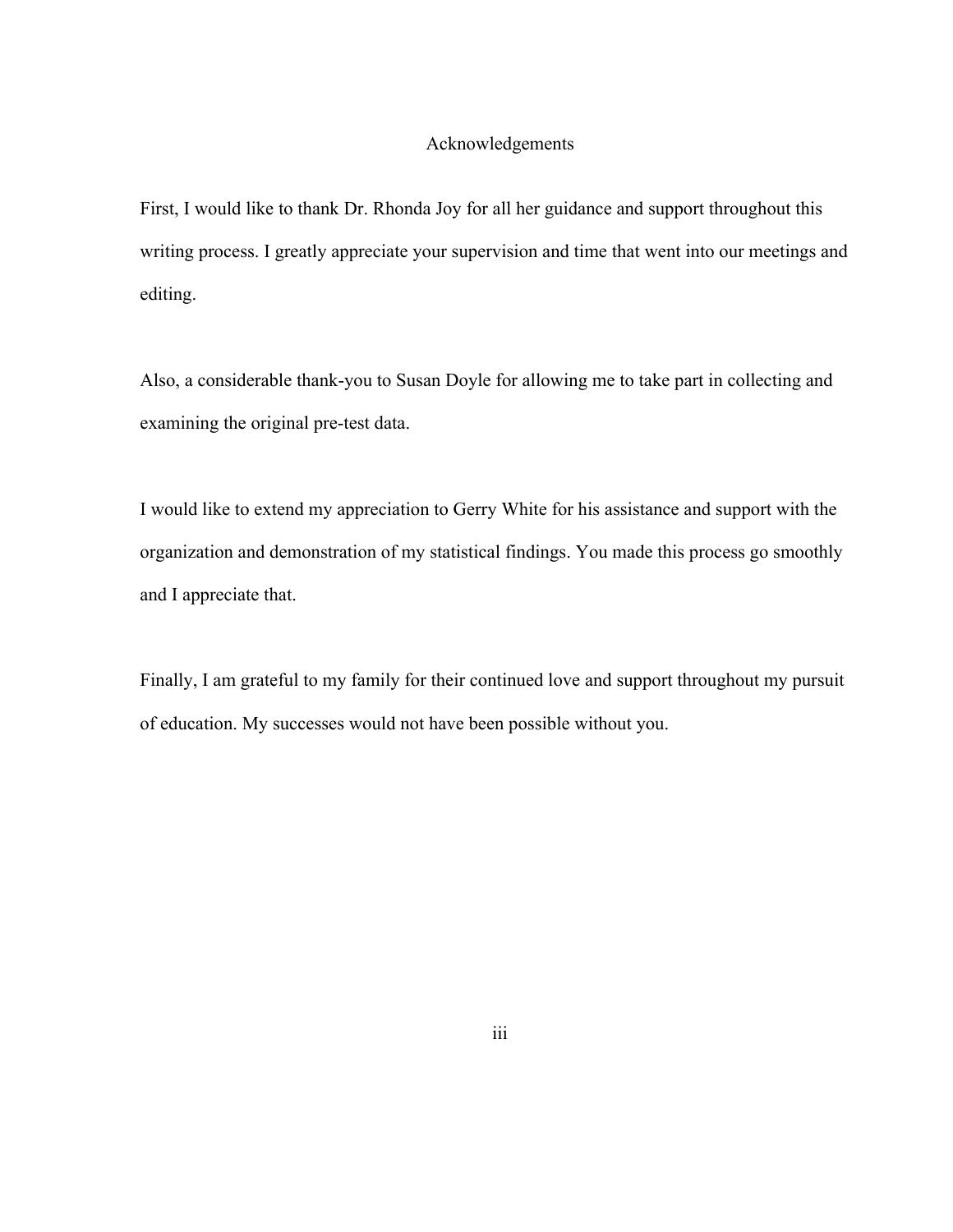Table of Contents

| Abstract                                     |                      |
|----------------------------------------------|----------------------|
| Acknowledgments                              | $\dddot{\text{iii}}$ |
| Table of Contents                            | iv                   |
| List of Tables                               | vi                   |
| List of Appendices                           | vii                  |
| Terminology                                  | viii                 |
| Chapter One                                  |                      |
| Introduction                                 | 8                    |
| <b>Chapter Overview</b>                      | 12                   |
| Chapter Two                                  |                      |
| The Nature of Anxiety                        | 13                   |
| Childhood Anxiety                            | 15                   |
| Diagnosis                                    | 17                   |
| Treatment                                    | 20                   |
| Cognitive Behavioural Therapy                | 21                   |
| Medication                                   | 23                   |
| <b>Other Treatment Options</b>               | 24                   |
| Early Intervention and Prevention            | 25                   |
| Protective Factors of Anxiety                | 28                   |
| Self-Esteem                                  | 30                   |
| Coping                                       | 31                   |
| <b>Gender Differences</b>                    | 33                   |
| Gender Differences in Anxiety                | 35                   |
| Gender Differences in Coping and Self-Esteem | 39                   |
| <b>Theoretical Framework</b>                 | 41                   |
| Summary                                      | 43                   |
| <b>Chapter Three</b>                         |                      |
| Methods                                      | 45                   |
| Participants                                 | 45                   |
| Measures                                     | 47                   |
| Procedure                                    | 49                   |
| Data Analysis                                | 49                   |
| <b>Chapter Four</b>                          |                      |
| Results                                      | 51                   |
| <b>Preliminary Analyses</b>                  | 51                   |
| <b>Chapter Five</b>                          |                      |
| Discussion                                   | 61                   |
| Strengths                                    | 65                   |
| Limitations                                  | 66                   |
| Roots of Empathy                             | 68                   |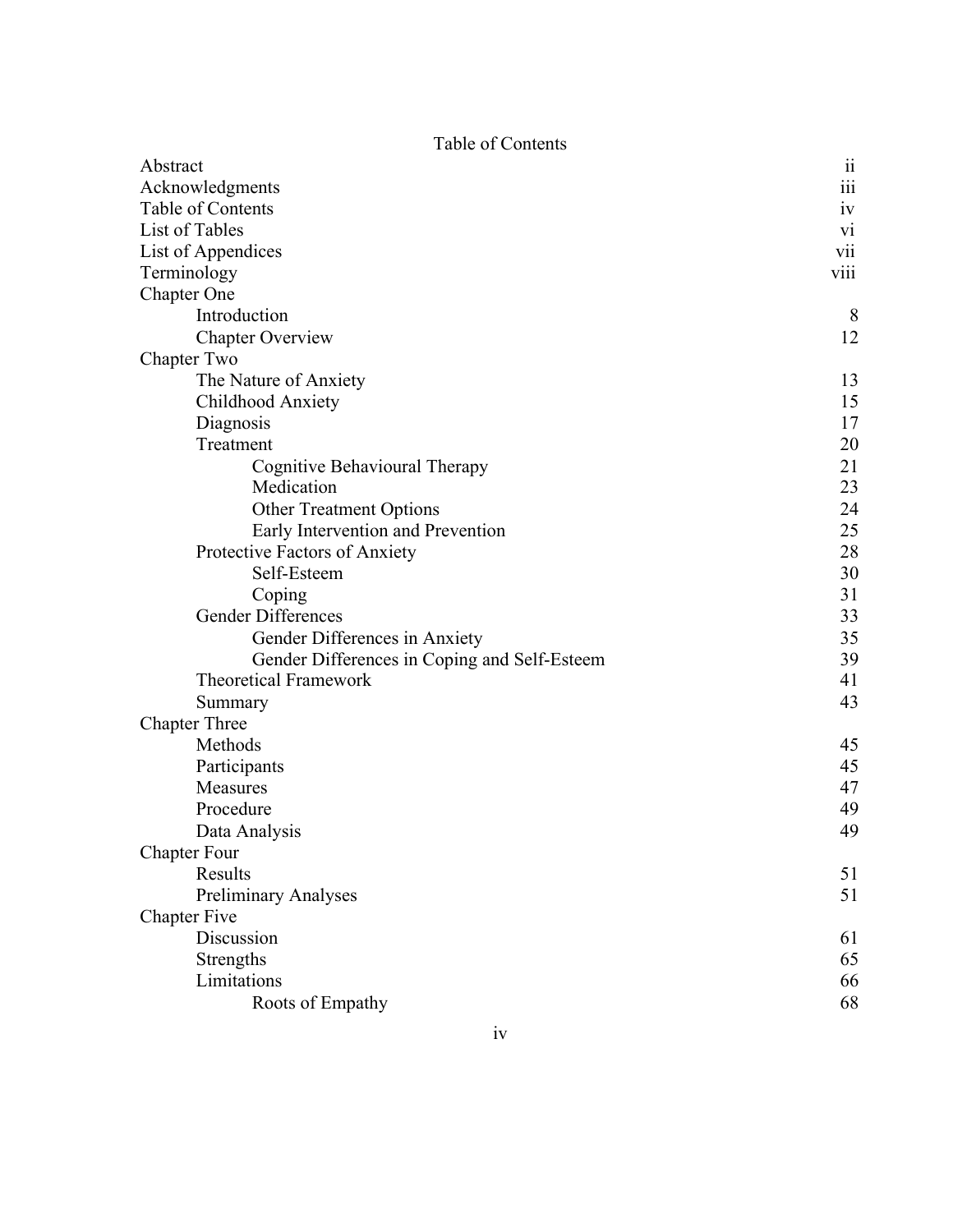| <b>Future Directions</b> | 68 |
|--------------------------|----|
| Conclusions              | 70 |
| References               | 72 |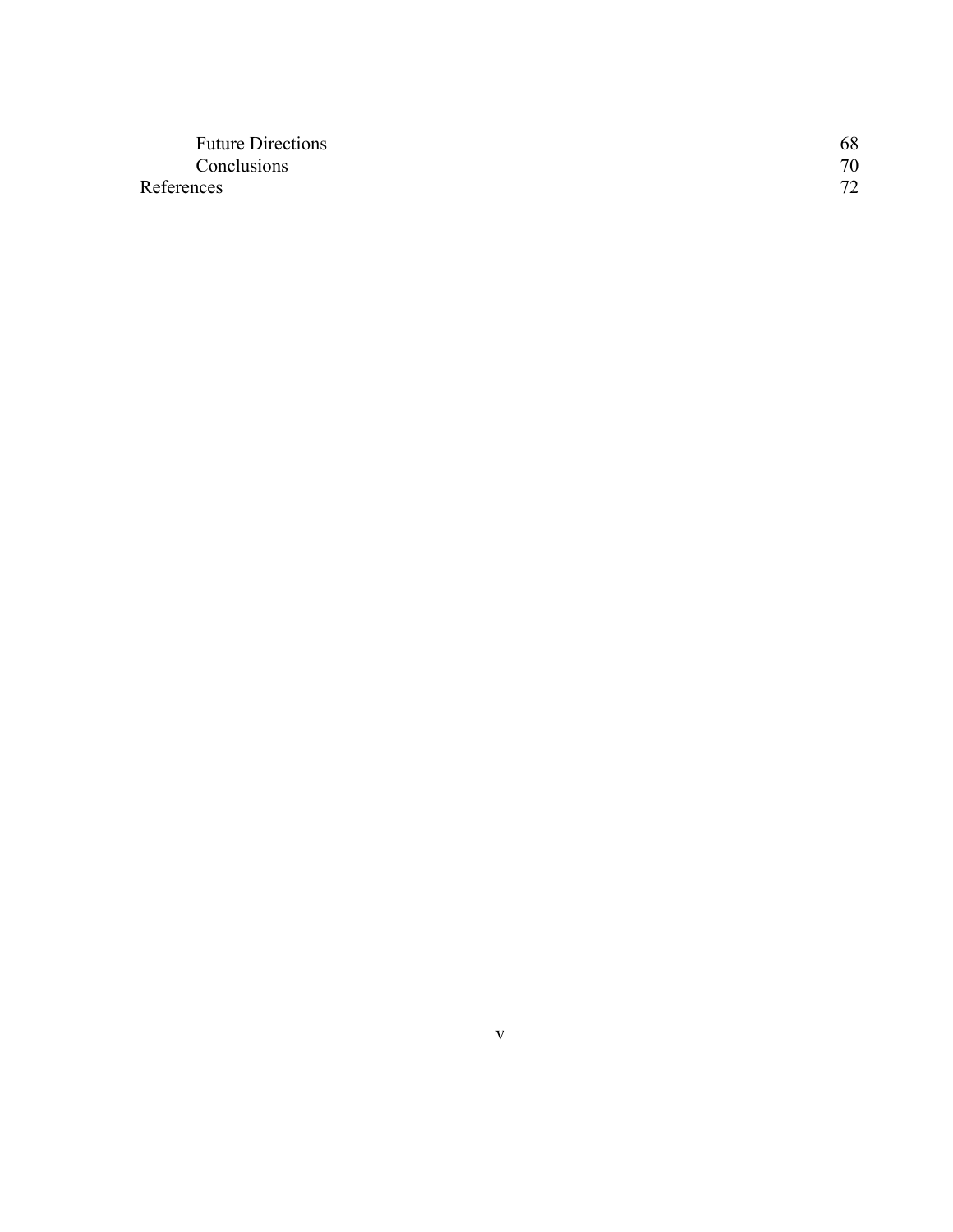# List of Tables

| Table 1 | Child Participant Demographic Information                              | 52 |
|---------|------------------------------------------------------------------------|----|
| Table 2 | Descriptive Statistics on the Protective Factors of Anxiety            | 53 |
| Table 3 | Correlations for Coping Strategies & Global Self-Esteem                | 54 |
| Table 4 | Descriptive Results for Grade and Gender on Coping Strategies          | 55 |
| Table 5 | Multivariate Analysis of Variance for Grade and Gender Differences and |    |
|         | Coping Strategies                                                      | 57 |
| Table 6 | Univariate Analysis of Variance for Grade and Gender Differences and   |    |
|         | Coping Strategies                                                      | 58 |
| Table 7 | Descriptive Results for Grade and Gender on Global Self-Esteem         | 59 |
| Table 8 | Two-way Analysis of Variance for Grade and Gender on                   |    |
|         | Global Self-Esteem                                                     | 60 |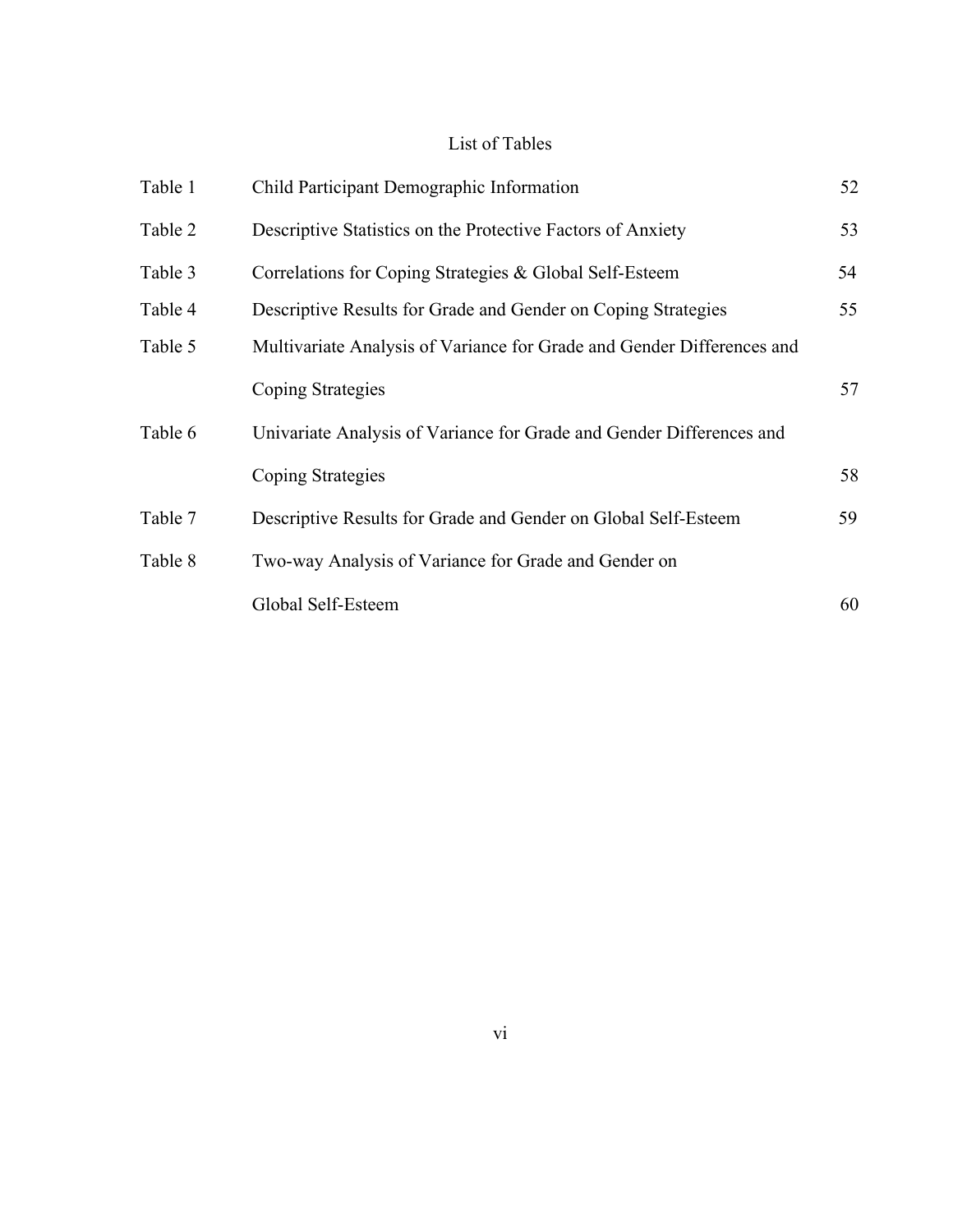# List of Appendices

| Appendix A: The Coppersmith Self-Esteem Inventory Revised Version | 92  |
|-------------------------------------------------------------------|-----|
| Appendix B: The Coping Scale for Children and Youth               | 94  |
| Appendix C: Child Assent Form                                     | 100 |
| Appendix D: Child Demographics Information Sheet                  | 101 |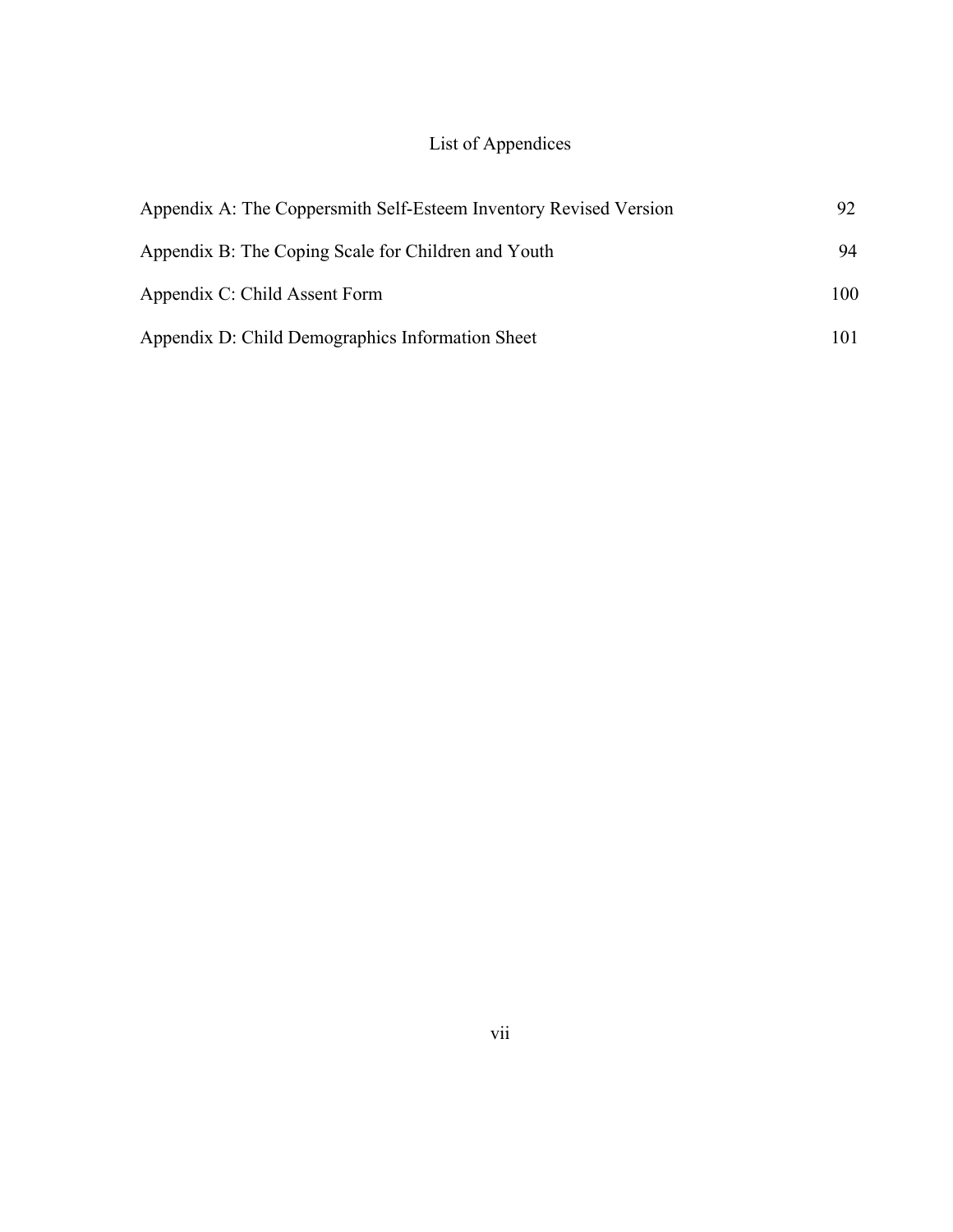### **Terminology**

The terms 'sex' and 'gender' are used often when discussing 'males' and 'females'. For the present study, the term 'gender' will be used throughout when referring to male and female differences. The researchers cannot make assumptions about a participant's anatomy, and therefore refer to the identified gender of each 'girl/boy' in the study. This is consistent with other research (e.g., McLean et al., 2011; Quatman & Watson, 2001; Zahn-Waxler, Shirtcliff, & Marceau, 2008). Canadian Institutes of Health Canada (2017) has cautioned researchers of the importance of appropriate differentiation within health related research. Sex and Gender Based Analysis (SGBA) is an approach that this thesis attempts to adhere to which aims to promote research that is sensitive to and aware of the differences between sex and gender. This aids to support individuals across genders and those within the gender diverse culture (CIHC, 2017).

In addition, the present study discusses the topic of gender and anxiety pertaining to prepubescent children. Therefore, when the terms *children, young children*, or *prepubescent* are used throughout this thesis, it can be assumed the children being discussed are between 8 and 11 years of age.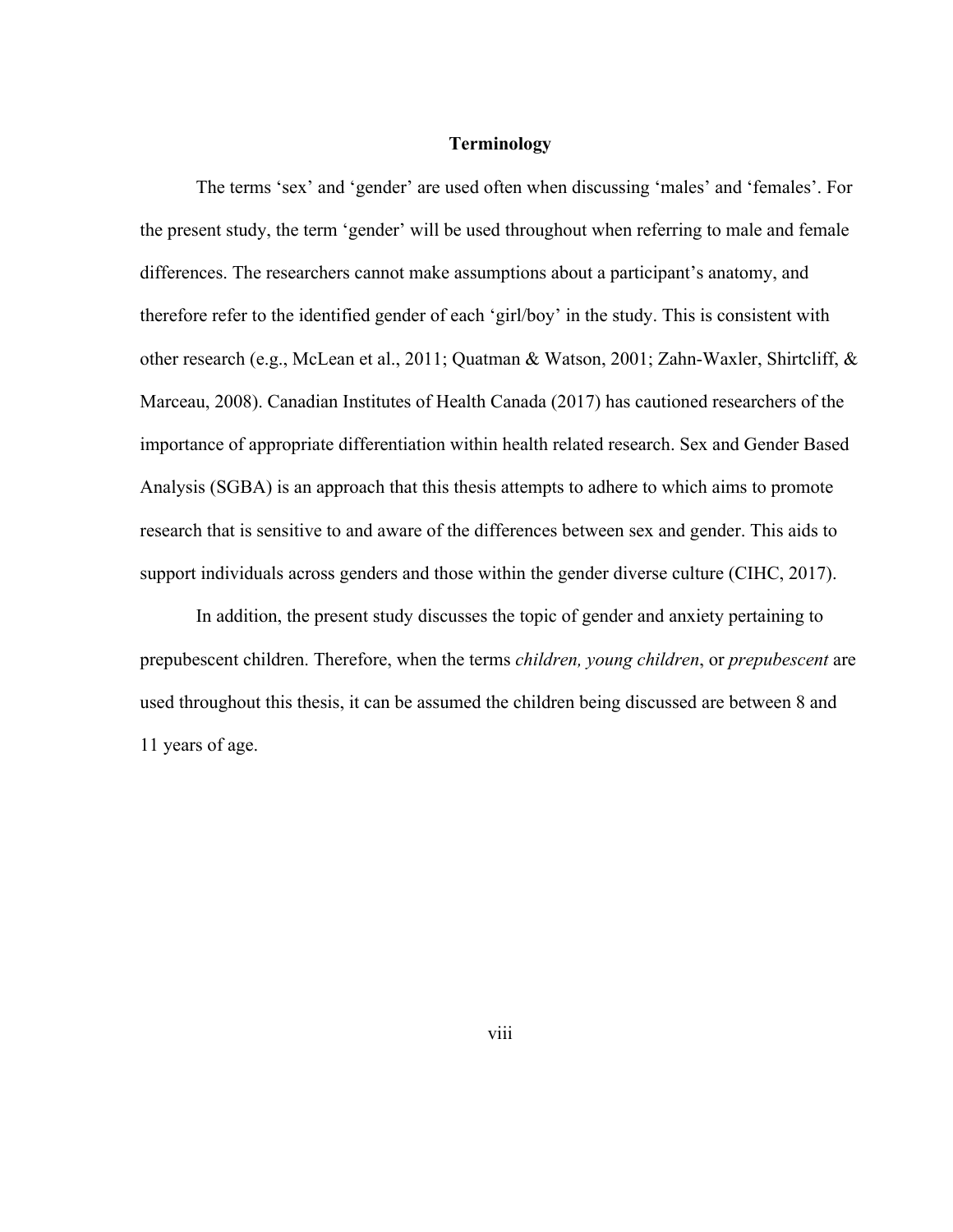#### **Chapter One**

### **Introduction**

The Canadian Mental Health Association (CMHA) discusses anxiety as being likely to impact all Canadians indirectly at some point, but specifically suggests that twenty percent of all Canadians will develop a mental illness in their lifetime (2016). Anxiety disorders are the most commonly observed mental disorder among Canadians (Canadian Mental Health Association, 2016). While anxiety can affect individuals at any point in development, the average age of onset for anxiety disorders tends to be late adolescence into early adulthood (Kessler, Ruscio, Shear, & Wittchen, 2009). There is, however, increasing evidence in the literature that young children also experience symptoms of anxiety and are capable of experiencing these at clinical levels of severity (King, Hampton, & Strommen, 2014). While gender differences among adults with anxiety have been studied repeatedly, there exists only a small body of research investigating possible gender differences in anxiety among children (Cartwright-Hatton, 2006). In addition to expanding knowledge about the nature of anxiety among children, learning more about whether boys and girls distinctly experience anxiety may guide treatment and prevention methods.

Gaining knowledge and perspective into gender differences is necessary for the continued efforts to prevent mental illness. Gender is related to risks associated with mental disorders, the age of onset, and the diagnosis and treatment of mental disorders (World Health Organization, 2016). The literature has continually suggested that women are nearly twice as likely as men to be diagnosed with an anxiety disorder in their lifetime (Christiansen, 2015;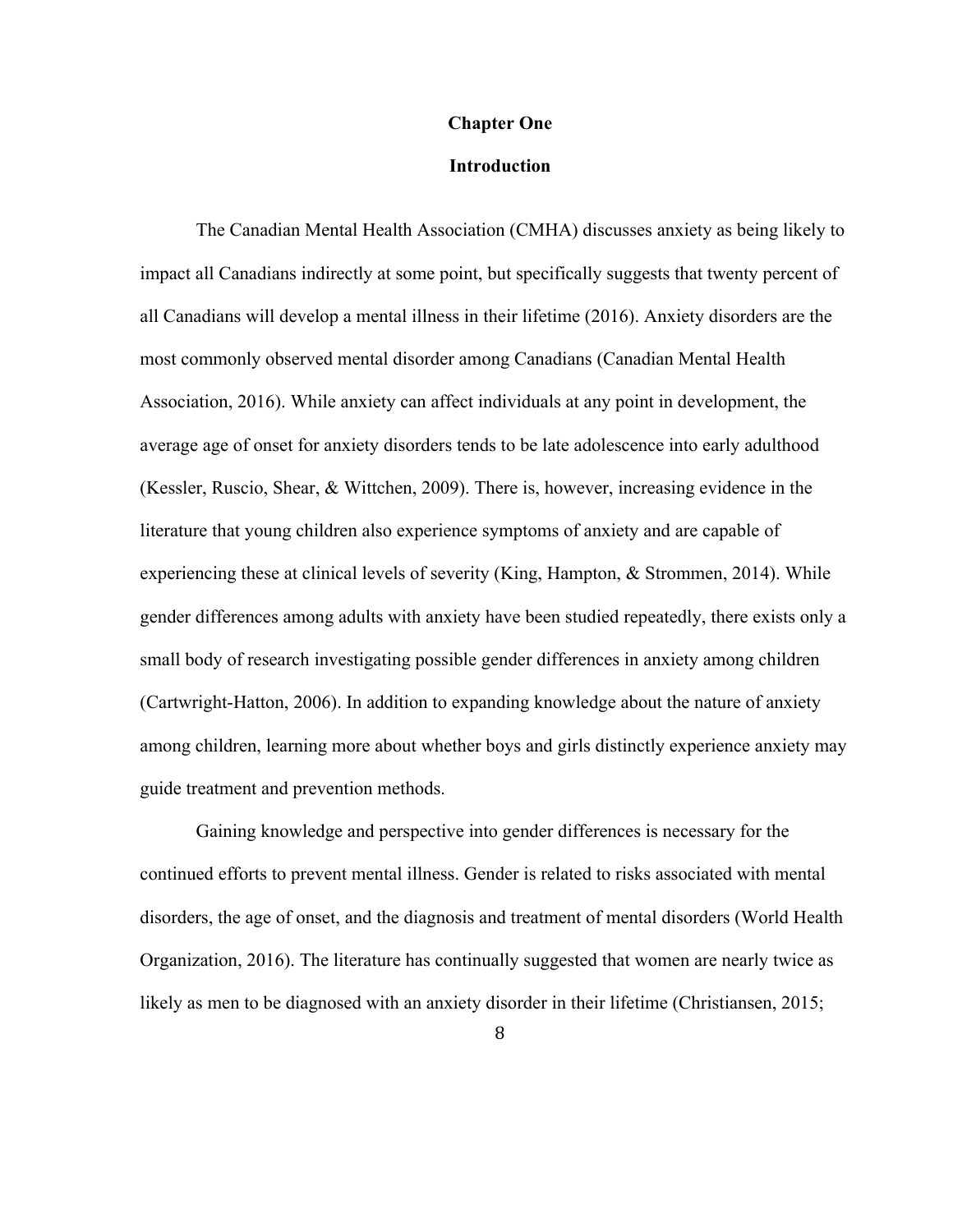Kinrys & Wygant, 2005). Research also shows higher symptom severity reported among women and more comorbid disorders compared to men (Kinrys & Wygant, 2005). If significant gender differences are observed between adult men and women with anxiety, then it can be assumed some differences may exist between boys and girls with anxious feelings, as well. Research on the topic of gender differences among children may provide important information on risk factors pertaining to specific mental disorders (APA, 2013). Understanding whether boys and girls experience and respond to anxiety differently can allow professionals to gain insight into effective interventions and services.

The present study aims to narrow a gap in the literature and provide a significant contribution to understanding gender and protective factors of anxiety among children (ages 8 through 11). This study uses previous data collected from a larger study on the efficacy of an anxiety intervention program on children in grades four and five (Doyle, 2016). The program, Friends For Life (FFL), was introduced in Newfoundland in 2012. It has been implemented in several of the province's elementary schools by trained guidance counsellors/facilitators (Doyle, 2016). The aim of the program is to teach students about feelings, anxiety, and healthy methods of coping (Barrett et al., 2003).

The present research investigates whether protective factors of child anxiety, namely coping and self-esteem, differ significantly between girls and boys. While little research has been conducted on gender differences among children of a prepubescent age, it is an area worth investigating given the increase in development of anxiety (CMHA, 2016). Findings can widen the breadth of knowledge in the area of gender and childhood anxiety, inform prevention and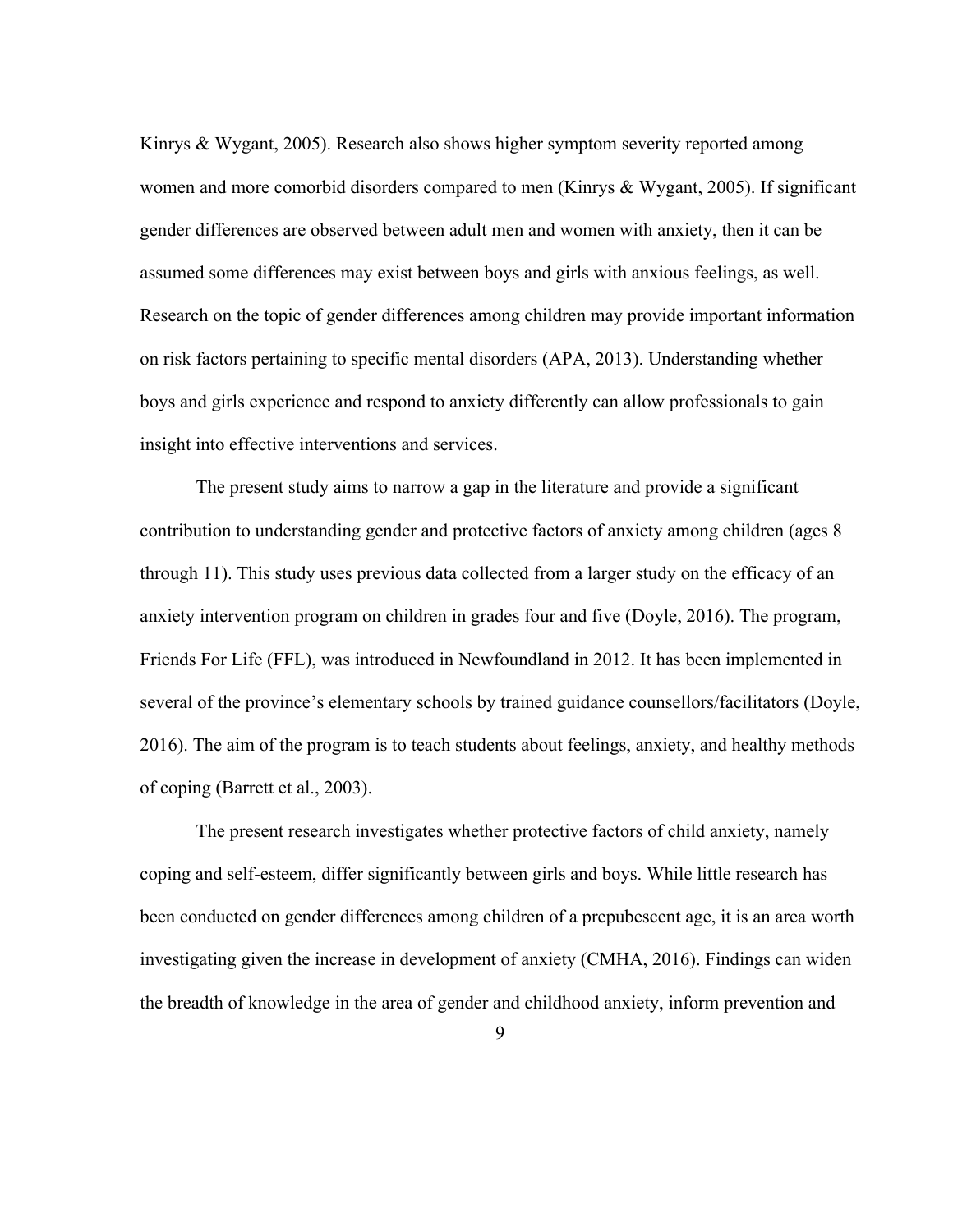treatment, and promote awareness of the risks related to anxiety in children, specifically in girls and boys.

Prior research (Bekker & van Mens-Verhulst, 2007; Kessler & Merikangas, 1994; McLean et al., 2011) indicates the presence of gender differences among adults with anxiety. Specifically, the literature informs us that adult females experience higher levels of anxiety than adult males. Two factors that are directly linked to the development of anxiety are levels of selfesteem and styles of coping (Ahmad, Bano, Ahmad, & Khanam, 2013; Mann, Hosman, Schaalma, & de Vries, 2004; Manna, Falgares, Ingoglia, Como, & Santis; 2016). When these factors have been examined among an adult population, gender differences were clearly observed.

Self-esteem has been reportedly higher among adult males than adult females (Bleidorn et al., 2015; Orth & Robins, 2014). For coping, research on gender differences has demonstrated that adult females are more likely to draw on avoidance coping than adult males who tend to use more 'rational' strategies, such as problem solving (Bahrami & Yousefi, 2011; Matud, 2004). These findings are indicative that similar results may be observed among a young population. These factors (coping and self-esteem) are considered to be linked, as research has indicated that higher self-esteem among children predicts effective coping and lower self-esteem predicts ineffective coping strategies such as avoidance behaviours (Ciarrochi et al., 2007; Dumont & Provost, 1999; Thorne, Andrews, & Nordstokke, 2013).

Research among children has observed a higher rate of girls (aged 10-15) using assistance seeking behaviours than of boys (Brodzinsky et al., 1992; Wertlieb, Weigel, &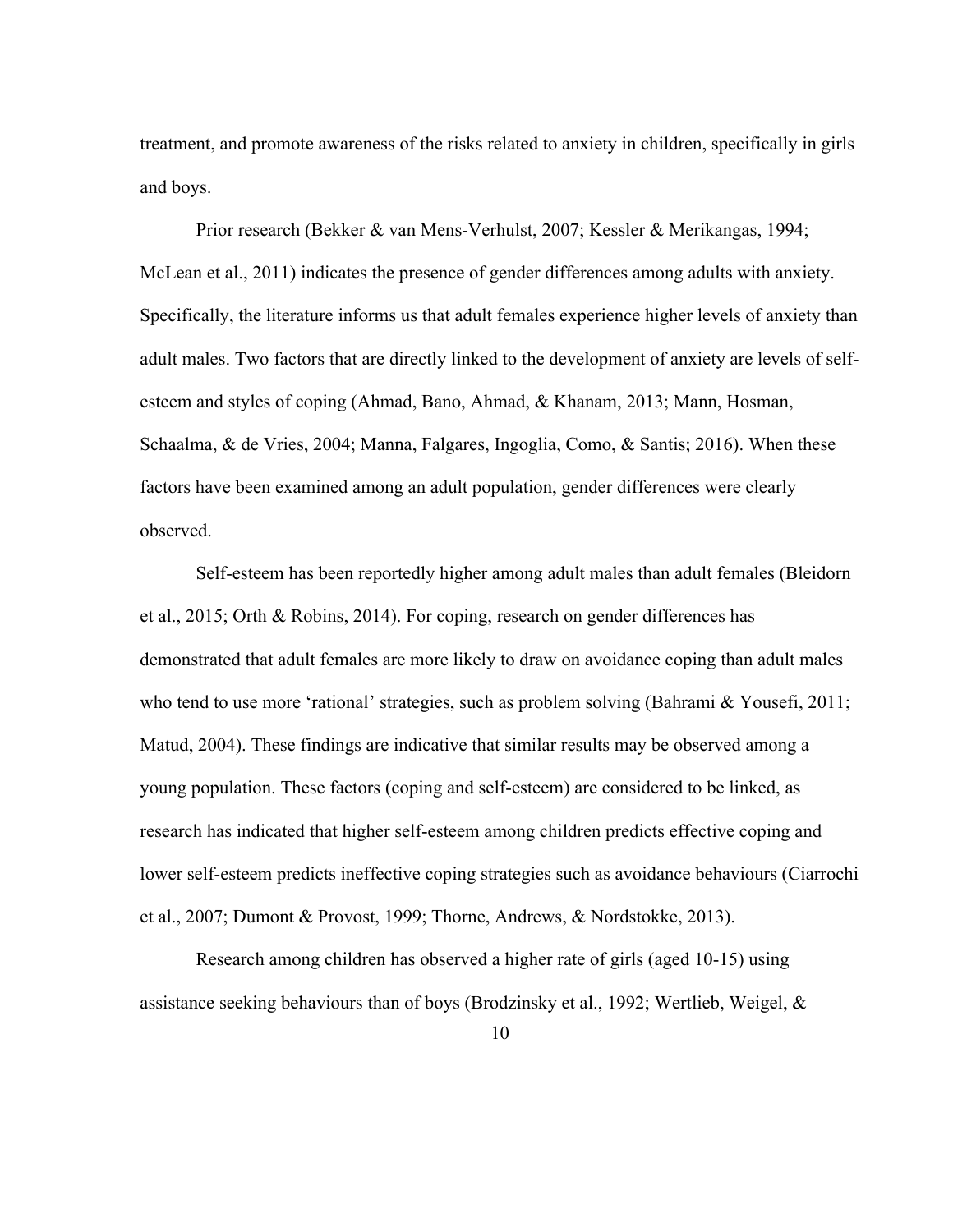Feldstein, 1987 as cited in Brodzinsky et al., 1992). Moreover, children who use positive coping strategies display lower levels of anxiety, while children who use negative coping strategies display higher levels of anxiety (Weems, 2007). Thus, the research that does exist on children's self-esteem, coping strategies, and anxiety suggests that positive self-esteem and effective coping strategies are associated with lower levels of child anxiety. Exploration, to date, on gender and children has largely concluded that there are differences between boys and girls (Beesdo et al., 2009; Zahn-Waxler et al., 2008). Various schools of thought attribute these differences to differing factors. While some purport that gender differences are innate (Lewinsohn et al., 1997), others suggest that differences are a product of environment (Bekker & van Mens-Verhulst, 2007).

Considering the previous findings among adults and the limited research available regarding a younger population, the present study hypothesizes that factors related to anxiety will differ between boys and girls preceding puberty. Specifically, it was hypothesized that 1) maladaptive coping strategies, namely cognitive and behavioural avoidance, would be reported more by girls than boys; 2a) that adaptive coping strategy of assistance seeking would be higher among girls than boys and b) the adaptive coping strategy of problem solving would be reported more by boys than girls; and 3) that global self-esteem would be higher in boys than girls. Grade level was considered in statistical analyses to account for a possible influence of grade on any observed gender differences.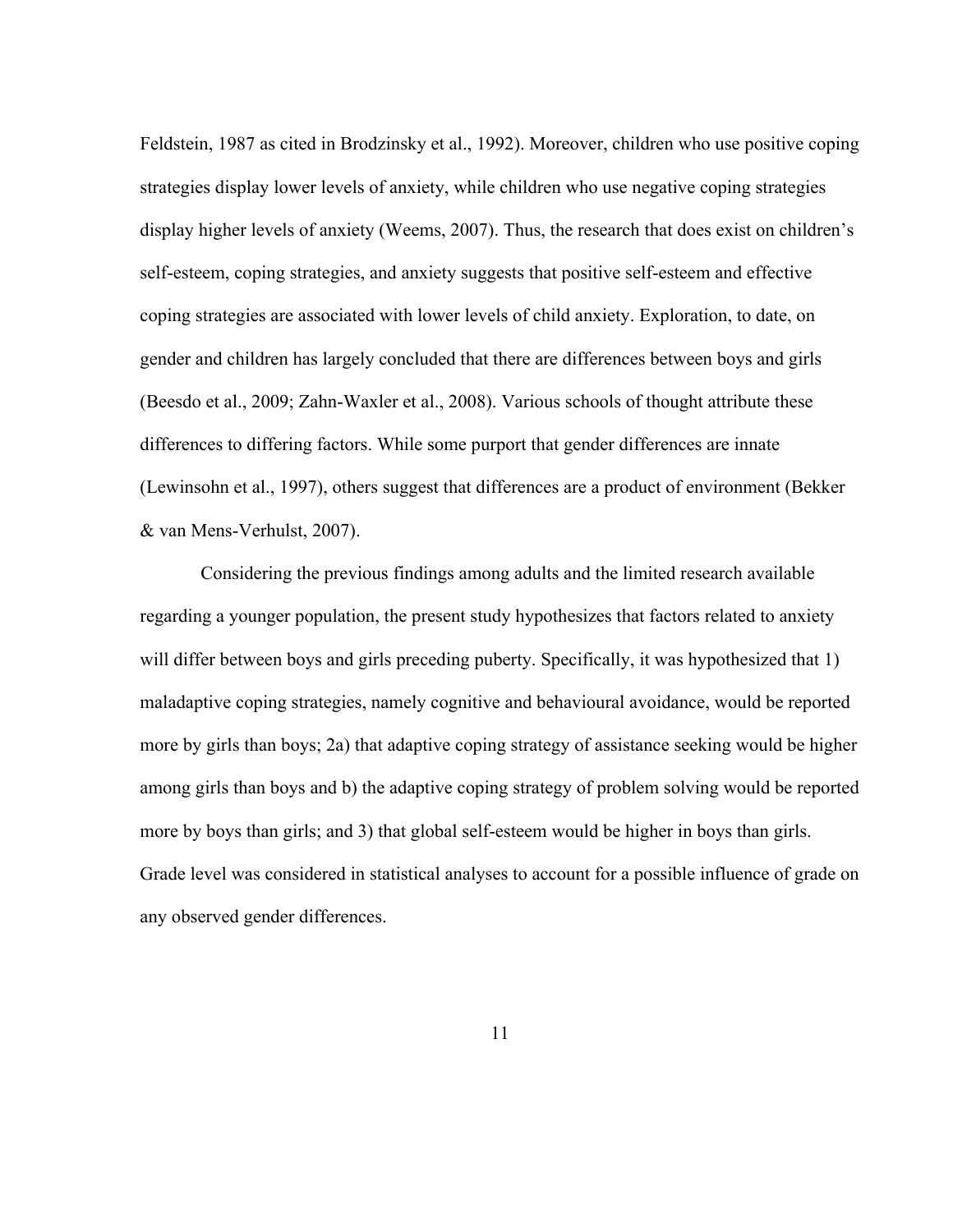# **Chapter Overview**

This thesis is divided into chapters. *Chapter Two* consists of a review of relevant literature on the topic of anxiety and gender. *Chapter Three* details the methodology used for the present study, including the procedure, participants and measures used. *Chapter Four*  outlines the findings of the research and finally, *Chapter Five* discusses any implications, limitations, and possible future directions suggested from the findings.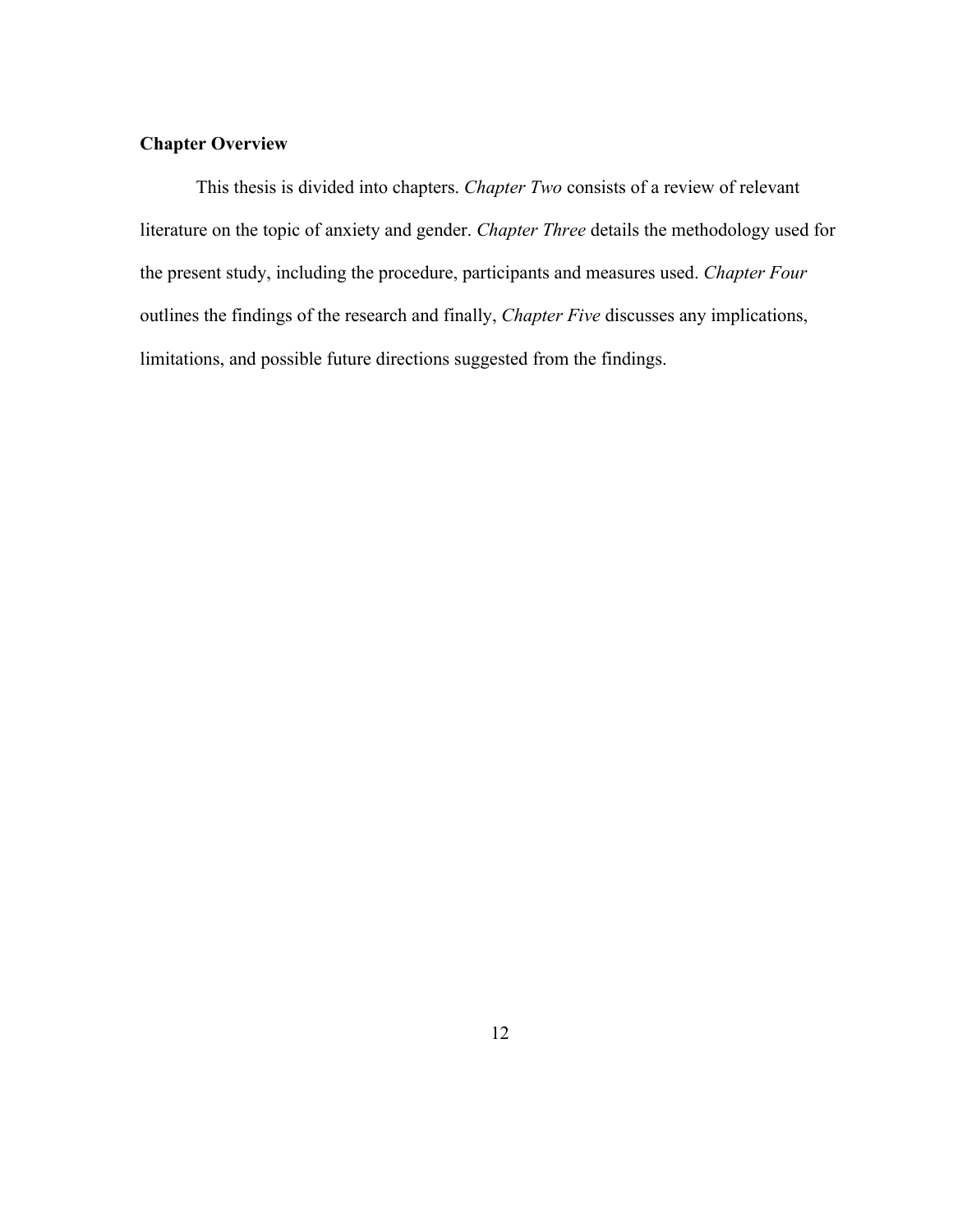### **Chapter Two**

#### **Literature Review and Theoretical Framework**

### **The Nature of Anxiety**

Anxiety is a commonly experienced emotion encompassed by nervousness, worry, and often accompanied by physical symptoms such as increased heart rate (American Psychological Association, 2015). It is important to note that a certain level of anxiety is normal and adaptive, allowing us to respond to danger or strengthen performance on tasks (Albano & Kendall, 2002). Anxiety can be considered maladaptive or not normative once the body is reacting as if it is in danger, in the absence of a true threat (Swinson, 2006). Anxiety becomes a disorder when the symptoms are intense, long-standing, and disruptive (Bittner et al., 2007*).* For adults and children, in order to be diagnosed with an anxiety disorder the worry must persist more often than not for a period of at least six months (American Psychiatric Association, 2013).

The Diagnostic and Statistical Manual of Mental Disorders (DSM-5) indicates that having an anxiety disorder can impair an individual's overall functioning. Anxiety can involve feelings of nervousness, overwhelming feelings of panic or fear, obsessive thoughts, lowered self-efficacy and difficulty regulating their emotions (APA, 2013). Anxiety tends to be associated with worrying about past or future situations instead of current circumstances (Farrell & Barrett, 2007). Some of the typically observed physical symptoms of generalized anxiety disorder (GAD) include sweaty palms, increased heart rate, restlessness, stomach upset, and nausea (National Institute of Mental Health, 2016).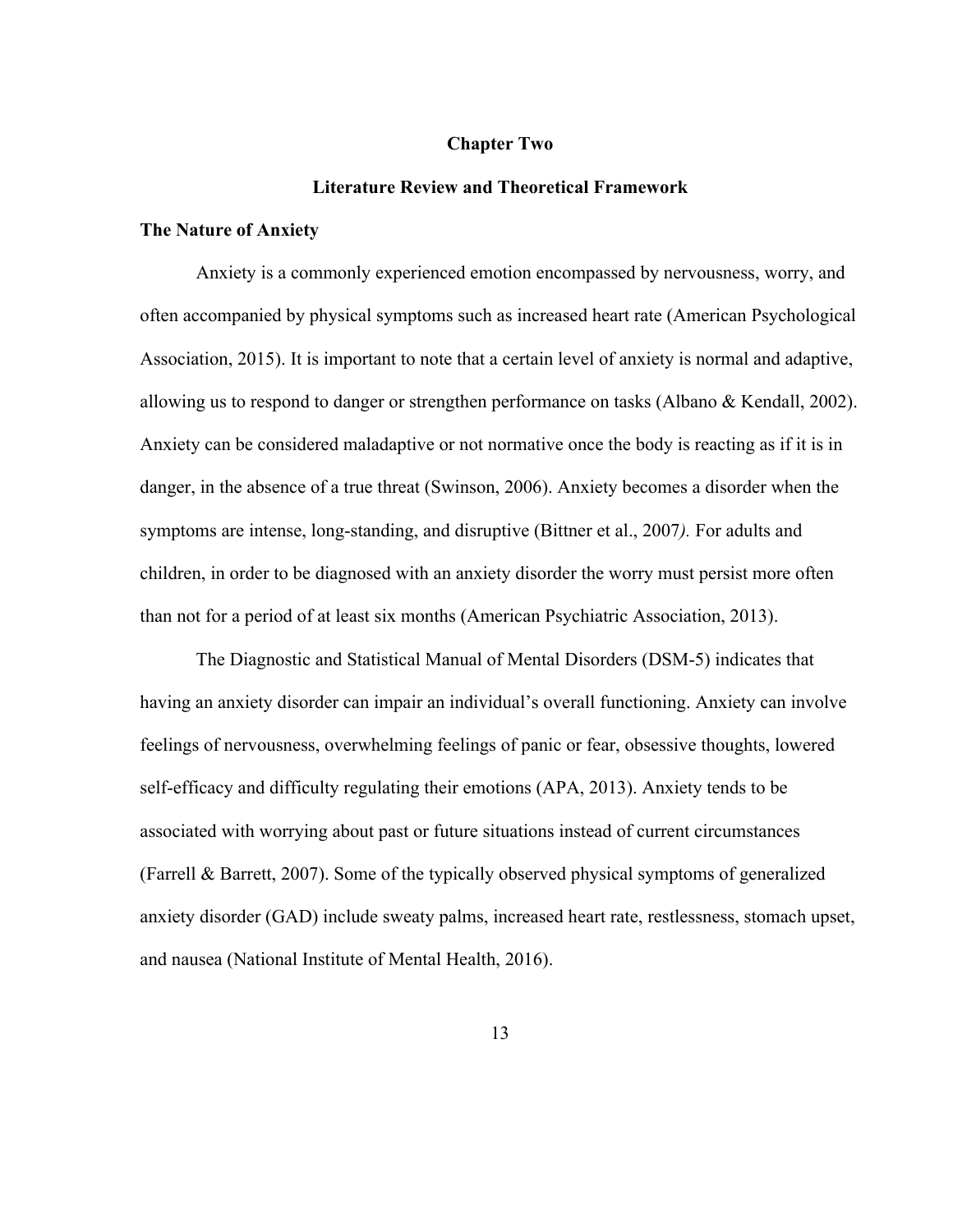Anxiety disorders are the most prevalent mental illness affecting Canadians (Kessler & Merikangas, 1994; Mood Disorders Society of Canada, 2009; Statistics Canada, 2013), with one in four individuals expected to develop at least one anxiety disorder during their lifetime. According to Statistics Canada (2013), approximately three million adults in Canada (11.6%) reported a diagnosis of a mood/anxiety disorder. If untreated, anxiety can worsen and lead to the development of other disorders (American Psychiatric Association, 2013).

It is not clear why some people develop anxiety disorders while others do not, but various factors are now known to contribute to their development. The National Institute of Mental Health (2016) outlines several risk factors to developing anxiety disorders. Risk factors are personal or environmental traits that can negatively impact an individual, leading to the prospect of physical, social, or emotional problems, such as anxiety disorders (Moore, 2006). Some risk factors include shyness, female gender, low socioeconomic status, trauma exposure, biological predisposition, and being divorced/widowed (NIMH, 2016).

The Canadian Mental Health Association (CMHA) (2016) identifies several factors that may lead to anxiety disorders. First, the perception of life events can trigger higher levels of anxiety, beyond what is considered normal. This is especially true for childhood experiences, and perceptions of these experiences, which can impact later anxiety development. Second, high concordance rates in twin studies provide evidence for genetics as a risk factor in anxiety development. Kendler, Neale, Kessler, Heath, and Eaves (1992) examined 1033 female twin pairs using psychiatric assessment and their results suggested that the development of generalized anxiety disorder is more likely to be a result of family genetics than of familial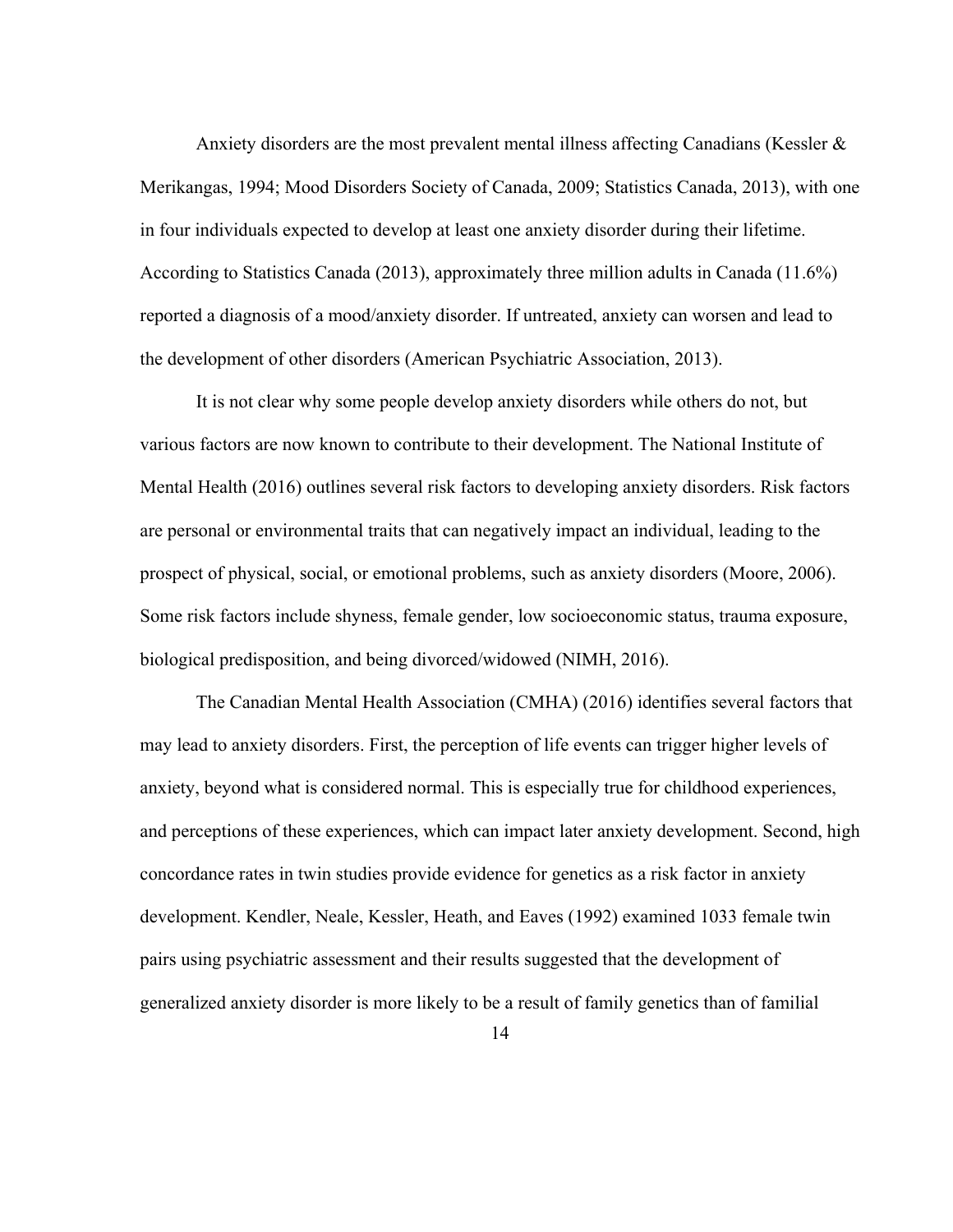environment. Also, problems with an individual's brain chemistry can also influence anxiety, such as abnormalities in neurotransmitters (e.g., serotonin). Finally, traumatic events such as sudden death of a loved one or war experiences can also be a trigger for the onset of an anxiety disorder (CMHA, 2016; Perry, 2007).

### **Childhood Anxiety**

Anxiety can impact an individual at any age but anxiety disorders are the most prevalent mental disorder among children and adolescents (Mood Disorders Society of Canada, 2009; Piacentini & Roblek, 2002; Reinecke et al., 2006). Children with anxiety worry more often and more intensely than other children (Nutter, 2014). Specifically, they are known to worry excessively about their performance and competence at school or in extracurricular activities, about personal safety and the safety of others, or about natural disasters and future events (APA, 2013). Cartwright-Hatton (2006) considered that one of the key factors determining what a child is likely to worry about is their age. Certain fears and anxieties are common and expected at varying developmental levels. For example, young children often fear the dark, while adolescents often fear public speaking (Albano, Causey, & Carter, 2001; Castellanos & Hunter, 1999; Farrell & Barrett, 2007). The variety of areas about which children report worry increases with age. For example, Cartwright-Hatton (2006) reported that the number of worries identified by a group of eight year olds was almost double that reported by a group of five year olds. Some research suggests that anxiety among children shifts from specific fears to more generalized worries and concerns as children mature. For instance, younger children are more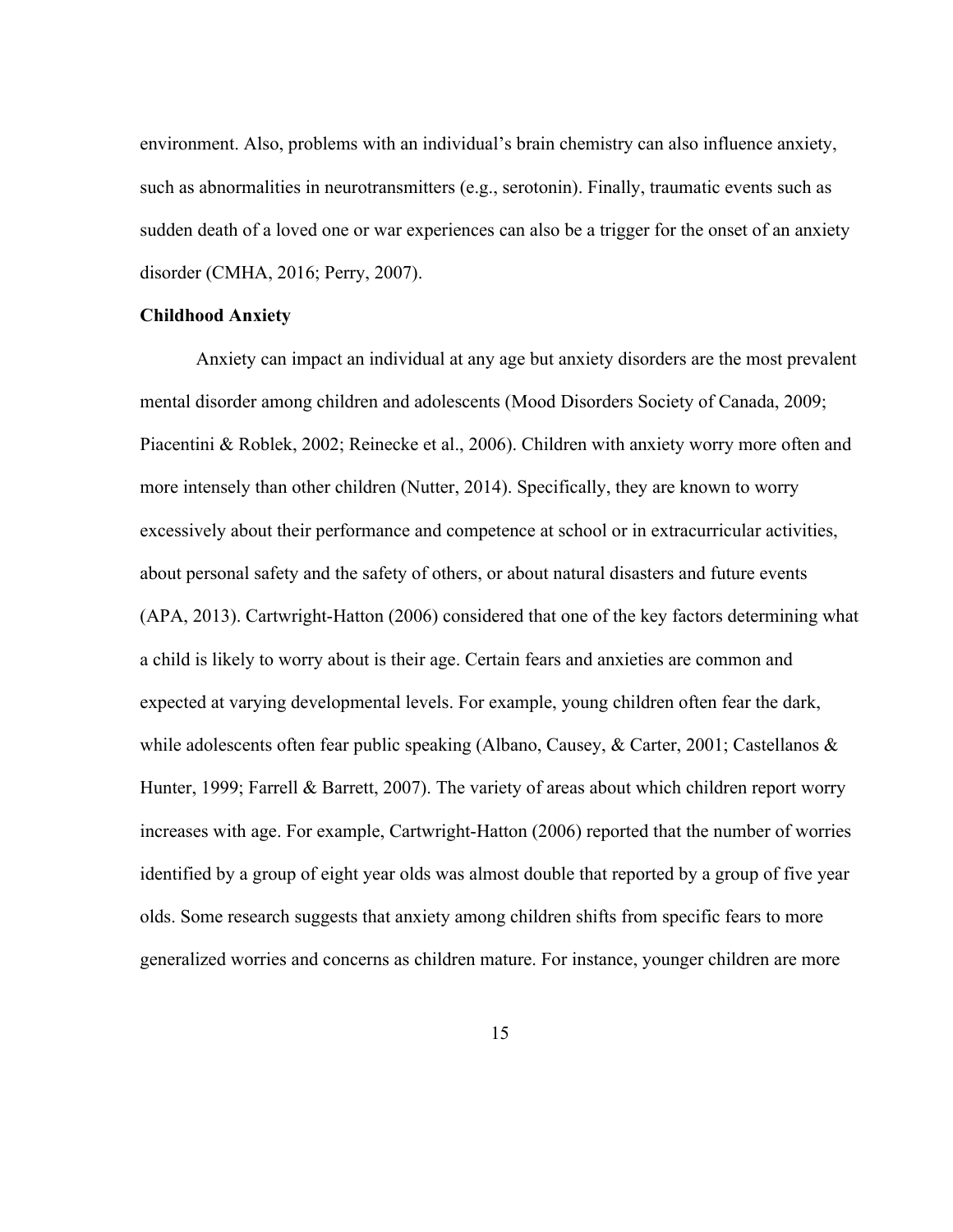likely to report higher levels of separation anxiety (specific), while older children tend to experience more social and generalized fears (McLoone, Hudson, & Rapee, 2006).

Although some fears and anxieties may be developmentally normal, the amount of fear or anxiety for certain individuals goes beyond what is developmentally expected (Nutter, 2014). Increased amounts of fear and anxiety significantly decreases functioning at home, at school, and socially (APA, 2013; Kazdin & Weisz, 1998). Prolonged feelings of anxiety, without treatment, can have negative impacts on an individual. Issues may arise with insecurity that may interfere with personal growth and successful social relationships. Specifically, untreated anxiety disorders at a young age can lead to the development of depression and substance abuse in early adult life (Wittchen, Kessler, Pfister, & Lieb, 2000; Wu et al., 2010). Anxiety disorders have negative effects not only on the patients but also on their families (Swinson, 2006). A study by Senaratne, Van Ameringen, Mancini, and Patterson (2010) examined the impact of an anxiety disorder on family members and found their physical health, psychological well-being, and overall family functioning was negatively impacted.

Children are not born with anxiety, but many do show signs of various anxiety disorders early in life. While many childhood phobias and anxiety symptoms do diminish with age, research investigating long-term implications of childhood fears suggests that nervousness among children may be predictive of anxiety symptoms in adulthood (Gittelman 1986; National Scientific Council on the Developing Child, 2010). Therefore, it is important for parents and professionals to stay attuned to a child's behaviour and be aware of symptoms of anxiety (e.g., restlessness, sleep disturbance, irritability).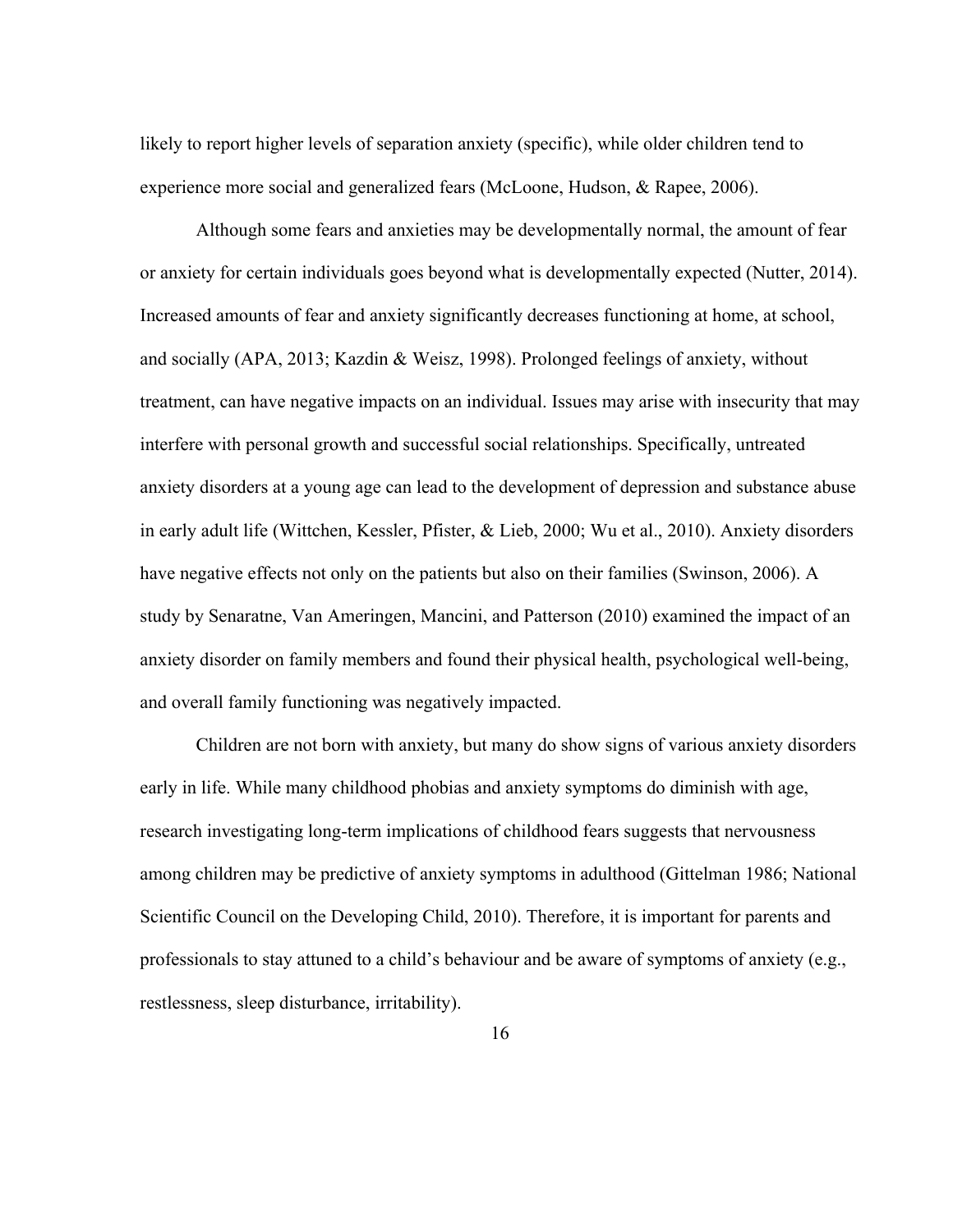There are various implications that accompany the diagnosis of anxiety among children. If mental health problems such as anxiety are not treated early, they can persist into adulthood and result in issues such as unemployment, criminality, impaired occupational functioning, or comorbidity with other disorders (Farrell & Barrett, 2007; Rapee, 2013; Wright & Sulkowski, 2013). Comorbidity, when discussing mental health issues, is the occurrence of more than one mental disorder simultaneously (Garber & Weersing, 2010). The most common comorbid diagnosis with childhood anxiety is depression (Rapee, 2013; Swinson, 2006). The presentation of comorbid anxiety and depression is more serious than either disorder on its own, with there being increased suicide attempts, higher symptom severity, increased likelihood of relapse, increased risk of experiencing drug dependence, and educational challenges in early adulthood (Garber & Weersing, 2010; McLoone et al., 2006; Piacentini & Roblek, 2002).

**Diagnosis.** Anxiety is a cognitive and emotional response to perceived threats (Ohman, 2000). While anxiety and similar responses are a normal part of everyday living, prolonged anxiety can become a problem that requires psychiatric assessment and diagnosis (Swinson, 2006). According to Asbahr (2004), children with anxiety disorders are typically first referred for mental health services based on the presence of behavioural issues within the home and school contexts. For diagnosticians, it can be challenging to decipher between normal features of a healthy child with an inhibited temperament, and symptoms of a childhood anxiety disorder (Beesdo, Knappe, & Pine, 2009). For instance, a healthy child without anxiety can display high levels of shyness. At the same time, extreme shyness could be a symptom of an undiagnosed social anxiety disorder. Rhoads and Donnelly (n.d.) discuss this under-diagnosis and suggest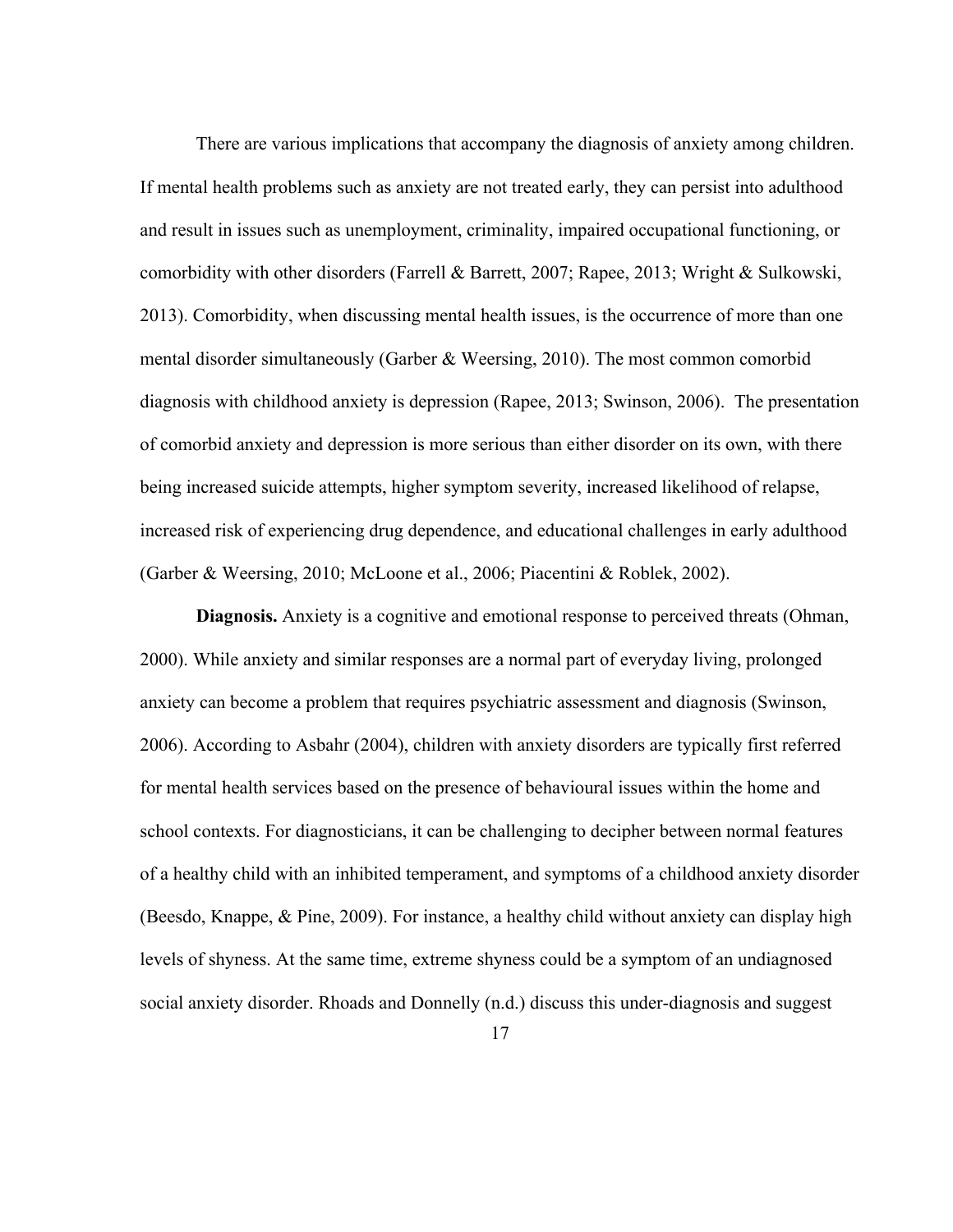that the 1% of children being diagnosed with SAD is inaccurate due to a common failure of parents and teachers to recognize the behaviour as anything other than shyness. Cartwright-Hatton (2006) cautions that the decision to offer early intervention is one to be made sensitively and with caution. Even though certain components of anxiety, such as fear, are developmentally normal for children to experience, Piacentini and Roblek (2002) purport that anxiety disorders should be diagnosed if the anxiety is persistent, causes excessive distress or interferes with school, activities, or family functioning.

In addition to developmental factors, due to the variability and normalcy of childhood fears and anxieties, diagnosing childhood anxiety also requires practitioners to pay attention to other contributing factors (Piacentini & Roblek, 2002). Biological influences, for instance, suggest some children are genetically predisposed to developing anxiety. Children who are born to parents with anxiety will often have an increased likelihood of having anxiety as well (Lewinsohn et al., 1997; Piacentini & Roblek, 2002). The detection of contributing emotional factors is also of importance, as anxiety disorders can interfere with developmental processes such as social learning (Mian & Carter, 2013). Mental health professionals require multisource (i.e., parent, child, and teacher) and multiple approach (i.e., rating scale, interview, and observational) data collection in order to confirm the presence of an anxiety disorder, to determine its level of severity, and to establish the most appropriate treatment (Beesdo et al., 2009; Piacentini & Roblek, 2002). Clinicians have access to a variety of instruments to assess symptoms and criteria of anxiety among children. One commonly used tool is the Screen for Child Anxiety Related Disorders (SCARED). This instrument relies on a multisource approach,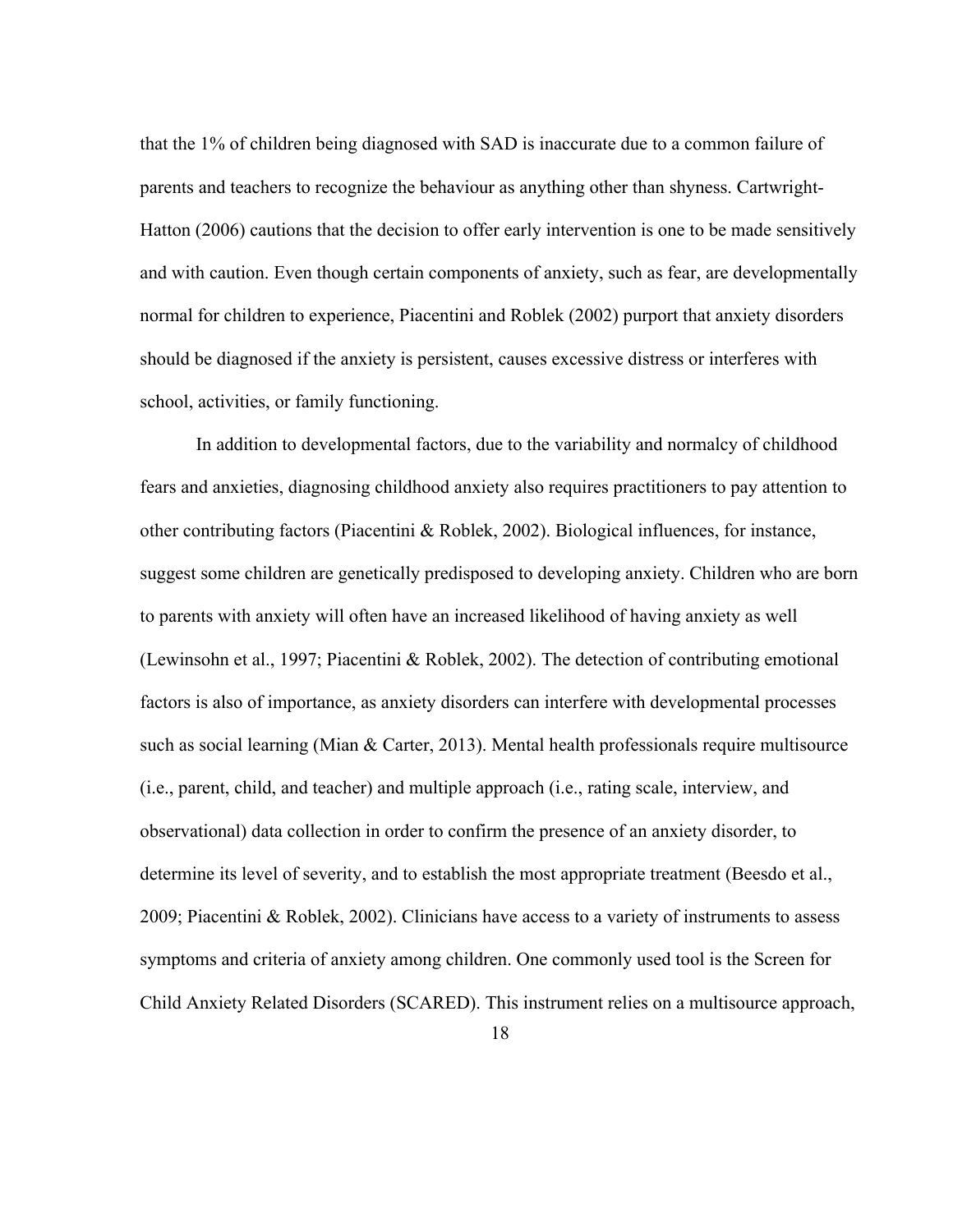as it utilizes both child and parent reports (Beedso et al., 2009). A multisource diagnostic approach is required for the challenging task of identifying internalizing problems (e.g., level of anxiety) of children who may have difficulty externally expressing their feelings (Coplan & Ooi, 2013). There are other assessment tools that can assist in predicting anxiety. Low selfesteem and maladaptive strategies of coping are risk factors for anxiety, and therefore identifying the presence of these factors early may be advantageous. For self-esteem, Coopersmith's Self-Esteem Inventory Revised is a well-known tool for measuring a child's level of self-esteem (Hills, Francis, & Jennings, 2011). Coping, on the other hand, may be measured by the Coping Scale for Children and Youth (Brodzinsky et al., 1992). Coplan and Ooi suggest that it is beneficial for parents, teachers, and practitioners to pay attention to children's sociability, reactions, and behaviours while they are in their peer groups as emotional disturbances may be recognized early enabling for appropriate treatment (2013). The DSM-5 offers specific diagnostic criteria for general anxiety disorder among children:

- •Excessive anxiety and worry about a number of events or activities, occurring more days than not for at least six months;
- •The individual finds it difficult to control the worry;
- •The anxiety and worry are associated with at least one of the following six symptoms: restlessness or feeling keyed up or on edge, being easily fatigued, difficulty concentrating or mind going blank, irritability, muscle tension, or sleep disturbance;
- •The anxiety, worry, or physical symptoms cause clinically significant distress;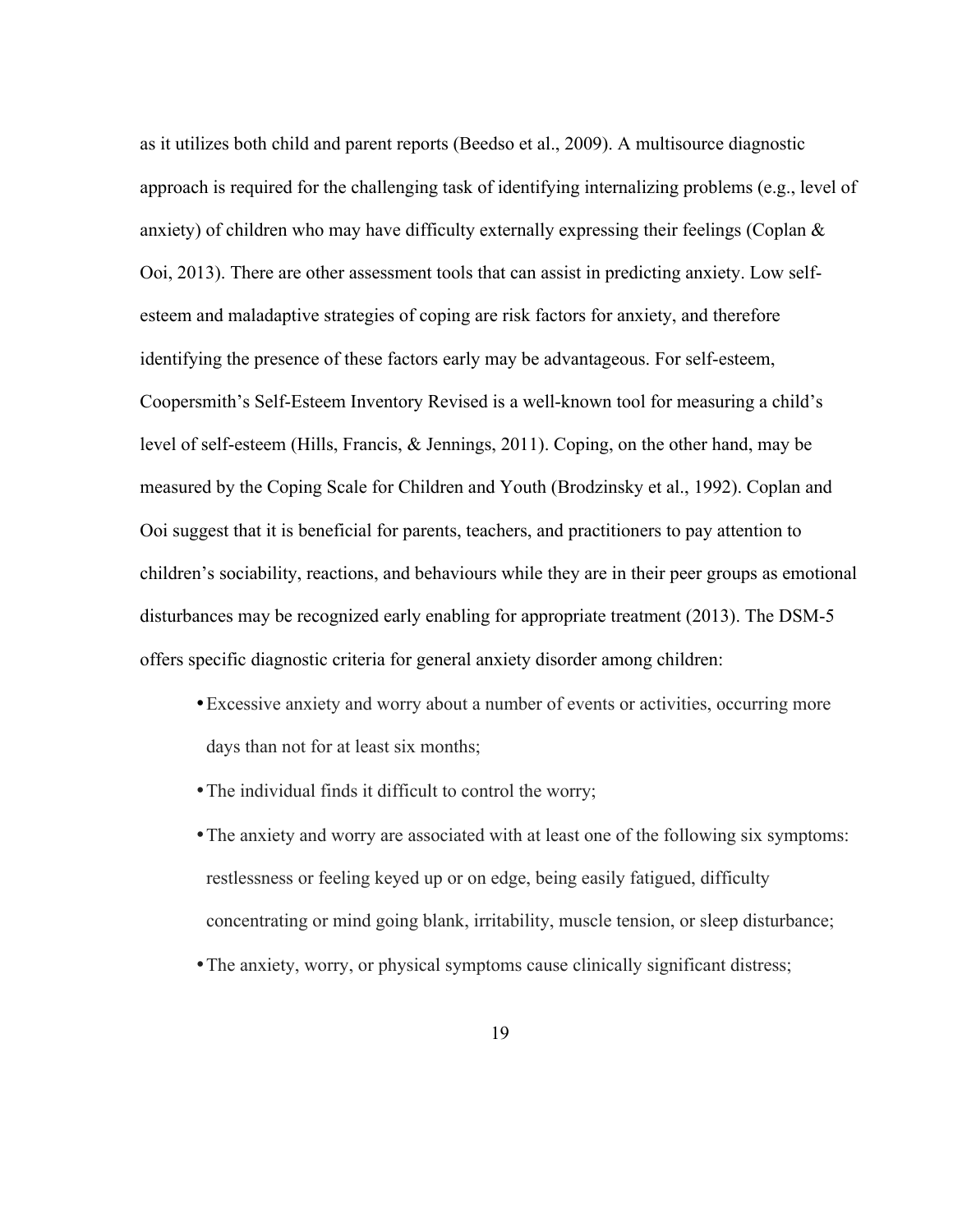- •The disturbance is not attributable to the physiological effects of a substance or another medication;
- •The disturbance is not better explained by another mental disorder. (p. 222)

Advances made in the area of assessment and diagnostics allow for more comprehensive methods of assessment of anxiety with less reliance on parent or teacher reports, and increased validity and reliability. According to Mian and Carter (2013), advancements in assessment have been slow, due to a lack of awareness in the importance of identification and treatment of young children's emotional issues (Rhoads & Donnelly, n.d.). Limited knowledge about the need for early diagnosis and intervention has in all likelihood contributed to low numbers of parents seeking treatment for their children and limited referrals from family doctors and paediatricians. Unlike externalizing problems such as aggressive behaviour, emotional issues such as anxiety tend to be less noticeable as they are less disruptive in nature, and thus more difficult to detect.

Expanded knowledge in diagnosis can have significant implications on prevention, early detection, and intervention. It is important for parents and professionals to know more about the symptoms of anxiety among children as well as how these symptoms can predict mental health issues so early intervention can be pursued.

**Treatment.** Intervention requires choosing the appropriate treatment based on factors that include availability of resources, type of anxiety with which an individual presents, severity of the disorder, and whether the patient is a child or an adult. If an individual has access to supports and resources, they may seek out a more evidence-based plan such as a combination of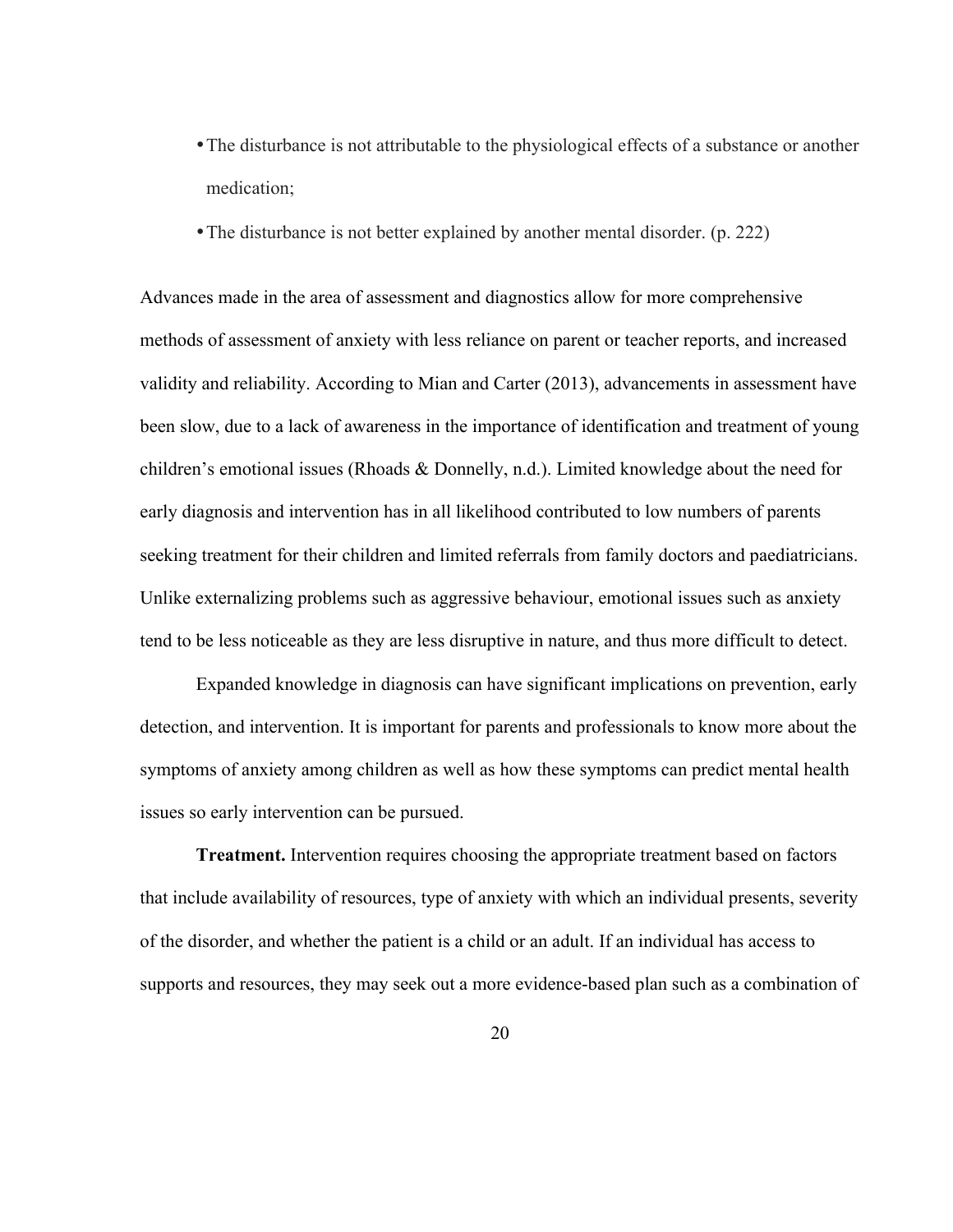talk therapy and medication (Evans et al., 2012). The type of anxiety is also likely to inform a treatment plan; for instance, phobias are often treated using fear exposure (Swinson, 2006). Severity of anxiety should also be considered while discussing treatment. For example, while an early intervention program such as Friends for Life may benefit a child with mild anxiety (Farrell & Barrett, 2007), a child with high levels may require psychotropic medication (Kaufman, 2009). An individual's age may also guide treatment, as the efficacy of techniques is often dependent on age (Perepletchikova et al., 2011). The most common treatment options for childhood anxiety include cognitive-behaviour therapy (CBT), and psychoactive medication, or a combination of both. In addition to traditional CBT, other behavioural approaches may be used in treating child anxiety, such as Play Therapy and Dialectical Behaviour Therapy (DBT) (Harter, 1977; Linehan, 1993).

*Cognitive-behavioural therapy.* Cognitive-behavioural therapy (CBT) is a widely accepted form of therapy used in the treatment and reduction of anxiety. A defining feature of CBT, both historically and currently, is its strong emphasis on the cognitive mediation of behaviour. CBT focuses on how individuals perceive their surroundings, view themselves, or think about their future with emphasis on helping clients change their negative perceptions (ADAA, 2016; Farmer & Chapman, 2016). The basic premise is that if an individual can alter the way they think or behave, it can change the way they feel. Some of the components of CBT include education, problem-solving, homework, fear exposure for phobias, and emotionregulation (Swinson, 2006).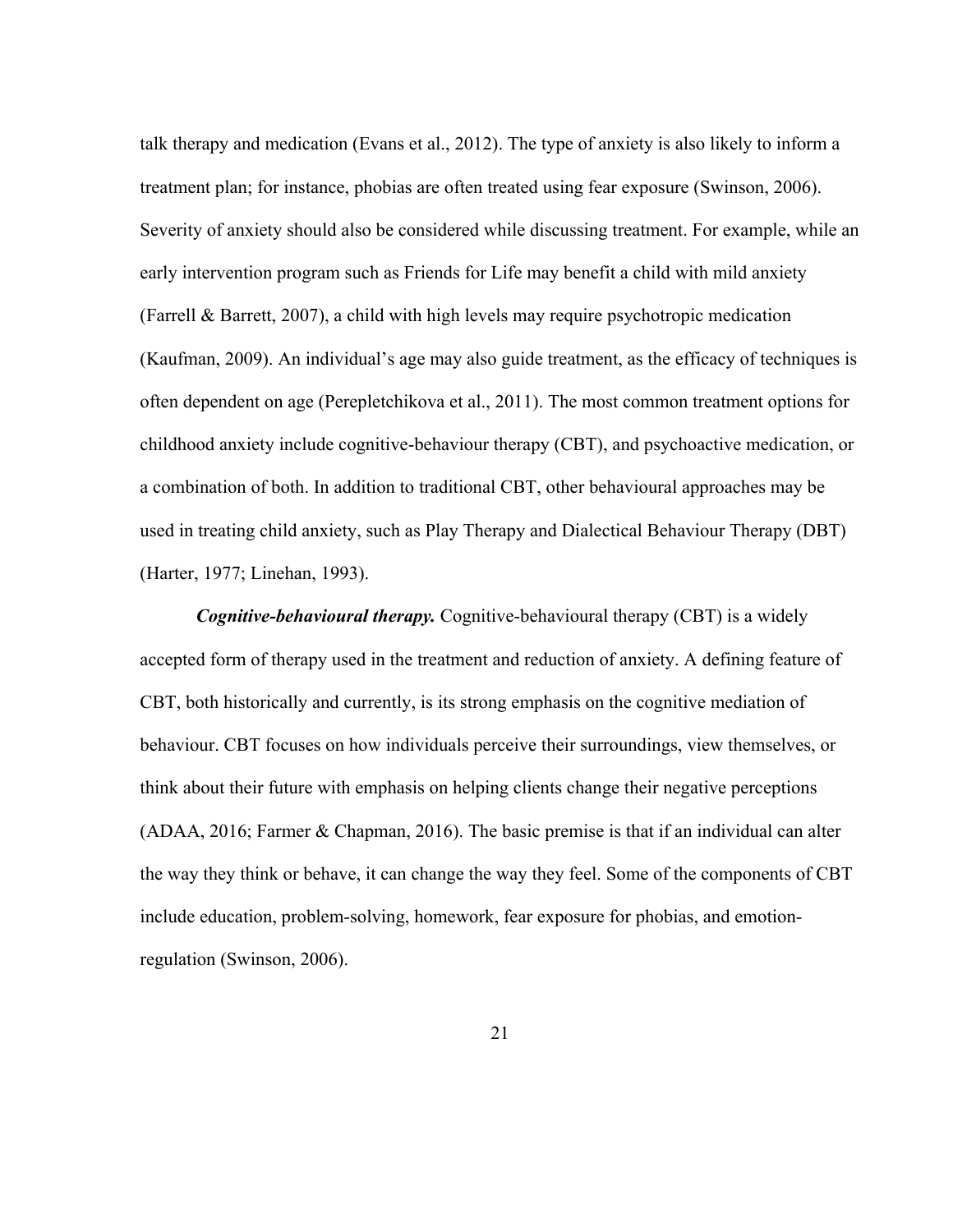Treatment using CBT for children may involve a multitude of techniques and approaches. Specifically, an example of CBT involving components of education, problemsolving, and homework is the Friends for Life (FFL) Program, wherein recipients are taught the topic of feelings and it occurs within the school (Farrell & Barrett, 2007). Homework is an integral component of CBT and for children, they may be asked to journal or complete worksheets describing their weekly experiences with anxiety (AnxietyBC, 2016). FFL and other similar programs (e.g., Coping Cat) are targeted for children and adolescents, where its aim is for the individual to learn to recognize and cope with anxiety effectively (McNally Keehn, Lincoln, Brown, & Chavira, 2013). For children with persistent fear or phobias, CBT may involve exposure therapy. This involves a fear hierarchy with first identifying the triggers for anxiety, and then slowly and systematically exposing them to the trigger in order to help lessen their anxiety (Bubrick, 2017).

In addition, for children, parent involvement often contributes to more effective treatment of the child's anxiety. Involvement of the family can increase the effects of therapy outside sessions as parents can reinforce what was learned during CBT with professionals (Asbahr, 2004). According to Siddaway, Wood, and Cartwright-Hatton (2014), "parental involvement in treatment may facilitate and reinforce the successful learning, maintenance, and generalization of new skills and perspectives into the child's and family's everyday life, during and after treatment" (p. 323).

CBT is often used in the treatment of child anxiety and it has demonstrated much success. Specific CBT techniques will vary depending on the development of a child. For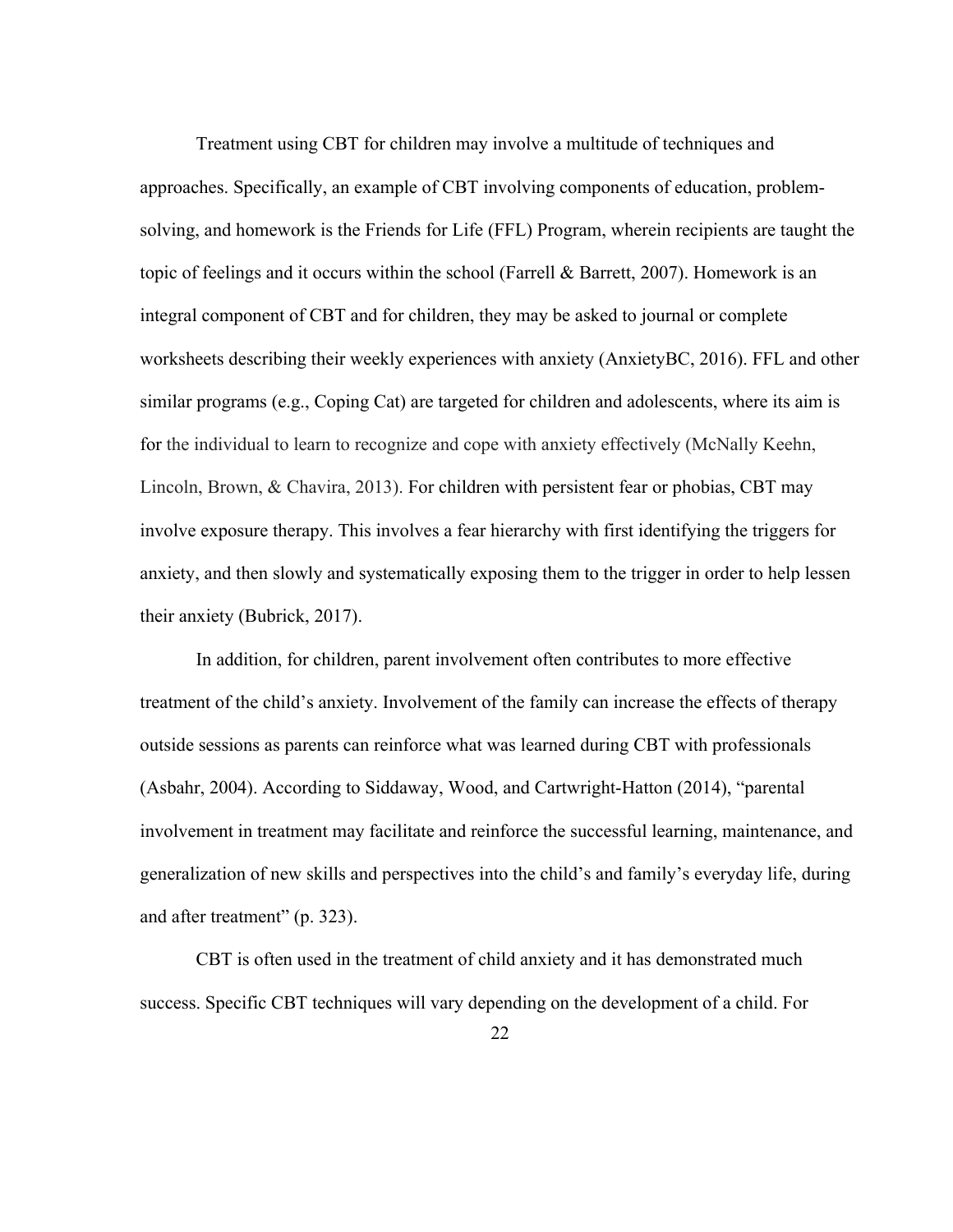example, teaching young children about their feelings may be more effective using ageappropriate games and activities. McLoone et al. (2006) reference empirical evidence, suggesting 50-80% of children receiving CBT are free of their primary anxiety diagnosis following treatment. Otte (2011) indicates that meta-analyses examining the efficacy and effectiveness of CBT have found that it is a well-established, 'gold standard' method of treatment for anxiety. The benefits of CBT treatments among children have been consistent in long-term outcomes, with continued benefit up to seven years post-treatment (McLoone et al., 2006). Collectively, research into the efficacy of CBT suggests it is a highly effective intervention in the treatment of anxiety disorders.

*Medication.* When an individual does not respond to CBT, other forms of treatment or combinations of treatment are considered. Psychoactive drugs generally are not the first line of treatment considered for persons with anxiety disorders. Typically, medication is recommended as a last resort. However, for those who display severe symptoms of anxiety, therapy alone may be ineffective. Under these circumstances, drugs combined with CBT may be the ideal form of treatment (Asbahr, 2004; Cartwright-Hatton, 2006). One class of medications often used in treatment of childhood anxiety is selective serotonin reuptake inhibitors (SSRIs). This class of drug affects the concentration and activity of the neurotransmitter serotonin, a chemical in the brain linked to anxiety disorders. Kauffman (2009) discusses data from six trials examining the efficacy of SSRIs for anxiety, which demonstrated benefit in 69% of participants versus 39% in the placebo group. Despite evidence supporting the use of medication for young children with emotional disorders, medications have not always shown to decrease the worry experienced by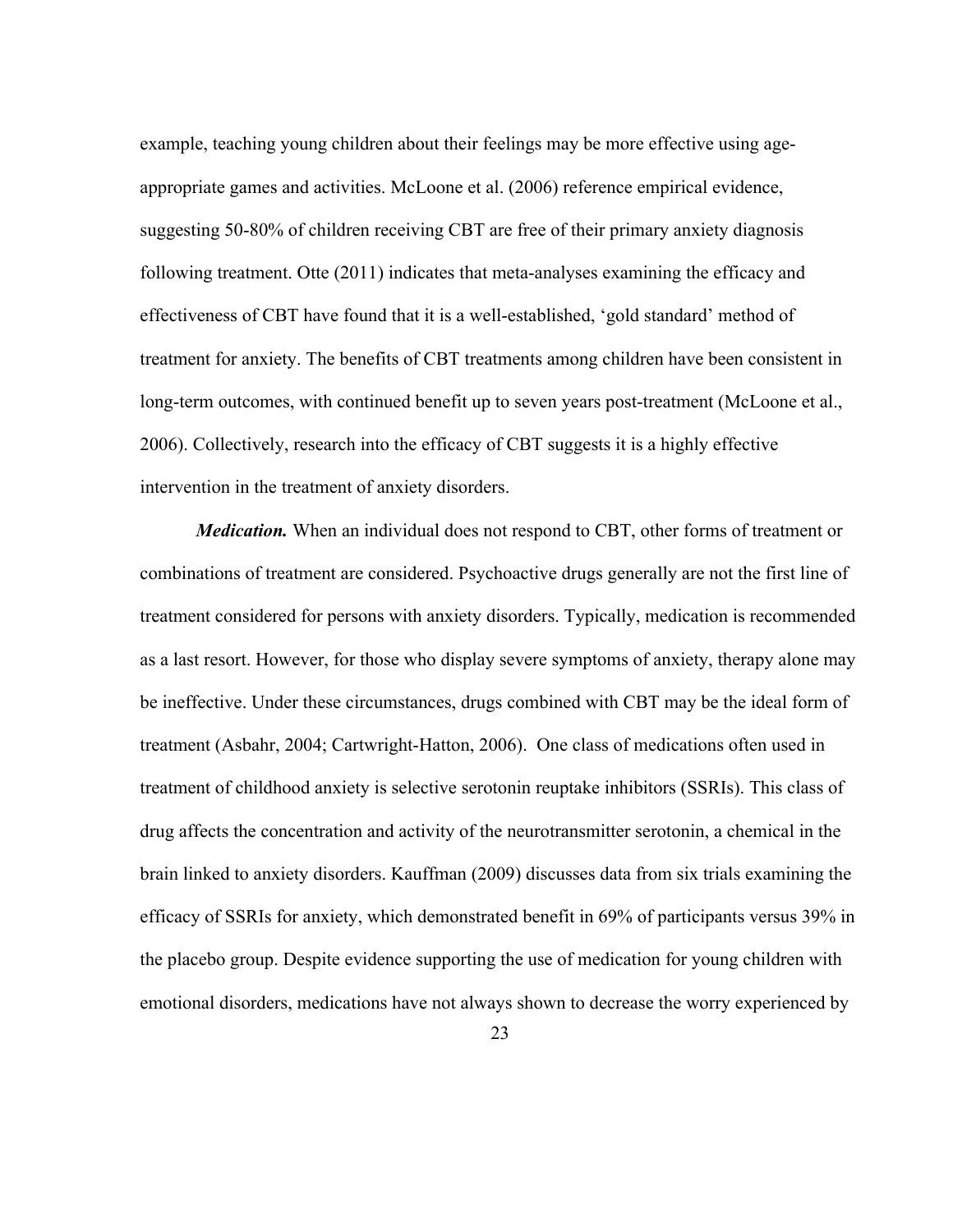an individual with GAD (Behar, DiMarco, Hekler, Mohlman, & Staples, 2009). Also, safety concerns and side effects associated with the use of SSRIs in children have also been identified (Cartwright-Hatton, 2006). Korczak (2013) cautions about short-term side effects in some patients from SSRIs that include gastrointestinal issues, sleep changes, and headaches. While the risk of suicidal ideations has also been a concern, it has been concluded that the risk of harm is greater without SSRI treatment (Korczak, 2013). Most researchers in the area of childhood anxiety agree that a dual approach, involving both psychotropic medications and cognitivebehavioural therapy is often important to consider for effective treatment (Evans et al., 2012).

*Other treatment options.* In addition to the more commonly used treatments for anxiety, there are a multitude of options. For younger children, some components of traditional CBT may not be effective. Play therapy is one way for a clinician to engage a child who presents with issues of anxiety. The value of play has been seen in the literature for centuries, from theorists such as Plato, Freud, and Rogers, and it has been empirically supported for over sixty years (Hall, Kaduson, & Schaefer, 2002). Play therapy was introduced as a way to engage with "neurotic children" as talk therapies were not always effective (Cambell, 2017). The aim of play therapy is to provide children a way to communicate and express emotional issues with the use of toys, role-play, and minimal discussion. Therapy can be directive or non-directive, directive involving more guidance from the therapist (Harter, 1977). Therapy can also involve parents/families, so that play can continue outside sessions (Bratton  $\&$  Landreth, 1995). There are also alterations based on the child's presenting issue (e.g., sand tray for trauma victims). Research has supported the efficacy of play therapy across various presenting issues, including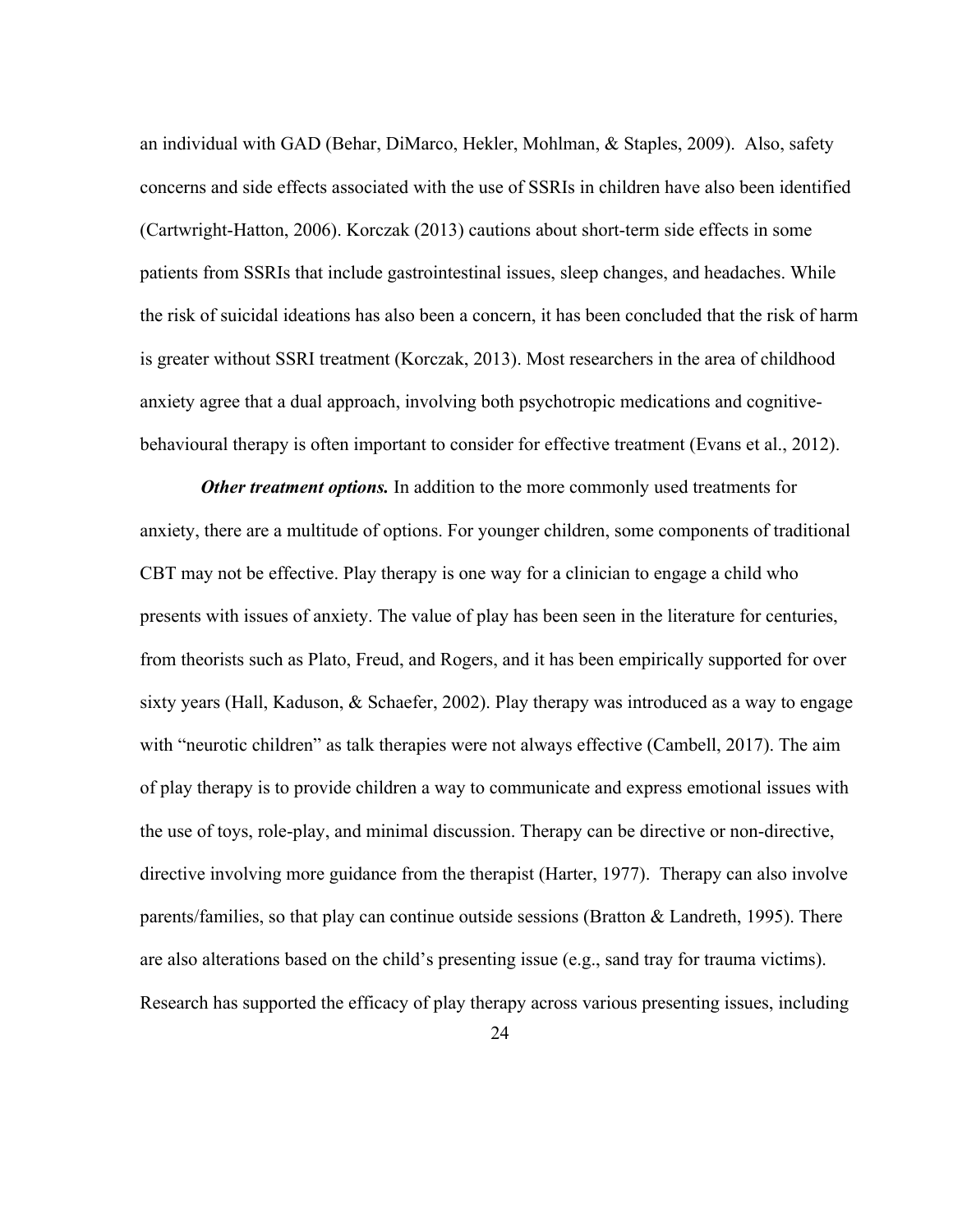anxiety. Clients have generally showed moderate to high positive results from play therapy (Bratton et al., 2013; Ray, Armstrong, Balkin, & Jayne, 2015).

Dialectical Behaviour Therapy (DBT) is often viewed as combination of CBT and mindfulness; it was introduced by Marsha Linehan who needed an effective treatment model for clients with borderline personality and suicidal ideations (Linehan, 1993). Since then, it has been effective in treating clients with a variety of issues across ages. The basic tenet is that acceptance is necessary for change and the client is taught various exercises to bring this forward in and outside sessions (Linehan, 1993). For children, DBT can be adapted to accommodate the typical development stage a client is in. For instance, instead of some of the longer/complex mindfulness techniques and practices seen, child-friendly ones have been introduced (e.g., STOP acronym). STOP is an acronym guiding a child to Stop, Take a step back, Observe, and Proceed mindfully when faced with a trigger for anxiety (Perepletchikova et al., 2011). Other outlined techniques include role-play, practice, and multimedia presentations.

*Early intervention and prevention.* Resiliency is the ability of an individual to thrive when faced with adversity (Prince-Embury, 2015). Through prevention and early intervention, counsellors and mental health professionals strive to develop resiliency among young children and reduce the likelihood of anxiety development. Prevention and early intervention using the most appropriate and effective treatments for anxiety among children can ultimately minimize anxiety and related issues into adulthood. Research suggests that symptoms of anxiety at a young age are predictive of future issues such as other disorders, and problems with social, work, and physical aspects of life (Rapee, 2013). Identifying effective treatments for children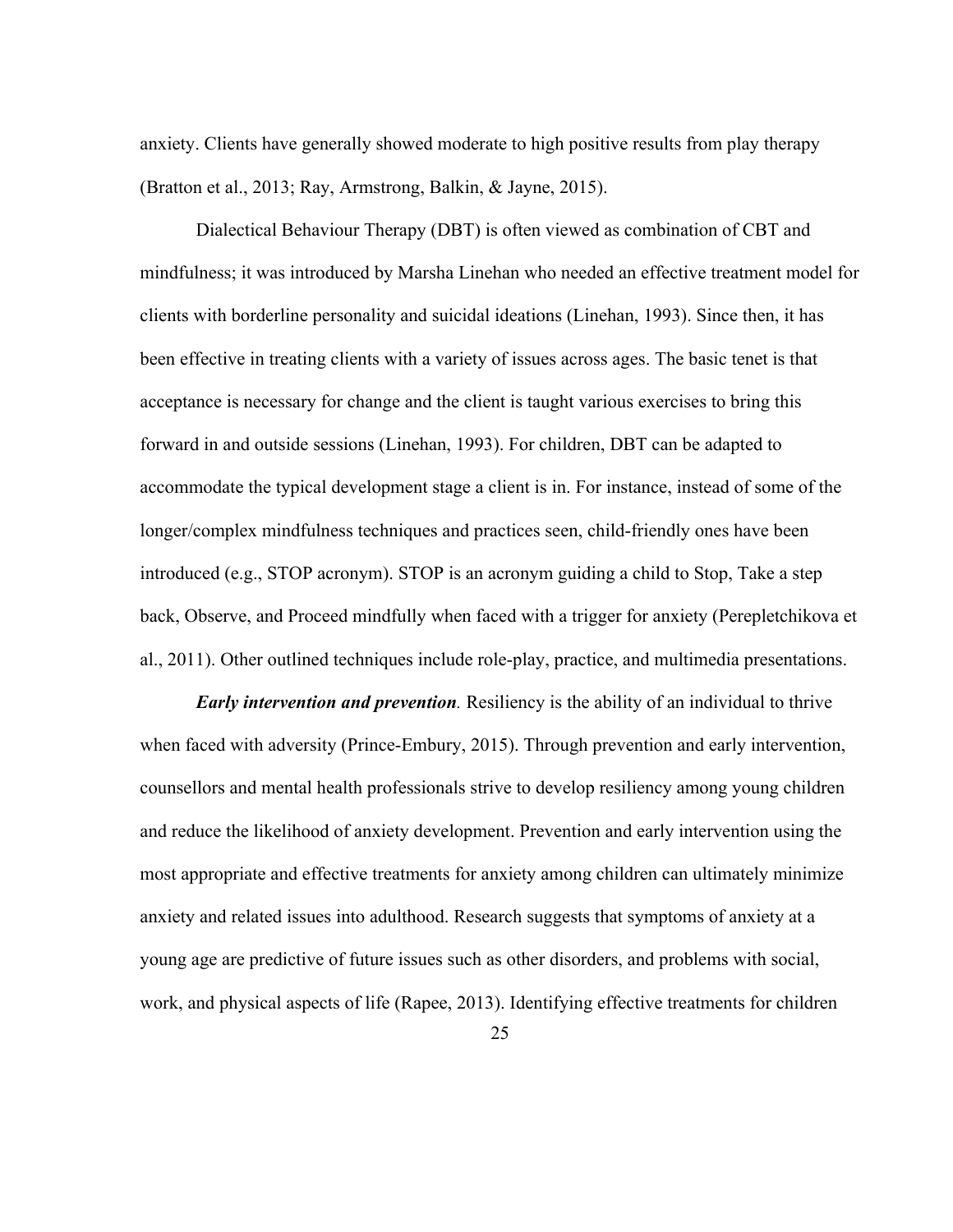experiencing anxiety disorders, therefore, is worth investing in, as it will likely benefit not only children but also society as a whole (Cartwright-Hatton, 2006). While intervention programs are important, the aim for society should be the prevention of mental health issues such as anxiety, through the fostering of positive self-esteem and resiliency (Farrell & Barrett, 2007; Prince-Embury, 2015). Fostering resiliency and addressing possible anxiety symptoms early is important because if ignored, they can impact a child's life significantly (Farrell & Barrett, 2007). Strengthening existing self-esteem is another motivator for the use of these programs. Research observing psychiatric histories of patients with anxiety disorders discovered that one third of them had childhood anxiety or depression (NIMH, 2016).

Focusing on factors contributing to anxiety in early development allows children to learn useful coping strategies. One study by Lowry-Webster, Barrett, and Dadds (2001) examined the effects of the Friends for Life as a prevention program for boys and girls aged ten to thirteen. The study produced encouraging results for the area of prevention intervention research. Researchers observed a significant reduction post-treatment in anxiety symptoms, regardless of risk status, among participants in the treatment group, compared to the control (Lowry-Webster et al., 2001). Some Canadian research examined early intervention programs for anxiety—a three-month psycho-educational group-based program in schools with parents of children displaying emotional and behavioural problems related to anxiety. The program in this investigation was found to reduce childhood *anxiety* significantly (Bayer & Beatson, 2013).

Early intervention and prevention programs can be implemented in a variety of environments, such as the home, a clinical setting, and/or the school. Students challenged by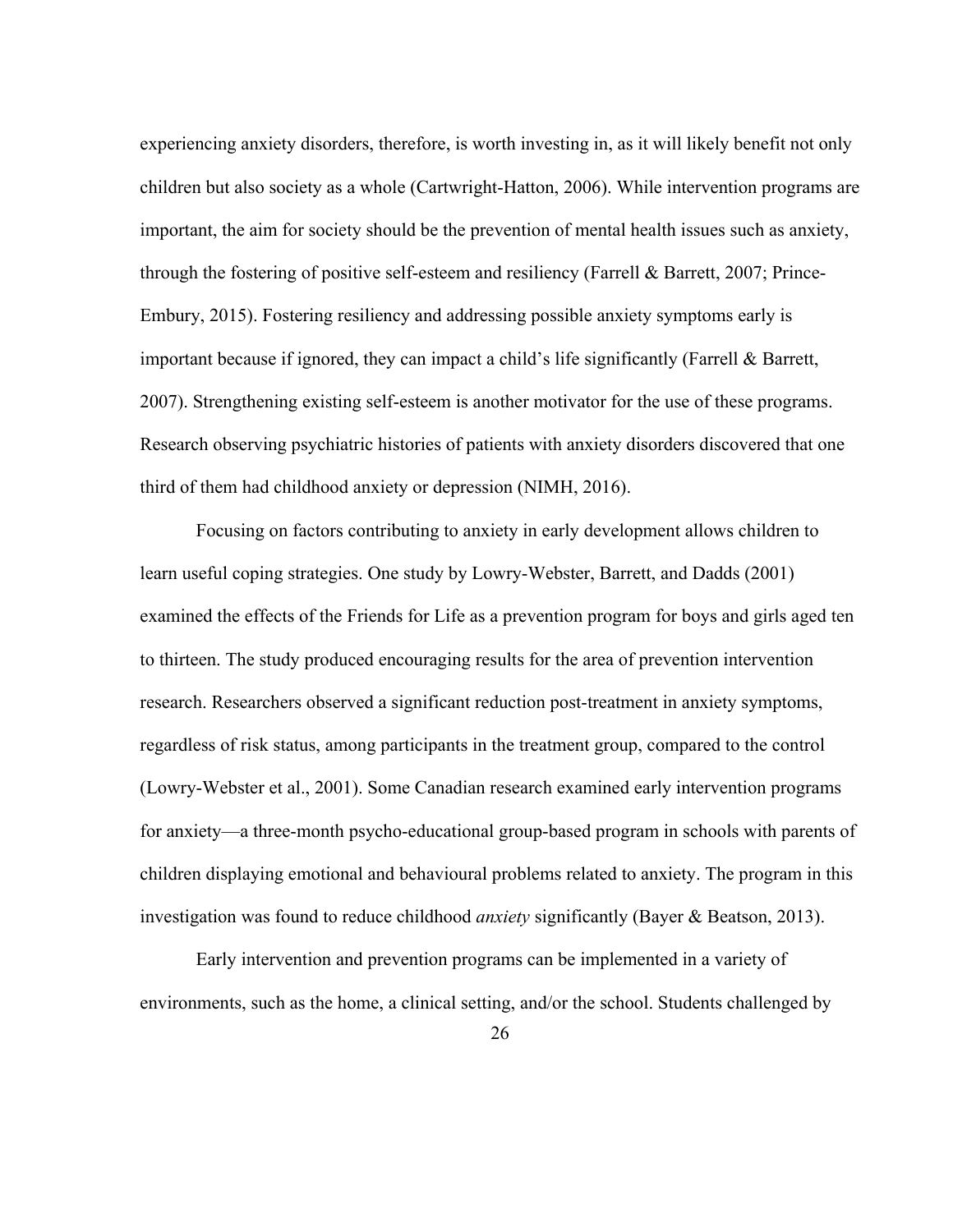anxiety symptoms tend to experience inattention at school, as well as excessive worry, frequent headaches and stomach upset, poor attendance, and below average grades (Bostick & Anderson, 2009; Ingul et al., 2012; Thompson, Robertson, Curtis, & Frick, 2013). If issues in school persist, they may contribute to school drop-out and concerns with adult health and well-being (Ingul et al., 2012). The school setting offers an opportunity for professionals to teach students about anxiety and ways to cope with negative feelings. Various studies have examined the effects of in-school interventions for anxiety and results show that teaching students about their feelings and coping strategies leads to lower levels of anxiety (Lothmann, Holmes, Chan, & Lau; 2011; Marks, Sobanski, & Hine, 2010; Muris, Meesters, & Gobel, 2002; Thompson et al., 2013; Thompson, & Trice-Black, 2012; Von Der Embse, Barterian, & Segool, 2013).

One such initiative, the Friends for Life (FFL) program, utilizes CBT strictly in the school environment and works to decrease anxiety in children. It works as both an early intervention method for those who have symptoms of anxiety and a prevention method for others. As Farrell and Barrett (2007) point out, even those children without anxiety issues can benefit from programs such as FFL. Through ten weekly sessions in the school, this Program aims to provide treatment and prevention of anxiety in children and youth by assisting them in building resiliency, confidence, and self-esteem, while learning important skills and techniques to cope with feelings of fear, worry, and depression (Barrett, 2004). The Program focuses on assisting children in developing skills to cope effectively with anxiety-provoking situations, normalizing the feeling of anxiety, building problem-solving skills, promoting self-confidence, and empowering children and their families (Barrett, 2004). The structure of the Program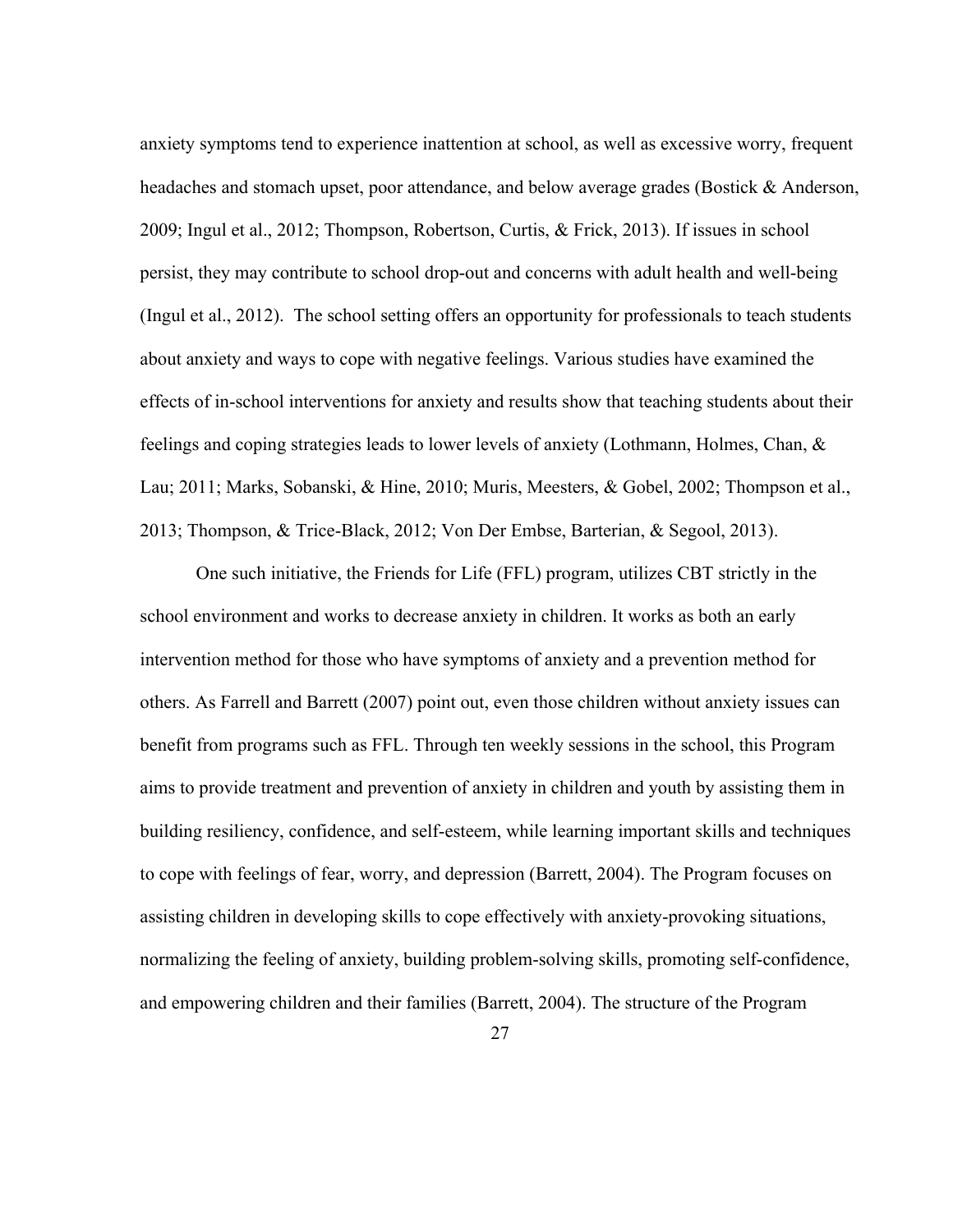involves group discussions and engaging activities, as well as practicing skills learned in the home environment to strengthen generalization and application of the learning from settings in addition to the school (Barrett, 2004). The Friends for Life Program has been recognized by the World Health Organization as an effective treatment and prevention method for anxiety (Barrett, 2004). The Program has been shown to significantly increase coping factors and selfesteem, while also reducing feelings of worry, anxiety and depression in the (non-clinical) younger population (Barrett, Lock, & Farrell, 2005; Barrett, Sonderegger, & Xenos, 2003). Prior research has found that this Program is strong in its social validity, reliability, and generalizability as a prevention and early intervention Program (Barrett, Shortt, Fox, & Wescombe, 2001).

### **Protective Factors of Child Anxiety**

Factors that are directly linked to anxiety and its development are vast and have been described in the literature, and may include: a person's support system, socioeconomic status, a history of anxiety within the family, age, location, and employment. Generally these factors have been identified as risk or protective factors. When a child is being assessed for anxiety, the consideration of a number of biological and environmental risk factors he or she is exposed to is necessary. These influences give professionals insight into how a disorder may manifest (Arens & Hasselhorn, 2014). Risk factors are personal or environmental characteristics that can negatively impact a child's development leading to the likelihood of physical, social, or emotional problems, such as anxiety disorders (Moore, 2006). One example of a risk factor is having a low socioeconomic status (SES).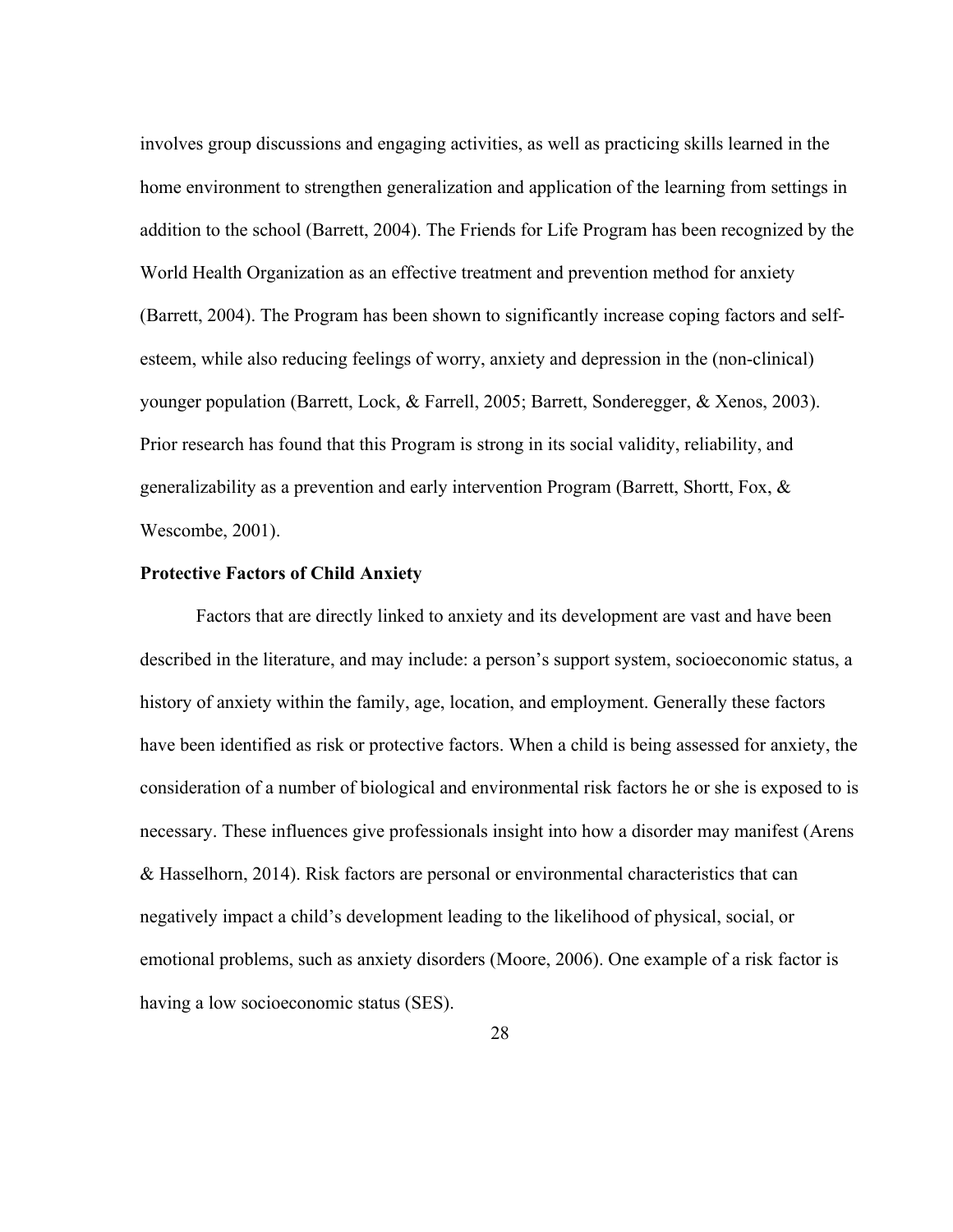Protective factors are those that enhance the likelihood of positive outcomes and lessen the likelihood of negative consequences from exposure to risk (Jessor, Turbin, & Costa, 1998). Dumont and Provost (1999) highlight the importance of protective factors in a discussion of how the effects of stress on mental health are less important for individuals who possess such protective influences compared to those who do not. Protective factors include social supports, high SES, resiliency, self-esteem, and coping strategies. There is also evidence for the positive effects of strong support systems of peer groups, family, and other social supports on protection of young children's mental health. Coplan and Ooi (2013) explain that these interactions assist in building important developmental skills, such as conflict resolution, self-regulation, and communication.

Resiliency is the ability to combat adverse events or situations (Prince-Embury, 2014). When an individual experiences anxiety, the presence of resiliency allows them to recover or 'bounce back' from emotional experiences that may otherwise have a negative impact. Resiliency also implies the ability to be adaptable to the changes and stressors everybody encounters throughout development (Prince-Embury, 2015). Protective factors like self-esteem and adaptive coping strategies are what comprise resiliency, which improves a child's ability to cope with distressing emotions, such as anxiety (Newland, 2014).

Specifically, research has been conducted widely on coping and self-esteem among adults, but it is only in recent years that there has been an interest in exploring these factors among children and adolescents (Dumont & Provost, 1999; Evans et al., 2012). Research in the area, especially with a younger population, is undoubtedly of importance given that training in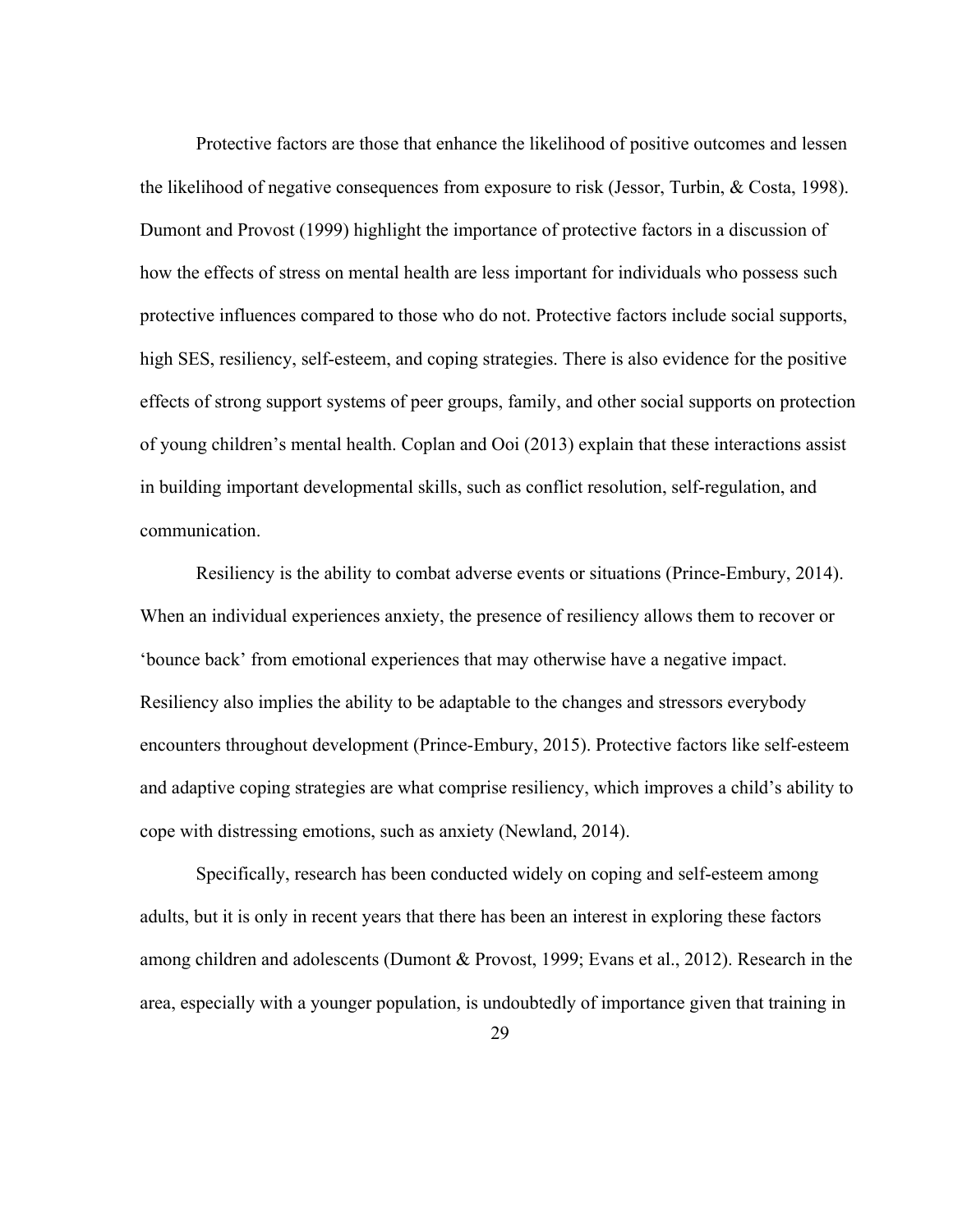coping-skills represents a major feature of cognitive-behavioural treatments against anxiety. Implementing positive coping strategies (e.g., problem-solving) and having a high level of selfesteem can help to increase resiliency while protecting against the development of anxiety. The five factors being examined in the present study are: four coping strategies (i.e., cognitivebehavioural problem solving, assistance seeking, cognitive avoidance, and behavioural avoidance) and global self-esteem.

 **Self-esteem.** Self-esteem has been defined as a personal judgment or decision an individual makes about their worth (Coopersmith 1967; Crocker & Park, 2004). Global selfesteem refers to an individual's overall sense of self worth. Many people use the terms selfesteem and self-concept interchangeably, but they differ specifically in meaning. Self-concept refers to the totality of cognitive beliefs that people have about themselves; it is everything that is known about the self, and includes concepts such as name, race, likes, dislikes, beliefs, and values. By contrast, self-esteem is the emotional response that people experience as they contemplate and evaluate different things about themselves (Heatherton & Wyland, 2003). Selfesteem can be considered both a risk and a protective factor, depending on its level. A child with low self-esteem is thought to be more at risk of developing psychopathologies such as an anxiety disorder, whereas a child with higher self-esteem may be less at risk of developing an anxiety disorder. According to Dumont and Provost (1999), individuals with high self-esteem tend to adopt active coping strategies focused on seeking and implementing solutions to problems. According to the DSM 5, negative perceptions of self are a key feature in the diagnostic criteria of various mental illnesses (Mann et al., 2004). Research has indicated that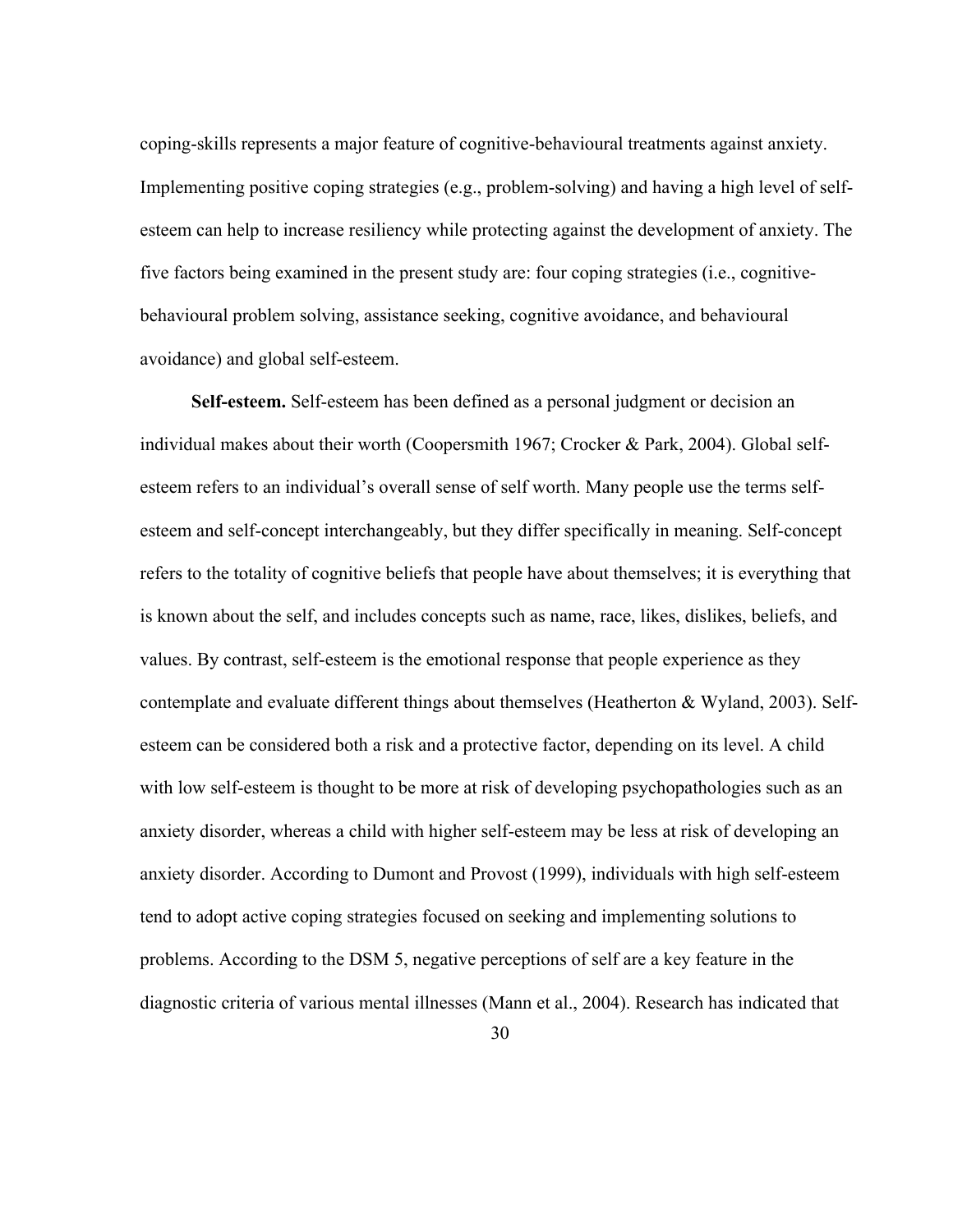self-esteem is inversely correlated with anxiety. For example, Mann et al. (2004) observed low self-esteem in highly socially anxious children.

**Coping.** Based on investigations into anxiety development, one of the most powerful protective factors against mental illness is an individual's ability to cope with adverse circumstances (Mann et al., 2004). Coping strategies are techniques used by individuals to tolerate, escape, or minimize the effects of stress and make up an individual's coping style (Bernard, 1991; Dumont & Provost, 1999). Research suggests that while positive strategies are associated with reduced stress and anxiety, negative strategies are typically associated with increased stress and possible development of anxiety (Brodzinsky et al., 1992; Carver, Scheier, & Weintraub, 1989; Weems, 2007).

The way individuals cope with and respond to anxiety varies, as each person is unique in how they perceive a problem. Individuals engaging in more positive ways of coping through problem solving behaviours tend to experience less negative feelings. An individual's unique life experiences may contribute to the way one responds to anxiety. Coping strategies tend to be deemed either adaptive (positive) and protective, or maladaptive (negative) in nature. Positive coping strategies involve assistance seeking and problem solving behaviours where a child seeks help from those around him/her and tend to address or prevent a problem from occurring. Those who respond to anxiety through worry and rumination are not engaging in adaptive or healthy coping strategies and these behaviours tend to increase depressive mood symptoms (Nolen-Hoeksema, Wisco, & Lyubomirsky, 2008).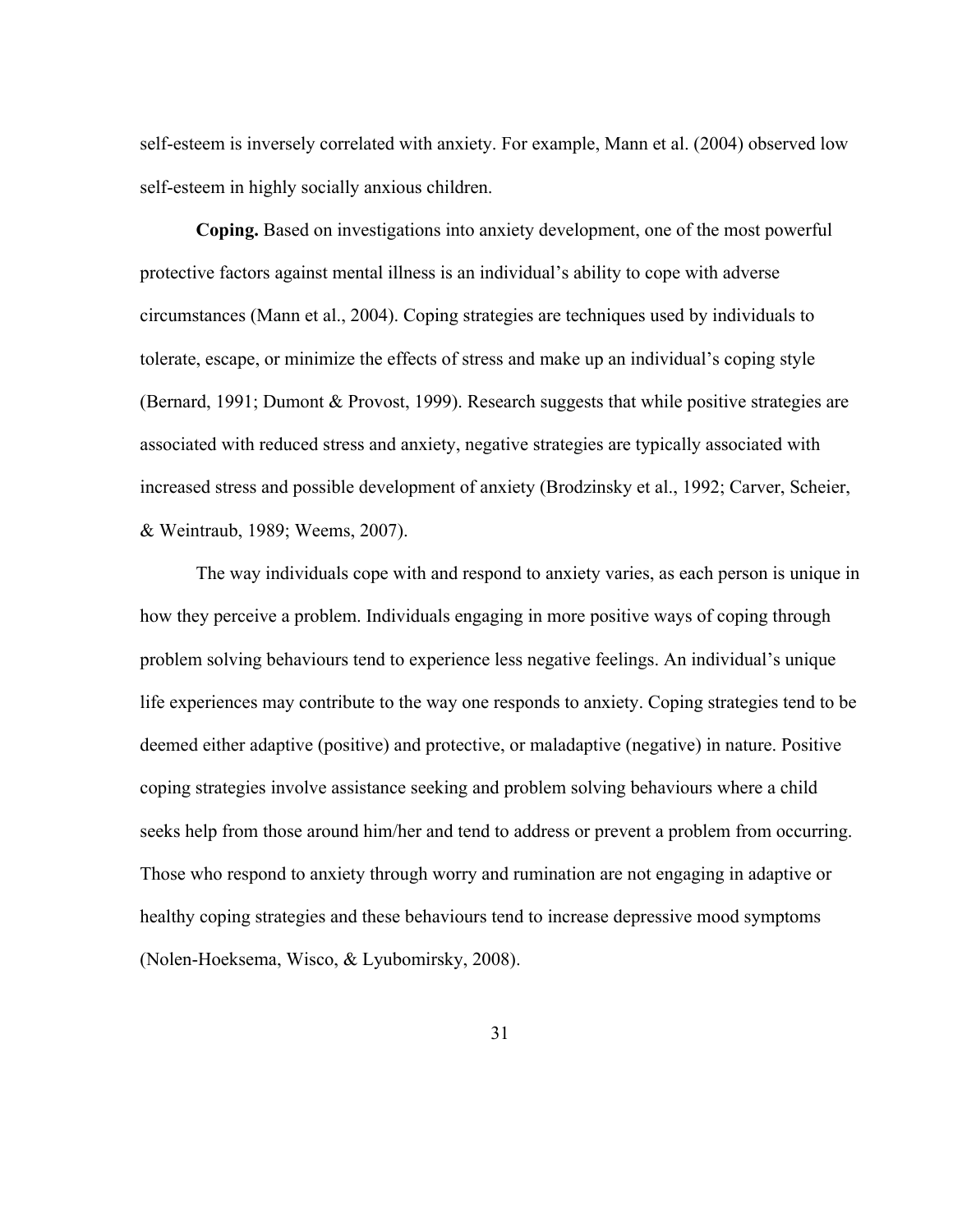Adaptive (positive) coping strategies include cognitive-behavioural problem solving and assistance seeking behaviours. Children who draw on these strategies aim to identify the source of a problem, determine possible solutions, and seek the support of others when necessary (Skinner & Zimmer-Gembeck, 2007). In general, it is logical to infer that children who possess these skills are less likely to develop and face issues of anxiety, in general. Being able to effectively problem-solve is necessary for fostering resiliency (Bernard, 1991). The process of using a positive coping strategy such as problem-solving involves identifying a problem, generating solutions, deciding on best action, and pursuing it. For children, this is not always an easy process, which is why the encouragement of positive coping skills through modelling and reinforcement is of such importance (Bernard, 1991; Skinner & Zimmer-Gembeck, 2007). Similarly, some children draw on the positive coping strategy of assistance-seeking wherein a child seeks help from an adult when faced with a problem and does not know how to respond to it. The development of coping skills is ongoing as children mature, with younger children often having fewer strategies from which to draw (Bernard, 1991).

On the other hand, negative coping strategies involve avoidance behaviours and children who draw on these strategies are less likely to effectively address a problem (Brodzinsky et al., 1992). Maladaptive (negative) coping strategies include both cognitive and behavioural avoidance behaviours. Cognitive avoidance occurs when individuals cognitively avoid facing a problem or anxiety provoking thoughts (Jacofsky, Stantos, Khemlani-Patel, & Neziroglu, 2013). Avoidance coping can cause anxiety to increase because people using this technique typically experience more of what they were trying to avoid (Stapinski, Abbott, &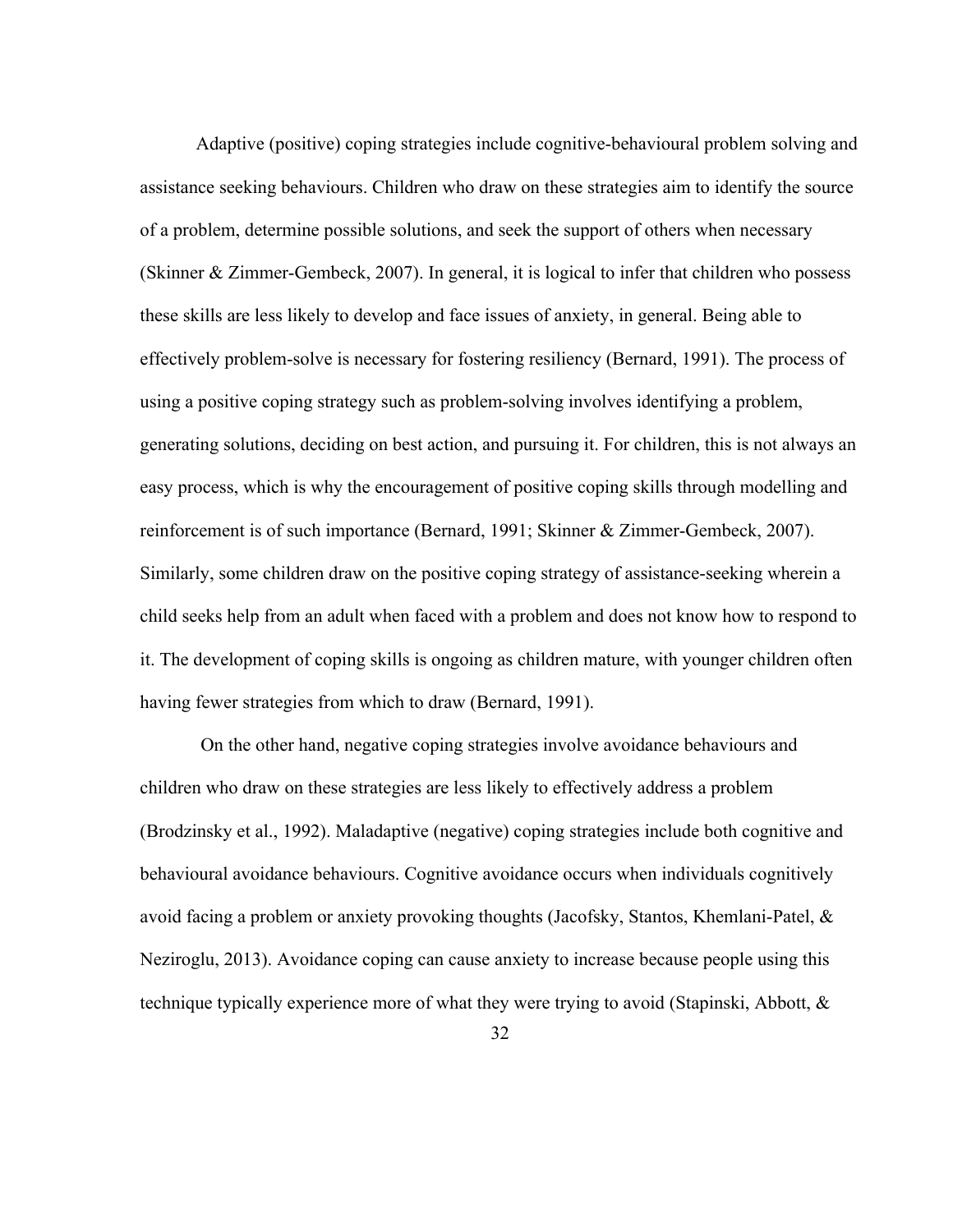Rapee, 2010). Therefore, if a person does not confront the situation causing anxiety, but *avoids* it, their anxiety is likely to remain or increase. A child who cognitively avoids anxiety temporarily experiences a reduction from the unpleasant experience of a stressful situation, but the anxiety is maintained because the individual does not learn to deal with their anxiety (Jacofsky et al., 2013). In addition to cognitive avoidance, another negative coping strategy is behavioural avoidance. This is similar to cognitive avoidance wherein a problem is actively avoided by an individual through certain behaviours (Jacofsky et al., 2013). An example of a behavioural avoidance strategy is refusal of going to school. The child believes this behaviour lessens their overall feelings of anxiety, but in reality it is likely to increase issues in academic and social areas (Dumont & Provost, 1999). Cognitive and behavioural avoidance deprive individuals of the opportunity to learn about their capability to effectively cope with adversity (Jacofsky et al., 2013).

With research suggesting such value in possessing positive coping strategies, teaching these to children at a young age needs to be more highly considered. One study assessed the efficacy of a program teaching coping skills, *Coping Cat*, for children with anxiety. Results showed a significantly greater reduction in anxiety post treatment, compared to the control group (McNally et al., 2013).

### **Gender Differences**

Gender indicates culturally and socially specific differences between males and females (Afifi, 2007). The terms gender and sex are often used interchangeably, but as societies progress, these terms are becoming more and more distinct. According to the American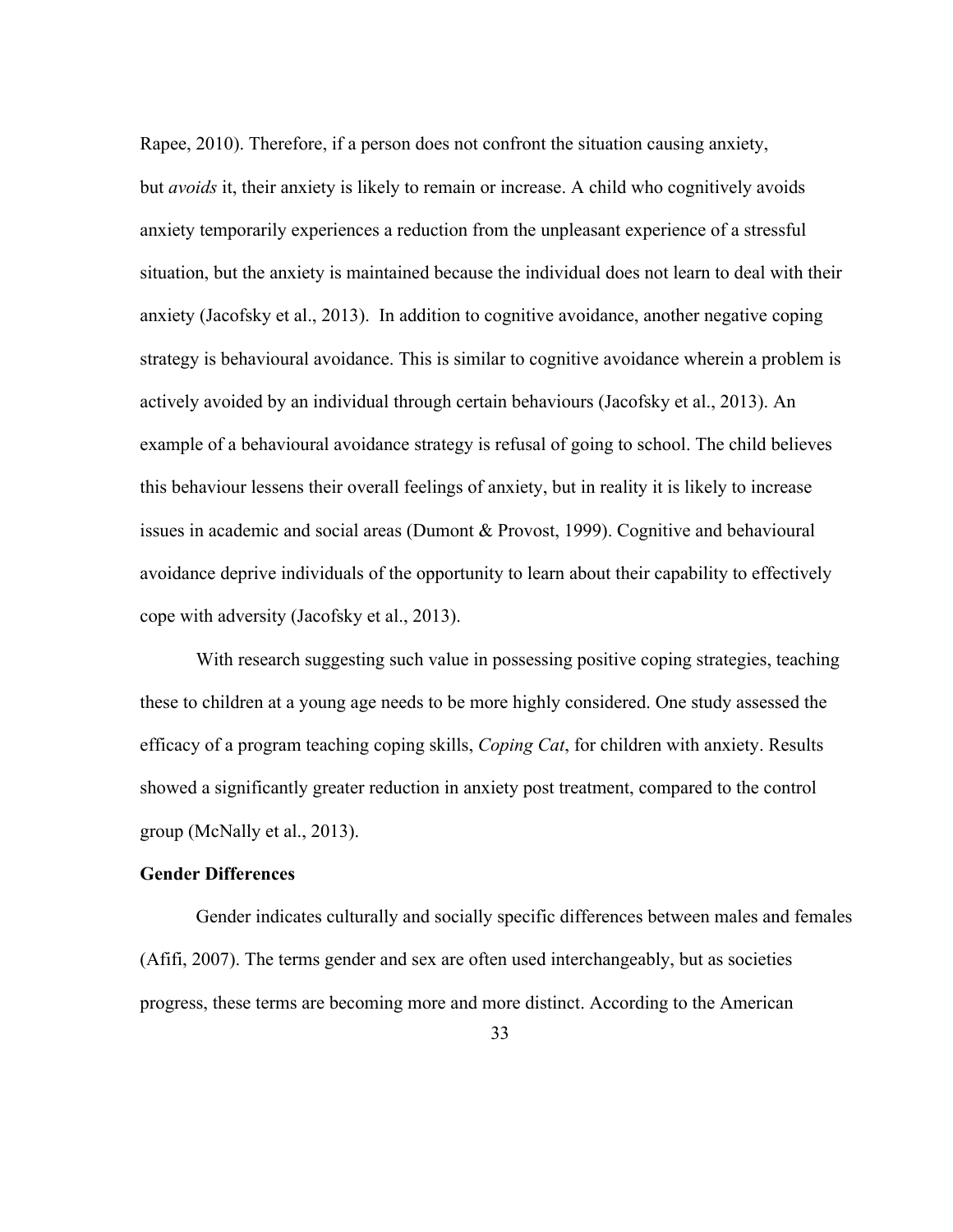Psychological Association (2011), sex refers to the biological status of an individual (i.e., sex chromosomes, internal reproductive organs, external genitalia), while gender encompasses the feelings and behaviours associated with a biological sex, and varies with culture. Eckert and McConnell-Ginet (2003) simplify the difference between sex and gender by describing sex as something we are born with or have, and gender as something we do. Gender has been a factor of investigation in countless areas of research and academics, and now represents a defined area of research. Gender differences refer more to the behaviours of males and females and have been defined as "variations in an individual's self-representation that includes the psychological, behavioural, and social consequences of one's perceived gender" (American Psychiatric Association, 2013, p. 15).

From birth, males and females are treated and interacted with differently. Research has shown that individuals handle babies more tenderly when they assume it to be a girl and more playfully when they understand it to be a male (Eckert & McConnell-Ginet, 2003), which persists into adulthood as it is deemed socially unacceptable for a male to hit a female. Also, parents talk to babies differently depending on whether it is a girl or boy. For instance, they use more dimunitives (e.g., horse-y, dog-gy) when talking to girls over boys (Eckert & McConnell-Ginet, 2003). After the age of two gender differences begin to appear, as boys and girls select different toys and engage in different play (Eckert & McConnell-Ginet, 2003). The way children are treated as they develop undoubtedly guides their behaviour. Their behaviours are first differentiated by their parents through gifts and communication styles and then later by their peers through making fun of gender-inappropriate play (e.g., male child making fun of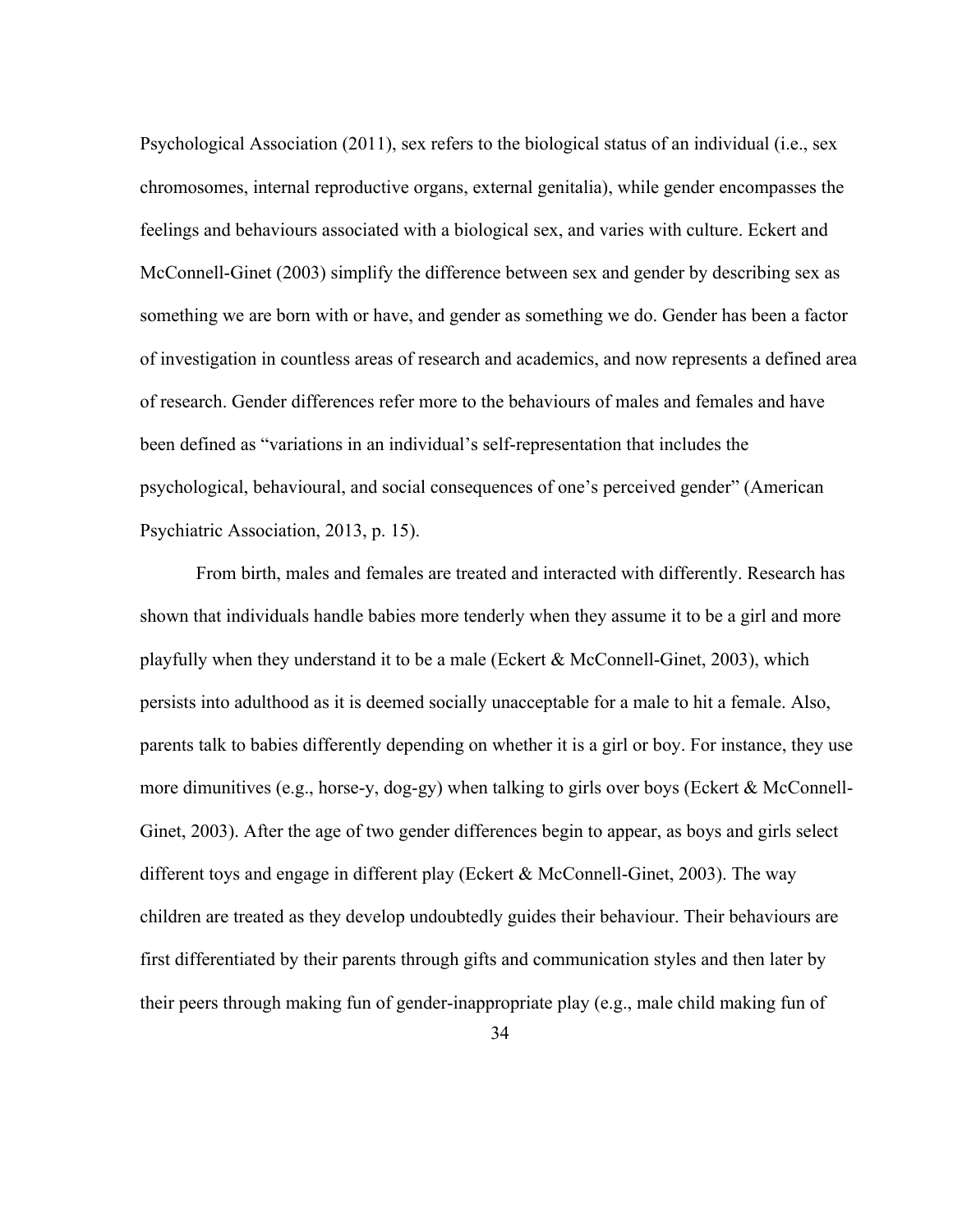male peer for playing with a doll). Gender differences arise when discussing health and have value in the area of diagnosis and treatment. Gender can inform health professionals about whether an individual is more at risk of developing a disorder, or the likelihood of specific symptoms of a disorder being experienced by an individual (American Psychological Association, 2013).

Examining differences in gender can be especially advantageous when discussing mental health issues and protective factors. When observing the role of gender in mental illness, some distinctions have been made. For instance, there are significant gender differences reported in high-prevalence disorders such as depression and anxiety (World Health Organization, 2016). However, minimal gender difference can be concluded for low-prevalence and severe mental disorders such as schizophrenia and bipolar disorder (WHO, 2016).

**Gender differences in anxiety.** It is well documented in psychological epidemiology that females are significantly more likely than males to develop an anxiety disorder throughout the lifespan (Bekker & van Mens-Verhulst, 2007; Christiansen, 2015; McLean et al., 2011). The National Institute of Mental Health (2016) has identified one of the risk factors to developing anxiety as being female. Statistics Canada reports that in the year 2009, nearly one million adult females were diagnosed with an anxiety disorder, compared to half of a million adult males. Reasons that females tend to experience higher levels of anxiety are unclear, but the literature provides some theories. Many of these theories are based on developmental differences, observed as males and females mature. For instance, girls typically begin puberty before boys, which may be considered a stressor for young females (Worell & Goodheart, 2006). Another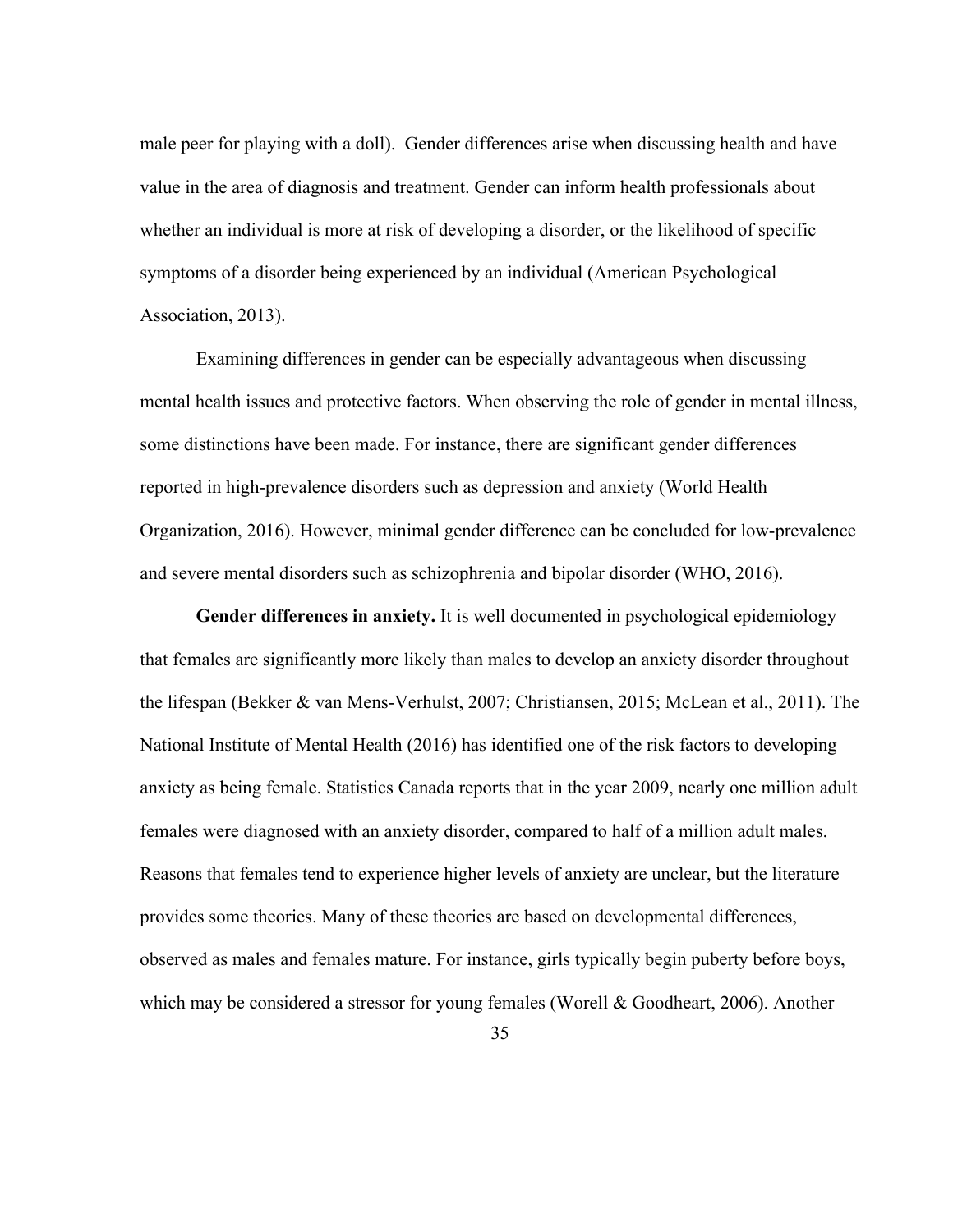possible explanation offered by the Anxiety and Depression Association of America is that females process serotonin, a neurotransmitter in the brain, responsible for responding to stress and anxiety, at a slower rate than males (2016).

Another explanation for gender differences in anxiety may be early differentiation in parental treatment of male versus female children (Christiansen, 2015; Eckert & McConnell-Ginet, 2003). Specifically, Christiansen (2015) highlights differences in parent reactions to girl versus boy behaviours at a young age as encouragement for childrens' varied means of coping with stress. For example, the phenomenon coined 'the skinned knee effect', is a model of stereotyping still observed today (Christiansen, 2015). The theory suggests that when a boy scrapes his knee and cries to his parent, he receives minimal comforting; whereas when a girl scrapes her knee and seeks support, she is more likely to be coddled and hugged. Theories such as this suggest that boys are more often told to 'get over' their fears than girls, resulting in a greater exposure to and extinction of fear responses in males compared to females (Christiansen, 2015). If the belief that boys are expected to simply 'get over' their fears and worries persists into adulthood, men are less likely to seek counselling or professional support when faced with mental health issues (Addis & Mahalik, 2003).

As children develop, they learn to communicate their needs and emotions in different ways, which guides parents in their provision of caregiving. During the early stages of child development, children learn body expressions (e.g., crying) that allow them to communicate their feelings of emotion according to the situation and develop various social relationships (Chaplin & Aldao, 2013). Researchers have reported this skill of communicating needs/feelings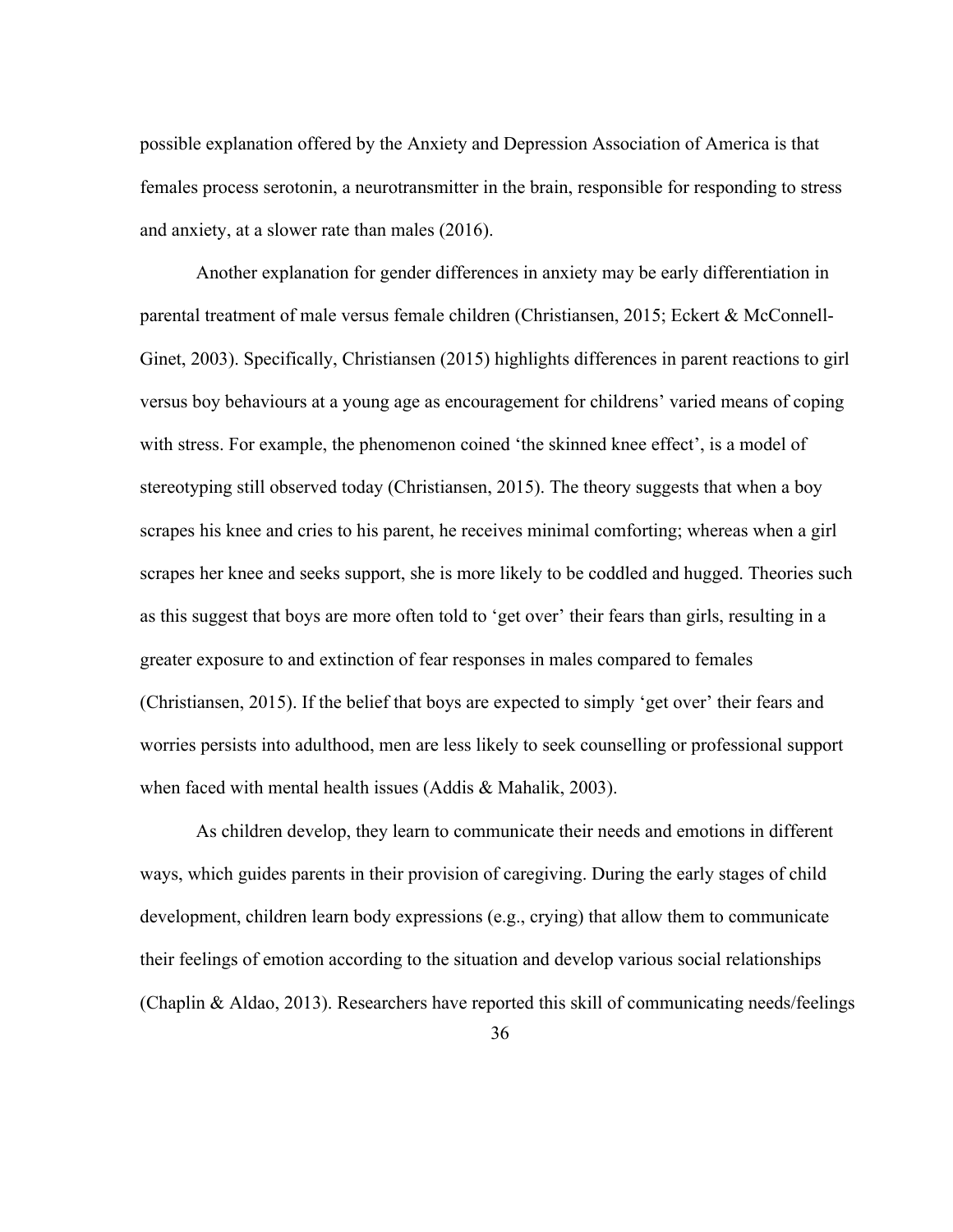to others as a key component not only to the development of emotional and social competence, but also in securing mental health and wellness. Researchers have observed developmental as well as gender differences in how emotion is expressed, such as boys are more likely than girls to display defiance and aggression while girls tend to display more symptoms of anxiety and depression than boys (Chaplin & Aldao, 2013; Cole, Michel, & Teti, 1994; Hankin et al., 1998; Ollendick & Yule, 1990 as cited in Chaplin & Aldao, 2013). Maccoby and Jacklin (1974) examined gender differences among children in two types of emotional expression: frustration reactions and fear. They reported that girls were less likely to have negative emotional outbursts, such as anger and crying, as they got older, compared to boys. Else-Quest, Hyde, Goldsmith, and Van Hulle (2006) studied positive mood among boys and girls using parentreport data and results showed that girls were reported to display higher levels of positive mood than boys. Another study by Chaplin and Aldao (2013) examined emotional expression of preschool and early school age boys and girls. They found that boys' expression of sadness when playing a frustrating game decreased from preschool to early school age, while girls' expressions did not decrease. The researchers purported that girls have a greater expression of sadness/anxiety than boys by early school age. A study by Buck (1977) also found that boys' emotional expressions decreased from age four to six, while girls' expressions remained the same.

Researchers investigating gender differences in anxiety among children tend to agree that some differences exist from an early pre-adolescent age (before age 12) (Beesdo et al., 2009; Zahn-Waxler et al., 2008). For example, research has shown that pre-pubescent girls are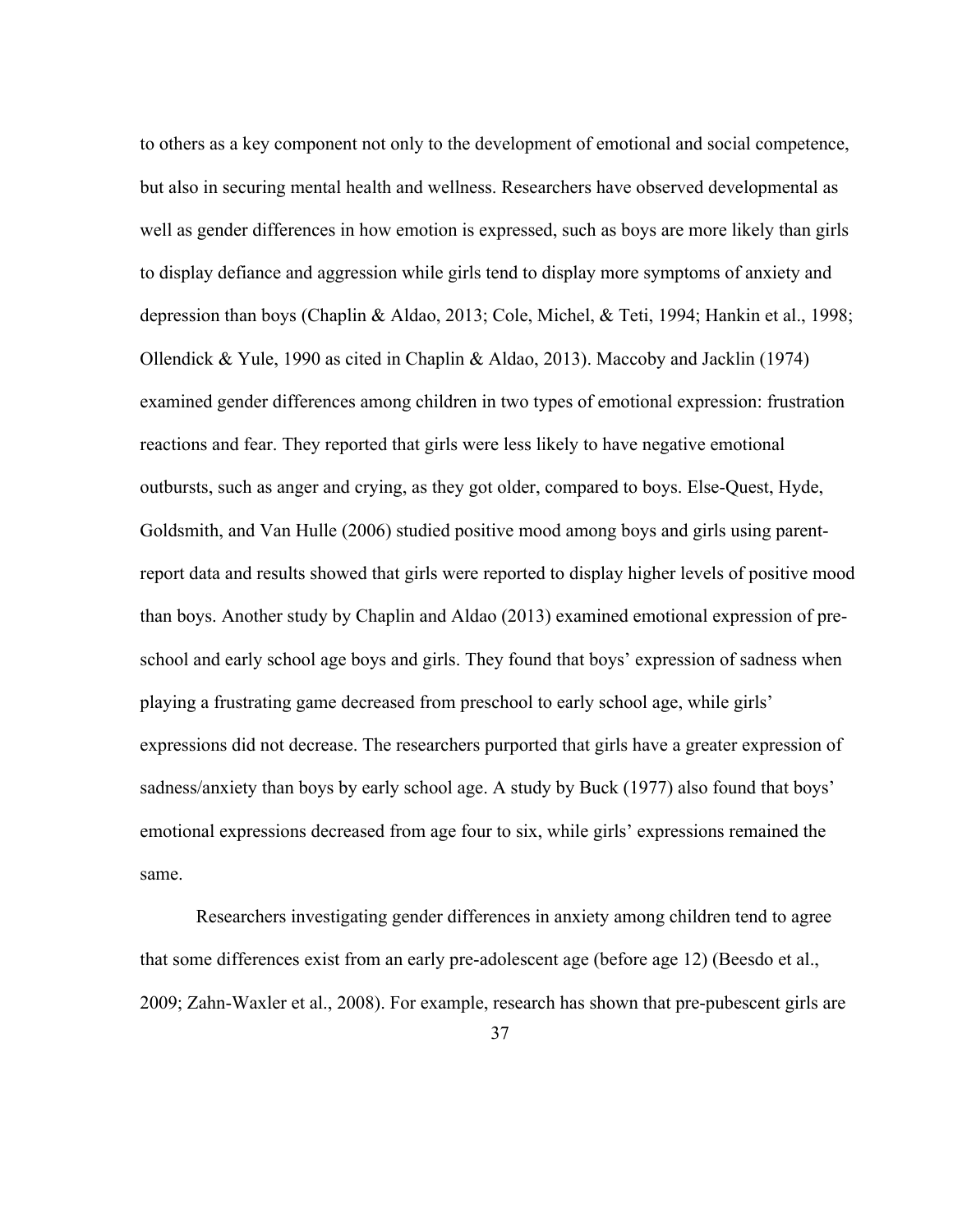twice as likely as boys to experience symptoms of anxiety (Chaplin, Gillham, & Seligman, 2009; Lewinsohn et al., 1997; Silverman et al., 1995). Theories as to why girls experience higher levels of anxiety than boys vary. Some researchers suggest a biological predisposition (Lewinsohn et al., 1997), while others propose that gender differences in anxiety disorders are linked to differences in parenting styles (Bekker & van Mens-Verhulst, 2007). Still, other findings from a study of twins provide evidence that genetic factors are involved in the development of anxiety disorders (Eley & Gregory, 2004). The early development of anxiety is believed to predict later depression, indicating that girls are experiencing this pathway of early onset anxiety to later depression more often than boys (Zahn-Waxler et al., 2008). Bender, Reinholdt-Dunne, Esjborn, and Pons (2012) examined factors related to anxiety in children (mean age of 11), particularly emotion dysregulation (i.e., emotional response that is poorly modulated). The researchers measured anxiety factors using the Screen for Child Anxiety Related Emotional Disorders-Revised (SCARED-R), and concluded that girls experienced more anxiety and more difficulty regulating their negative emotions than did boys. They also found that emotional dysregulation is more predictive of anxiety in girls than in boys. Some factors are directly linked to the development of anxiety, and gaining insight into these factors can benefit individuals experiencing anxious or depressive thoughts.

While most research is consistent that gender differences in anxiety among children exist, several researchers have disagreed. Lowry-Webster et al. (2001) examined the efficacy of the Friends for Life program as prevention to anxiety development and considered contributing factors such as age and gender. They did not observe differences between genders but noted that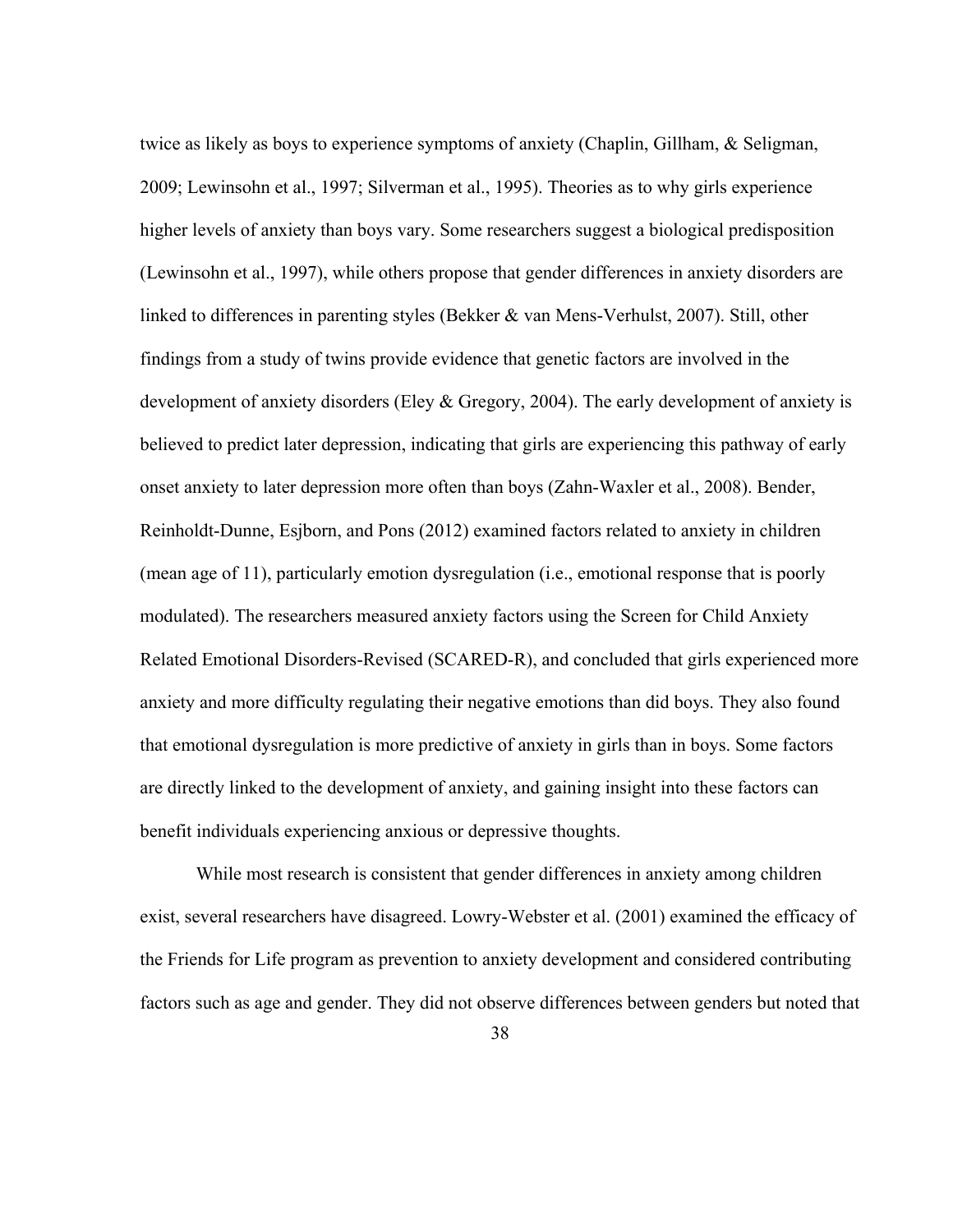research prior to that had been inconsistent. The researchers suggested further research to help lessen the disparity but maintained that this knowledge can guide prevention in the future.

**Gender differences in coping and self-esteem.** Considerable developmental research has been conducted across the lifespan to demonstrate gender differences among adults in protective strategies to prevent anxiety, namely coping strategies and self-esteem. While this area of research among children is limited, the research that is available indicates that girls have higher symptoms of anxiety than males due to weaker protective strategies (Brodzinsky et al., 1992; Zahn-Waxler et al., 2008).

There has been a substantial amount of research examining gender differences in selfesteem, a factor directly linked to the development of anxiety, among adults (Bleidorn et al., 2015; Orth & Robins, 2014). The main finding from this research has been that males report higher levels of self-esteem than females. For example, it has been concluded that females generally value physical appearance more than males and there has been a stronger connection between physical appearance and self-esteem for females (Arens & Hasselhorn, 2014). Quatman and Watson (2001) examined the domains of adolescent self-esteem and found that adolescent males showed slightly higher global self-esteem than did adolescent females.

Social media usage has also been linked with higher rates of female anxiety. According to some researchers (Stefanone, Lackaff, & Rosen, 2011; Tufekci, 2008), individuals construct their 'online selves' in order to be perceived by others as 'competent'. Effort is clearly made to appear favourably to others, by posting positive photos and statements online. The authors suggest that females use online tools more often than males to maintain or widen their social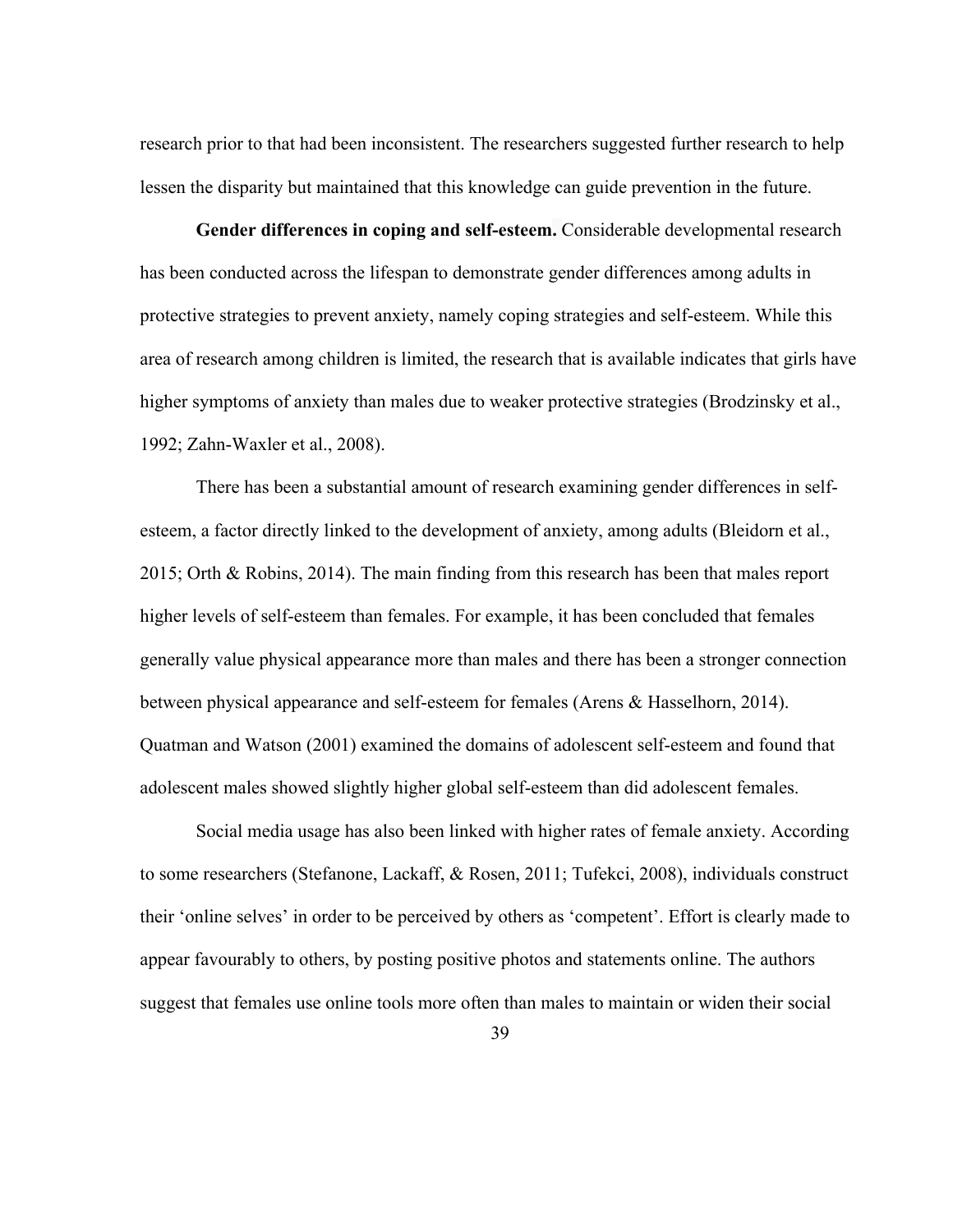networks. They share more photos and spend more time on social media than males (Stefanone et al., 2011; Tufekci, 2008). Generally, individuals use social media as a way to engage in behaviours that validate their self-worth or maintain their self-esteem. Therefore, it may be proposed that females seek more validation than males through social media use. In summation, gender differences in self-esteem may be contributing to the gender differences observed in anxiety.

Gender differences in anxiety among children have also been linked to coping strategies. Weems (2007) indicated that children who use positive coping strategies (e.g., assistance seeking) display lower levels of anxiety, while children who display negative coping strategies (e.g., avoidance behaviours) demonstrate higher levels of anxiety. Further, research suggests that girls tend to more often use the negative coping strategy of avoidance to cope with anxiety. For example, Bahrami and Yousefi (2011) examined gender differences in anxiety among 50 males and 50 females ranging between 15 and 18 years who had anxiety disorders. Results showed that females were higher on 'avoidance of worry' than males. Another study examined gender differences in coping behaviour among high school students with an average age of 15 (n=5954 males; n=6316 females). The study found that females were more likely than males to utilize avoidance-oriented behaviours, meaning that the females were avoiding their problems more often than males (Kort-Butler, 2009). Brodzinsky et al. (1992) examined coping strategies among children and found that girls are more likely to draw on cognitive avoidance and assistance seeking than boys. The finding that boys are less likely to seek support aligns with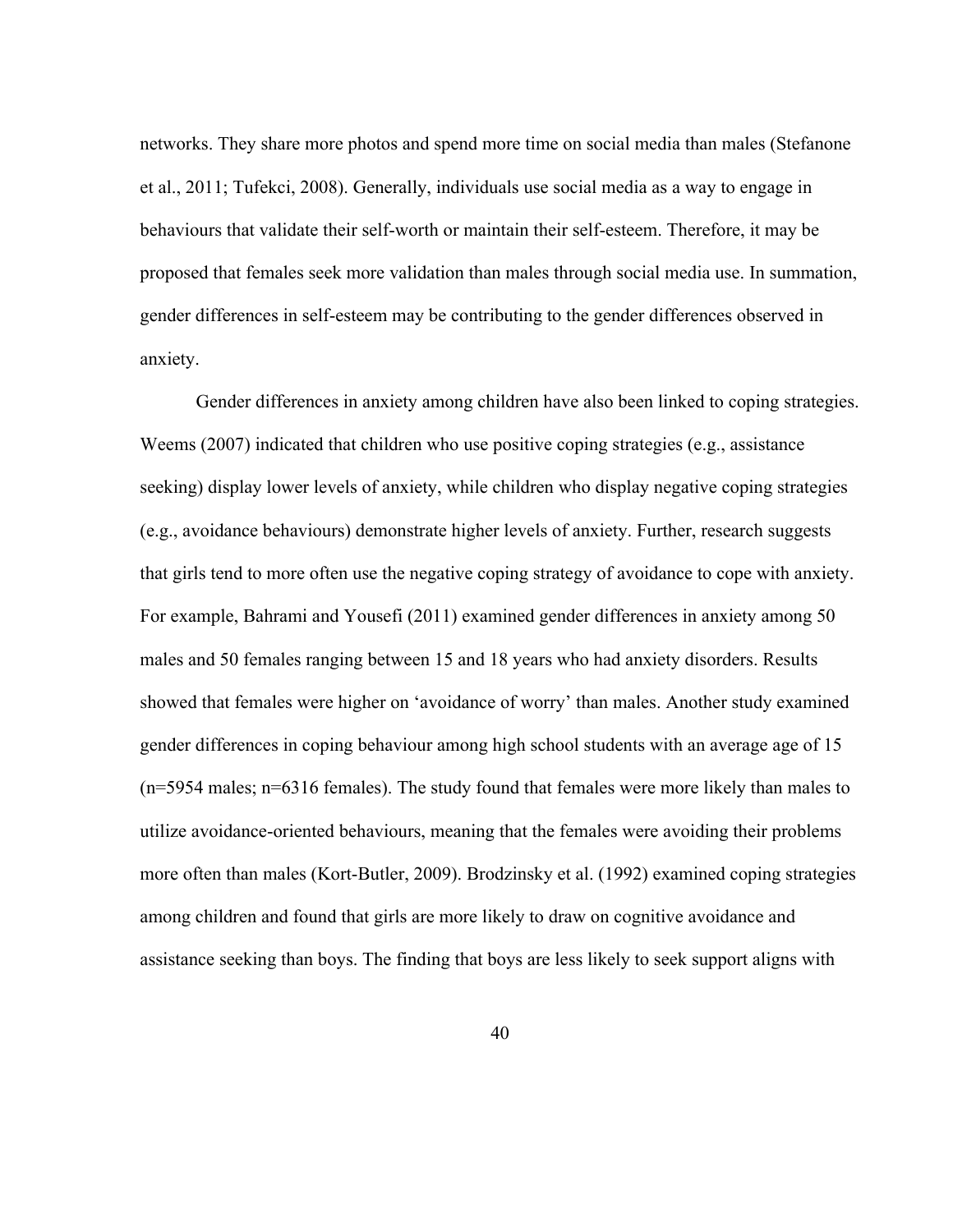research of adult males who are consistently found to be less likely to seek counselling or medical advice (Addis & Mahalik, 2003).

Knowledge of how boys and girls differ in their styles of coping with emotions can provide a wealth of information for appropriate treatment of mental health issues, such as anxiety. Given that younger children also demonstrate the presence of negative coping strategies and are thus less capable of dealing with anxiety effectively, early skills training in developing positive coping factors may be advantageous.

#### **Theoretical Framework**

While previous research in the area of gender and anxiety among children is limited, the research and findings of gender differences in general is plentiful thus providing justification for an investigation into the present topic. While many theories offer support for the presence of behavioural differences between genders, this thesis will focus on the biological, socialdevelopmental, behavioural, and social constructionist theories. Biological theorists propose that there are innate sex differences between boys and girls, which exist prenatally at birth, and may lead to distinguishable behaviours (Chaplin  $\&$  Aldao, 2013). It is suggested that these differences are due to the influence of genes and sex hormones. Biological theorists would likely argue for nature being the main driving force behind differences in how males versus females respond to anxiety.

Social constructionist theories suggest that gender differences occur as a result of 'social construction', and that society/culture create gender roles (Marecek, Crawford, & Popp, 2004). While other theorists believe gender is at least a partial product of biological influences, social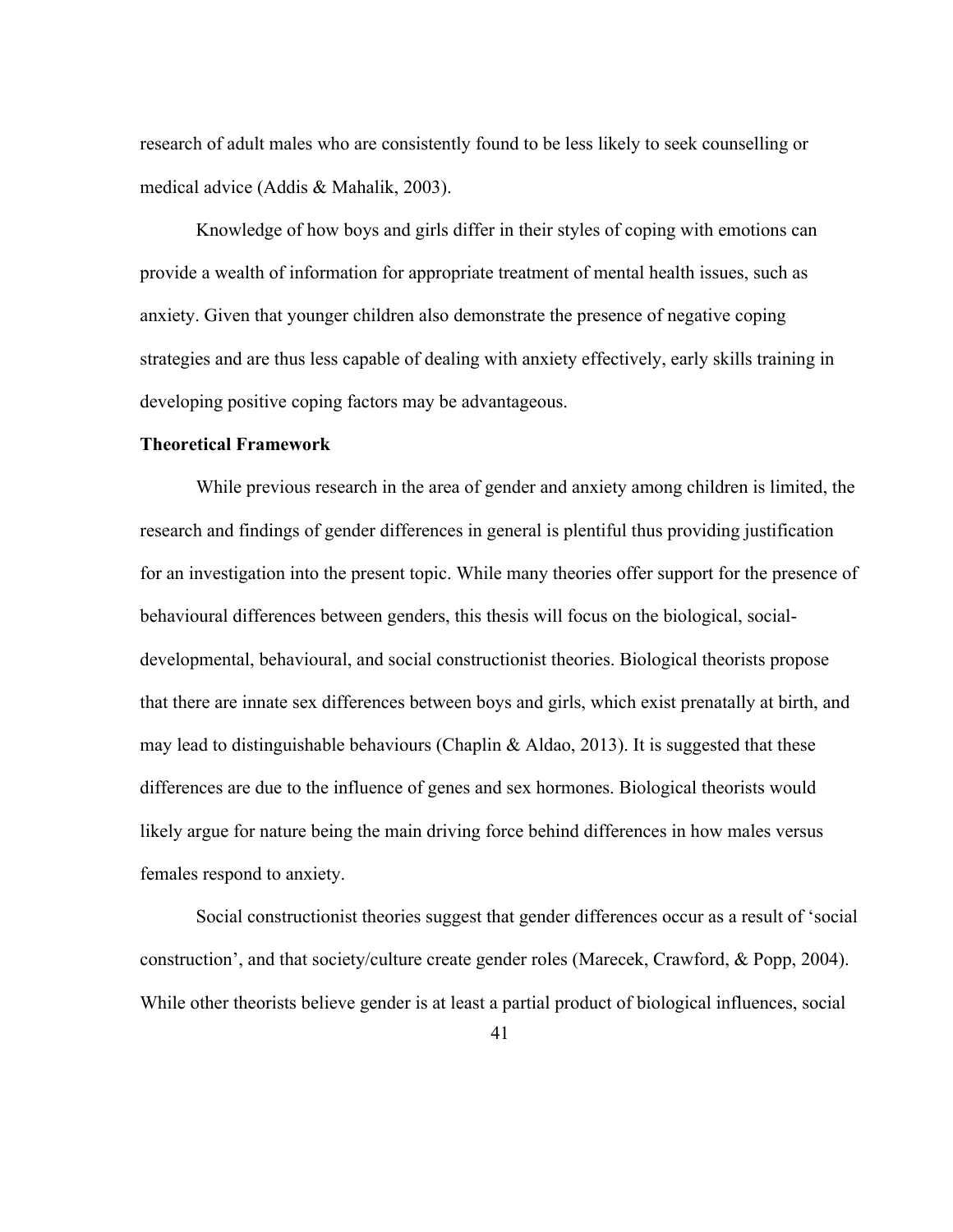constructionist theorists insist gender is a social product. An example of this is that gender differences in children's emotional expression may be more evident when they are in the presence of strangers (Chaplin & Aldao, 2013). This may be due to an assumption that strangers expect them to behave differently than do their parents (Chaplin & Aldao, 2013).

Social-developmental theorists differ from social constructionists as they take typical cognitive development stages into strong consideration (Jacobs & Asokan, 1999). There is the assumption that gender is a product of social interactions driving child development. Socialdevelopment theorists consider that behaviour differences between genders exist because children generally learn roles consistent with their gender through socialization and experience (Chaplin & Aldao, 2013). An example of social development theory, which Chaplin and Aldao (2013) discuss, is gender schema. This suggests that boys and girls develop cognitive assumptions about gender based on observations in their environment. They develop schemas (e.g., pink for girls, blue for boys) for their gender, and typically adhere to societal expectations of that role. Social learning theories also support gender differences in behaviour as children are often encouraged to adopt certain gender roles through learning/modeling and reinforcement of a behaviour (Bandura, 1967). Differences may be more prominent in peer groups, where there is a tendency for boys to play rougher than girls (Maccoby & Jacklin, 1974; Rose & Rudolph, 2006). Christiansen (2015) suggests that parents may inadvertently influence the development of stereotypical gender differences through their reactions to their sons' and daughters' behaviours (e.g., skinned knee effect).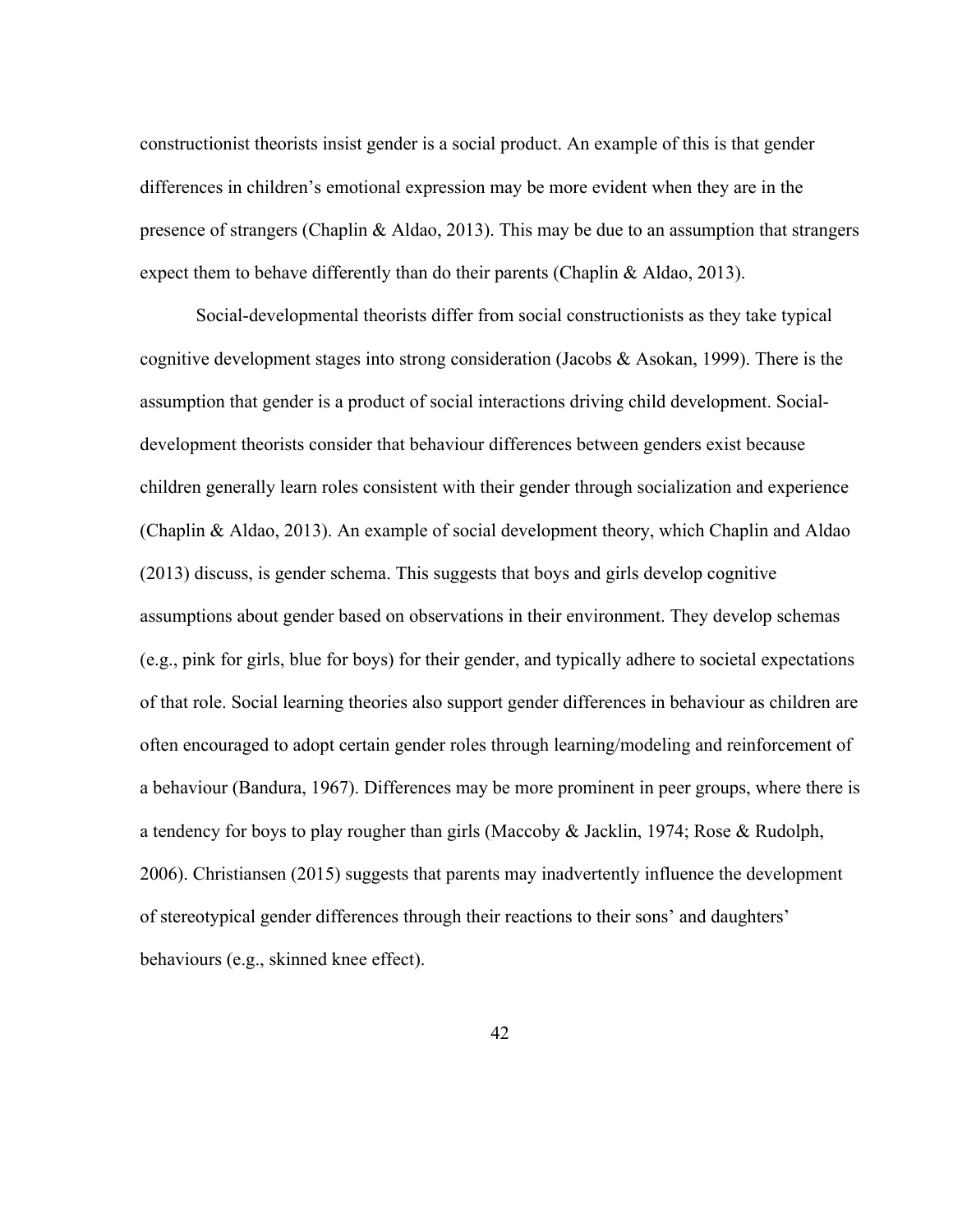There are also theories to explain differences in how children express emotions, leading to gender differences in behaviour. Brody (1999) has suggested that these differences in emotional expression are a result of biological predispositions and socialization to adopt gender-related rules for expressing emotion. For example, females in Western societies are often expected to be more expressive emotionally than males. Girls are generally expected to display more empathy and sympathy both in the form of facial displays and empathic behaviours (Zahn-Waxler, 2001). Usually, males are expected to show less of these affectionate emotions, but are encouraged to express more "externalizing" emotions such as anger.

## **Summary**

Anxiety is one of the most prevalent of all psychological disorders, and if ignored can have detrimental impacts on an individual's well being. Differences in gender and psychological disorders have been documented from early stages in development onward. While plenty of research is available for the adult gender differences in anxiety, limited research exists for the child population. Gaining knowledge of any gender differences among children with respect to their levels of anxiety can aid in prevention, diagnosis, treatment, and understanding of the disorder. Fostering resiliency is an essential coping skill in the process of offsetting anxiety. High self-esteem and adaptive coping strategies can protect an individual from anxiety and help them to remain resilient when faced with anxious feelings (Bitsika et al., 2010).

The present study contributes to a limited body of research, as it investigates differences in gender among children aged 8-11 with respect to their coping skills and self-esteem, which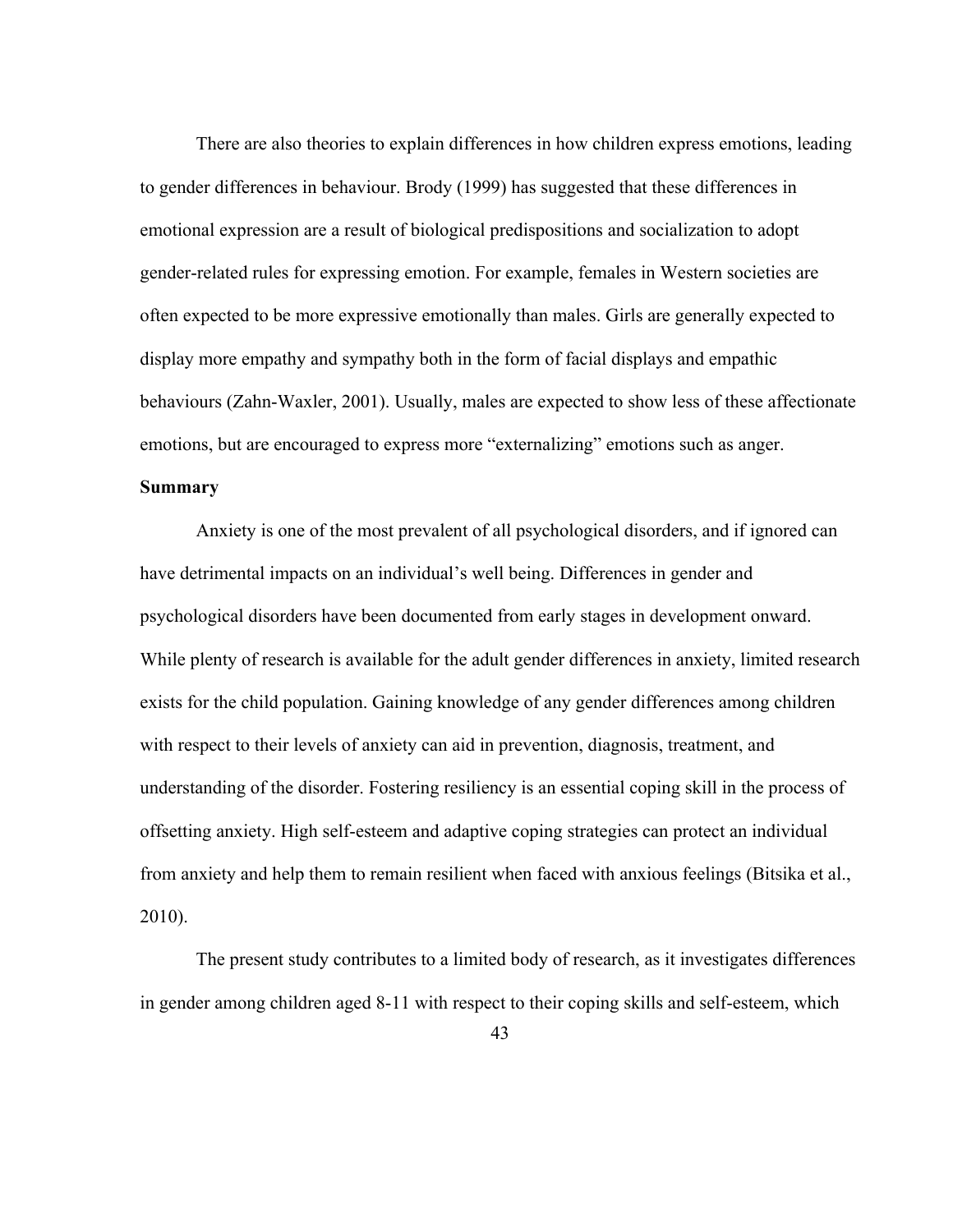are protective factors of child anxiety. Findings of prior research examining gender differences in adolescent and adult anxiety have generally concluded that females experience more anxiety than males. Based on previous findings in this area related to the older population, the present study hypothesizes that similar findings will be seen among a young population. Specifically, it is hypothesized that 1) the maladaptive coping strategies (namely cognitive and behavioural avoidance) would be reported more by girls than boys; 2a) that the adaptive coping strategy of assistance seeking would be reported more by girls than boys; 2b) that the adaptive coping strategy of problem solving would be reported more by boys than girls; and 3) that global selfesteem would be higher in boys than girls. Grade level was considered in statistical analyses to account for a possible influence on any observed gender differences. Results will be analyzed and discussed in detail with reference to prior literature.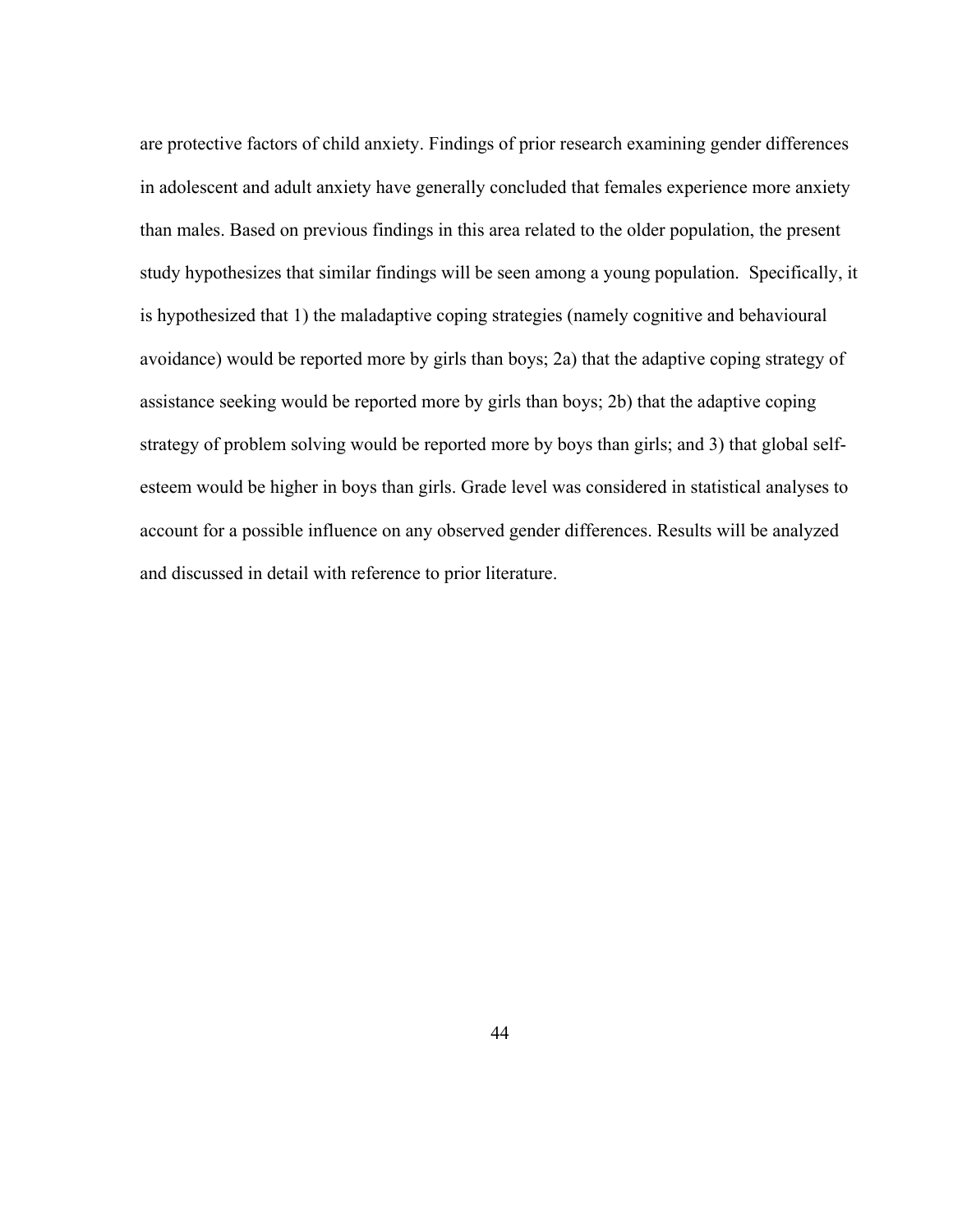## **Chapter Three**

## **Methodology**

The present study is part of a larger study, which investigated the efficacy of the Friends for Life (FFL) program (Doyle, 2016). Researchers from the initial and present study collected self-reports of anxiety among children from grades four and five. The researcher for the initial study (Doyle, 2016) obtained ethical approval from both the Interdisciplinary Committee on Ethics in Human Research (ICEHR) and the English School District in the fall of 2013. The original study was developed in partnership with Eastern Health and the Janeway Hospital of St. John's, Newfoundland, Canada. The school district was approached after the FFL early intervention Program was introduced to the province in 2012. The initial study's aim was to evaluate the efficacy of the Program. School administrators were initially approached by social workers about the study. A portion of the results of several pre-test instruments from the original study was used for this research, which then was used in evaluating gender differences. It should be noted that while the original study focused on the effectiveness of the FFL intervention program, the present study focuses strictly on the pre-test scores of the initial study. Pre-test data was used in order to avoid any possible changes or reductions in anxiety upon treatment, which would provide compromised reports of coping and self-esteem.

#### **Participants**

Participants were recruited from ten elementary schools in St. John's and the surrounding area (nine urban and one rural). Children's ages ranged from 8-11 years as dictated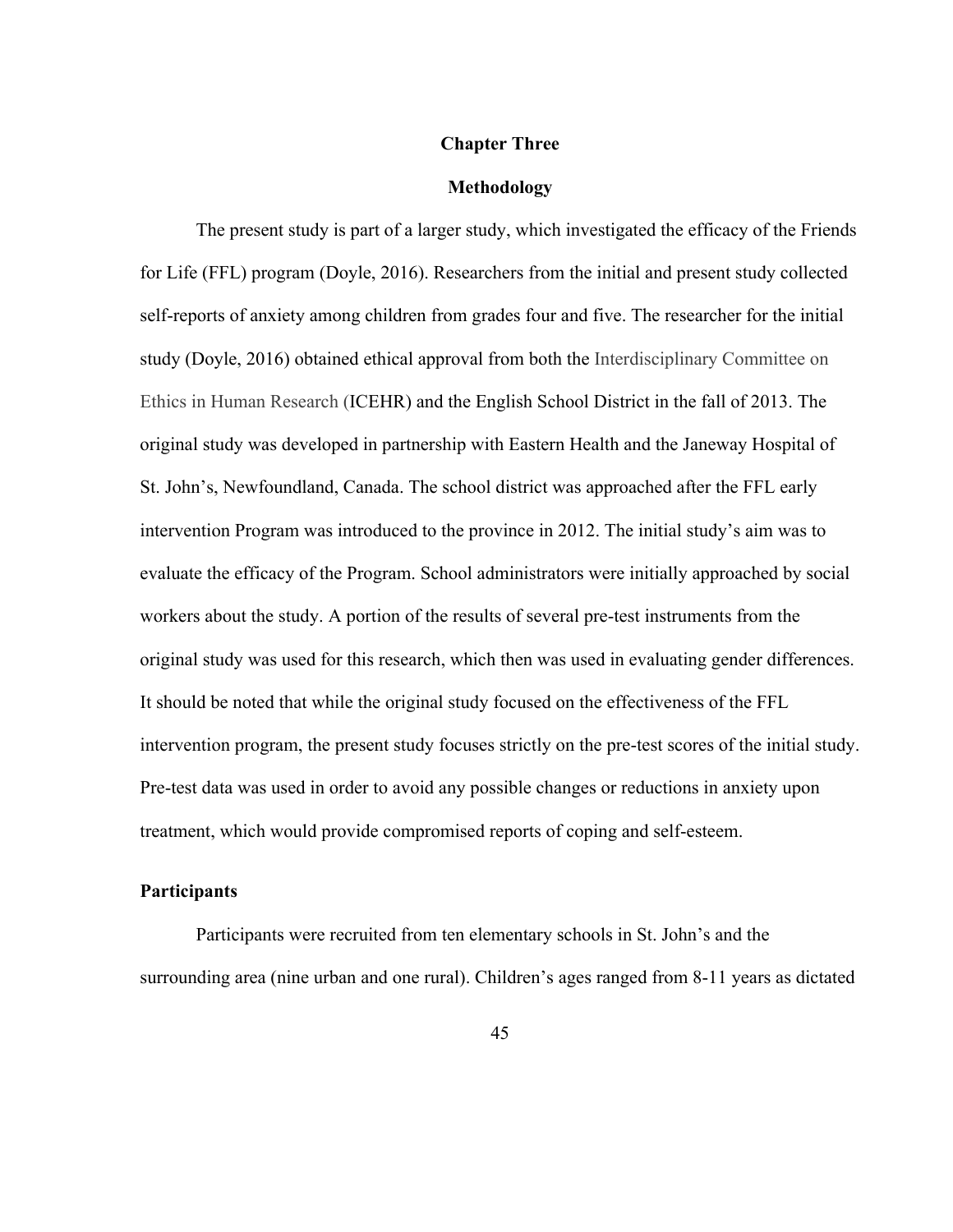by their respective grade level (grades 4 or 5). The goal of the original study was to collect data from 100 students completing the intervention program, and 100 students who acted as a control group and did not receive the intervention. Ultimately, the researcher (Doyle, 2016) exceeded this and 308 participants were recruited. The final data set included 146 males and 162 females. Participants in this study were not selected on the basis of any pre-existing criteria or clinical diagnosis (e.g., levels of existing anxiety) other than that they were students in one of the ten selected schools, in grades four or five, and who assented to their participation. The program was introduced to the school as a prevention/intervention program to be used with a non-clinical population. The present study examined pre-test data of all 308 participants (experimental and control) to maximize the sample and strengthen any potential findings.

Once approval from school principals and guidance counsellors was obtained, researchers visited each school to distribute assent forms to all children taking part in the program to obtain informed consent. Child Assent Forms (See Appendix C) were composed by the original researcher and were permitted for use within the present study. Participants were read the Form aloud by the researchers and were given opportunity to ask any questions. They were allowed one week to return the Assent Form to their teacher. This Form provided children (and families) information regarding the purpose of the study, the expectations of participants, potential risks and benefits, and confidentiality. It also indicated that their participation was purely voluntary in nature. Children were also asked to complete a Demographics Information Sheet (See Appendix D), where they provided basic information to the researcher regarding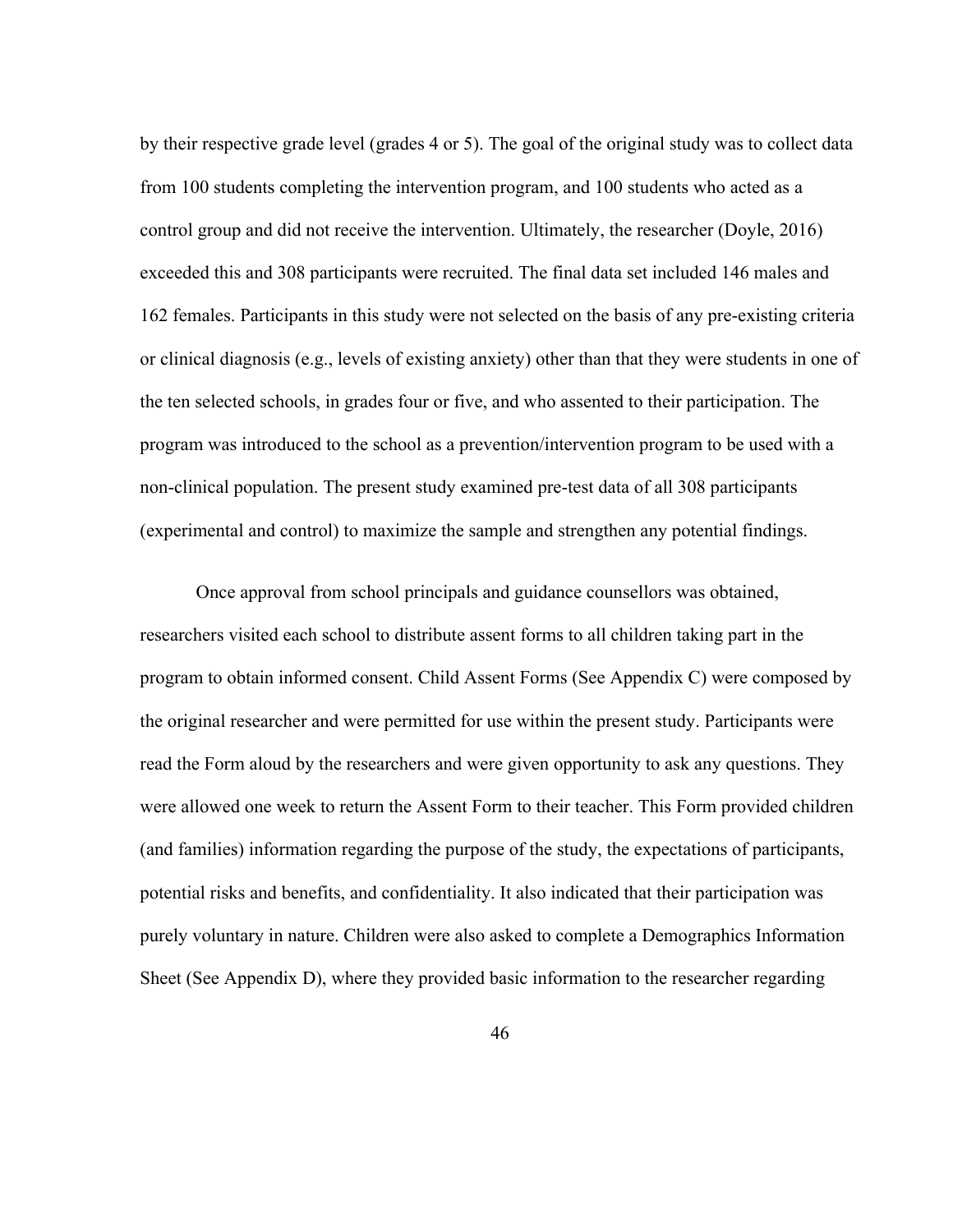their grade, identified gender, and family dynamics. The data collected supports a biological, behavioural, and social framework by obtaining information pertaining to a variety of contributing areas (e.g., gender, SES).

## **Measures**

While four (4) measures were used in the larger study (Doyle, 2016), the current study focused on research results from two areas of the original study: self-esteem and coping strategies. Measures used to examine these areas were chosen from the original study. For global self-esteem, the Coopersmith Self-Esteem Inventory (Revised) (See Appendix A) was used and gathered a global self-esteem score for participants. To assess the area of coping, the Coping Scale for Children and Youth (CSCY) (See Appendix B) was used. This scale measures four distinct coping strategies: cognitive avoidance, behaviour avoidance, assistance seeking, and problem solving. These measures were selected due to their strong psychometric properties and presence in relevant literature. Other studies investigating children and similar factors have used the Coping Scale for Children and Youth and the Coopersmith Self-Esteem Inventory *(*Bouchard, Gervais, Gagnier, and Loranger, 2013; Dry, Kane, and Rooney, 2015).

## **The Coopersmith Self-Esteem Inventory Revised Version (Appendix A, CSEI,**

**Hills et al., 2011)** is a standard measure of children's global self-esteem (Bartell & Reynolds, 1986; Slee & Rigby, 1993). This instrument includes 19 questions that assess self-esteem through personal self-esteem, self-esteem derived from parents, and self-esteem derived from peers. Questions examined the child's self-perception such as, "I get upset easily at home" and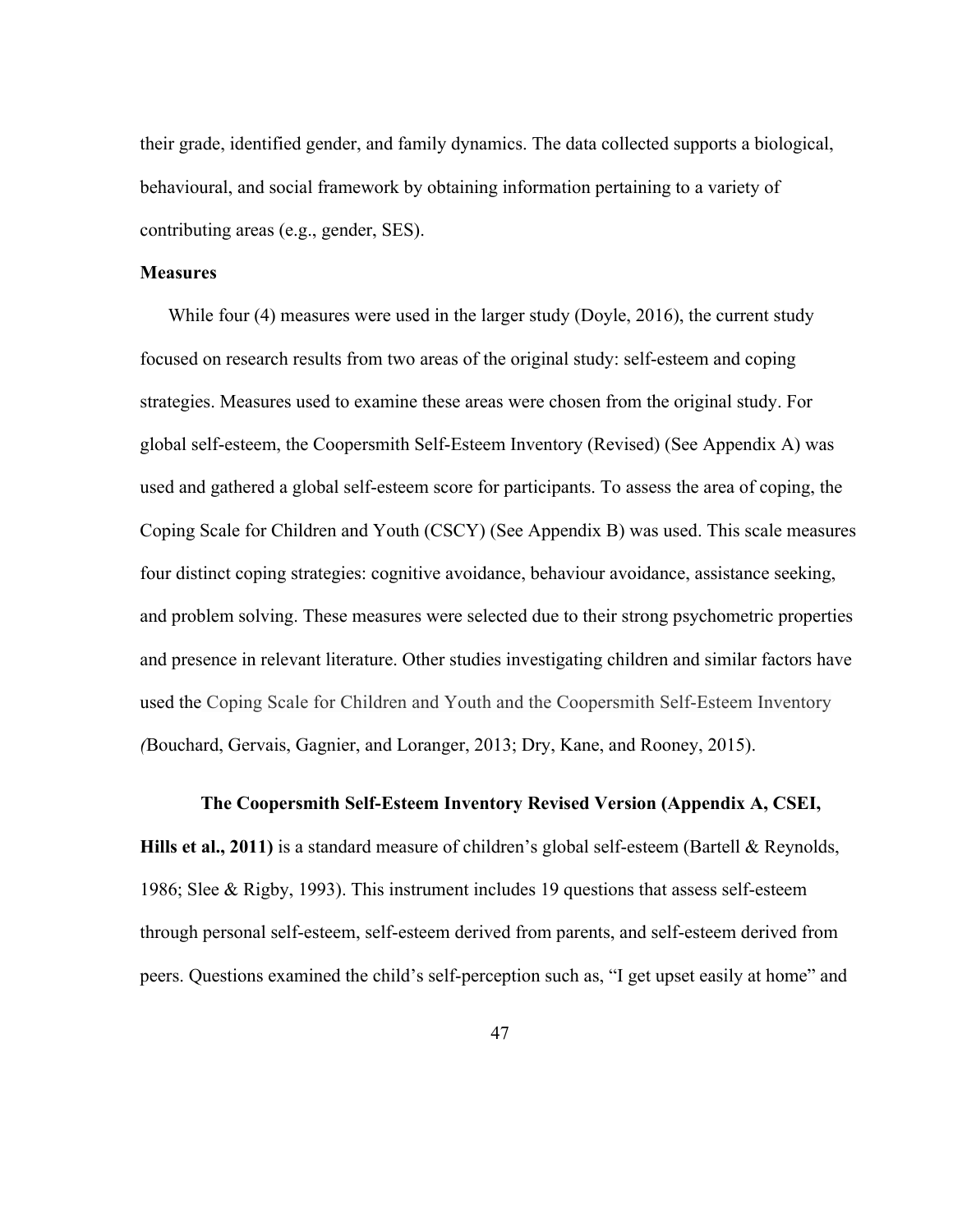were rated as either *Yes* or *No* (Hills et al., 2011). This assessment tool is a revised and shortened version of the original self-esteem inventory. It demonstrates equal internal consistency to the original instrument (.83) as well as improved reliability and inter-item correlations (Hills et al., 2011). There is belief, though, that the shortened form of the instrument does not allow as varied examination of the major areas of self-esteem (Coopersmith, 1981).

**The Coping Scale for Children and Youth (see Appendix B, CSCY, Brodzinsky et al, 1992)** is a commonly used self-report measure including 29 questions examining the presence of coping strategies. It involves four factors related to positive and negative coping strategies: assistance seeking (positive), cognitive/behavioural problem-solving (positive), cognitive avoidance (negative), and behavioural avoidance (negative). Children respond to statements like, "I tried not thinking about the problem", by rating their likelihood on a scale from 0-3 (Brodzinsky et al, 1992). This scale holds moderate to high internal reliabilities (0.70 to 0.80), and test-retest reliabilities (0.70 to 0.83) for each of the factors (Brodzinsky et al, 1992). One noted limitation, however, to this measure is it lacks questions that focus on 'acting out' or 'risky behaviour (e.g., hitting). These items are usually included in coping instruments for children/youth (Sveinbjornsdotter & Thorsteinsson, 2008). In Brodzinsky's study, the CSCY measures were used to examine coping strategies among 498 children. In the present study, this measure was chosen to identify the categories of coping strategies used by the participants in the sample. The data was assessed to investigate whether gender differences exist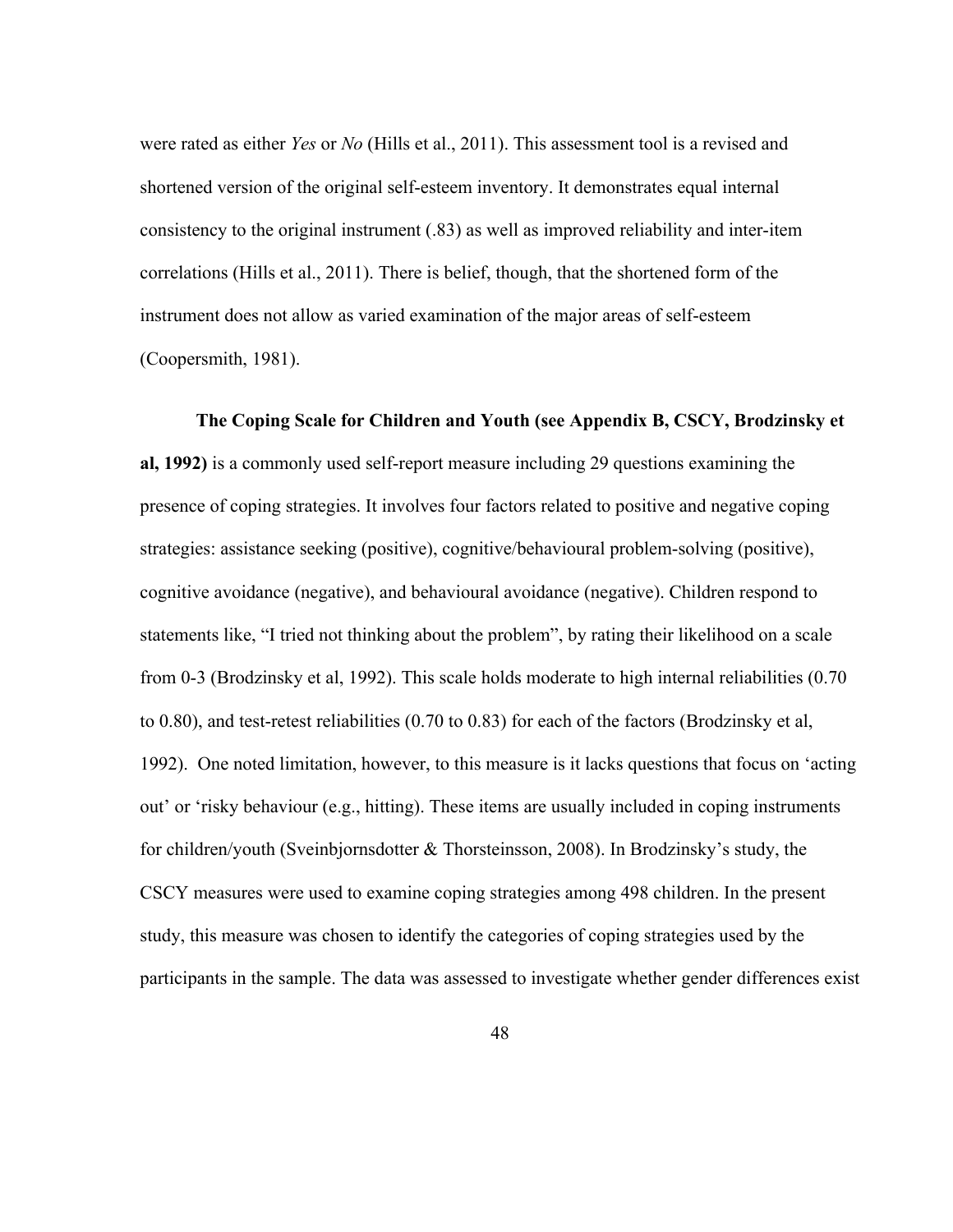in the frequency of use of the coping behaviours.

## **Procedure**

For the larger study by Doyle (2016), data was collected by Memorial University graduate students at three separate points during the span of the study: pre-testing, post-testing, and follow up testing 12 months after the post-test. Pre-testing occurred the week before intervention began and post-testing started the week following completion of the ten-week program, compressed to eight weeks in some schools. While the program was implemented within the classroom, data was collected in a quiet area of the school, usually the gymnasium or library. Verbal instructions were given to the children by researchers and each questionnaire contained a specific set of instructions. Research assistants were also available during the entirety of the data collection sessions to answer any questions students may have. Students were given as much time as necessary to complete their questionnaires. Questionnaires were in the same order in each package and each student was assigned a participant number for anonymity purposes. All data was entered into SPSS programming for analysis.

For the purpose of this research, only pre-test data was necessary to examine gender differences, as the program effectiveness was not being assessed. Children were not randomly assigned to treatment and control groups for this study; it solely examines self-reported gender differences in variables related to anxiety.

## **Data Analysis**

There were five dependent variables analyzed in the present study, four were coping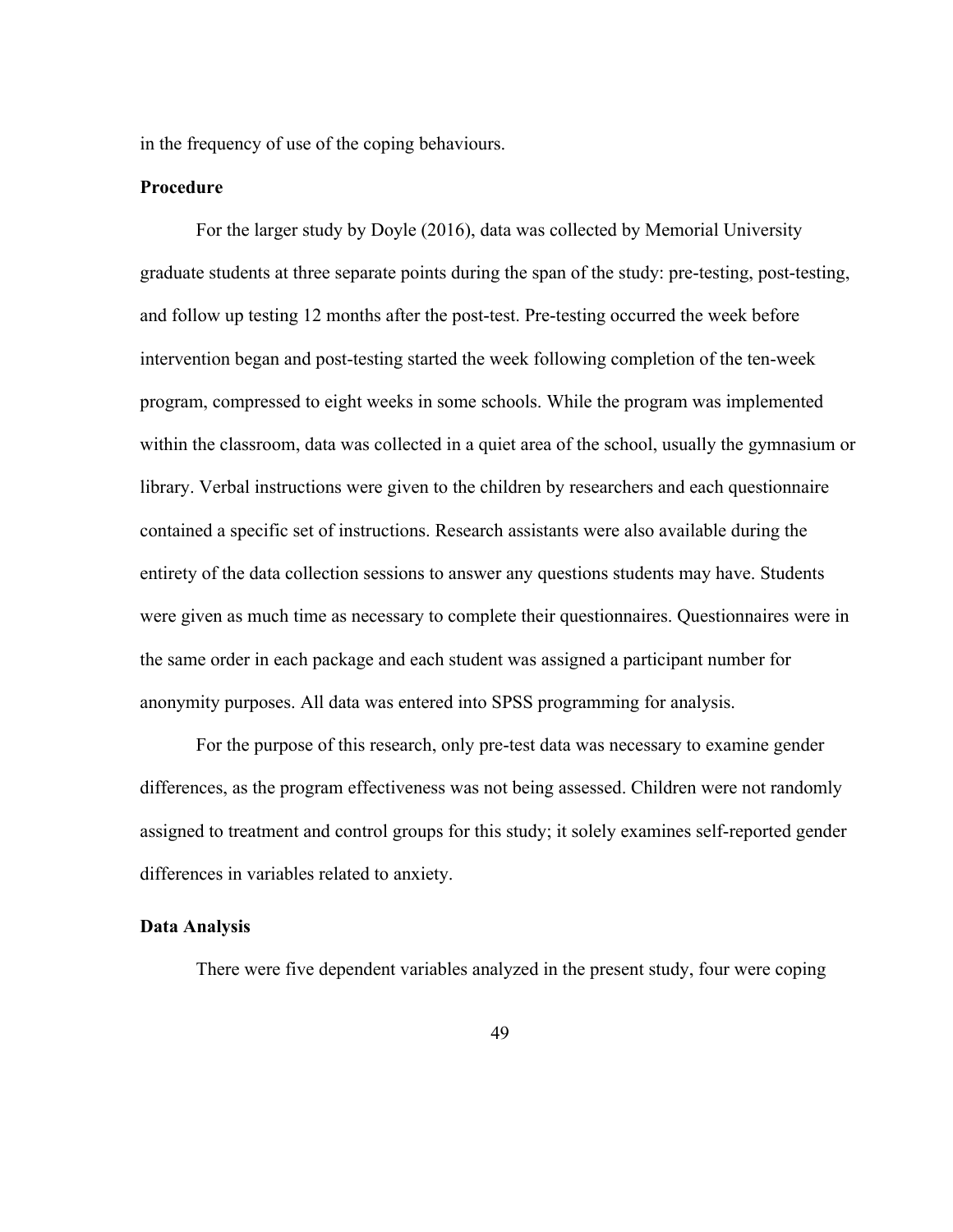strategies (i.e., assistance seeking, cognitive-behavioural problem-solving, cognitive avoidance, and behavioural avoidance), and one was global self-esteem. Each variable was analyzed in relation to both grade and gender. The first set of analysis was completed using descriptive statistical techniques, such as frequencies to determine the numbers of boys and girls in the study, as well as grade levels (See Table 1 in Results, Original Pre-test Sample by Doyle, 2016). Then, the scale properties were examined to ensure that the data was normal and without error. More advanced analyses were carried out using Pearson's correlations to determine how each dependent variable (i.e., global self-esteem and coping strategies) and independent variable (i.e., gender) were related to one another and ensure that there was no multicollinearity among the coping scales (See Chapter 4 Results). Once preliminary analyses were completed, the main analysis was conducted using a Multivariate Analysis of Variance (MANOVA), a form of ANOVA. This was carried out to assess the presence of mean differences in the coping scales (i.e., assistance seeking, problem-solving, cognitive avoidance, and behavioural avoidance), self-esteem, grade level and gender. The purpose of this analysis was to investigate the relationships between all variables listed. This procedure allowed the researcher to take into account multiple dependent variables simultaneously (Hair, Black, Babin, & Anderson, 2010). As a part of this analysis, two-way ANOVA's were carried out to investigate statistical differences at the univariate level for gender and grade. Also, a two-way ANOVA was used to determine if there were mean differences in global self-esteem and grade level and gender. Finally, age was used as a control throughout the analyses to account for a possible influence of age/grade on any observed gender differences.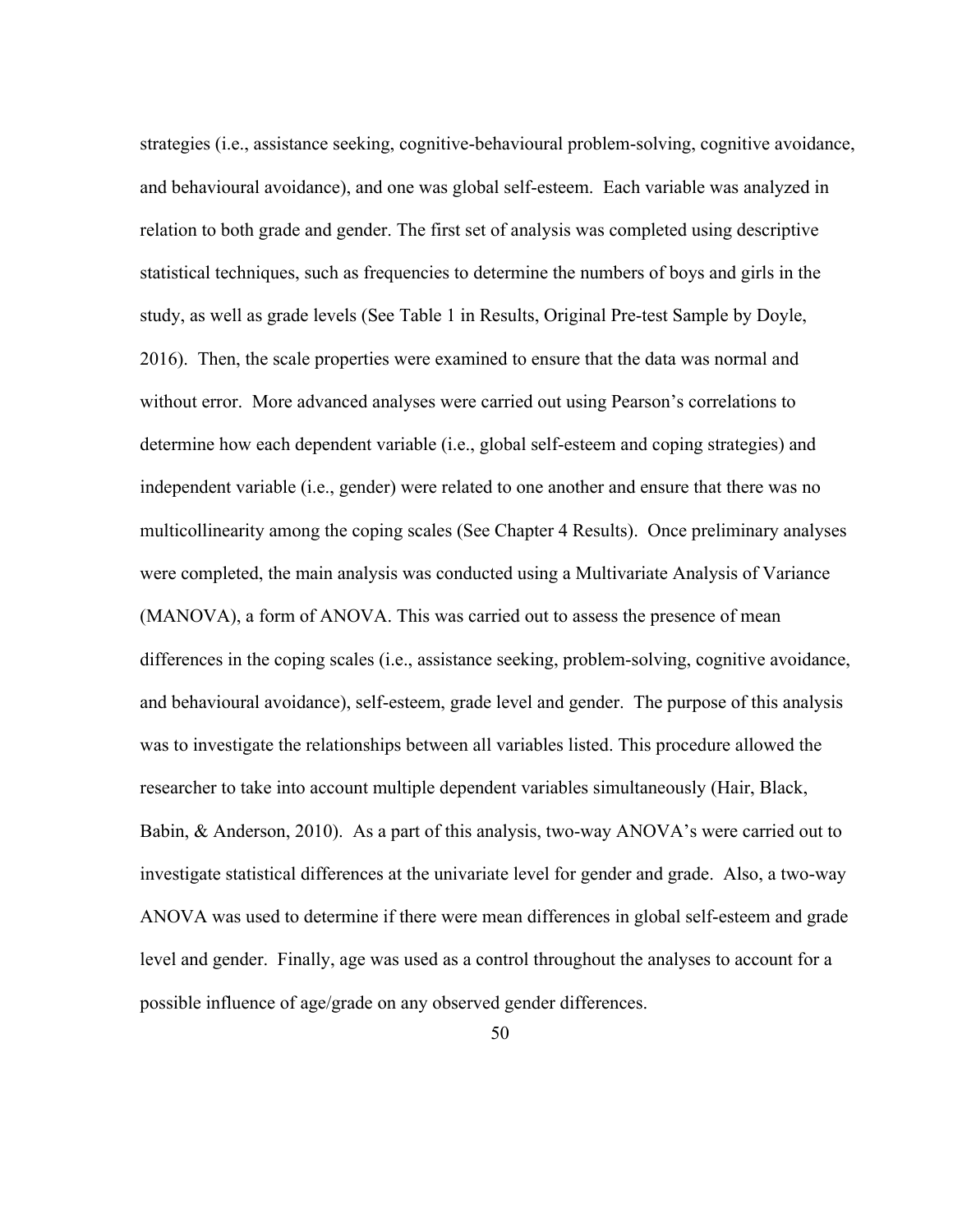#### **Chapter Four**

#### **Results**

A multitude of analyses were used to test the hypotheses: [1) maladaptive coping strategies (namely cognitive and behavioural avoidance) would be reported more by girls than boys; 2) that adaptive coping strategy of assistance seeking would be reported more by girls and problem solving would be reported more by boys than girls; and 3) that global self-esteem would be higher in boys than girls]. MANOVAs were used to analyze participants' performance on four measures of coping (assistance seeking, problem solving, cognitive avoidance and behavioural avoidance) and one measure of global self-esteem. In all analyses considering variable outcome scores, specific subscales from the following measures were utilized: the global self-esteem scale from the *SEI-19* and all scales (assistance seeking, problem solving, cognitive avoidance, and behavioural avoidance) from the *CSCY*. Results are discussed below.

## **Preliminary Analyses**

Descriptive and frequency analyses were conducted on the data from Doyle (2016)'s original FFL pre-test sample to assess demographic information of all the child participants (See Table 1). The overall sample consisted of 308 children, 146 males and 162 females. There were 110 children in grade four, and 198 children in grade five, at the time of data collection. The majority of the children were 10 years old (n=189). The age group with the lowest participation was the group of 11 year olds (n=4). The attrition rate was 18.06%.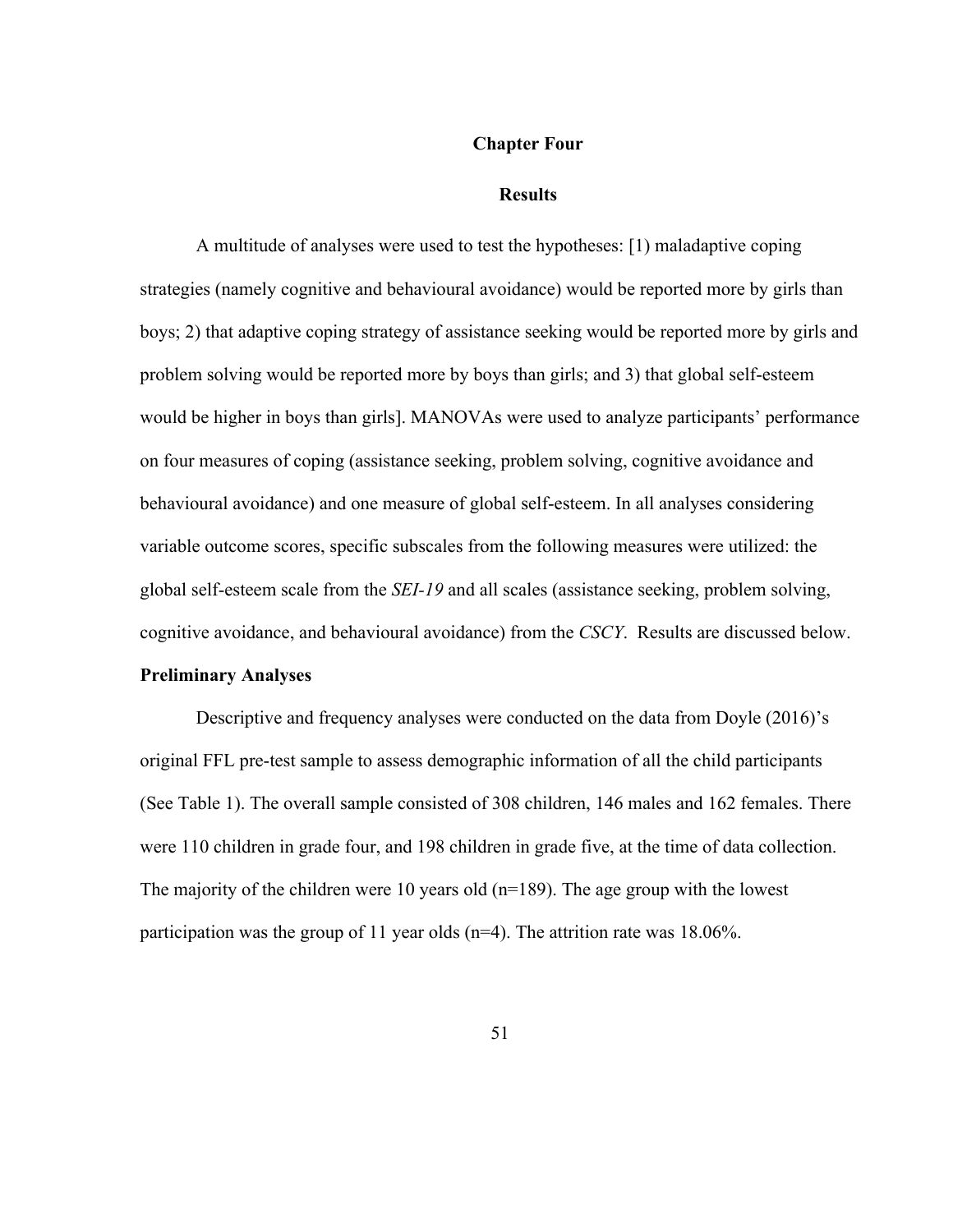Table 1

| Demographic Feature         | Total                   |
|-----------------------------|-------------------------|
| Child Sample                | $n = 308$               |
| Child Age (M (SD))          | $9.61$ (SD = 0.57)      |
| 8 years old                 | $3.20\%$ (N = 10)       |
| 9 years old                 | 33.90% ( $N = 105$ )    |
| 10 years old                | $61.0\%$ ( $N = 189$ )  |
| 11 years old                | $1.30\%$ (N = 4)        |
| Child Gender                |                         |
| Male                        | $47.40\%$ ( $N = 146$ ) |
| Female                      | 52.59% ( $N = 162$ )    |
| Child Grade Level           |                         |
| Grade Four                  | $36.10\%$ (N = 110)     |
| <b>Grade Five</b>           | 63.90% ( $N = 198$ )    |
| Child Ethnicity             |                         |
| White                       | $96.10\%$ ( $N = 296$ ) |
| South Asian                 | .001\% $(N=1)$          |
| Native                      |                         |
| Mixed                       | .01% $(N=3)$            |
| Other                       | .01% $(N=3)$            |
| <b>Child Attrition Rate</b> | $18.06\%$ (N = 254)     |
|                             |                         |

*Child Participant Demographic Information (Doyle, 2016)*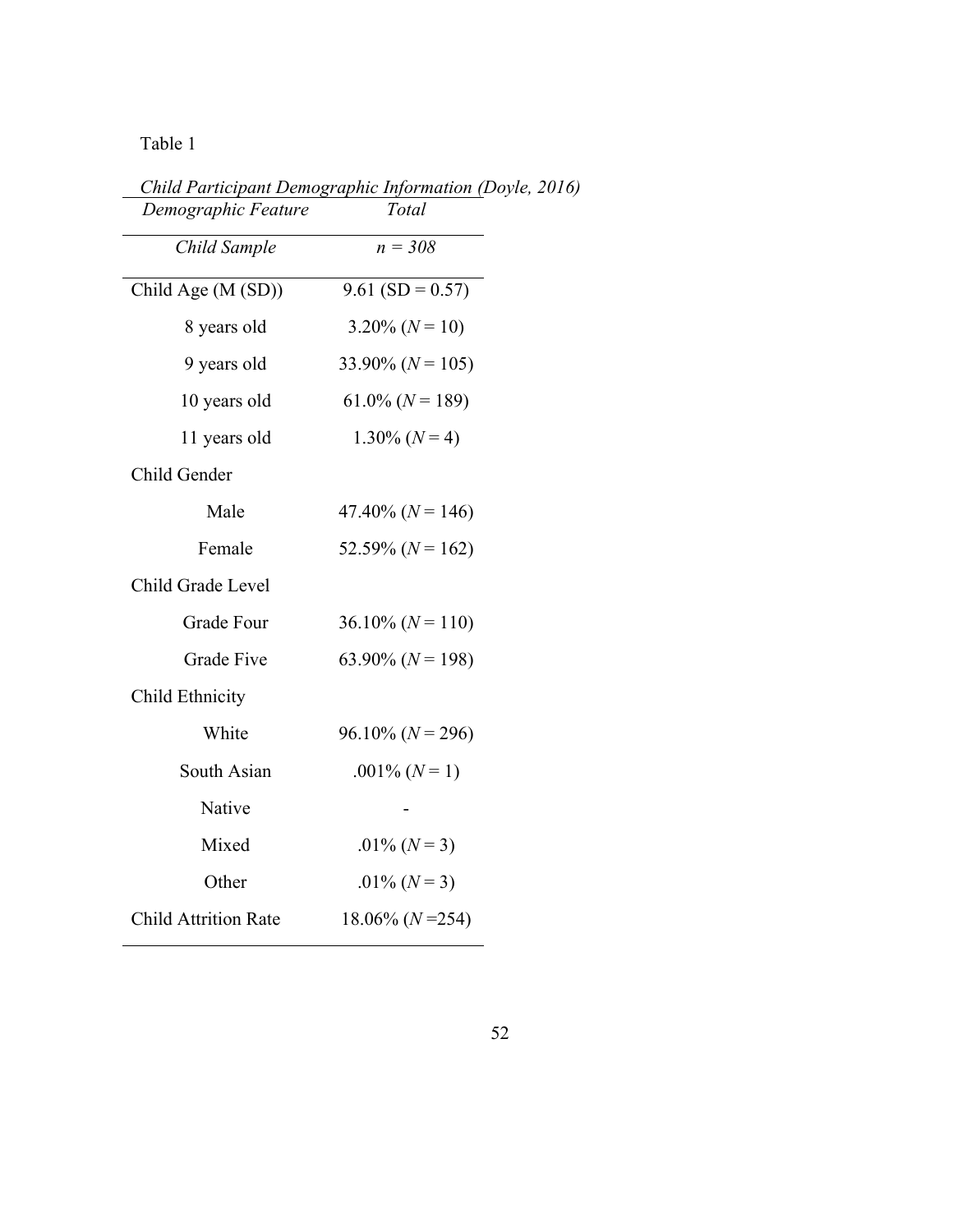Data in Table 2 shows the mean averages and standard deviations of the self-reported use of each of the four coping strategy factors (i.e., assistance seeking, problem solving, cognitive avoidance, behavioural avoidance) and self-esteem. Global self-esteem was the least noted factor among the participants, based on participant responses. The average self-reported use of cognitive avoidance, which is a negative coping strategy, was higher overall than the other factors examined in this study (i.e., assistance seeking, problem solving, and behavioural avoidance).

Table 2

| Descriptive Statistics on the Protective Factors of Anxiety |     |       |           |             |                 |  |  |
|-------------------------------------------------------------|-----|-------|-----------|-------------|-----------------|--|--|
| Variable                                                    | N   | Mean  | Standard  | Min-Max     | <b>Skewness</b> |  |  |
|                                                             |     |       | Deviation |             |                 |  |  |
|                                                             |     |       |           |             |                 |  |  |
| Global Self-Esteem                                          | 310 | 1.59  | .09       | 1.40-1.76   | 1.07            |  |  |
| <b>Assistance Seeking</b>                                   | 292 | 5.79  | 2.60      | 5.47-6.08   | .066            |  |  |
| Problem Solving                                             | 300 | 10.42 | 6.17      | 9.73-11.15  | .206            |  |  |
| Cognitive Avoidance                                         | 299 | 16.64 | 8.53      | 15.64-17.60 | $-.088$         |  |  |
| <b>Behaviour Avoidance</b>                                  | 299 | 7.78  | 5.45      | 7.14-8.39   | .304            |  |  |

*Descriptive Statistics on the Protective Factors of Anxiety*

Correlation results (See Table 3) demonstrated a mixture of variable relationships. There was a significant relationship between problem solving and assistance seeking  $(r=.53, p=.01)$ , meaning that those participants who engaged in problem solving behaviours were probably more likely to engage in assistance seeking behaviours. Also, there was a significant negative relationship observed between behavioural avoidance and cognitive avoidance  $(r=-.52, p=.01)$ , meaning that those participants who engaged in behavioural avoidance behaviours were probably less likely to engage in cognitive avoidance behaviours. Finally, a significant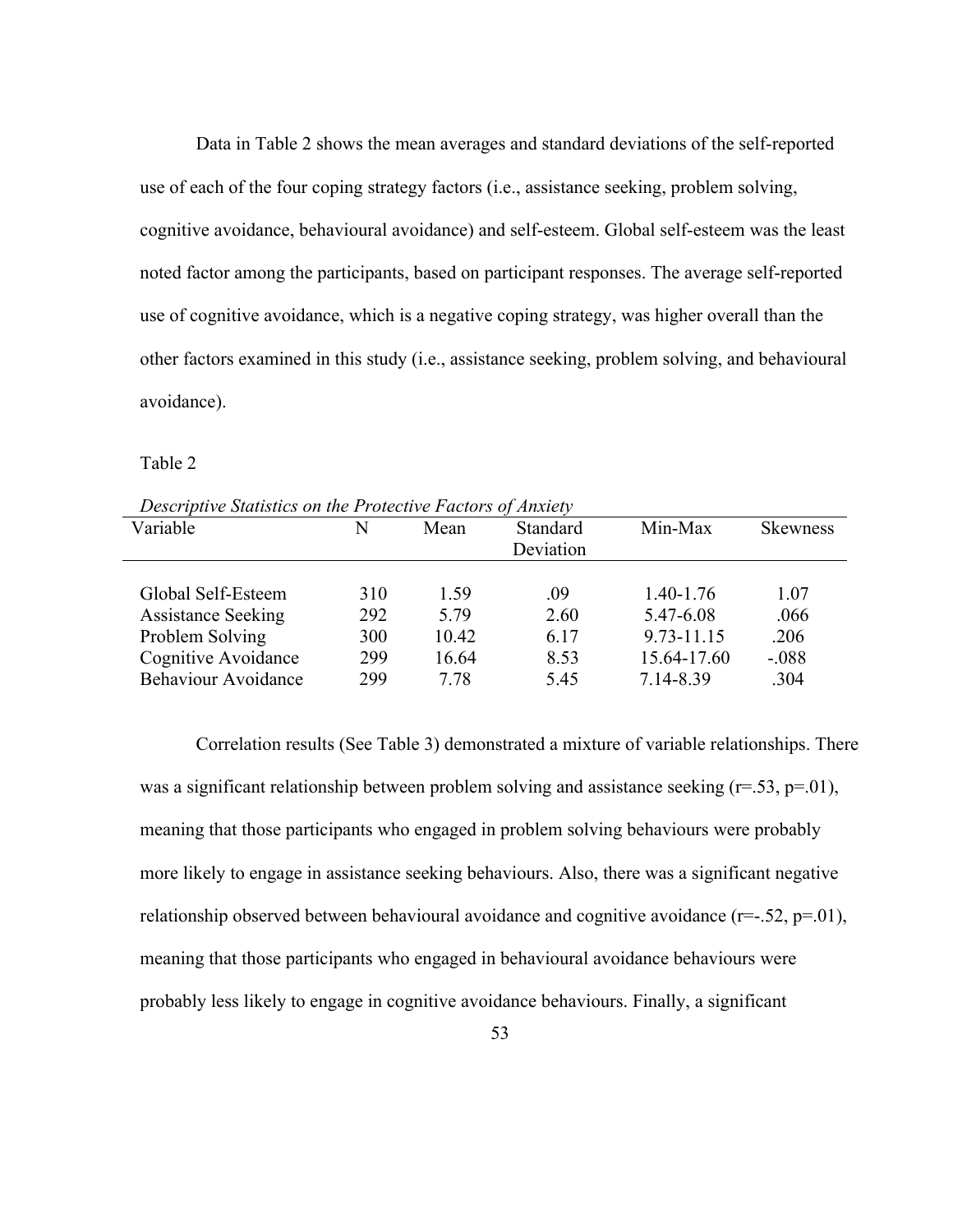relationship was observed between behavioural avoidance and problem solving  $(r=15, p=01)$ , meaning that those participants who engaged in behavioural avoidance behaviours were more likely to engage in problem solving behaviours. There were no other significant relationships observed.

Table 3

|       | Corretations for Coping Strategies & Gibbal Self-Esteem |          |         |                 |      |      |  |  |
|-------|---------------------------------------------------------|----------|---------|-----------------|------|------|--|--|
|       | Coping Strategies                                       |          | 2       | 3               |      | 5    |  |  |
|       | 1. Assistance                                           | 1.00     |         |                 |      |      |  |  |
|       | Seeking                                                 |          |         |                 |      |      |  |  |
|       | 2. Problem                                              | $.525**$ | 1.00    |                 |      |      |  |  |
|       | Solving                                                 |          |         |                 |      |      |  |  |
|       | 3. Cognitive                                            | $-.011$  | .020    | 1.00            |      |      |  |  |
|       | Avoidance                                               |          |         |                 |      |      |  |  |
|       | 4. Behavioural                                          | .072     |         | $154** - 521**$ | 1.00 |      |  |  |
|       | Avoidance                                               |          |         |                 |      |      |  |  |
|       |                                                         |          |         |                 |      |      |  |  |
| $5 -$ | Global Self-                                            | .003     | $-.105$ | $-.006$         | .028 | 1.00 |  |  |
|       | Esteem                                                  |          |         |                 |      |      |  |  |

*Correlations for Coping Strategies & Global Self-Esteem*

Note: \*p < .05, \*\*p < .01, \*\*\*p < .001.

The following descriptive statistics (See Table 4) demonstrates differences between grade level and gender in the use of coping skill strategies and global self-esteem. There was a significant difference found between boys and girls and their tendency to use the negative coping skill of cognitive avoidance. Girls were found to use cognitive avoidance significantly more often than boys. For assistance seeking, problem solving, and behaviour avoidance, there were trends observed but no significant differences. Specifically, boys tended to use problemsolving strategies, assistance seeking and behavioural avoidance more than girls, with smaller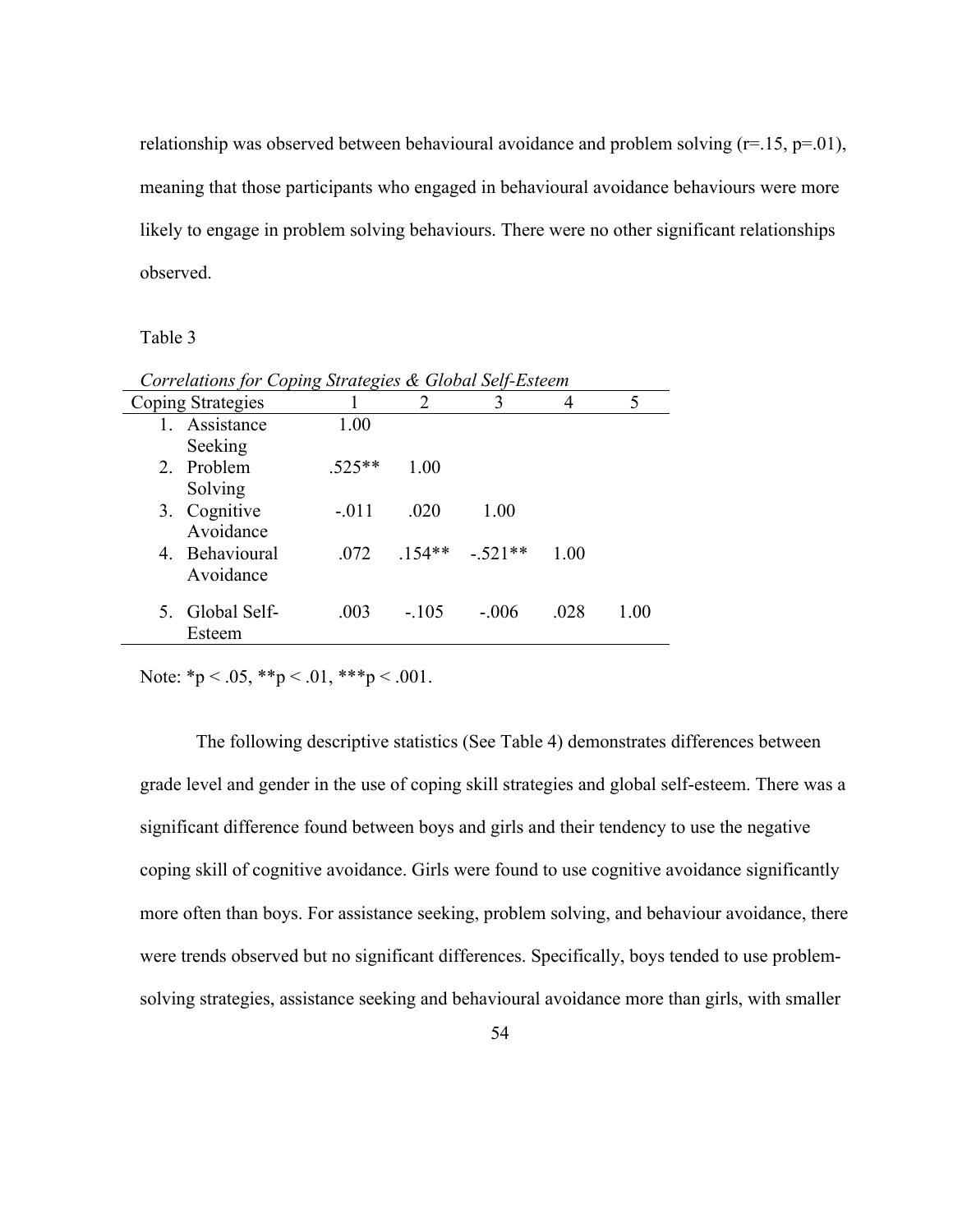tendencies noted for boys' use of assistance seeking and behaviour avoidance strategies.

# Table 4

|                 |              |            |       | $\sim \cdots \sim \sim$<br>Std. |           |
|-----------------|--------------|------------|-------|---------------------------------|-----------|
|                 | Grade        | Gender     | Mean  | Deviation                       | ${\bf N}$ |
| Assistance      | 4.00         | <b>Boy</b> | 5.88  | 2.60                            | 52        |
| Seeking         |              | Girl       | 5.52  | 2.62                            | 52        |
|                 |              | Total      | 5.70  | 2.61                            | 104       |
|                 | 5.00         | <b>Boy</b> | 5.95  | 2.64                            | 80        |
|                 |              | Girl       | 5.77  | 2.55                            | 105       |
|                 |              | Total      | 5.85  | 2.58                            | 185       |
|                 | Total        | <b>Boy</b> | 5.92  | 2.61                            | 132       |
|                 |              | Girl       | 5.69  | 2.57                            | 157       |
|                 | 4.00<br>5.00 | Total      | 5.80  | 2.59                            | 289       |
| Problem Solving |              | <b>Boy</b> | 12.06 | 6.49                            | 52        |
|                 |              | Girl       | 10.35 | 5.90                            | 52        |
|                 |              | Total      | 11.20 | 6.23                            | 104       |
|                 |              | <b>Boy</b> | 10.78 | 6.13                            | 80        |
|                 |              | Girl       | 10.30 | 5.73                            | 105       |
|                 |              | Total      | 10.50 | 5.89                            | 185       |
|                 | Total        | <b>Boy</b> | 11.28 | 6.28                            | 132       |
|                 |              | Girl       | 10.31 | 5.77                            | 157       |
|                 |              | Total      | 10.75 | 6.01                            | 289       |
| Cognitive       | 4.00         | Boy        | 16.44 | 8.73                            | 52        |

*Descriptive Results for Grade and Gender on Coping Strategies*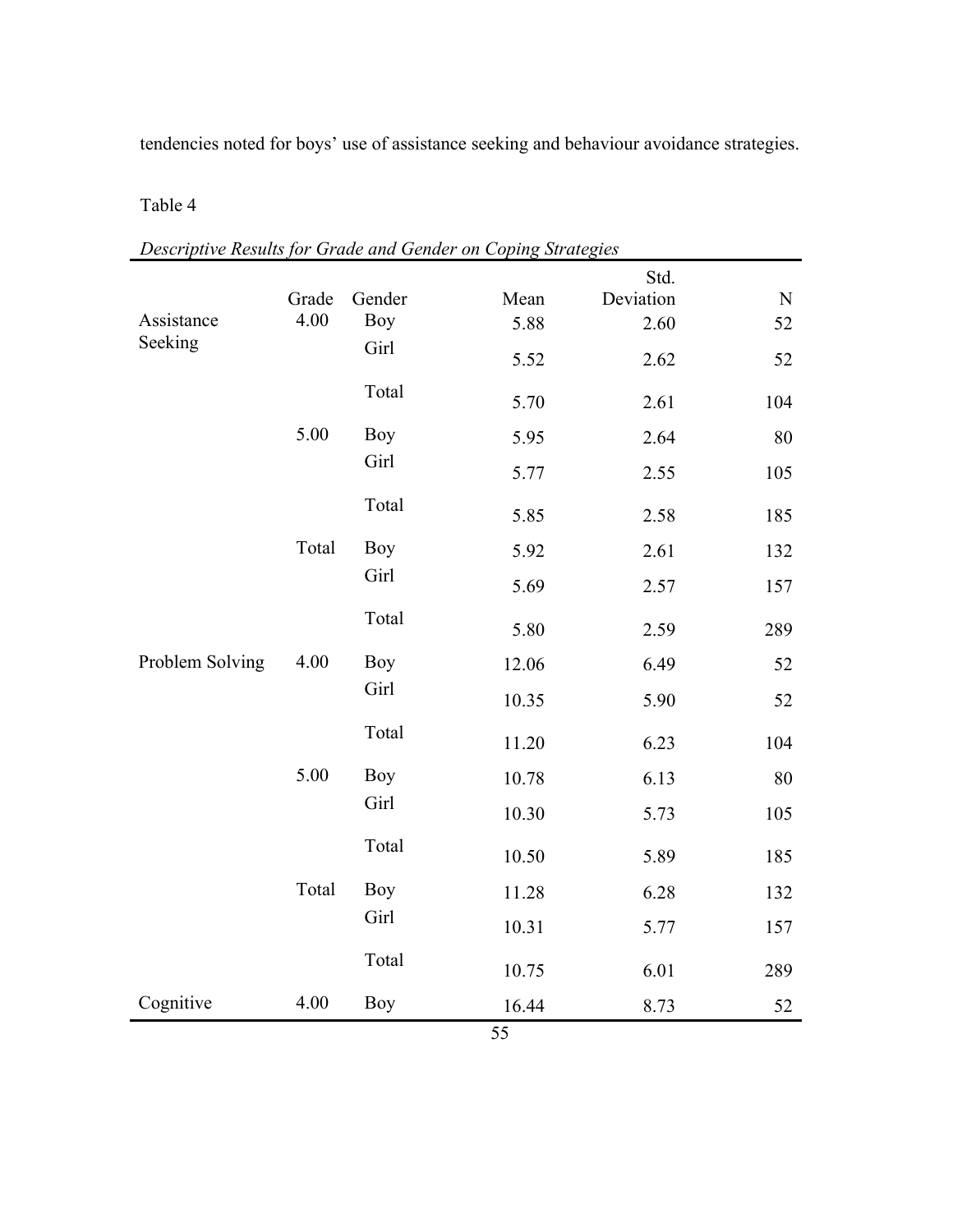| Avoidance   |       | Girl       | 18.40   | 7.84 | 52     |
|-------------|-------|------------|---------|------|--------|
|             |       | Total      | 17.42   | 8.31 | 104    |
|             | 5.00  | <b>Boy</b> | 15.05   | 9.08 | $80\,$ |
|             |       | Girl       | 17.61   | 8.29 | 105    |
|             |       | Total      | 16.50   | 8.71 | 185    |
|             | Total | Boy        | 15.60** | 8.93 | 132    |
|             |       | Girl       | 17.87** | 8.13 | 157    |
|             |       | Total      | 16.83   | 8.57 | 289    |
| Behavioural | 4.00  | <b>Boy</b> | 8.31    | 5.83 | 52     |
| Avoidance   |       | Girl       | 7.71    | 5.51 | 52     |
|             |       | Total      | 8.01    | 5.65 | 104    |
|             | 5.00  | <b>Boy</b> | 8.03    | 4.71 | 80     |
|             |       | Girl       | 7.90    | 5.64 | 105    |
|             |       | Total      | 7.96    | 5.24 | 185    |
|             | Total | Boy        | 8.14    | 5.16 | 132    |
|             |       | Girl       | 7.84    | 5.58 | 157    |
|             |       | Total      | 7.98    | 5.38 | 289    |

Note:  $*p < .05, **p < .01, ***p < .001.$ 

Table 5 shows the results for the MANOVA examining both gender and grade level. This was carried out to assess the presence of mean differences in the coping scales, selfesteem, grade level and gender. The first results investigated are the interaction of grade and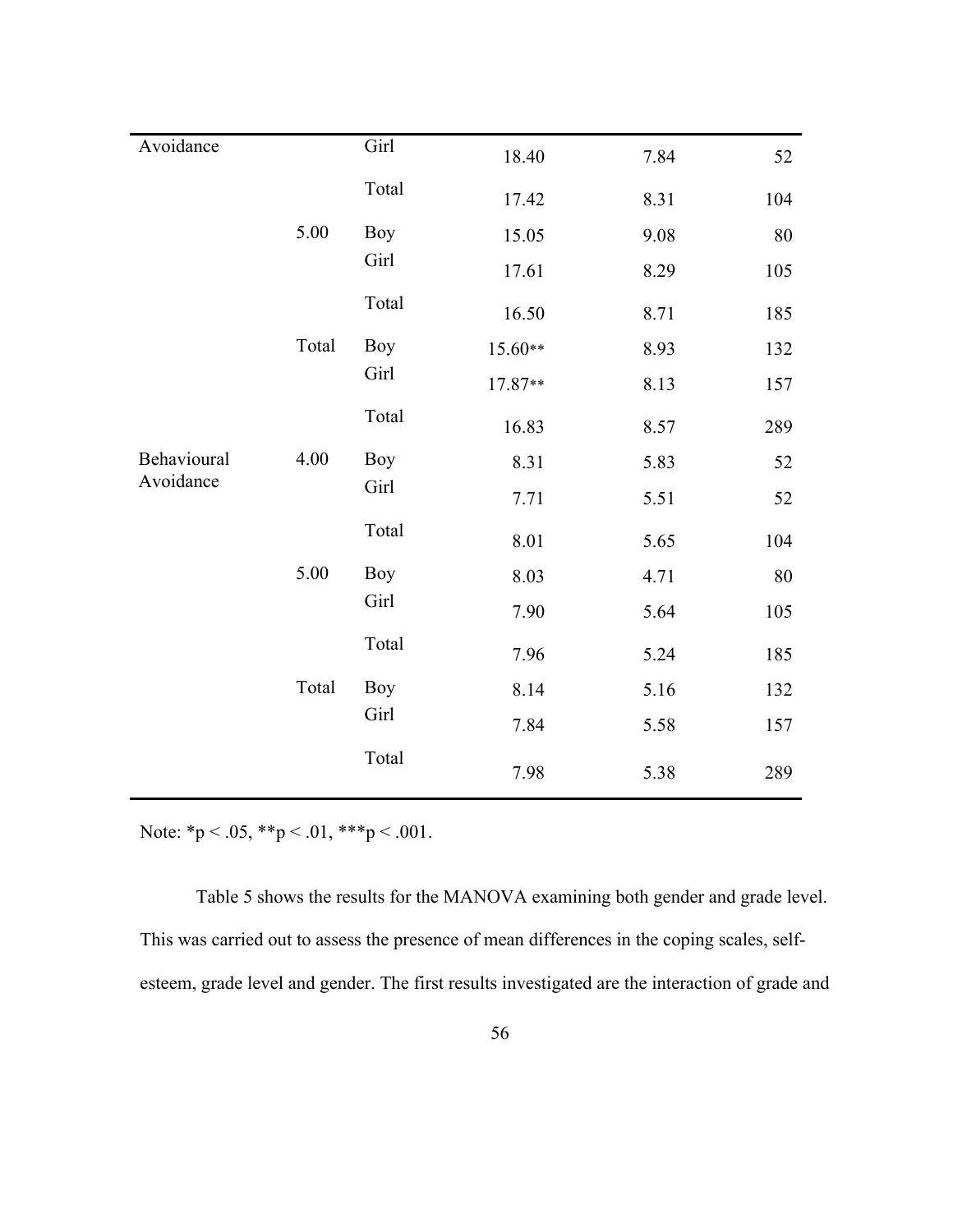gender and the four coping strategies. This interaction was not significant (F=.280, df=4, p=.891), meaning grade and gender together had no significant effect on childrens' coping styles. Next, the impact of grade on coping styles was examined and no significant differences were detected ( $F = 953$ ,  $df = 4$ ,  $p = 434$ ), meaning there were no considerable differences observed across grades in how children cope with feelings of anxiety. Finally, gender was examined and no significant differences were detected ( $F=1.953$ , df=4,  $p=.102$ ), meaning there were no considerable differences observed in how boys and girls cope with feelings of anxiety. This differed from Table 4 results, where girls were found to use cognitive avoidance significantly more often than boys.

Table 5

|           | munivariale Analysis of Variance for Grade and Gender Differences and Coping Su |         |                          |     |      |  |  |  |  |
|-----------|---------------------------------------------------------------------------------|---------|--------------------------|-----|------|--|--|--|--|
| Effect    | Value                                                                           | - F     | Hypothesis Error df Sig. |     |      |  |  |  |  |
|           |                                                                                 |         | df                       |     |      |  |  |  |  |
| Intercept | .06                                                                             | 1220.55 | $\overline{4}$           | 282 | .000 |  |  |  |  |
| Grade     | .99                                                                             | .953    |                          | 282 | .434 |  |  |  |  |
| Gender    | -97                                                                             | 1.953   | 4                        | 282 | .102 |  |  |  |  |
| Grade by  | .00.                                                                            | .280    | 4                        | 282 | .891 |  |  |  |  |
| Gender    |                                                                                 |         |                          |     |      |  |  |  |  |

*Multivariate Analysis of Variance for Grade and Gender Differences and Coping Strategies*

Table 6 shows the results for the univariate analysis of both gender and grade level and coping skills. The first results investigated are the interaction of grade, gender, and the coping strategies. This interaction did not reach significance, meaning there is no significant relationship across these factors. Next, grade level and coping skills were examined, however again the interaction did not reach significance. Finally, gender and coping skills were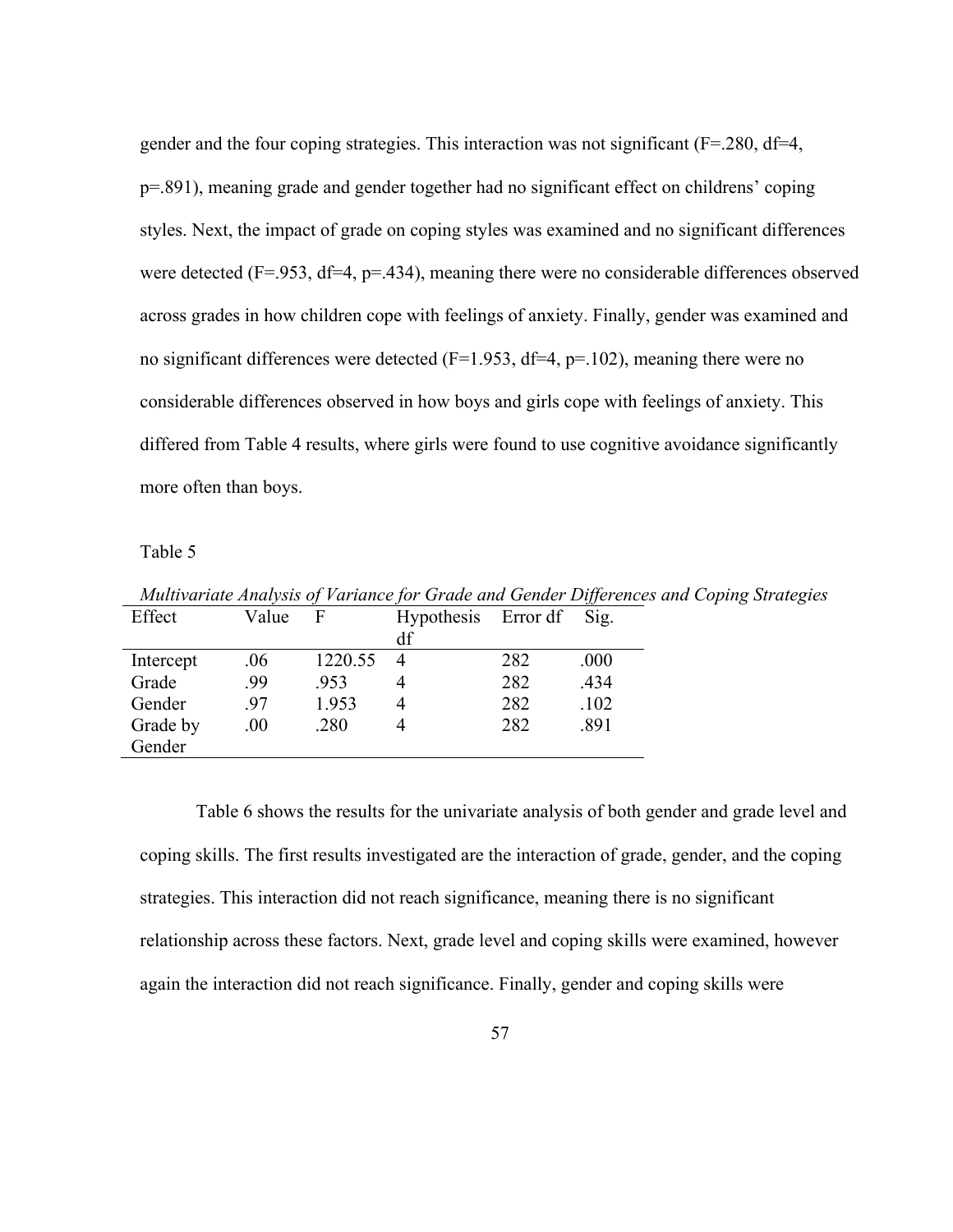examined and a significant relationship was found  $(F=4.658, df=1, p=.032)$ , with girls displaying significantly higher levels of cognitive avoidance than boys (also seen in Table 2). This means girls were reporting higher frequencies of engaging in avoidance behaviours (e.g., *I pretended the problem wasn't very important to me).* It is of note that girls also have a higher tendency than boys to utilize behavioural avoidance as well, as seen in results from Table 4. Table 6

|           |                          | Type III      |              |           |           |      |
|-----------|--------------------------|---------------|--------------|-----------|-----------|------|
|           |                          | Sum of        |              | Mean      |           |      |
| Source    |                          | Squares       | Df           | Square    | ${\bf F}$ | Sig. |
| Intercept | Assistance<br>Seeking    | 8841.4<br>52  | $\mathbf{1}$ | 8841.452  | 1310.626  | .000 |
|           | Problem<br>Solving       | 31247.<br>171 | $\mathbf{1}$ | 31247.171 | 864.573   | .000 |
|           | Cognitive<br>Avoidance   | 75340.<br>833 | $\mathbf{1}$ | 75340.833 | 1038.398  | .000 |
|           | Behavioural<br>Avoidance | 16875.<br>792 | $\mathbf{1}$ | 16875.792 | 576.777   | .000 |
| Grade     | Assistance<br>Seeking    | 1.667         | $\mathbf{1}$ | 1.667     | .247      | .619 |
|           | Problem<br>Solving       | 29.404        | $\mathbf{1}$ | 29.404    | .814      | .368 |
|           | Cognitive<br>Avoidance   | 79.050        | $\mathbf{1}$ | 79.050    | 1.090     | .297 |
|           | Behavioural<br>Avoidance | .132          | $\mathbf{1}$ | .132      | .005      | .946 |
| Gender    | Assistance<br>Seeking    | 4.892         | $\mathbf{1}$ | 4.892     | .725      | .395 |
|           | Problem<br>Solving       | 79.388        | $\mathbf{1}$ | 79.388    | 2.197     | .139 |
|           | Cognitive<br>Avoidance   | 337.93<br>3   | $\mathbf{1}$ | 337.933   | 4.658**   | .032 |
|           | Behavioural              | 8.485         | 1            | 8.485     | .290      | .591 |

*Univariate Analysis of Variance for Grade and Gender Differences and Coping Strategies*

58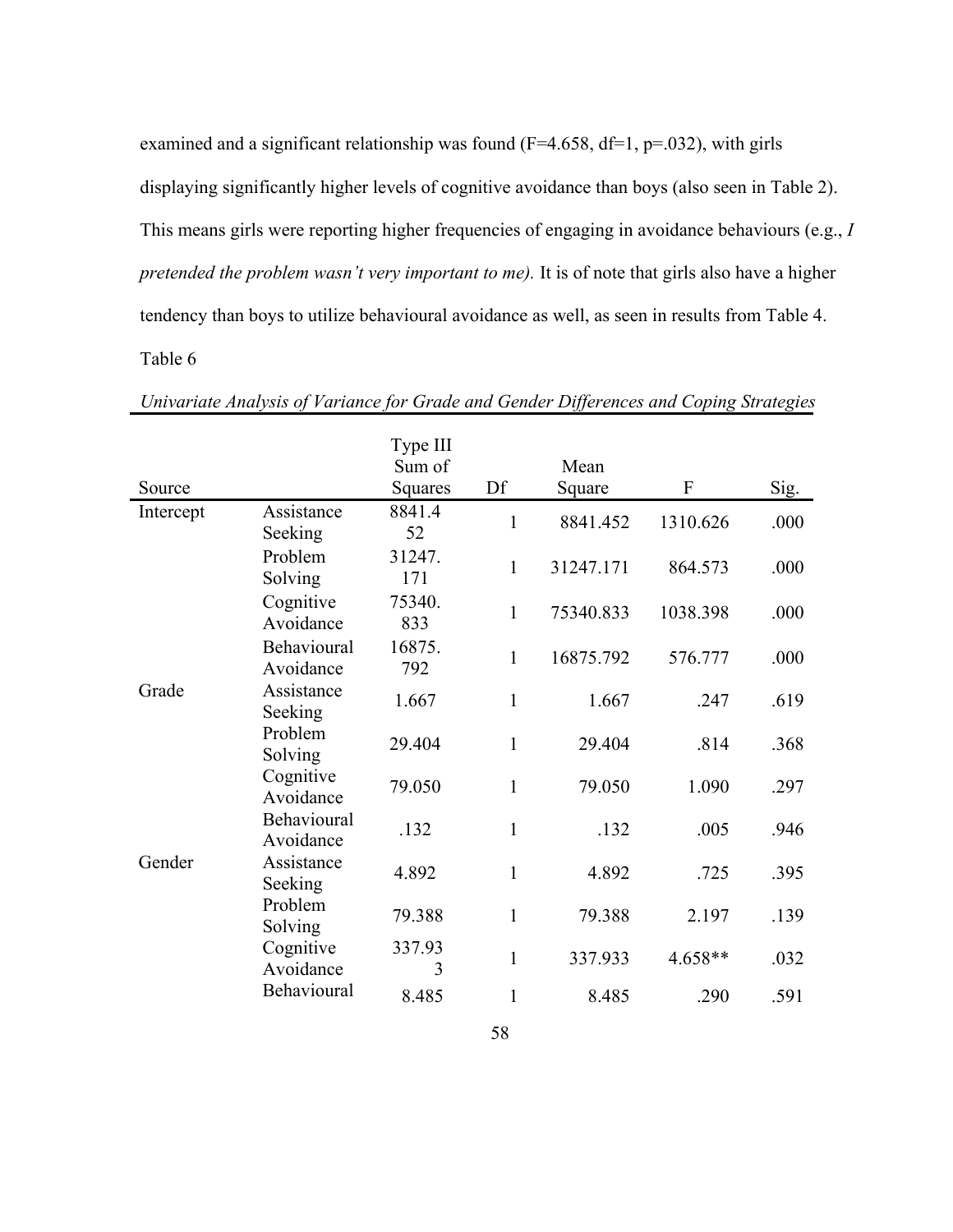|                   | Avoidance                |        |        |      |      |
|-------------------|--------------------------|--------|--------|------|------|
| Grade X<br>Gender | Assistance<br>Seeking    | .577   | .577   | .086 | .770 |
|                   | Problem<br>Solving       | 25.085 | 25.085 | .694 | .405 |
|                   | Cognitive<br>Avoidance   | 5.912  | 5.912  | .081 | .776 |
|                   | Behavioural<br>Avoidance | 3.745  | 3.745  | .128 | .721 |

Note: \*p < .05, \*\*p < .01, \*\*\*p < .001.

Table 7 displays the means and standard deviations for grade, gender, and global selfesteem. There were 110 children in grade four and 198 in grade five. There were more boys in grade four ( $N=57$ ) than girls ( $N=53$ ). There were more girls in grade five ( $N=109$ ) than boys (N=89). There were no significant differences found between grade/gender and global selfesteem. The relationship between gender and cognitive avoidance is nearing significance though, similar to the results in Table 4 where girls were found to use cognitive avoidance significantly more than boys.

Table 7

| Grade | Gender | Mean   | Std. Deviation | N   |
|-------|--------|--------|----------------|-----|
| 4.00  | Boy    | 1.2807 | 1.44858        | 57  |
|       | Girl   | 1.7736 | 1.62483        | 53  |
|       | Total  | 1.5182 | 1.54879        | 110 |
| 5.00  | Boy    | 1.6854 | 1.58541        | 89  |
|       | Girl   | 1.5596 | 1.72901        | 109 |
|       | Total  | 1.6162 | 1.66302        | 198 |
| Total | Boy    | 1.5274 | 1.54114        | 146 |
|       | Girl   | 1.6296 | 1.69357        | 162 |
|       | Total  | 1.5812 | 1.62129        | 308 |

*Descriptive Results for Grade and Gender on Global Self-Esteem*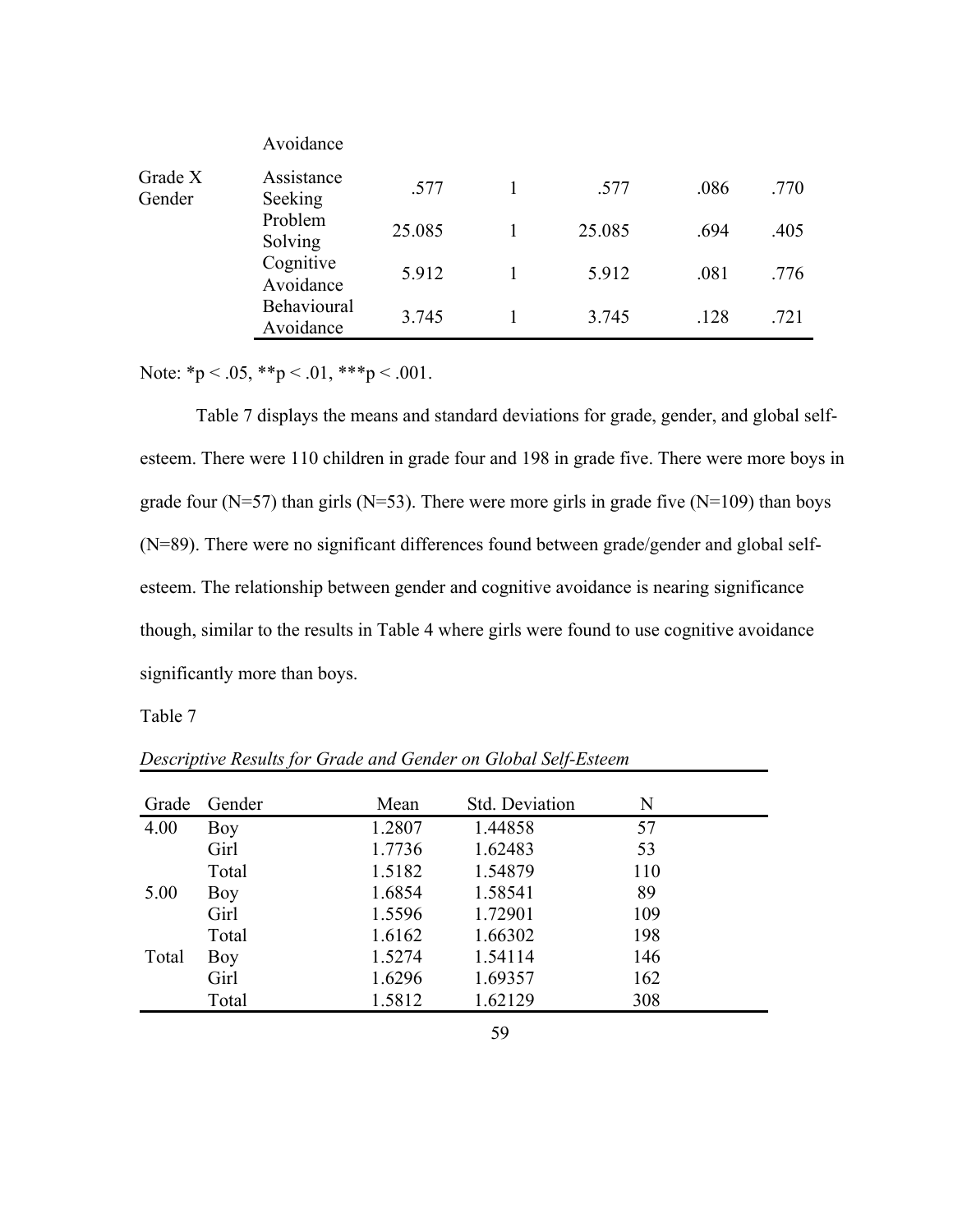Table 8 shows the results for the two-way ANOVA analyzing the impact of gender and grade level on global self-esteem. The first results investigated are the interaction of grade, gender, and global self-esteem. This interaction was found to be not significant ( $F=2.563$ ,  $df=1$ , p=.110), meaning there are no significant relationships across these three variables. Next, the impact of grade level on global self-esteem was examined and no significant differences were found (F=.244, df=1, p=.622), meaning there were no considerable self-esteem differences seen for children in grade four versus grade five. Finally, the impact of gender on global self-esteem was examined and there were also no significant differences observed ( $F = .903$ ,  $df = 1$ ,  $p = .343$ ), meaning there were no considerable self-reported differences in self-esteem seen between boys and girls.

Table 8

|                 | Type III<br>Sum of |     | Mean    |         |      |
|-----------------|--------------------|-----|---------|---------|------|
| Source          | Squares            | df  | Square  | F       | Sig. |
| Corrected Model | $8.126^a$          | 3   | 2.709   | 1.031   | .379 |
| Intercept       | 698.344            | 1   | 698.344 | 265.754 | .000 |
| Grade           | .640               | 1   | .640    | .244    | .622 |
| Gender          | 2.372              | 1   | 2.372   | .903    | .343 |
| Grade X Gender  | 6.735              | 1   | 6.735   | 2.563   | .110 |
| Error           | 798.845            | 304 | 2.628   |         |      |
| Total           | 1577.000           | 308 |         |         |      |

*Two-way Analysis of Variance for Grade and Gender on Global Self-Esteem*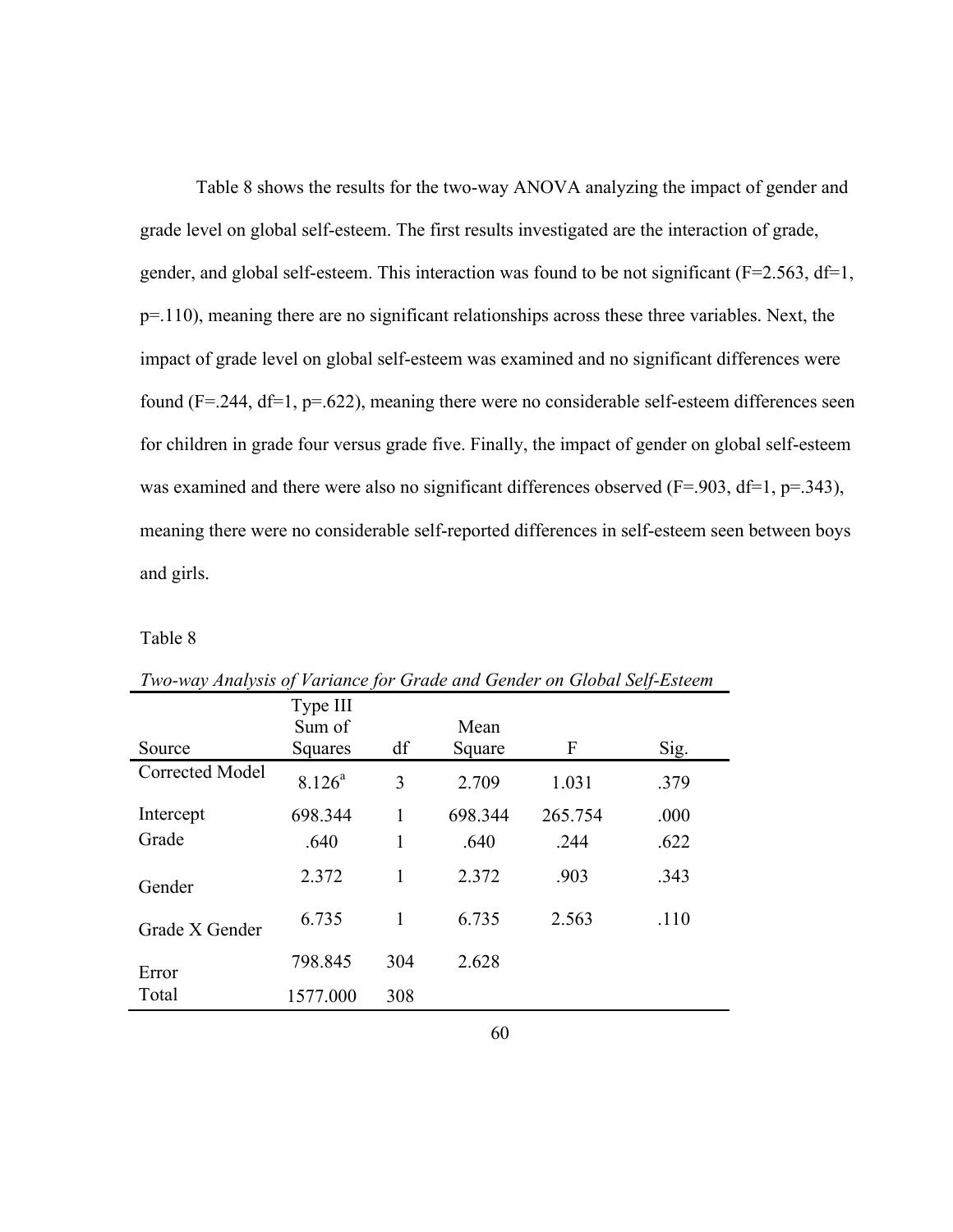#### **Chapter Five**

### **Discussion**

The aim of the present study was to compare two protective factors, namely coping and self-esteem, of child anxiety in both girls and boys. While there exists a large body of research on gender and factors of anxiety among adolescents and adults, there is a dearth of research on this topic among children. Specifically, this study aimed to narrow that gap in the literature by targeting participants aged 8 through 11 using pre-test data from Doyle's larger FFL study (2016).

Upon analyzing the data of this study, correlations were found across variables. The significant relationship between the positive coping strategies, of problem solving and assistance seeking, implies that children who engage in problem solving behaviours are also more likely to engage in assistance seeking behaviours. This is consistent with the findings of Brodzinsky et al. 1992) where children's strategies of coping were examined. This result also complements research by Skinner and Zimmer-Gemeck (2007), who introduced the notion of 'families of coping', where categories of coping are formed. Problem solving and assistance seeking coping strategies often co-exist and are considered adaptive processes that both "coordinate actions and contingencies in the environment" (Skinner & Zimmer-Gemeck, 2007, p. 126).

There were two unexpected relationships observed from the correlational analyses. First, there was a significant negative correlation between the negative coping strategies of behavioural avoidance and cognitive avoidance, which means that those who engage in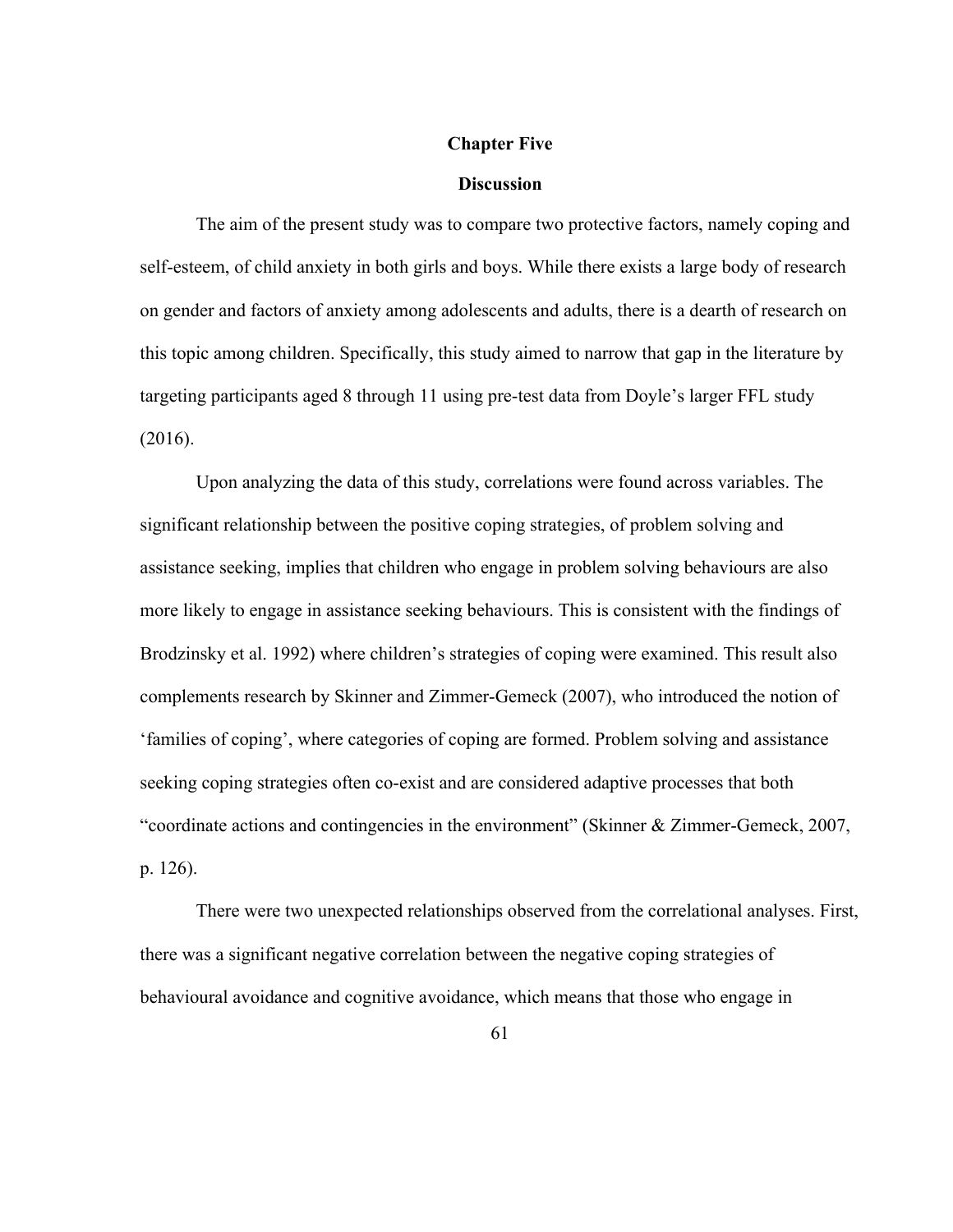behavioural avoidance behaviours are less likely to engage in cognitive avoidance behaviours. This relationship is surprising, as cognitive and behavioural coping strategies are typically not mutually exclusive. For instance, if an individual is cognitively avoiding an issue (e.g., tell themselves everything is fine) they are also often seen avoiding the issue through certain behaviours (e.g., going to sleep to avoid confronting problem). Skinner and Zimmer-Gemeck (2007) suggest that these maladaptive coping strategies (cognitive avoidance and behavioural avoidance) are frequently seen together and thus are grouped together as an "escape" category, meaning that these are strategies of coping one uses in order to escape or avoid an issue. Additionally, there was a significant positive relationship between behavioural avoidance and problem solving among participants. This means that those who engage in behavioural avoidance behaviours (negative coping style) are significantly more likely to engage in problem solving behaviours (positive coping style). This conflicts with Skinner and Zimmer-Gemeck's 'category' theory where positive strategies are usually observed with other positive strategies and negative strategies observed with other negative strategies. Beasley, Thompson, and Davidson (2003) offer a possible explanation and contributing factor that leads to these inconsistent results across studies. They note that individuals present different levels of resilience in response to life stresses, specifically, coping styles. Simply, children combine various strategies of coping and some are more helpful than others. Therefore, these unexpected relationships found in the present study may be due to a variation in the levels of resilience across participants.

In addition to these observed relationships, other findings were noteworthy. It was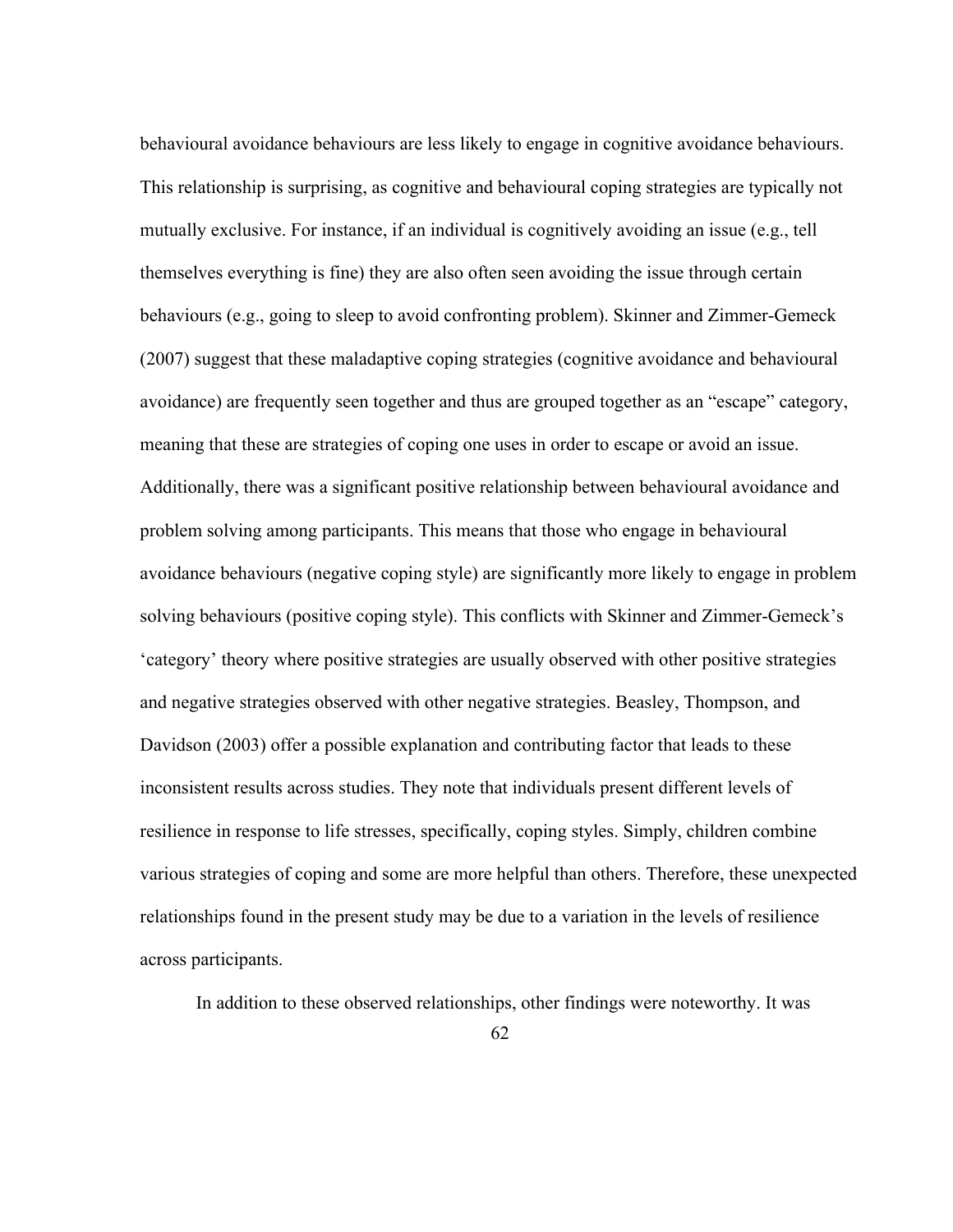hypothesized that the maladaptive (negative) coping strategy of cognitive avoidance would be observed significantly more among girls than boys. Results confirmed this prediction and showed that girls were more likely to draw on the negative coping strategy of cognitive avoidance than were boys. Thus, they identified as being more likely to avoid thinking about a problem. Cognitive avoidance is often used to temporarily reduce the unpleasant experience of a stressful situation (Stapinski et al., 2010). This finding is consistent with other studies examining gender and coping strategies where females have been found to draw on avoidance coping more than males (Bahrami and Yousefi, 2011; Kort-Butler, 2009; Matud, 2004). However, previous studies have focused on older populations, whereas the present study is unique in that it assessed prepubescent children. Cognitive avoidance was also the highest selfreported strategy overall among the variables. This result is similar to findings by Dickson, Ciesa, and Reilly (2012), where cognitive and behavioural avoidance were examined in relation to worry. Cognitive avoidance was observed as a positive predictor for worry while behavioural avoidance was not. As 'worry' is the main feature of anxiety (APA, 2013), cognitive avoidance, deserves more attention with its potential connection to anxiety development. Weems (2007) discusses the relationship between coping styles and anxiety stating that, children with low levels of anxiety tend to use more positive coping styles, while children with higher levels of anxiety tend to draw on more negative coping styles.

It was also hypothesized that the maladaptive (negative) coping strategy of behavioural avoidance would be seen significantly more among girls than boys. This prediction was not supported by the results and no significant gender differences were found for behavioural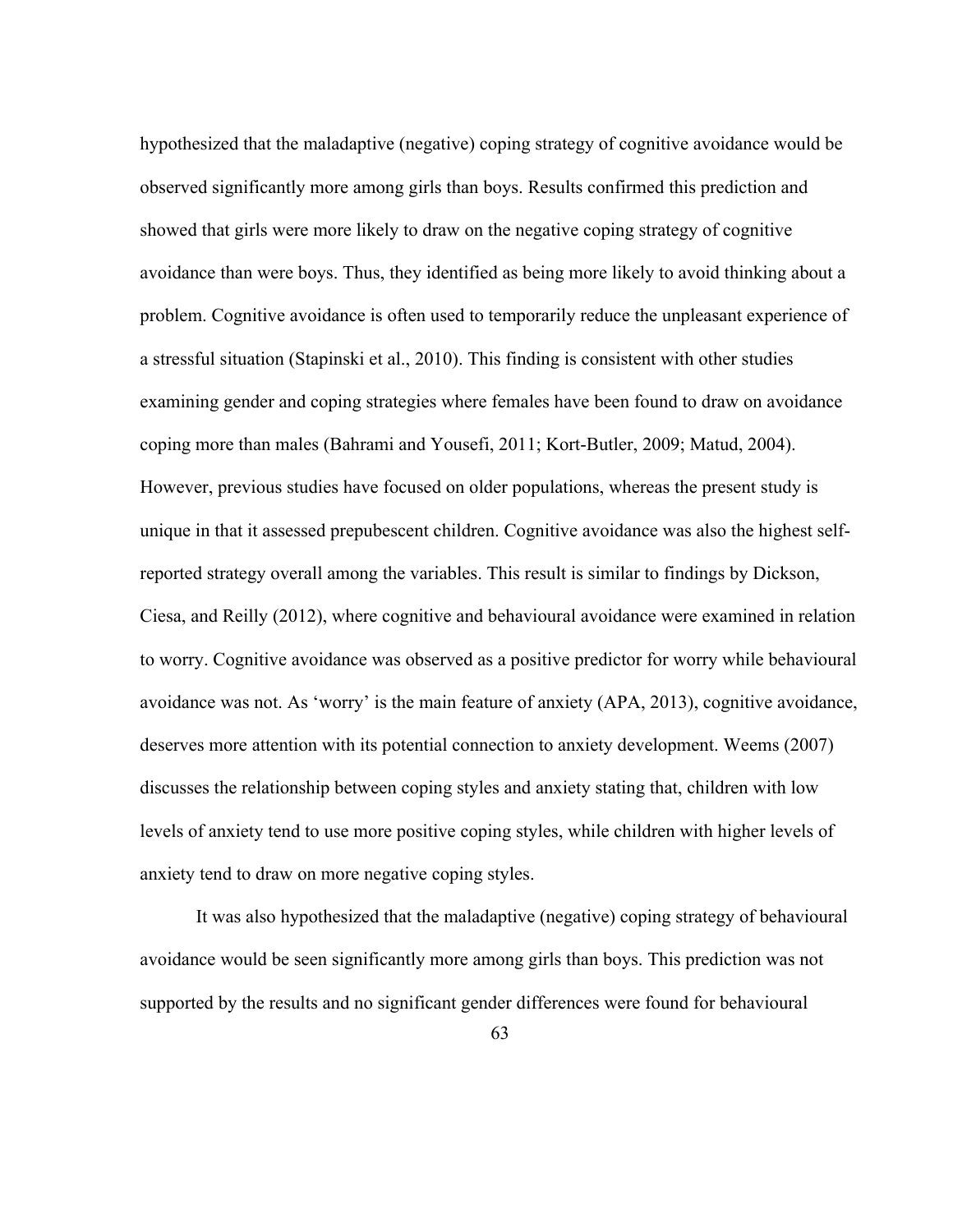avoidance. This is not consistent with other research, such as Matud (2004) where adult females scored significantly higher than adult males on avoidance coping styles (e.g., not going to school) and lower on rational and detachment coping (e.g., seeking a parent's support). The males were observed as having higher emotional inhibition than the females (Matud, 2004). This inconsistency in the literature between children and adults could be explained by socialdevelopment theory, in that it is conceivable children's coping strategies are still developing compared with adults. This theory of coping and development is not well supported in the literature, though. Skinner and Zimmer-Gemeck (2007) point out there exists no developmental framework for coping among children and that definitions of coping are borrowed from adult theories.

Another hypothesis made was that the adaptive (positive) coping strategy of assistance seeking would be reported significantly more among girls than boys. Although it did not reach significance, results showed more girls displaying this behaviour than boys. This finding is consistent with previous research where males (adult and children of the same age) were less likely to seek support from others (Addis & Mahalik, 2002; Brodzinsky et al., 1992; Wertlieb et al., 1987 as cited in Brodzinsky et al, 1992), but further research is needed to support a hypothesis that assistance seeking is significantly higher among girls.

The researcher hypothesized that boys would report that they use the positive strategy of problem solving more than girls do. This was not found in the present study, and does not align with prior literature on adolescents, which suggests males tend to draw on more rational methods of coping than females, by using skills such as problem solving (Bahrami and Yousefi,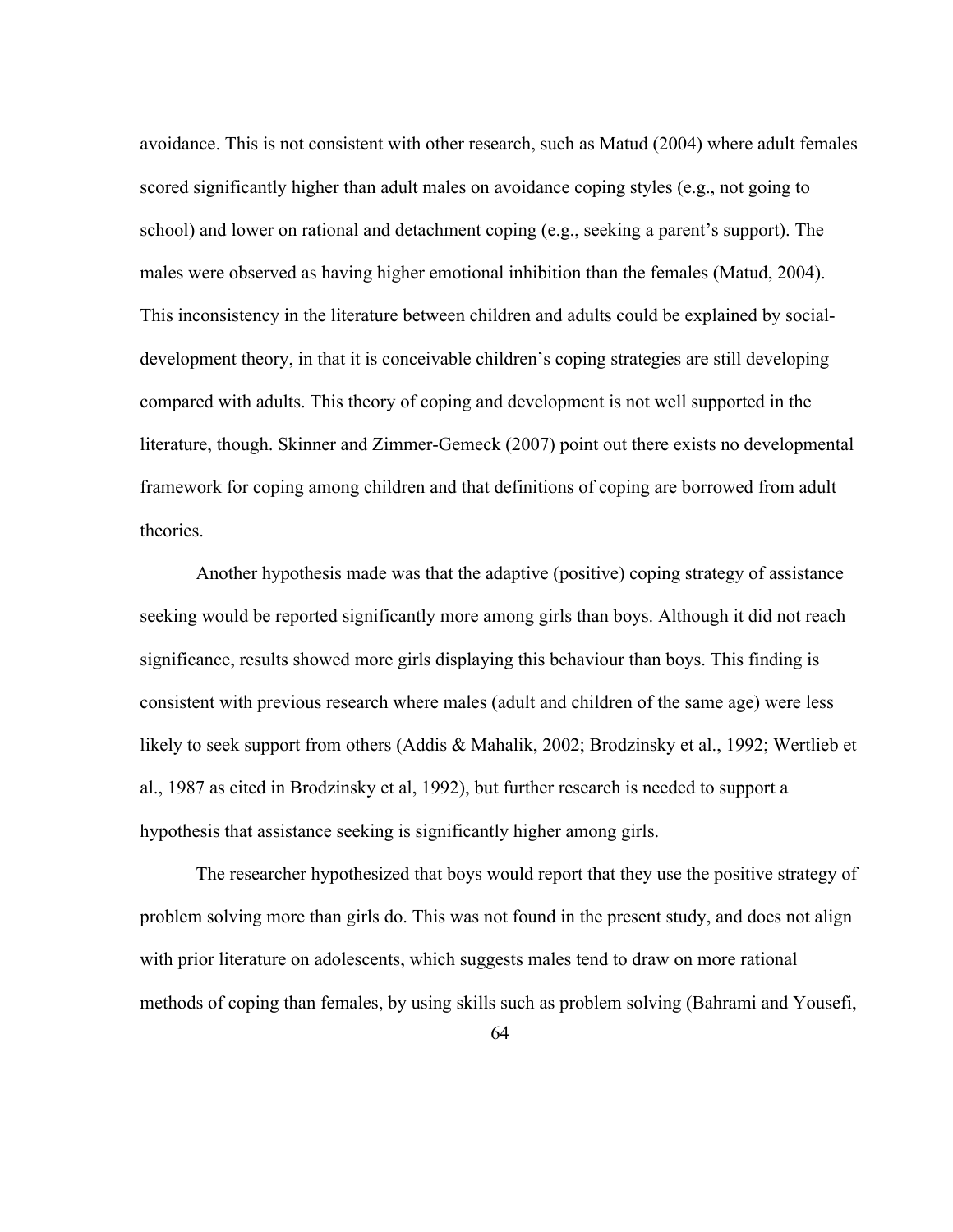2011; Kort-Butler, 2009; Matud, 2004). It is not clear why these results conflict, but previous research has mainly focused on older participants, so this inconsistency may reflect developmental changes in coping styles between genders. However, with a limited area of research on development and coping, further research on this age group is required.

It was hypothesized that global self-esteem would be significantly higher among boys than girls. However, no significant self-esteem differences between boys and girls were observed. While the literature on the younger population is limited, the adult literature indicates that males have higher self-esteem than females (Bleidorn et al., 2015; Orth & Robins, 2014). Quatman and Watson (2001) examined global self-esteem among adolescents and found males displayed higher overall self-esteem than did females. With limited research on such a young population, it is difficult to determine why no differences were observed. However, the influences of the Roots of Empathy program (discussed below) are plausible, as well as children still developing their styles of coping.

## **Strengths**

There are several strengths to the design of the present study. The data was analyzed multiple ways (i.e., MANOVA, regression, two-way ANOVA) strengthening the validity of the findings. Specifically, advanced analyses involved using Pearson's correlations to establish how each dependent variable (i.e., global self-esteem and four coping strategies) and independent variable (i.e., gender) were related to one another. This ensured that there was no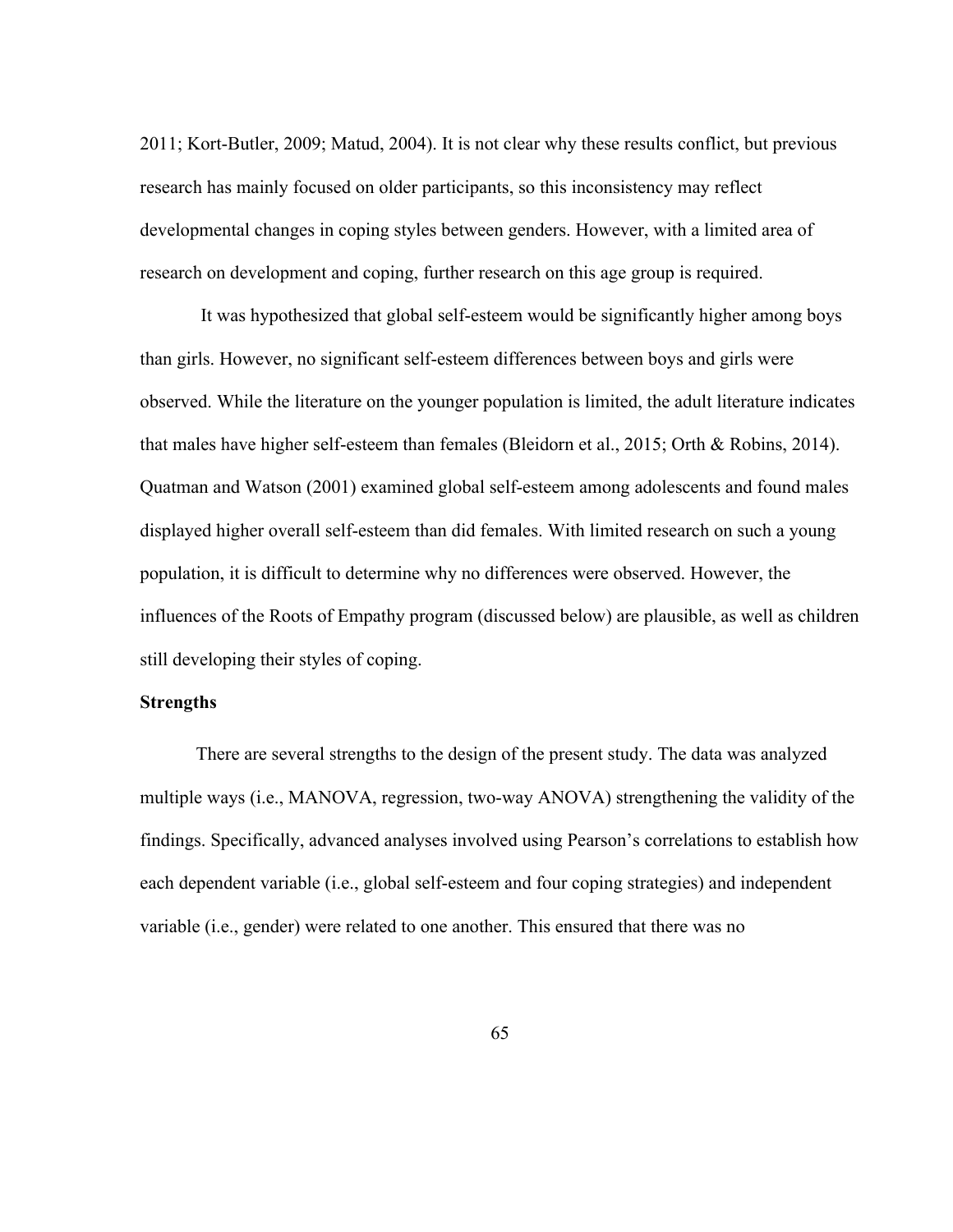multicollinearity among the coping scales. The study also controlled for age by using it as a covariate, to rule out any discrepancies in age as a contributing factor to the results.

In addition, this research adds to limited literature in the area of protective factors of child anxiety and gender. The study also examined children of a general, non-clinical population, whereas other studies often focus on participants from a clinical setting. Participants in the study were not required to have any pre-existing criteria, other than being in a certain grade within a school that implements Friends for Life. This makes the study more unique, and lends to findings that are more generalizable than previous studies in this field. The sample size of this study is also considerably high, which produces more generalizable findings to the wider population, in comparison to other studies with a much smaller sample (Pereira et al., 2014; Shortt et al., 2001). The assessment tools used within this study also hold high psychometric value and have been used frequently in the literature (Brodzinsky et al., 1992; Hills et al., 2011), which strengthens the current findings. The use of self-report data is worth noting, as it is the most commonly used measure of personality with many advantages (Paulhus & Vazire, 2009). Reports are easy to interpret as they are written in a language common to the researcher and participant, the participant is responding and is the best source to gain information from, these reports are efficient, not expensive, and very practical in nature (Paulhus & Vazire, 2009).

## **Limitations**

While this study has various strengths, there are also several limitations to the study. There are limitations to the data collection of the larger study of 308 participants that may have affected the present findings. First, an issue with the study was the researcher's inability to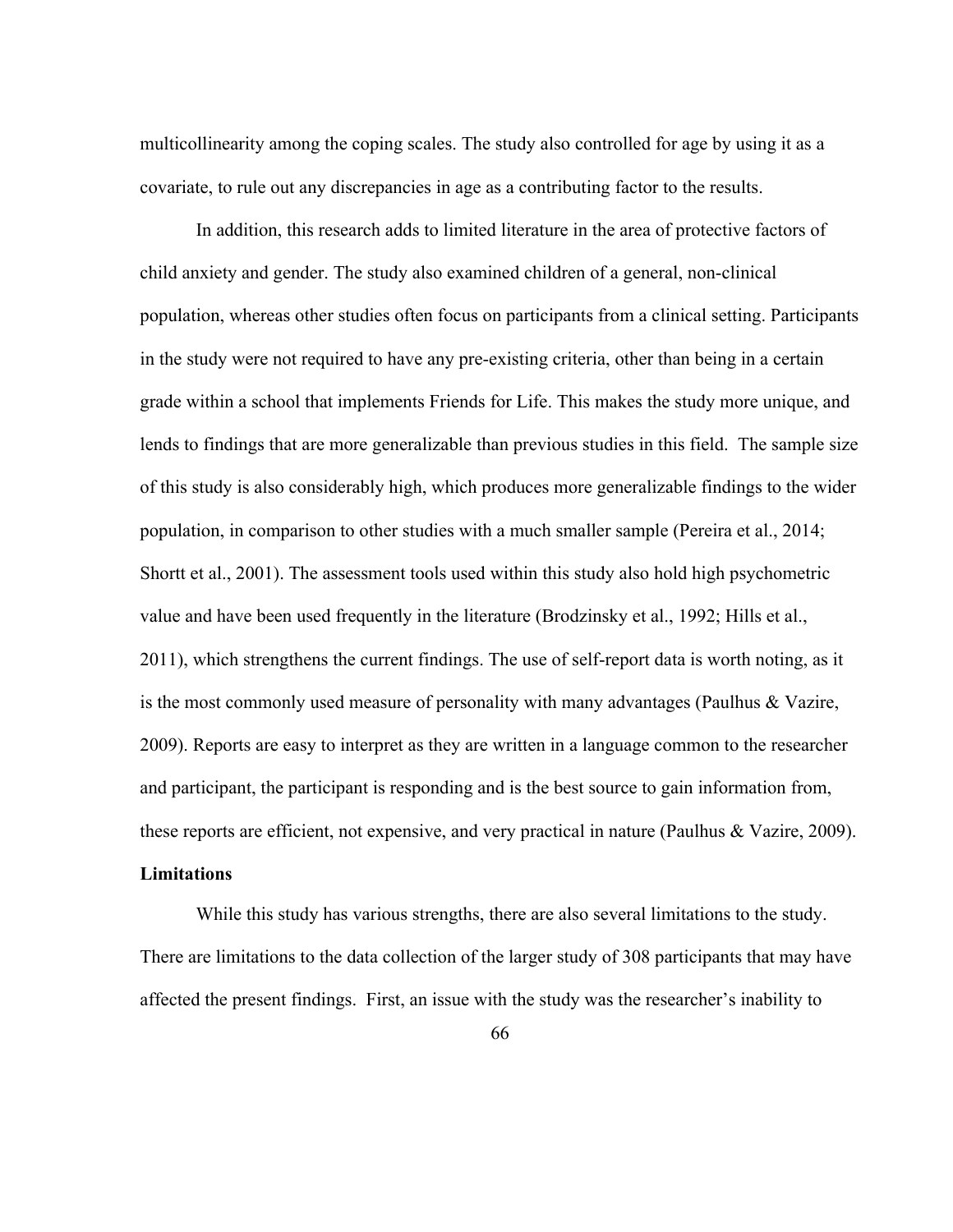randomly select schools for child participation. Random selection would provide a more generalizable sample of students. This may be attainable in future if more schools are offering the Friends for Life Program. Also, the present study used self-report, pre-test data from the child participants, excluding parental reports of anxiety factors. The findings may have been strengthened had parent reports been combined with child reports.

Correlation analyses, while advantageous to the researcher, have limitations as they merely identify a relationship and do not provide possible reasons for why that relationship exists. Correlations are not cause and effect relationships (Kamer-Ainur & Marioara, 2007), so if correlations are found, limited conclusions can be drawn.

In addition, despite the advantages to self-report data, children may have responded in the way they believed was desirable or preferred by the researcher through a variety of response biases. These may include demand characteristics (participants make assumptions about the purpose of the study and alter their behaviour to complement their assumptions), extreme responding (inaccurate responses; common in self-report measures), and social desirability biases (over reporting of 'good behaviour) (Paulhus & Vazire, 2009). These biases are an inherent limitation to studies using self-reported measures. The environment in which children participated may have included some undesired distractions, such as it being an unfamiliar room. Another possible limitation to the study's procedure would be the number of tests (in addition to the two presented here) originally administered to the children. While this study focused on results from two assessments, there were a higher number of measures (five) used for the initial study and this may have been too exhaustive for the young participants. Also,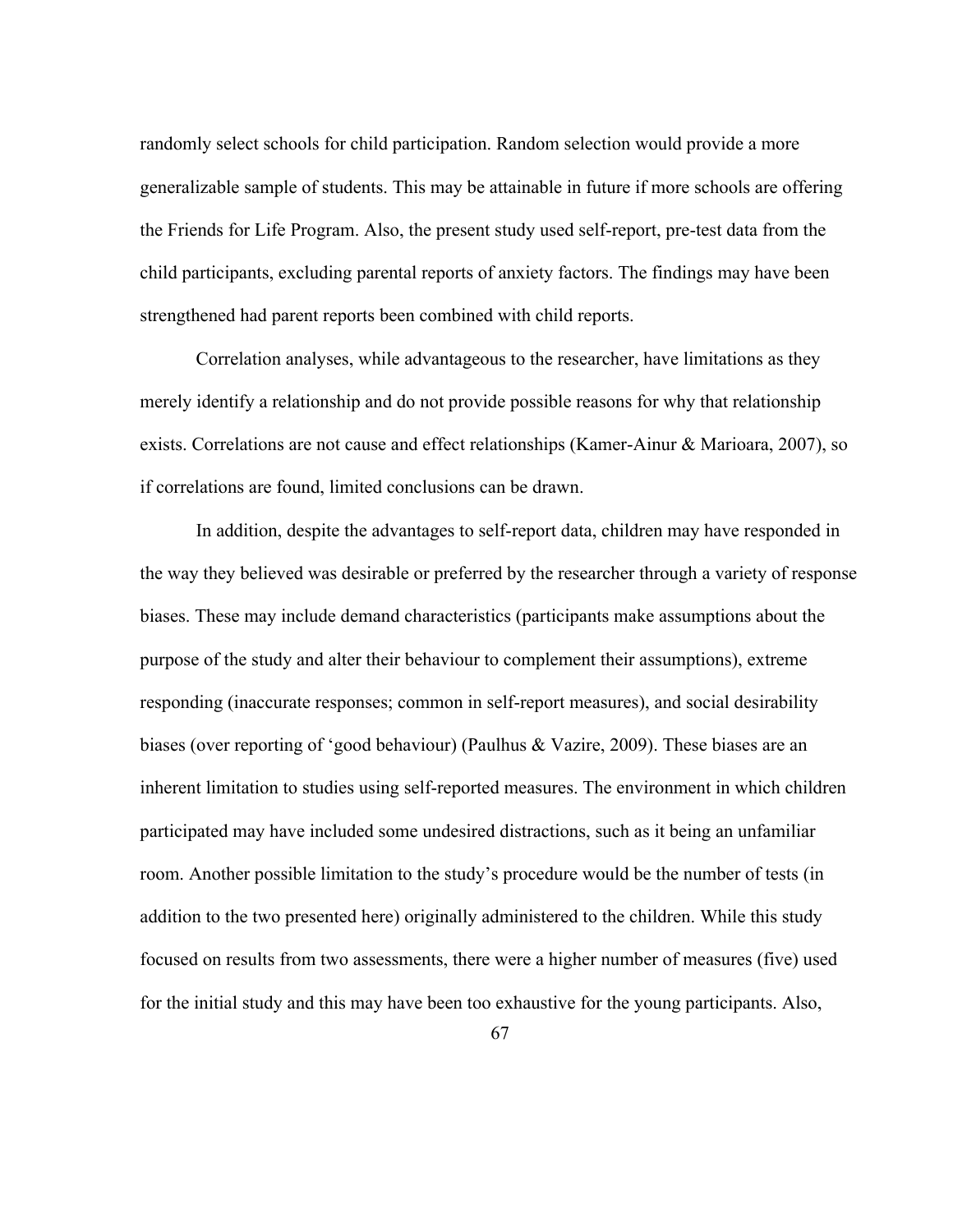overall test-taking time may have had an effect on participants. Most students were finished their package of questionnaires in less than an hour but were allowed as much time as they needed.

**Roots of Empathy Program.** A limitation worthy of discussion is the possible impact on children's levels of anxiety of another intervention Program that was simultaneously offered to the participants. Roots of empathy (ROE) is an evidence-based program that occurs in the classroom among kindergarten through grade eight and it has been implemented internationally (Schonert-Reichl, Smith, Zaidman-Zait & Hertzman, 2012). Its aim is to create more 'caring' classrooms through emotional literacy. Children who are recipients of this Program learn how to better understand their feelings and the feelings of others (i.e., empathy). The intention is that they are less likely to be insensitive to others' feelings by carrying out acts of bullying or cruelty. The evaluation outcomes of the Program demonstrate significant decreases in aggression and increases in pro-social behaviour (Schonert-Reichl et al., 2012). Pro-social behaviours are acts that benefit others, such as helping and acts of kindness (Brief  $\&$ Motowidlo, 1986). The participants in the present study were recipients of the ROE program. Since this Program was teaching the children about their feelings, it may have influenced them and impacted their responses on the questionnaires in the present study, possibly skewing the results and diminishing the validity of the program.

## **Future Directions**

Given the sparse research in the area and the limitations of this study, further exploration of the factors of childhood anxiety and gender differences is warranted. In addition,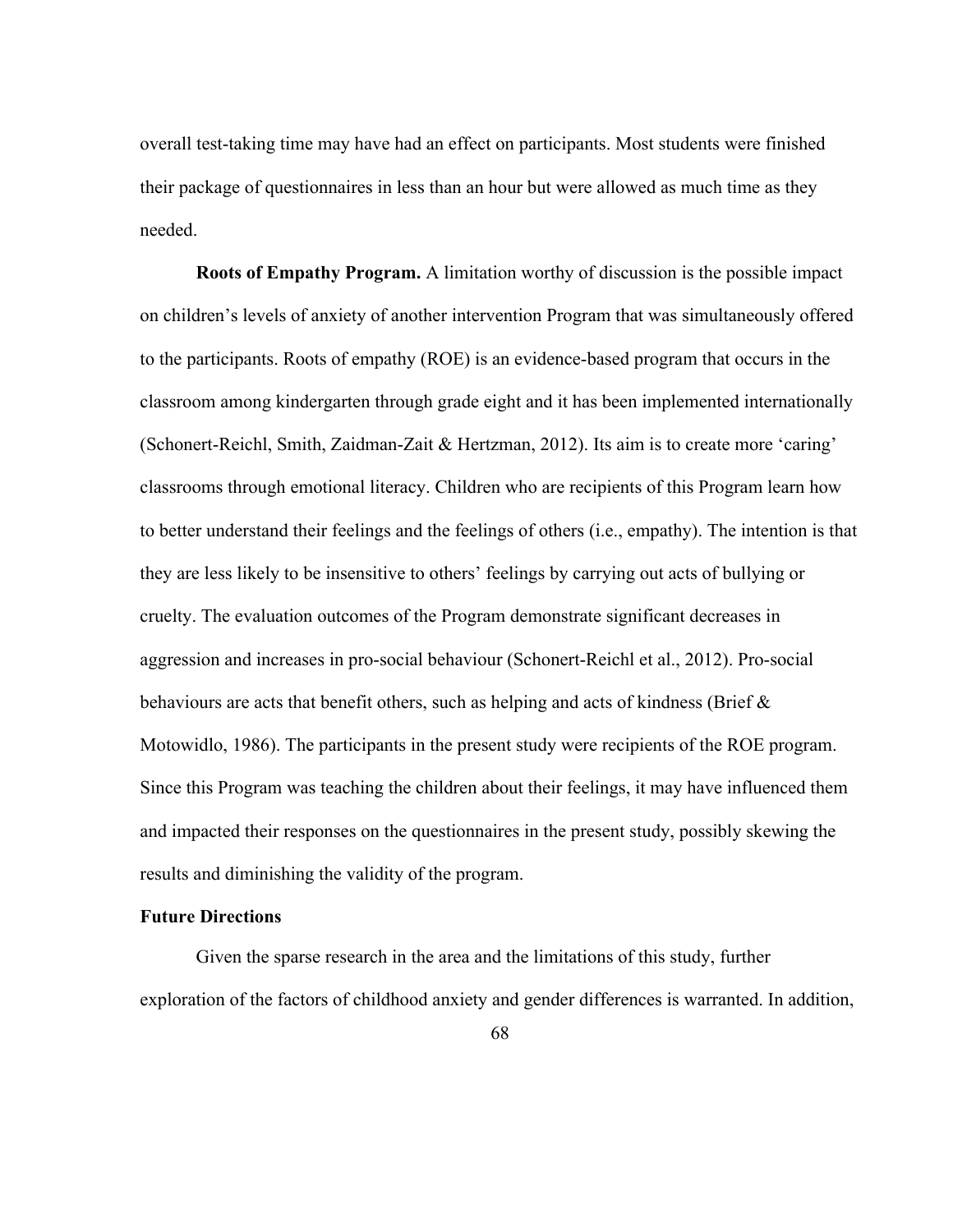more research on a variety of factors related to anxiety among children can supplement the present study's findings and implications, as it only assessed two factors (i.e., coping and selfesteem). These results cannot generalize too widely, as there are many other factors to be assessed in relation to anxiety development, such as rumination, emotion regulation, reframing, distraction, helplessness, and withdrawal (Skinner & Zimmer-Gemeck, 2007).

Given the adaptation necessary for most students at the beginning of a school year, spreading out the times of testing may strengthen the study's findings. It is plausible that children experience less symptoms of anxiety later in the school year, once they are adjusted in comparison to the beginning of the school year. Increasing times between testing can provide useful information on how anxiety, coping strategies, and self-esteem develop or change as a child transitions and develops. It would also be worth investigating grade level differences and anxiety in future studies. The present study only examined children whose age varied slightly, and the small difference in age/grade level was controlled. Some research has shown differences across grade levels (Muris et al., 2002; Thompson et al., 2013) with levels of anxiety changing over time.

Additionally, in studies where program efficacy is examined, it may be beneficial to examine pre-treatment differences in anxiety, self-esteem, pro-social behaviours, and coping skills between the experimental and control participants. If there were no significant differences in the outcome variables between groups prior to the intervention, this would suggest greater confidence in a treatment effect, providing more certainty that randomization had effectively limited confounding effects.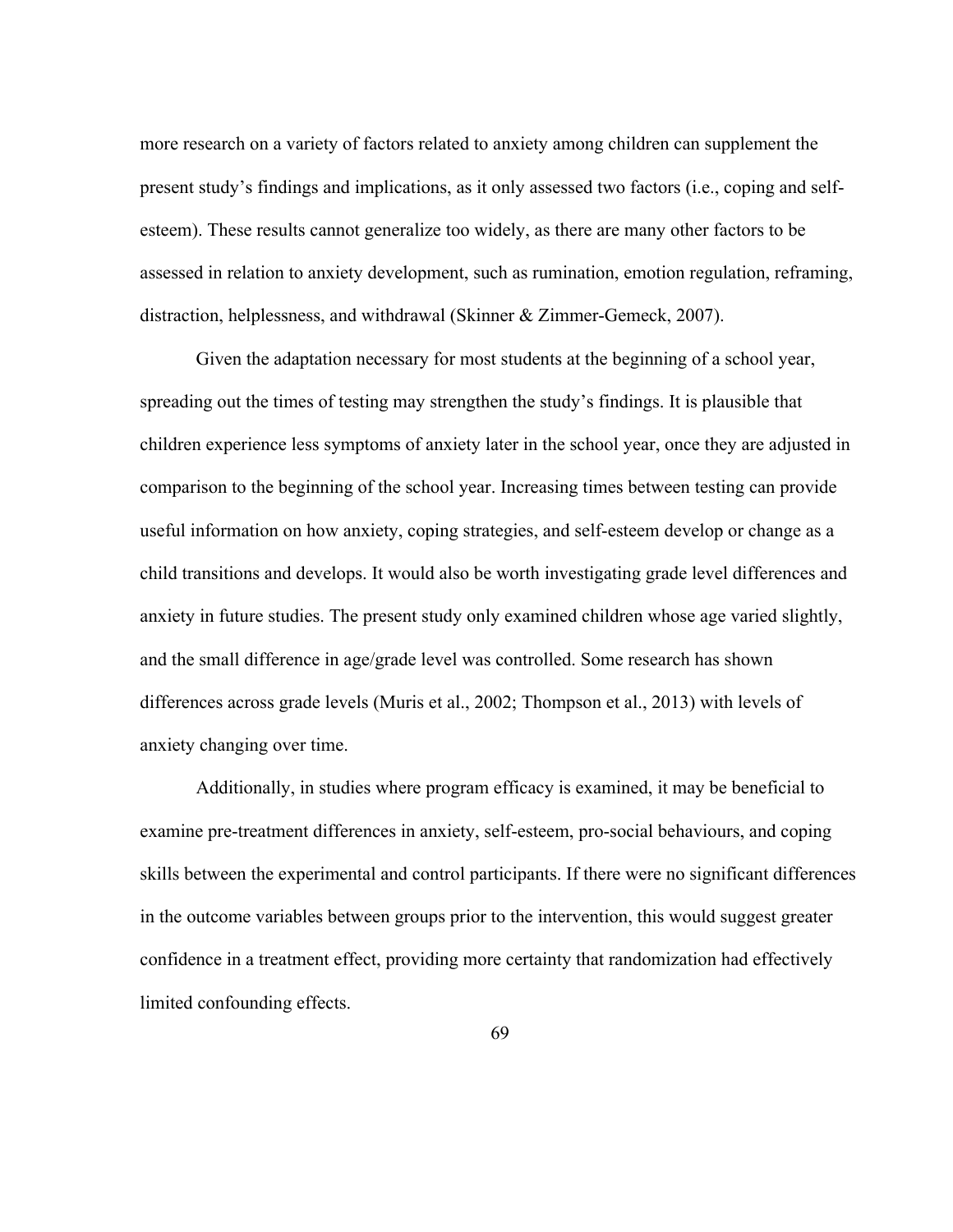The majority of research investigating anxiety (or related factors) among children, such as the present study, relies on self-report data. While this method is informative and expands knowledge of the topic, it would be preferable to also use methods that gain perspective into child and adolescent expression of anxiety in natural, real life contexts. Future studies may benefit and gain validity by also collecting data through behaviour observations. To be successful in carrying out meaningful behaviour observations, a trained coder would be an asset in drawing conclusions about feelings and emotions of the children being studied.

## **Conclusions**

In conclusion, the present study's findings confirm that girls are inclined to use the protective factor, cognitive avoidance, more than boys. Gaining insight into the needs of both genders with regard to anxiety can strengthen the area of anxiety-related issues among children. Girls aged 8-11 were found to be more likely than boys to avoid negative, anxiety-provoking thoughts, which is known to be a factor involved in the development of anxiety. If future research supports the finding that girls cognitively avoid problems more than boys, proactive approaches to building resilience and learning coping skills through prevention may address this difference. Implementation of early intervention programs such as FFL and Coping Cat (Barrett et al., 2003; Doyle, 2016; Lowry-Webster et al., 2001) will help to reduce the likelihood of anxiety development among all children. The results of this study may inform future Program developers to ensure gender differences are considered in their Programs.

The researcher's theoretical framework guided the present study, allowing for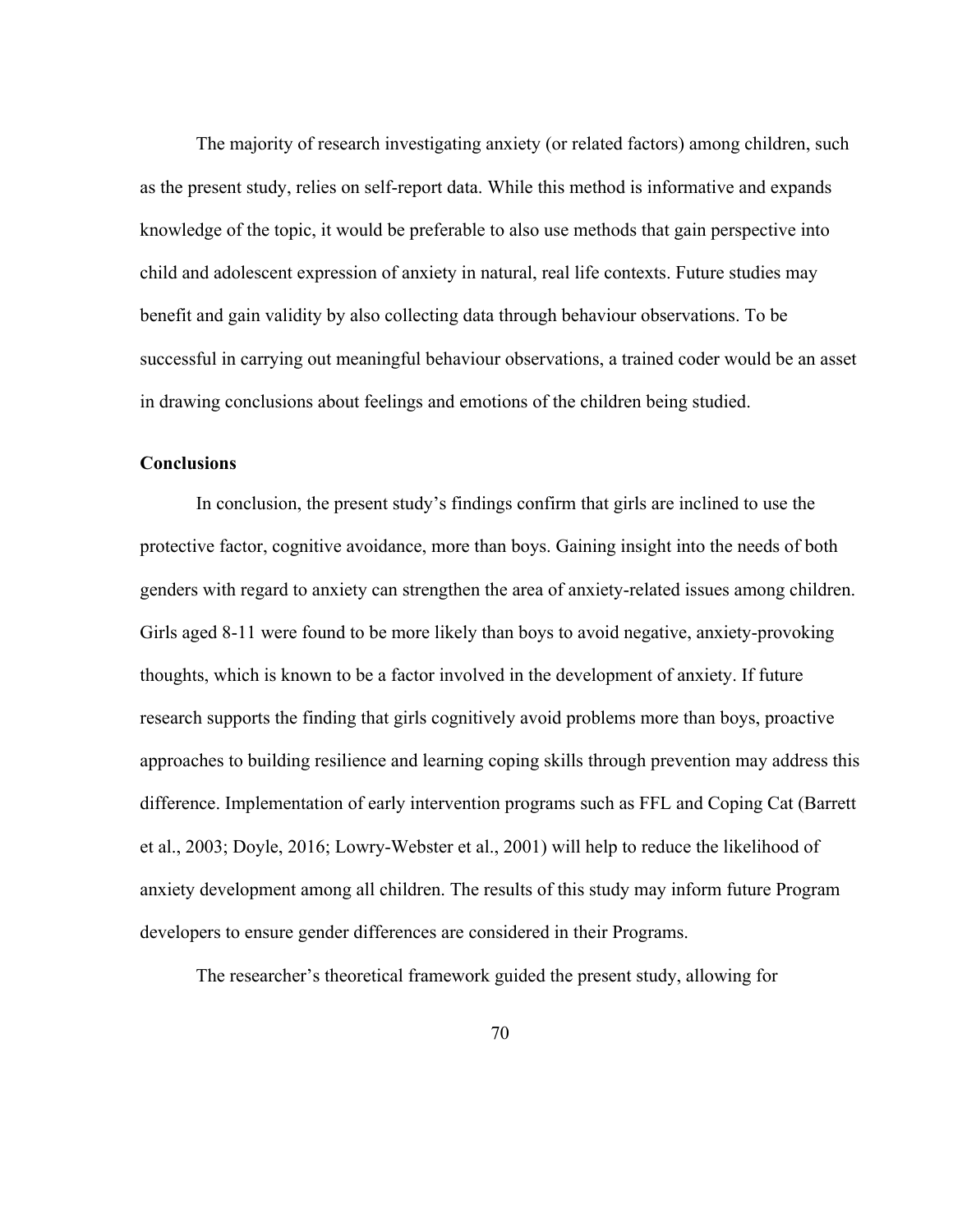biological, behavioural, social-development, and social constructionist theories to be considered. Research indicates that these areas contribute to an individual's mental health. The demographics questionnaire examined factors such as age, self-reported gender, along with dynamics in the family and SES. The self-esteem and coping questions are contextually social, providing merit to theories that suggest social experiences guide gender and development. There are also questions examining behaviours, such as how one typically responds to feelings of anxiety.

To summarize, the present study provides future researchers with new information in the area of gender differences and protective factors of childhood anxiety. A gap in the area of gender and anxiety has begun to be filled by placing importance on younger children. Despite some researchers denying its significance (Barrett et al., 2003; Lowry-Webster et al., 2001), the present results support the notion that some gender differences in aspects of mental health among children exist, specifically when discussing their feelings. Further research is necessary to address the variability in gender differences and coping styles (e.g., cognitive avoidance). Knowledge of the gender differences in protective factors of child anxiety can allow for potentially more effective and inclusive interventions, ensuring the needs of each gender are better addressed.

71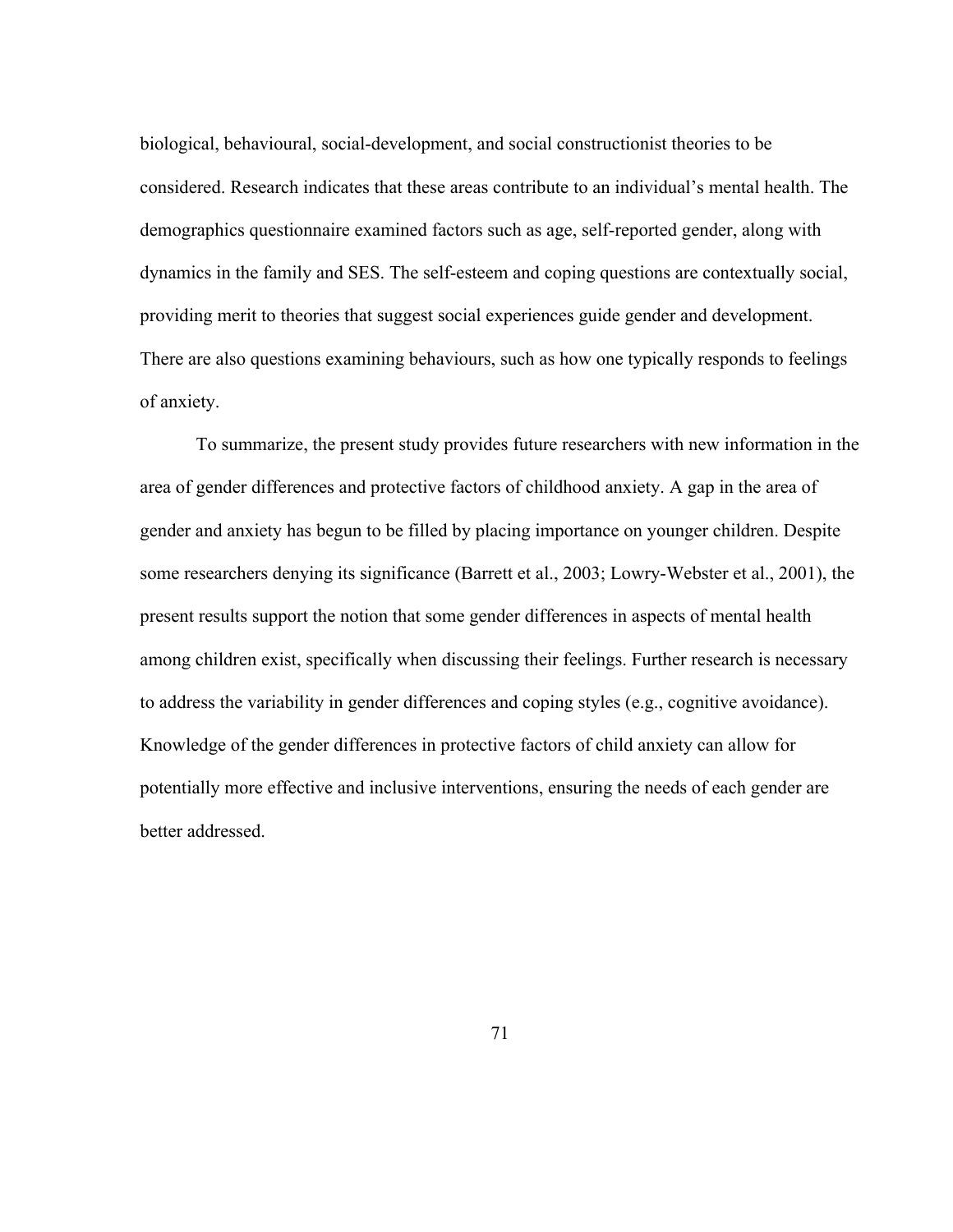#### References

Addis, M. E., & Mahalik, J. R. (2003). Men, masculinity, and the context of help seeking. *American Psychological Association, 58,* 5-14. doi:10.1037/0003-066X.58.1.5

Afifi, M. (2007). Gender differences in mental health. *Singapore Medical Journal, 48*, 385-391.

- Ahmad, Z. R., Bano, N., Ahmad, R., & Khanam, S. J. (2013). Social Anxiety in Adolescents: Does self-esteem matter? *Institute of Clinical Psychology, 2,* 92-98*.*
- Albano, A., & Kendall, C. (2002). Cognitive behavioural therapy for children and adolescents with anxiety disorders: Clinical research advances. *International Review of Psychiatry*, *14*, 129-134.
- Albano, A., Causey, D., & Carter, B. (2001). Fear and anxiety in children. In C. Walker & M. Roberts (Eds.) *Handbook of clinical child psychology (291-316)*. New York, NY: John Wiley & Sons.
- Anxiety and Depression Association of America (ADAA). (2016). Retrieved from http://www.adaa.org/living-with-anxiety/women/facts
- Anxiety BC. (2016). Resources, Results, Relief. Retrieved from https://www.anxietybc.com/
- American Psychiatric Association. (2013). Diagnostic and Statistical Manual of Mental Disorders  $(5<sup>th</sup>$  ed.). Washington, DC: Author.
- American Psychological Association. (2011). The Guidelines for Psychological Practice with Lesbian, Gay, and Bisexual Clients, adopted by the APA Council of Representatives. Retrieved from http://www.apa.org/pi/lgbt/resources/guidelines.aspx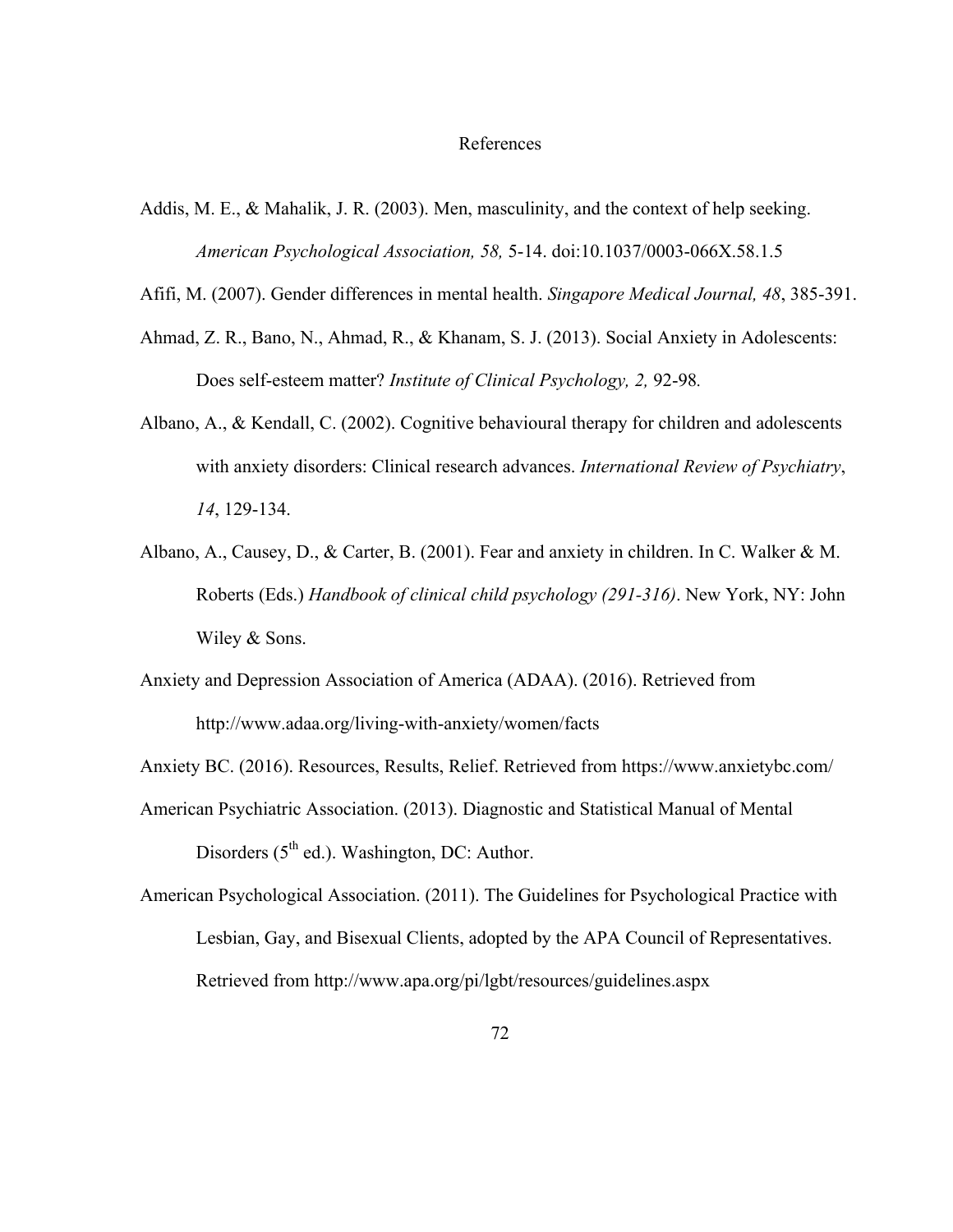- American Psychological Association. (2015). *Washington, DC.* Retrieved from http://www.apa.org/pi/lgbt/resources/guidelines.aspx
- Arens, A. K., & Hasselhorn, M. (2014). Age and gender differences in the relation between self-concept facets and self-esteem. *The Journal Of Early Adolescence*, *34*, 760-791. http://dx.doi.org/10.1177/0272431613503216
- Asbahr, F. (2004). Anxiety disorders in childhood and adolescence: Clinical and neurobiological aspects. *Journal of Paediatrics, 80,* 28-34.
- Bahrami, F., & Yousefi, N. (2011). Females Are More Anxious Than Males: a Metacognitive Perspective. *Iranian Journal of Psychiatry and Behavioral Sciences*, *5*, 83–90.
- Barrett, P. (2004). *FRIENDS for Life Group Leaders Manual for Children*. Bowen Hills, Australia: Australian Academic Press.
- Barrett, P. M., Lock, S., & Farrell, L. J. (2005). Developmental Differences in Universal Preventive Intervention for Child Anxiety. *Clinical Child Psychology & Psychiatry, 10,*  539-555.
- Barrett, P., Shortt, A. L., Fox, T. L., & Wescombe, K. (2001). Examining the Social Validity of the FRIENDS Treatment Program for Anxious Children. *Behaviour Change, 18,* 63-77.
- Barrett, P. M., Sonderegger, R., & Xenos, S. (2003). Using FRIENDS to combat anxiety and adjustment problems among young migrants to Australia: A national trial. *Clinical Child Psychology and Psychiatry, 8,* 241-260.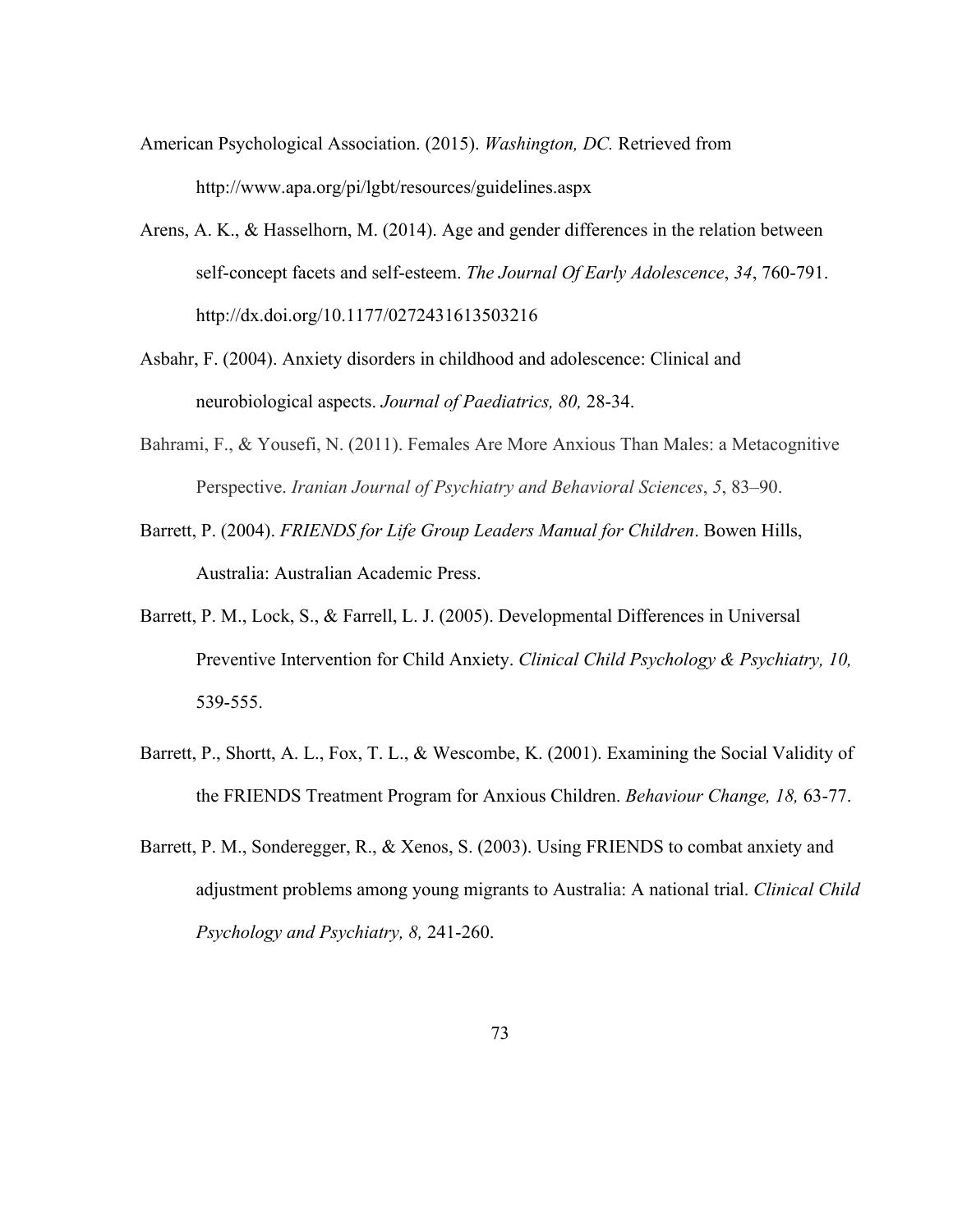- Bartell, N. P., & Reynolds, W. M. (1986). Depression and Self-Esteem in Academically Gifted and Nongifted Children: A comparison study. *Journal of School Psychology, 24,* 55-61.
- Bayer, J. K., & Beatson, R. (2013). Early Intervention and Prevention of Anxiety and Depression. *Encyclopedia of Early Childhood Development,* 1-5.
- Beasley, M., Thompson, T., & Davidson, J. (2003) Resilience in Response to Life Stress: The effects of coping style and cognitive hardiness. *Personality and Individual Differences, 34,* 77–95
- Beesdo, K., Knappe, S., & Pine, D. S. (2009). Anxiety and Anxiety Disorders in Children and Adolescents: Developmental issues and implications for DSM-V. *National Institute of Health, 32,* 483-524. doi:10.1016/j.psc.2009.06.002
- Behar, E., DiMarco, H. D., Hekler, E. B., Mohlman, J., & Staples, A. M. (2009). Current Theoretical Models of Generalized Anxiety Disorder (GAD): Conceptual review and treatment implications. *Journal of Anxiety Disorders, 23,* 1011-1023. doi:10.1016/j.janxdis.2009.07.006
- Bekker, H., & van Mens-Verhulst, J. (2007). Anxiety disorders: Sex differences in prevalence, degree, and background, but gender-neutral treatment. *Gender Medicine, 4*, 178-193.
- Bender, P. K., Reinholdt-Dunne, M. L., Esbjorn, B. H., & Pons, F. (2012). Emotion Dysregulation and Anxiety in Children and Adolescents: Gender differences. *Personality and Individual Differences, 53,* 284-288.

Bernard, B. (1991). Fostering Resiliency in Kids: Protective factors in the family, school and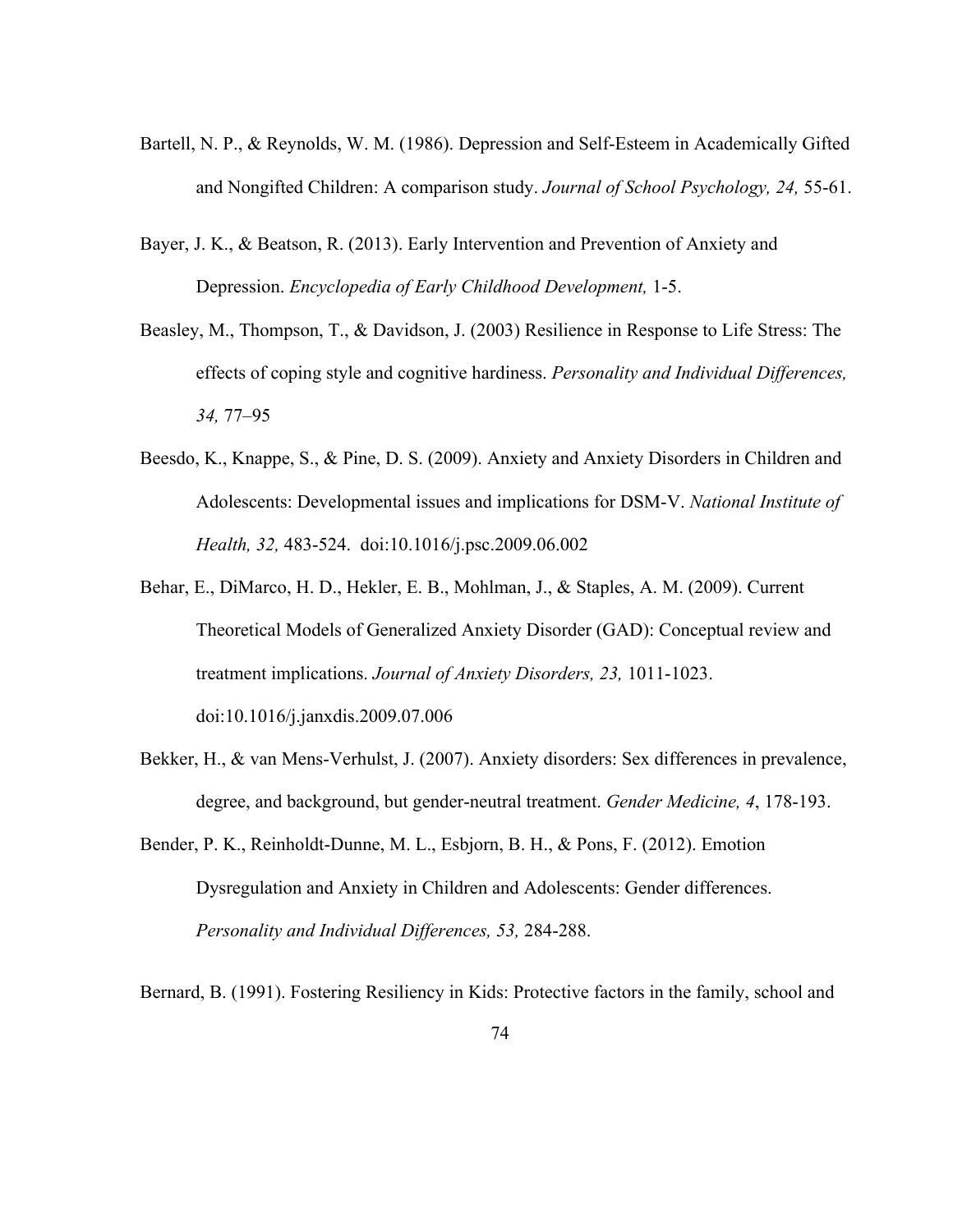community. San Francisco: Far West Laboratory for Educational Research and Development.

- Bleidorn, W., Arslan, R. S., Denissen, J. A., Rentfrow, P. J., Gebauer, J. E., Potter, J., & Gosling, S. D. (2015). Age and Gender Differences in Self-Esteem—A Cross-Cultural Window. *Journal of Personality and Social Psychology,* 1-15. http://dx.doi.org/10.1037/pspp0000078.supp
- Bitsika, V., Sharpley, C. F., & Peters, K. (2010). How is Resilience Associated with Anxiety and Depression? Analysis of factor score interactions within a homogeneous sample. *German Journal of Psychology, 13*, 9-16.
- Bittner, A., Egger, H. L., Erkanli, A., Costello, E. J., Foley, D. L., & Angold, A. (2007). What Do Childhood Anxiety Disorders Predict? *Journal of Child Psychology and Psychiatry, 48,* 1174-1183. doi:10.1111/j.1469-7610.2007.01812.x
- Bostick, D., & Anderson, R. (2009). Evaluating a Small-Group Counseling Program: A model for program planning and improvement in the elementary setting. *Professional School Counseling, 12,* 428-433.
- Bouchard, S., Gervais, J., Gagnier, N., & Loranger, C. (2013). Evaluation of a Primary Prevention Program for Anxiety Disorders Using Story Books with Children aged 9–12 years. *Journal of Primary Prevention, 34,* 345–359.
- Bratton, S. C., Ceballos, P. L., Sheely-Moore, A. I., Meany-Walen, K., Pronchenko, Y., & Jones, L. D. (2013). Head Start Early Mental Health Intervention: Effects of child-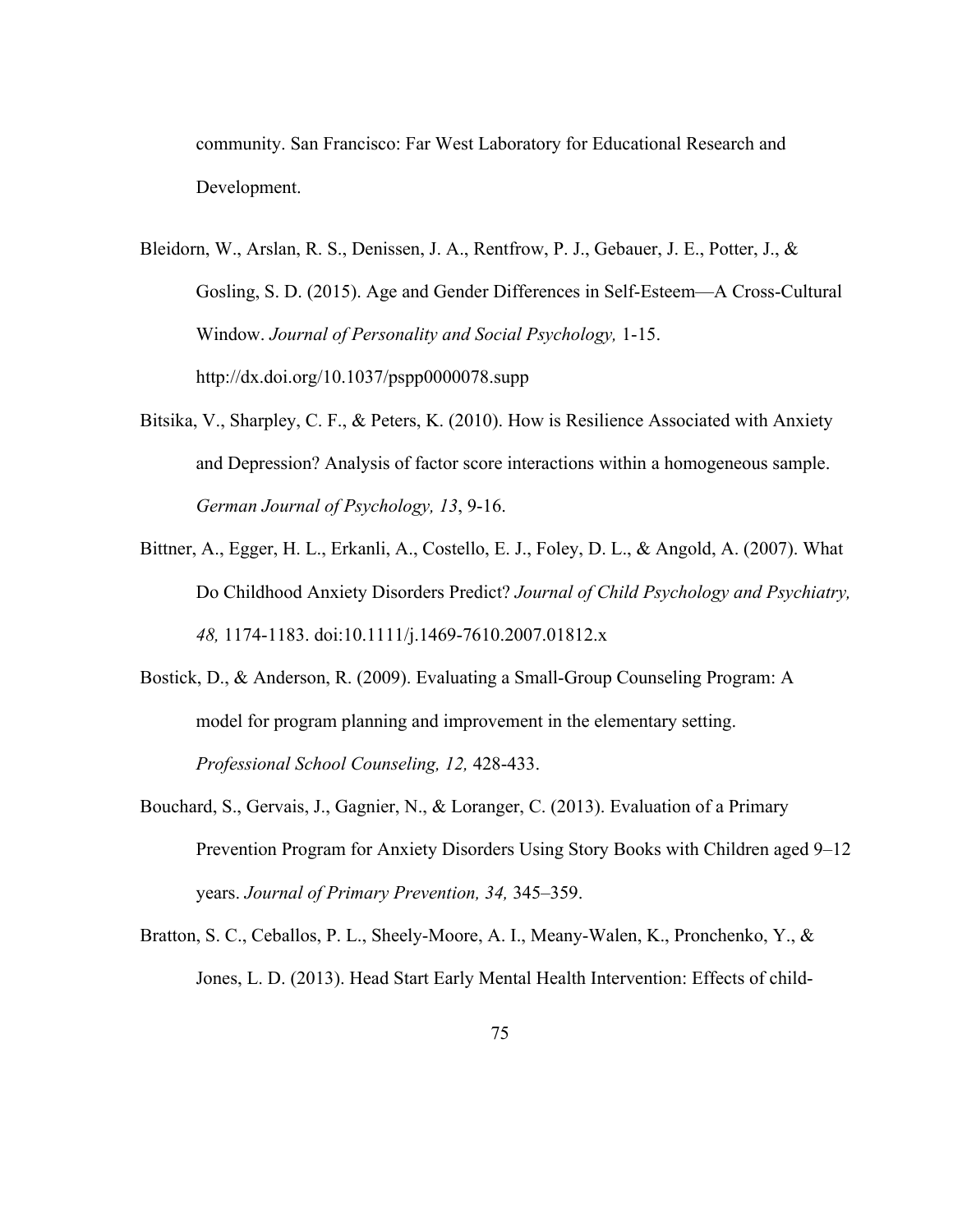centered play therapy on disruptive behaviors. *International Journal of Play Therapy, 22*, 28-42.

- Bratton, S. C., & Landreth, G. L. (1995). Filial Therapy with Single Parents: Effects on parental acceptance, empathy, and stress. *International Journal of Play Therapy*. *4,* 61–81. doi:10.1037/h0089142
- Brief, A. P., & Motowidlo, S. J. (1986). Prosocial Organizational Behaviors. *Academy of Management Review, 11,* 710–725.
- Brody, L. R. (1999). Gender, Emotion, and the Family. Cambridge, MA: Harvard University Press.
- Brodzinsky, D. M., Elias, M. J., Steiger, C., Simon, J., Gill, M., & Clarke Hill, J. (1992). Coping Scale for Children and Youth: Scale development and validation. *Journal of Applied Developmental Psychology, 13,* 195–214.
- Bubrick, J. (2017). Behavioral Treatment for Kids with Anxiety. *Child Mind Institute*. Retrieved from https://childmind.org/article/behavioral-treatment-kids-anxiety/
- Buck, R. (1977). Nonverbal Communication of Affect in Pre-school Children: Relationships with personality and skin conductance. *Journal of Personality and Social Psychology, 4,*  225–236.
- Canadian Institutes of Health Canada. (2017). Sex, Gender and Health Research Guide: A Tool for CIHR Applicants. *Government of Canada.* Retrieved from http://cihrirsc.gc.ca/e/32019.html

Canadian Mental Health Association. (2016). Retrieved May 3, 2016 from http://www.cmha.ca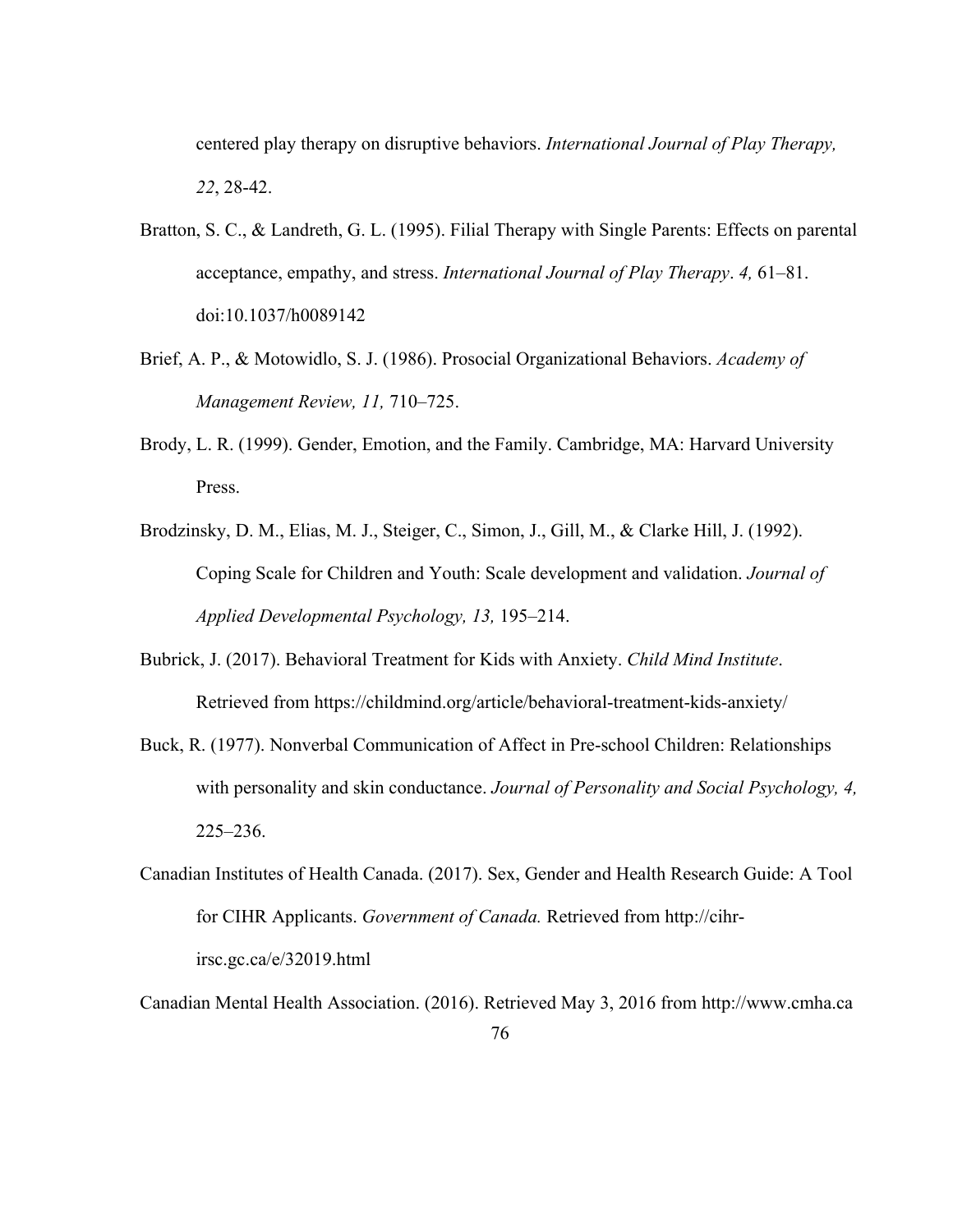- Campbell, M. (n.d.). Innovative ways to assist young anxious children. Retrieved from http://eprints.qut.edu.au/27976/1/27976.pdf
- Castellanos, D., & Hunter, T. (1999). Anxiety disorders in children and adolescents. *Southern Medical Journal, 92,* 946-954.
- Cartwright-Hatton, S. (2006). Worry in Childhood and Adolescence. *Worry and Its Psychological Disorders: Theory, Assessment and Treatment,* 81-97.
- Carver, C., Scheier, M., & Weintraub, J. (1989). Assessing Coping Strategies: A theoretically based approach. *Journal of personality and social psychology,* 56, 267–283.
- Chaplin, T. M., & Aldao, A. (2013). Gender Differences in Emotion Expression in Children: A Meta-Analytic Review. *Psychological Bulletin, 139,* 735-765.
- Chaplin, T. M., Gillham, J. E., Seligman, M. E. P. (2009). Gender, Anxiety, and Depressive Symptoms: A longitudinal study of early adolescents. *Journal of Early Adolescence, 29*, 307-327.
- Christiansen, D. M. (2015). Examining Sex and Gender Differences in Anxiety Disorders. In Frederico Durbano (Ed.), *A Fresh Look at Anxiety Disorders.* Institute of Psychology, Aarhus University, Denmark. doi:10.5772/60662
- Ciarrochi, J., Heaven, P. C. L., & Davies, F. (2007). The Impact of Hope, Self-Esteem, and Attributional Style on Adolescents' School Grades and Emotional Well-Being: A longitudinal study. *Journal of Research in Personality, 41,* 1161-1178. doi:10.1016/j.jrp.2007.02.001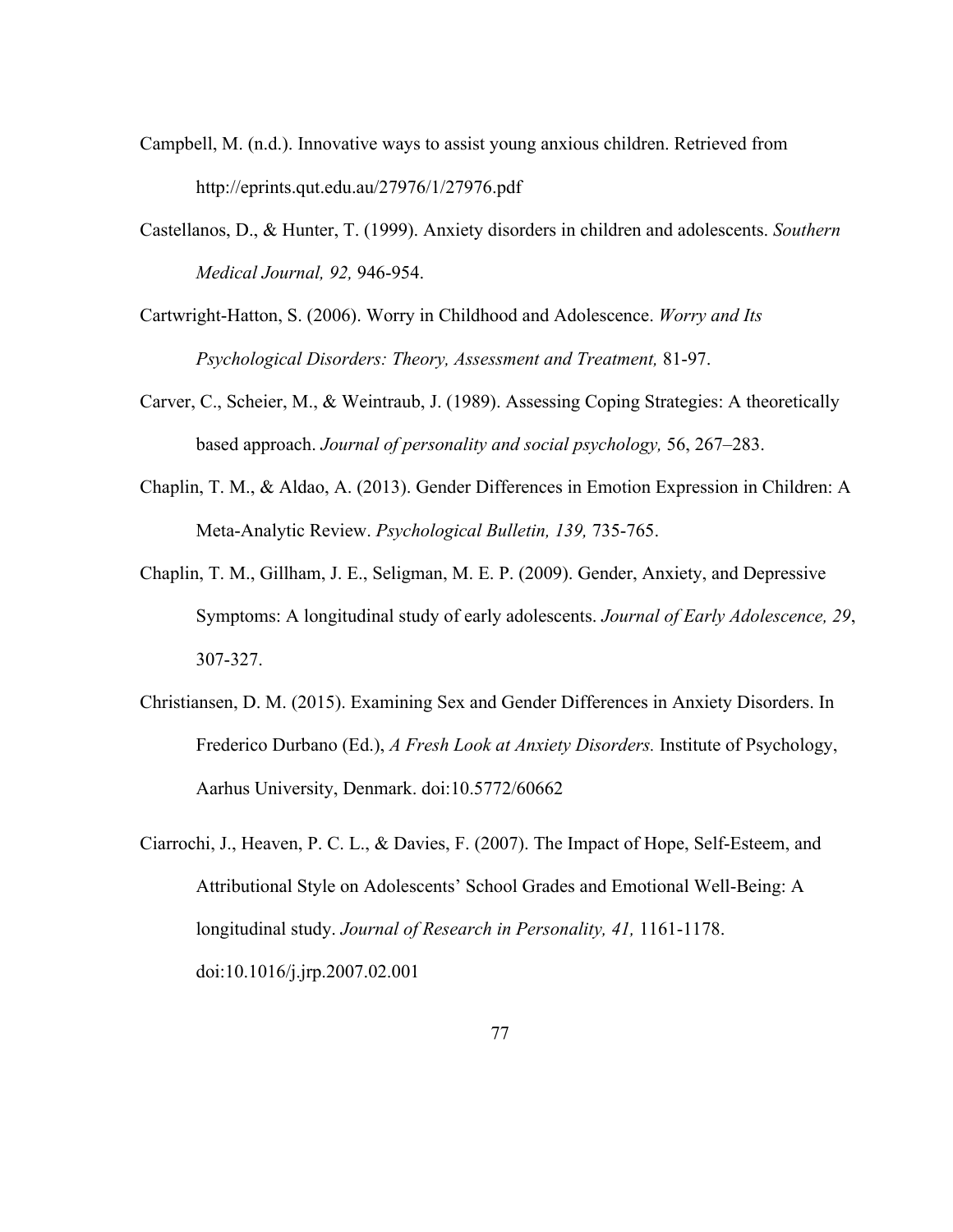- Cole, P. M., Michel, M. K., & Teti, L. O. (1994). The Development of Emotion Regulation and Dysregulation: A clinical perspective. In N. A. Fox (Ed.), *The development of emotion regulation: Biological and behavioural considerations: Monographs of the Society for Research in Child Development, 59,* 73-100.
- Coplan, R. J., & Ooi, L. (2013). Young Children's Peer Relations: Links with early developing anxiety and depression. *Encyclopedia on Early Childhood Development,* 1-7.
- Coopersmith, S. (1967). *The antecedents of self-esteem*. San Francisco: W.H. Freeman.
- Coopersmith, S. (1981). Self-esteem inventories. Palo Alto, CA: Consulting Psychologists Press Inc.
- Crocker, J., & Park, L. E. (2004). The Costly Pursuit of Self-Esteem. *Psychological Bulletin, 130,* 392-414.
- Dickson, K. S., Ciesla, J. A., & Reilly, L. C. (2012). Rumination, Worry, Cognitive Avoidance, and Behavioral Avoidance: Examination of temporal effects. *Journal of Behavior Therapy, 43,* 629-640.
- Doyle, S. (2016) *Child Anxiety, Resiliency, and the FRIENDS for Life Program* (Unpublished Masters Thesis). Memorial University: St. John's, Newfoundland.
- Dry, S. M., Kane, R. T., & Rooney, R. M. (2015). An Investigation into the Role of Coping in Preventing Depression Associated with Perfectionism in Pre-Adolescent Children. *Frontiers in Public Health, 3*, 1– 9. http://dx.doi.org/10.3389/fpubh.2015.00190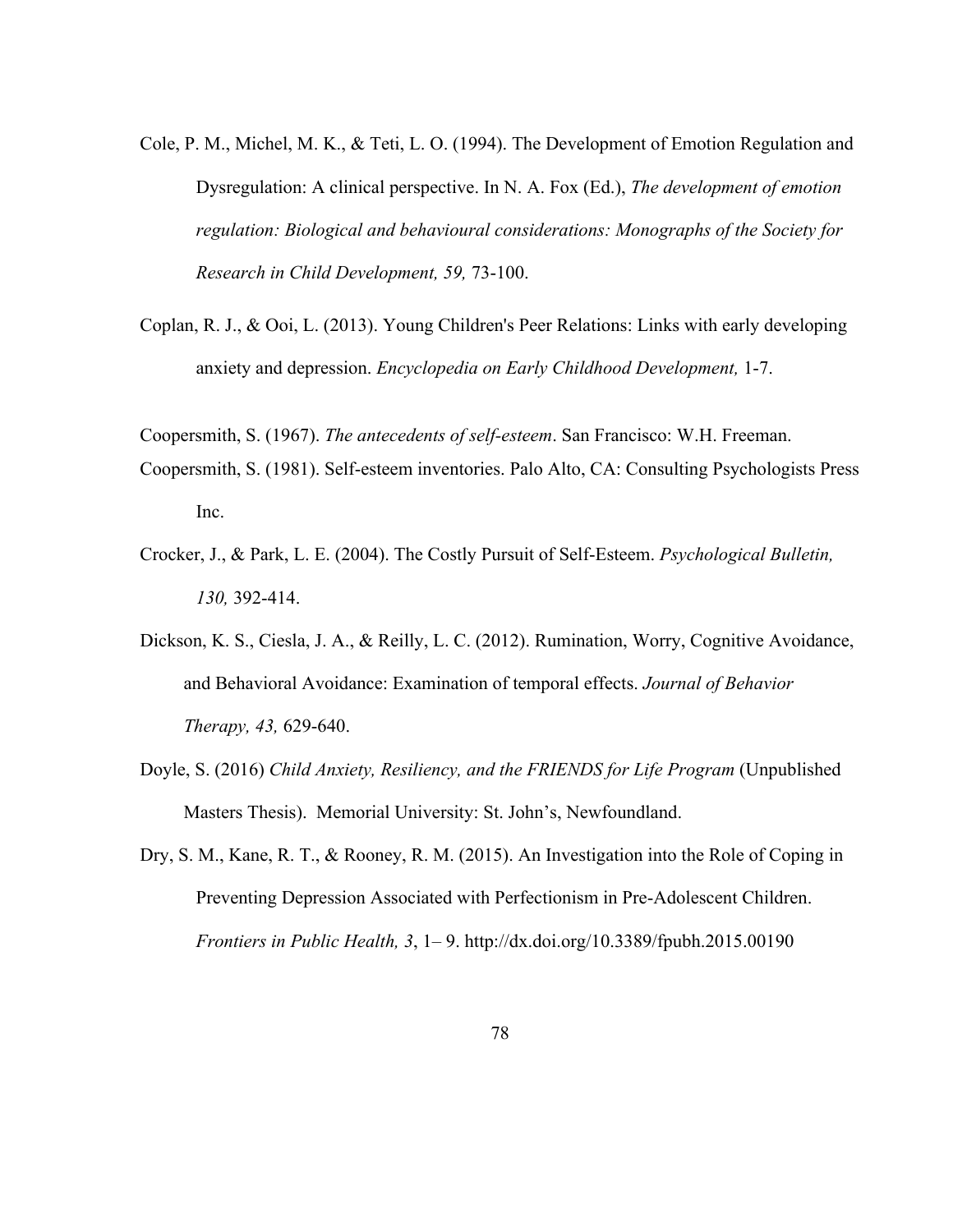- Dumont, M., & Provost, M. A. (1999). Resilience in Adolescents: Protective role of social support, coping strategies, self-esteem, and social activities on experience of stress and depression. *Journal of Youth & Adolescence, 28*, 343.
- Eckert, P., & McConnell-Ginet, S. (2003). Language and Gender. Cambridge: UK.
- Eley, T., & Gregory, A. (2004). Behavioural Genetics. In T. Morris & J. March (Eds.), *Anxiety disorders in children and adolescents (71-97).* New York, NY: Guilford Press.
- Else-Quest, N. M., Hyde, J. S., Goldsmith, H. H., & Van Hulle, C. A. (2006). Gender Differences in Temperament: A meta-analysis. *Psychology Bulletin, 132,* 33-72. doi: 10.1037/0033-2909.132.1.33
- Evans, D. L., Foa, E. B., Gur, R. E., Hendin, H., O'Brien, C. P., Seligman, E. P., & Walsh, B. T. (2012). Treating and Preventing Adult Mental Health Disorders: What we know and what we don't know. *A Resesarch Agenda for Improving the Mental Health of our Youth, Oxford Medicine Online.*
- Farmer, R. F., & Chapman, A. L. (2016). Behavioral Interventions in Cognitive Behavior Therapy: Practical guidance for putting theory into action, 2nd ed., 3-20, Washington, DC, US.
- Farrell, L. J., & Barrett, P. M. (2007). Prevention of Childhood Emotional Disorders: Reducing the burden of suffering associated with anxiety and depression. *Child and Adolescent Mental Health, 12*, 58-65.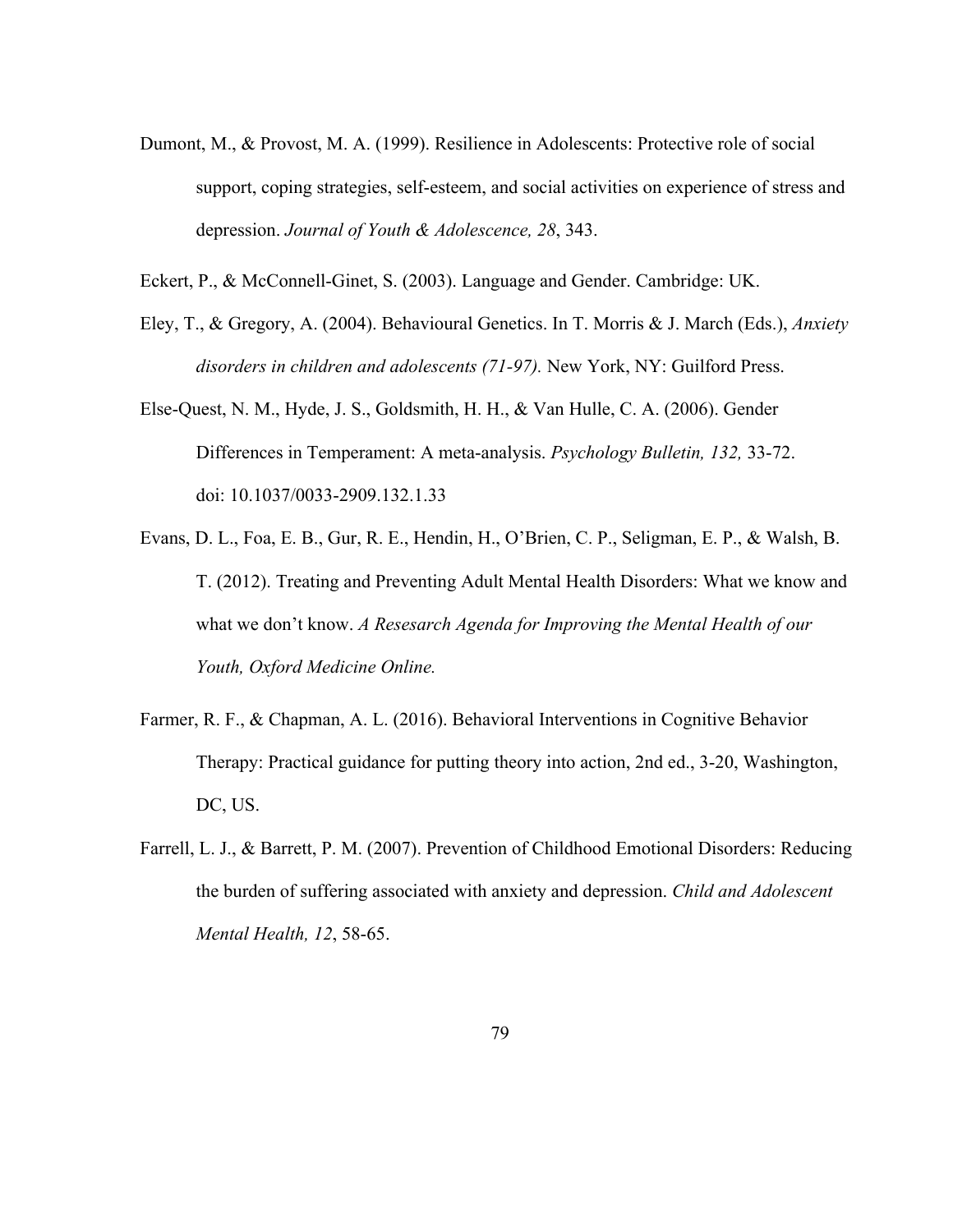- Garber, J., & Weersing, V. R. (2010). Comorbidity of Anxiety and Depression in Youth: Implications for treatment and prevention. *National Institute of Health, 17,* 293-306. doi:10.1111/j.1468-2850.2010.01221.x
- Gittelman, R. (1986). Anxiety disorders of childhood. New York; London: Guilford Press.
- Hair, J. F., Black, W. C., Babin, B. J., & Anderson, R. E. (2010). *Multivariate Data Analysis*  $(7<sup>th</sup> Ed.)$  Prentice Hall: Upper Saddle River, NJ.
- Hall., D., Kaduson., H., & Schaefer., C. E. (2002). Fifteen Effective Play Therapy Techniques. *Professional Psychology: Research and Practice*. *33,* 515–522. doi:10.1037/0735- 7028.33.6.515
- Harter, S (1977). A cognitive-developmental approach to children's expression of conflicting feelings and a technique to facilitate such expression in play therapy. *Journal of Consulting and Clinical Psychology*. *45,* 417–432. doi:10.1037/0022-006x.45.3.417
- Heatherton, T. F., & Wyland, C. L. (2003). Assessing Self Esteem: Understanding the construct of self-esteem. In S. Lopez and R. Snyder, (Eds.), Assessing positive psychology (219–233). Washington, DC: APA.
- Hills, P. R., Francis, L. J., & Jennings, P. (2011). The School Short-Form Coopersmith Self-Esteem Inventory: Revised and improved. *Canadian Journal of School Psychology, 26,* 62-71. doi:10.1177/0829573510397127
- Ingul, J.M., Klockner, C.A., Silverman, W.K., & Nordahl, H.M. (2012). Adolescent School Absenteeism: Modeling social and individual risk factors. *Child and Adolescent Mental Health, 17*, 93-100. doi:10.1186/1744-859X-12-25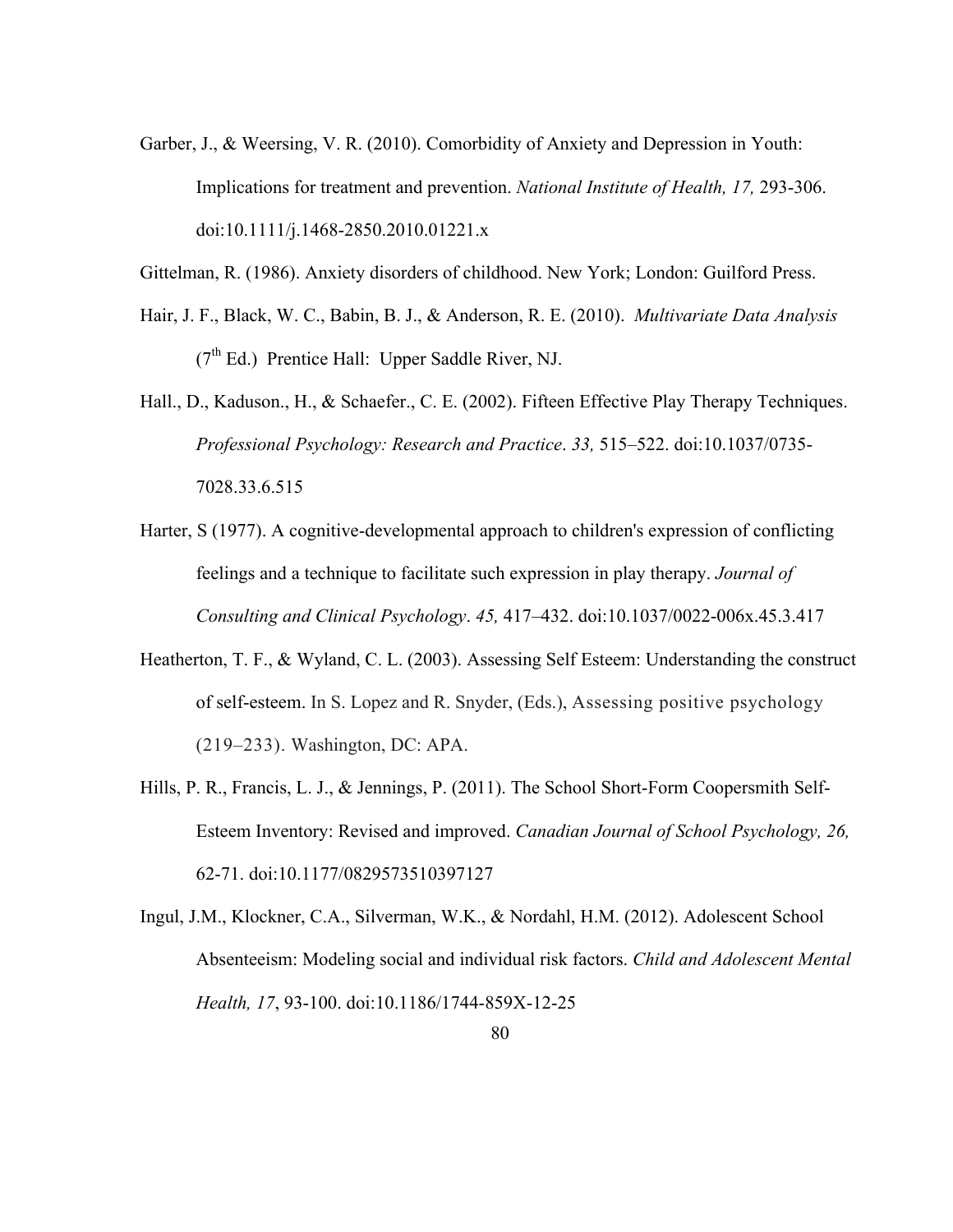- Jacobs, G., & Asokan, N. (n.d.). "Towards a Comprehensive Theory of Social Development". In: *Human Choice*, World Academy of Art & Science, USA, 1999, p. 152.
- Jacofsky, M. D., Santos, M. T., Khemlani-Patel, S,. & Neziroglu, F. (2013). The Maintenance of Anxiety Disorders: Maladaptive coping strategies. *Disorder & Issues.*
- Jessor, R., Turbin, M. S., & Costa, F. M. (1998). Risk and Protection in Successful Outcomes Among Disadvantaged Adolescents. *Applied Developmental Science, 2,* 194-208.
- Kamer-Ainur, A., & Marioara, M. (2007). Errors and limitations associated with regression and correlation analysis. *Statistic and Economic Informatics,* 710-712.
- Kaufman, J. M. (2009). Selective Serotonin Reuptake Inhibitor (SSRI) Drugs: More risks than benefits? *Journal of American Physicians and Surgeons, 14,* 7-12.
- Kazdin, A. E., & Weisz, J. R. (1998). Identifying and Developing Empirically Supported Child and Adolescent Treatments. *Journal of Consulting and Clinical Psychology, 66*, 19-36.
- Kessler, R. C., & Merikangas, K. R. (1994). The National Comorbidity Study-Replication (NSC-R): background and aims. *International Journal of Methods in Psychiatric Research, 13,* 60-68.
- Kessler, R. C., Ruscio, A. M., Shear, K., & Wittchen, H. (2009). Epidemiology of Anxiety Disorders. *Behavioural Neurobiology of Anxiety and Its Treatment,* 21-35. doi: 10.1007/7854\_2009\_9
- King, B. N., Hampton, K., & Strommen, J. A. (2014). Anxiety Symptons in Children and Adolescents: A focus on special populations. *Fraser Special Needs,* 1-56*.*
- Kinrys, G., & Wygant, L. E. (2005). Anxiety Disorders in Women: Does gender matter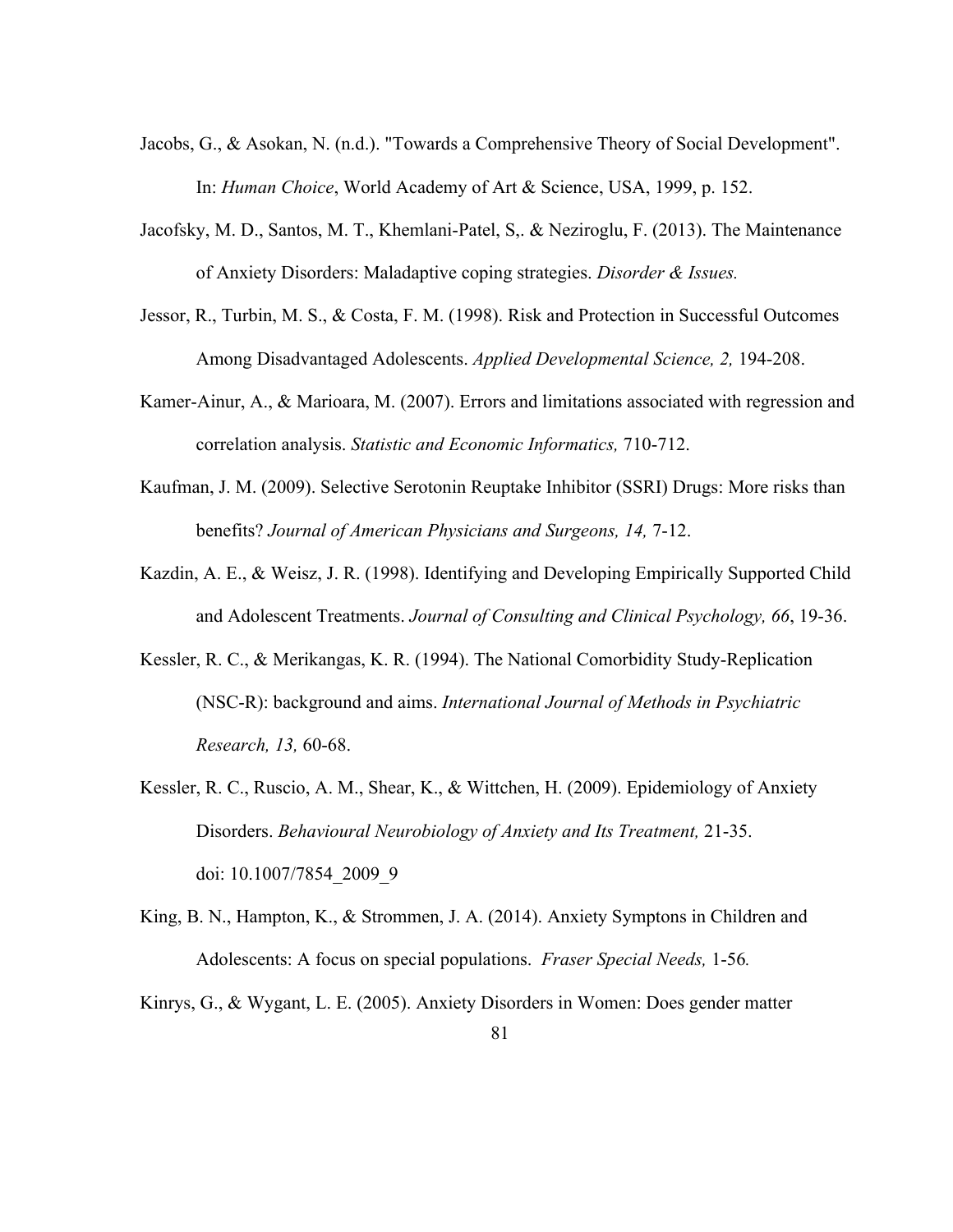to treatment? *Anxiety Disorders Research Program, 27*, 543-560.

- Korczak, D. J. (2013). Use of Selective Serotonin Reuptake Inhibitor Medications for the Treatment of Child and Adolescent Mental Illness. *Paediatric Child Health, 18,* 487- 491.
- Kort-Butler, L. A. (2009). Coping Styles and Sex Differences in Depressive Symptoms and Delinquent Behavior. *Journal of Youth and Adolescence, 38*, 122-136. doi: 10.1007/s10964-008-9291-x
- Lewinsohn, P., Zinbarg, R., Seeley, J., Lewinsohn, M., & Sack, W. (1997). Lifetime Co-Morbidity Among Anxiety Disorders and Between Anxiety Disorders and Other Mental Disorders in Adolescents. *Journal of Anxiety Disorders, 11*, 377-394.
- Linehan, M. M. (1993). Cognitive behavior therapy of borderline personality disorder. New York: Guilford Press.

Lothmann, C., Holmes, E.A., Chan, S.W.Y., & Lau, J.Y.F. (2011). Cognitive Bias Modification Training in Adolescents: Effects on interpretation biases and mood. *Journal of Child Psychology and Psychiatry, 52*, 24-32. doi: 10.1111/j.1469-7610.2010.02286.x

Lowry-Webster, H. M., Barrett, P. M., & Dadds, M. R. (2001). A Universal Prevention Trial of Anxiety Symptomology During Childhood: Preliminary data from an Australian study. *Behaviour Change, 36.* 

Maccoby, E. E., & Jacklin, C. N. (1974). *The psychology of sex differences*. Stanford, CA: Stanford University Press.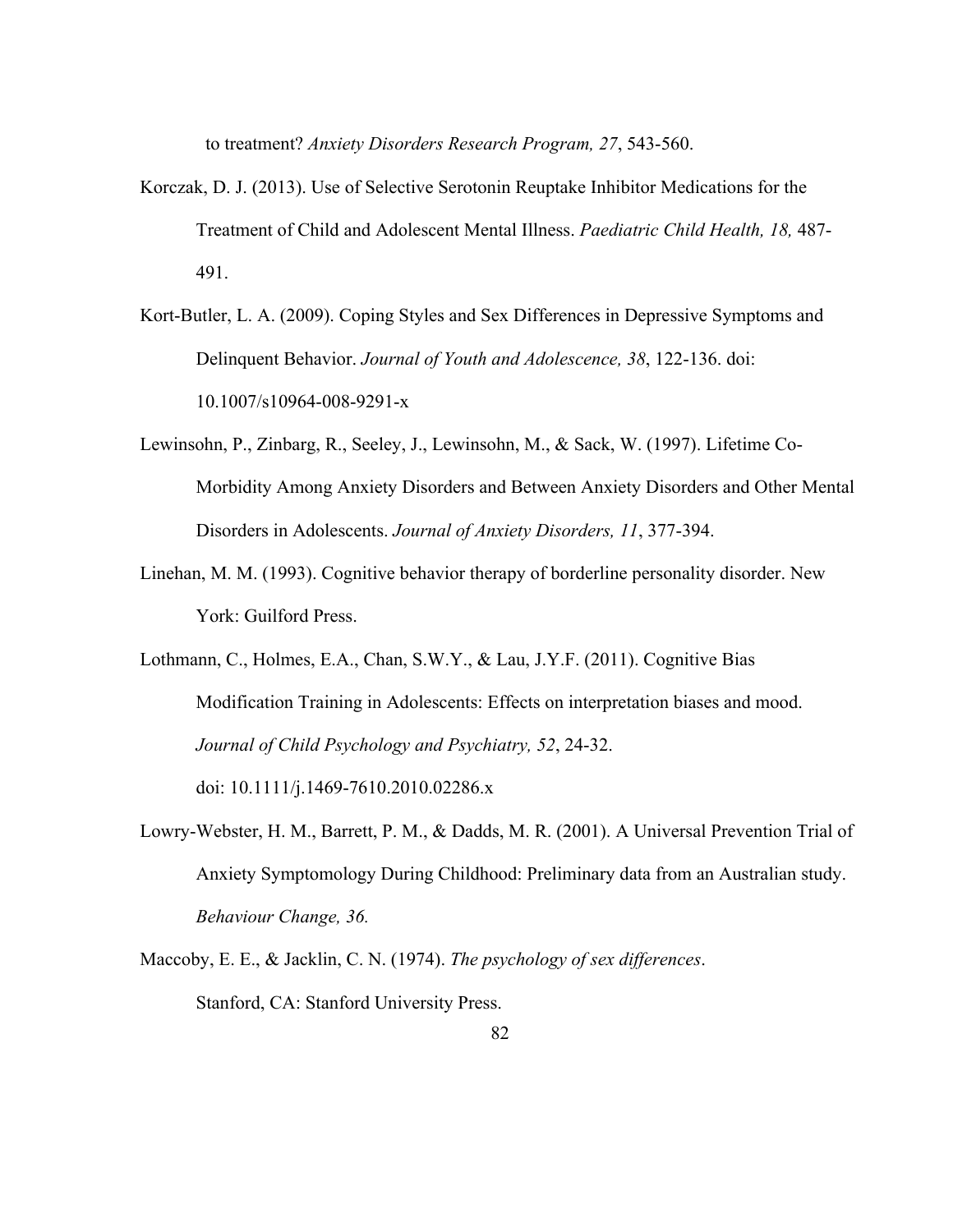- Mann, M., Hosman, C. M., Schaalma, H. P., & de Vries, N. K. (2004). Self-Esteem in a Broad-Spectrum Approach for Mental Health Promotion. *Health Education & Research, 19*, 357–372.
- Manna, G., Falgares, G., Ingoglia, S.,Como, M. R., & Santis, S. D. (2016). The Relationship Between Self-Esteem, Depression, and Anxiety: Comparing vulnerability and scar model in the Italian context. *Mediterranean Journal of Clinical Psychology, 4, 1-17*. doi: 10.6092/2282-1619/2016.4.1328.
- Marecek, J., Crawford, M., & Popp, D. (2004). "On the Construction of Gender, Sex, and Sexualities". In A.H. Eagly, A.E. Beall, & R.J. Sternberg. *The Psychology of Gender*. New York: Guilford Press. pp. 192–216.
- Marks, A. D. G., Sobanski, D.J., & Hine, D.W. (2010). Do Dispositional Rumination and/or Mindfulness Moderate the Relationship Between Life Hassles and Psychological Dysfunction in Adolescents? *Australian & New Zealand Journal of Psychiatry, 44,* 831- 838.
- Matud, M. P. (2004). Gender Differences in Stress and Coping Styles. *Personality and Individual Differences, 37*, 1401-1415.http://dx.doi.org/10.1016/j.paid.2004.01.010
- McLean, C. P., Asnaani, A., Litz, B. T., & Hofmann, S. G. (2011). Gender Differences in Anxiety Disorders: Prevalence, course of Illness, comorbidity and burden of illness. *Journal of Psychiatric Research*, *45*, 1027–1035. doi:10.1016/j.jpsychires.2011.03.006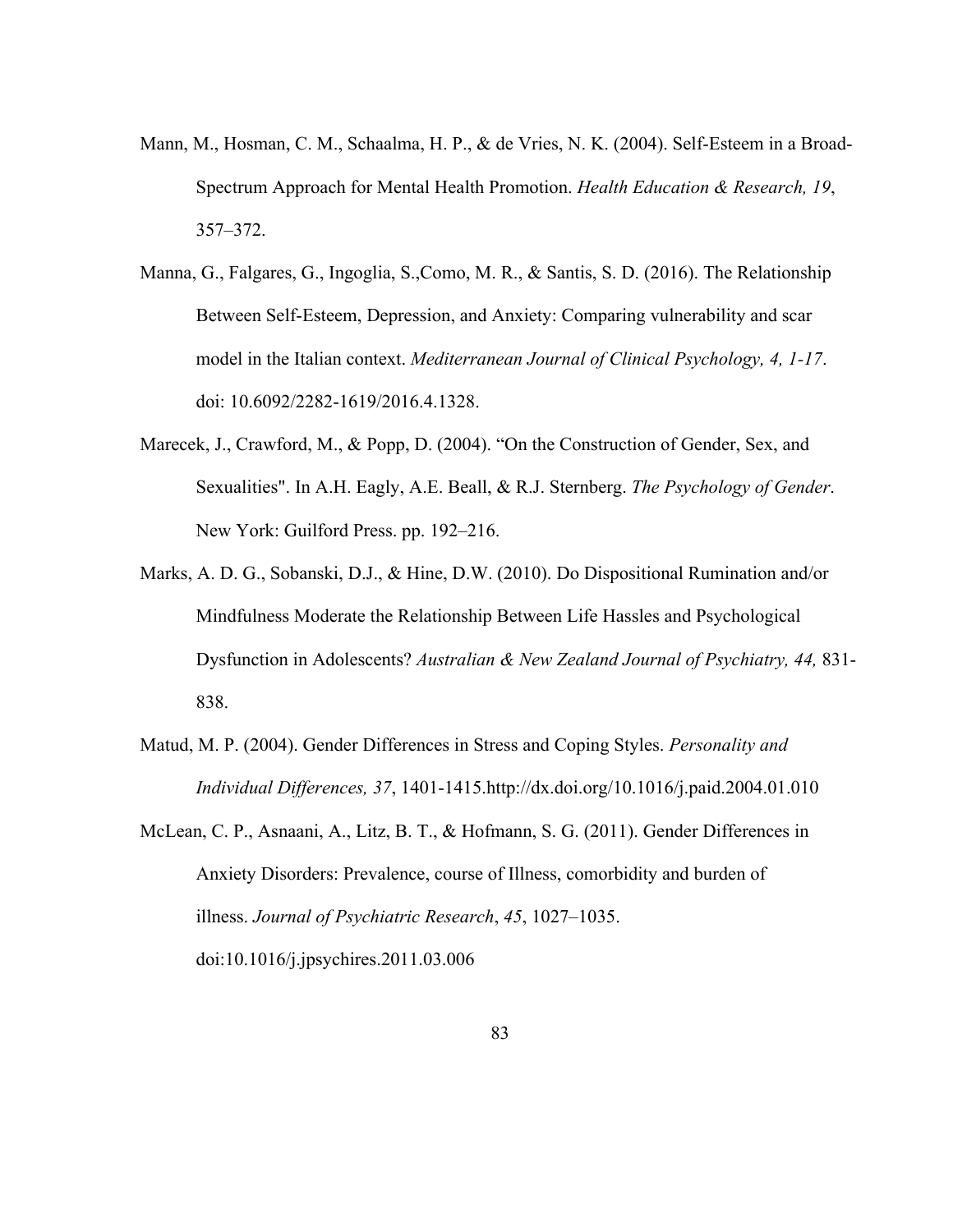- McLoone, J., Hudson, J., & Rapee, R. (2006). Treating Anxiety Disorders in a School Setting. *Education & Treatment of Children, 29*, 219-242.
- McNally Keehn, R. H., Lincoln, A. J., Brown, M. Z., & Chavira, D. A. (2013). The Coping Cat Program for Children with Anxiety and Autism Spectrum Disorder: A pilot randomized controlled trial. *Journal of Autism Development Disorders, 43*, 57-67.
- Mian, N. D., & Carter, A. S. (2013). Recognition and Assessment of Anxiety & Depression in Early Childhood. *Encyclopedia on Early Childhood Development,* 1-7.
- Mood Disorders Society of Canada (2009). Mental Illness and Addiction in Canada: Quick Facts.
- Moore, K. A. (2006). Child Trends. *Research-to-Results, 12,* 1-3.
- Muris, P., Meesters, C., & Gobel, M. (2002). Cognitive Coping vs. Emotional Disclosure in the Treatment of Anxious Children: A pilot-study*. Cognitive Behaviour Therapy, 31,* 59-67.
- National Institute of Mental Health. (2016). Department of Health and Human Services. Retrieved May 5, 2016 from https://www.nimh.nih.gov/health/topics/anxietydisorders/index.shtml
- National Scientific Council on the Developing Child (2010). Persistent Fear and Anxiety Can Affect Young Children's Learning and Development: Working Paper No. 9. Retrieved from http://www.developingchild.net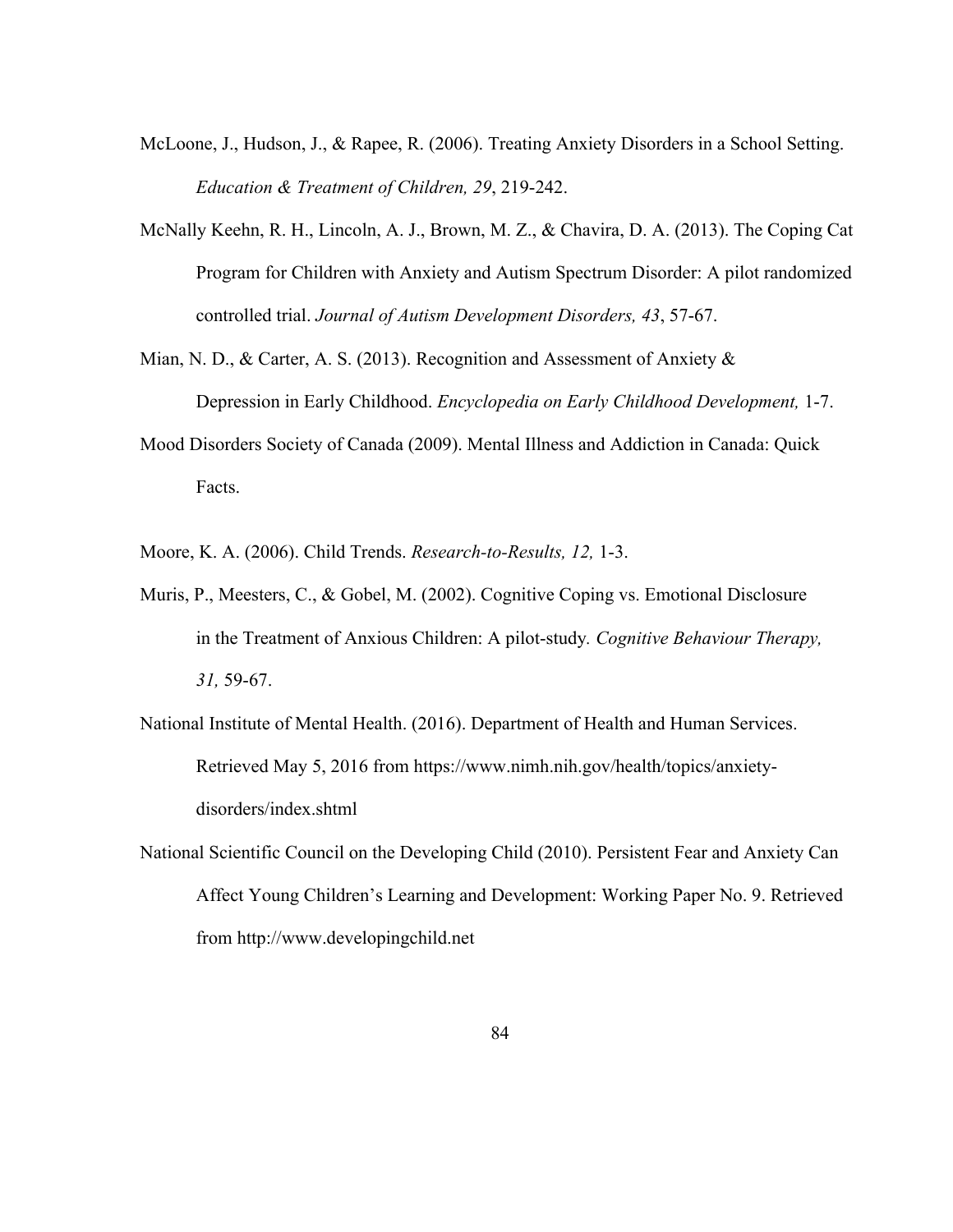Newland, L. A. (2014). Supportive Family Contexts: Promoting child well-being and resilience. *Early Child Development and Care, 184*, 1336-1346. doi:10.1080/03004430.2013.875543

Nolen-Hoeksema, S., Wisco, B. E., & Lyubomirsky, S. (2008). Rethinking Rumination. *Perspectives on Psychological Science, 3,* 400-424. doi: 10.1111/j.1745- 6924.2008.00088.x

Nutter, D. A. (2014). Pediatric Generalized Anxiety Disorder. Retrieved from http://emedicine.medscape.com/article/916933-overview

- Öhman, A. (2000). "Fear and anxiety: Evolutionary, cognitive, and clinical perspectives". In Lewis, Michael; Haviland-Jones, Jeannette M. *Handbook of emotions*. New York: The Guilford Press. pp. 573–93.
- Orth, U., & Robins, R. W. (2014). The Development of Self-Esteem. *Current Directions in Psychological Science, 23*, 381–387. doi: 10.1177/0963721414547414
- Otte, C. (2011). Cognitive Behavioral Therapy in Anxiety Disorders: Current state of the evidence. *Dialogues Clinical Neuroscience, 13,* 413–421.
- Paulhus, D. L., & Vazire, S. (2009). "The Self-Report Method". In R.W. Robins, R.C. Fraley, & R.F. Krueger (Eds.), *Handbook of Research Methods in Personality Psychology.* New York: Guilford Press. pp. 224-239*.*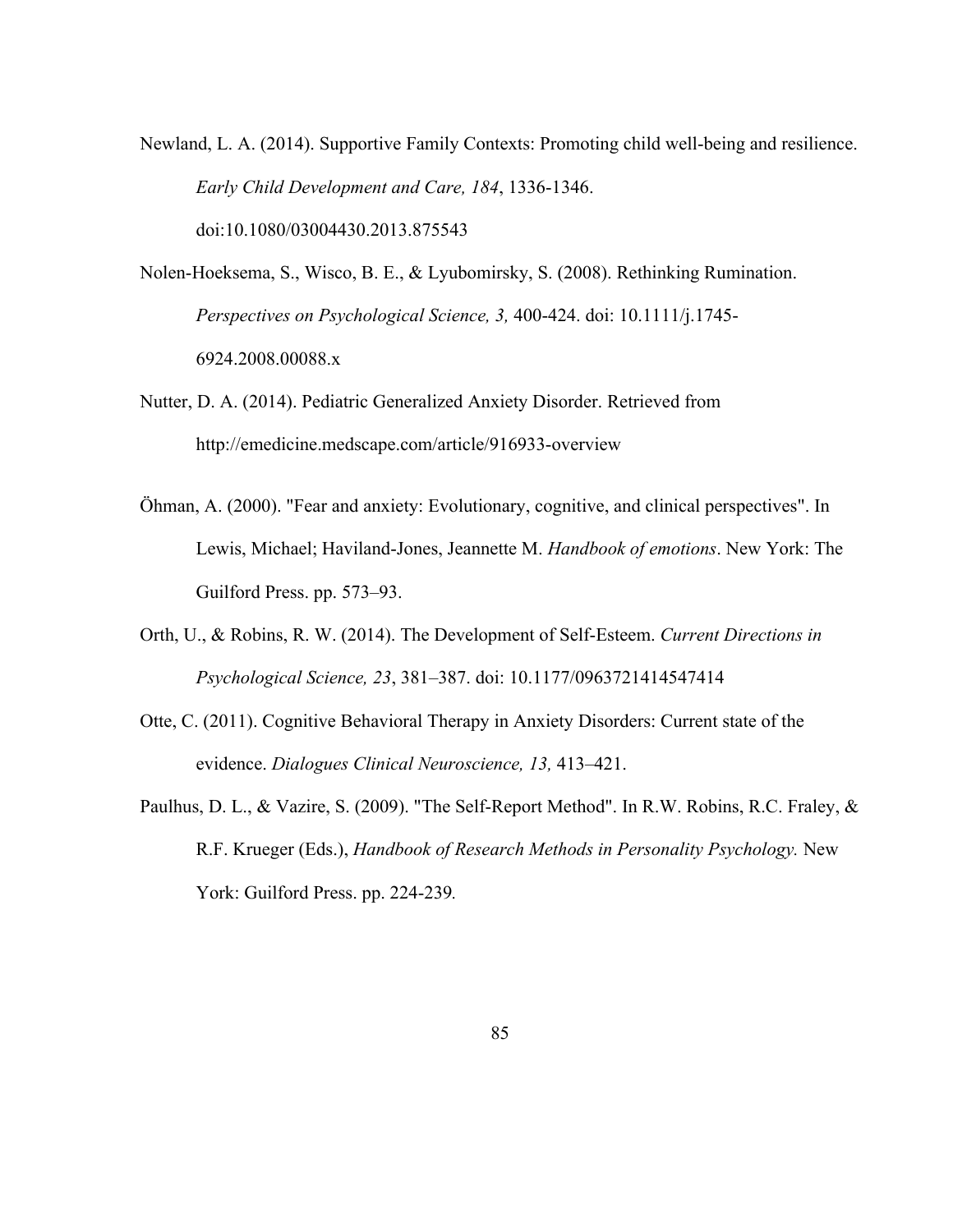Pereira, A. I., Marques, T., Russo, V., Barros, L., & Barrett, P. (2014). Effectiveness of the Friends For Life Program in Portuguese Schools: Study with a sample of highly anxious children. *Psychology in the Schools, 51*, 647-657.

doi:10.1002/pits.21767

Perepletchikova, F., Axelrod, S. R., Kaufman, J., Rounsaville, B. J., Douglas-Palumberi, H., & Miller, A. L. (2011). Adapting Dialectical Behaviour Therapy for Children: Towards a new research agenda for paediatric suicidal and non-suicidal self-injurious behaviours. *Child Adolescent Mental Health, 16,* 116-121. doi:10.1111/j.1475-3588.2010.00583.x

- Perry, B. D. (2007). Stress, Trauma and Post-Traumatic Stress Disorders in Children. *The Child Trauma Academy,* Retrieved from https://childtrauma.org/wpcontent/uploads/2013/11/PTSD\_Caregivers.pdf
- Piacentini, J., & Roblek, T. (2002). Recognizing and Treating Childhood Disorders. *Western Journal of Medicine, 176,* 149-151.
- Prince-Embury, S. (2015). Risk Behavior and Personal Resiliency in Adolescents. *Canadian Journal of School Psychology, 30,* 209-217*.* doi:10.1177/0829573515577601
- Quatman, T., & Watson, C. M. (2001). Gender Differences in Adolescent Self-Esteem: An exploration of domains. *Journal of Genetic Psychology, 162,* 93–117.
- Rapee, R. (2013). Preschool Environment and Temperament as Predictors of Social and Nonsocial Anxiety Disorders in Middle Adolescence. *Journal of the American Academy*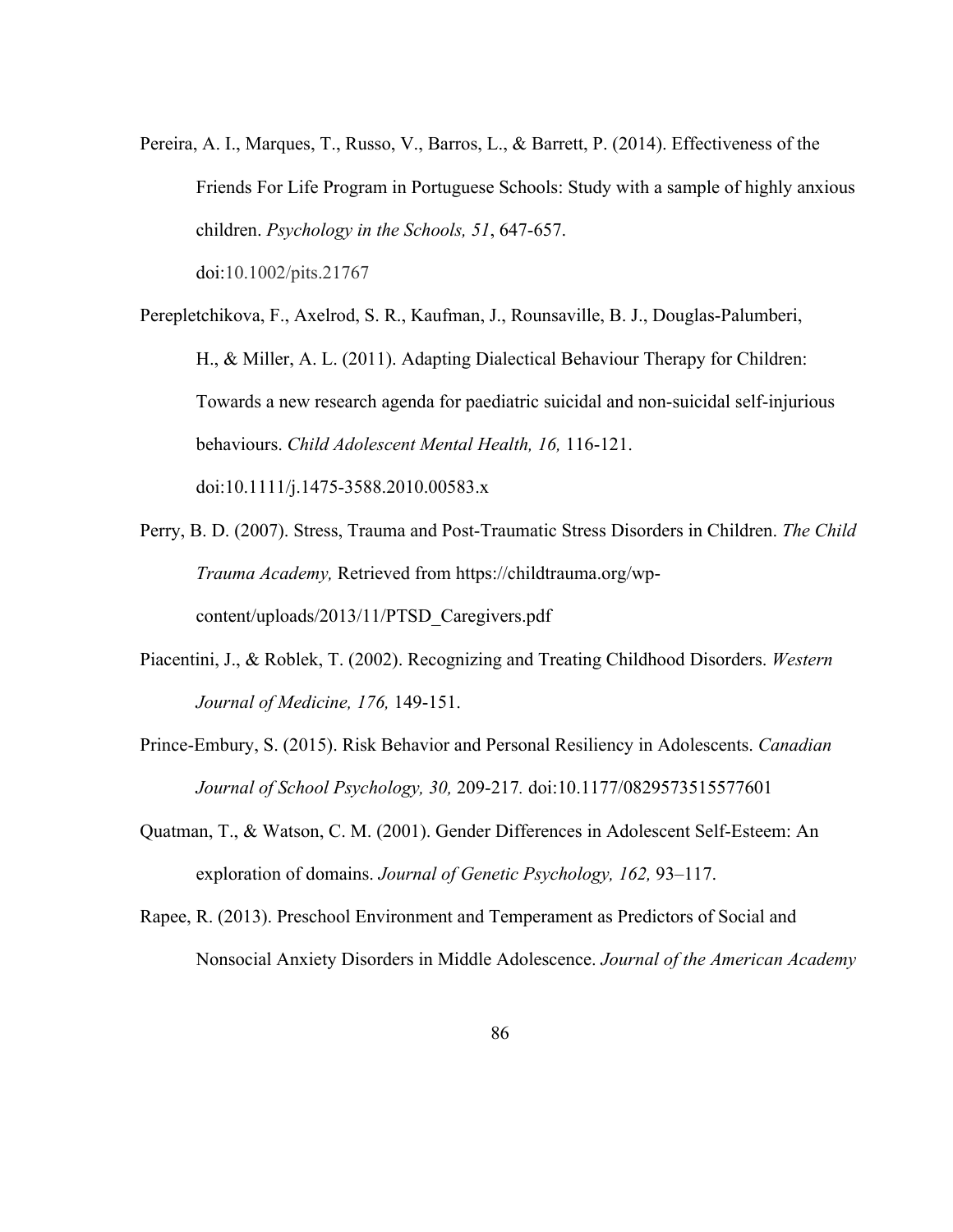*of Child & Adolescent Psychiatry, 53,* 320-

328. http://dx.doi.org/10.1016/j.jaac.2013.11.014

- Ray, D. C., Armstrong, S. A., Balkin, R. S., & Jayne, K. M. (2015). Child-Centered Play Therapy in the Schools: Review and meta-analysis. *Psychology in the Schools*, *52*, 107- 123. doi: 10.1002/pits.21798
- Reinecke, M., Dattilio, F., & Freeman, A. (2006). Cognitive therapy with children and adolescents. New York, NY: Guilford Press.
- Rhoads, J. C., & Donnelly, C. L. (n.d.). Anxiety Disorders of Childhood and Adolescence. *Pediatric Psychiatry Network.* Retrieved from http://ppn.mh.ohio.gov/Portals/0/pdf/Anxiety%20Protocol.pdf
- Rose, A. J., & Rudolph, K. D. (2006). A Review of Sex differences in Peer Relationship Processes: Potential trade-offs for the emotional and behavioral development of girls and boys. *Psychological Bulletin, 132,* 98–131. doi:10.1037/0033-2909.132.1.98
- Schonert-Reichl, K. A., Smith, V, Zaidman-Zait, A., & Hertzman, C. (2012). Promoting Children's Prosocial Behaviors in School: Impact of the ''Roots of Empathy'' Program on the Social and Emotional Competence of School-Aged Children. *School Mental Health, 4,* 1-21. doi:10.1007/s12310-011-9064-7
- Senaratne, R., Ameringen, V. M., Mancini, C., & Patterson, B. (2010). The Burden of Anxiety Disorders on the Family. *Journal of Nervous and Mental Disease, 198*, 876-880. doi:10.1097/NMD.0b013e3181fe7450
- 87 Shortt, A., Barrett, P. M., & Fox, T. L. (2001). Evaluating the FRIENDS Program: A cognitive-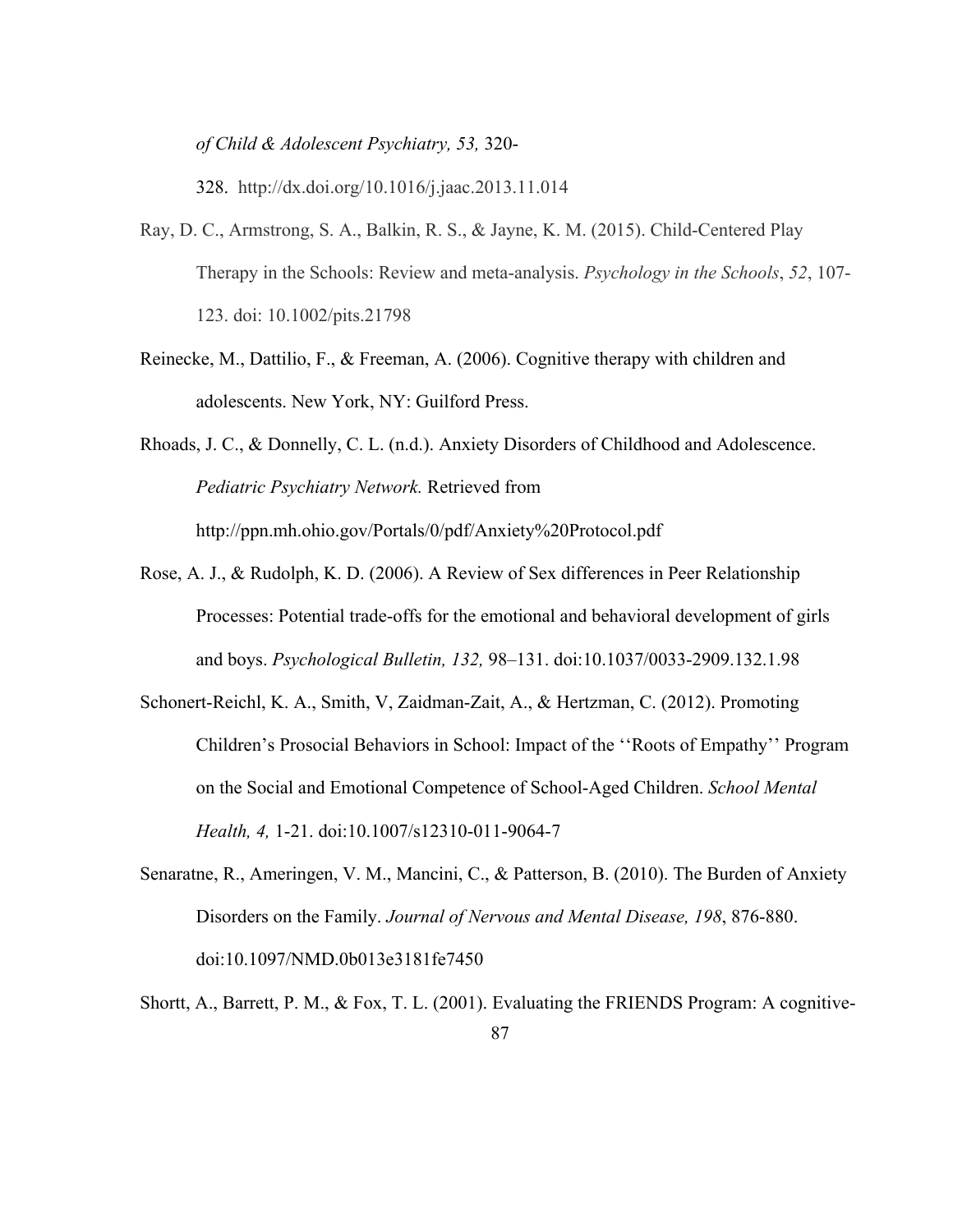behavioral group treatment for anxious children and their parents. *Journal of Clinical Child Psychology, 30*, 525-535.

- Siddaway, A. P., Wood, A. M., & Cartwright-Hatton, S. (2014). Involving Parents in Cognitive-Behavioral Therapy: A case study. *Clinical Case Studies, 13,* 322-335.
- Silverman, W. K., La Greca, A. M., & Wasserstein, S. (1995). What Do Children Worry About? Worries and their relation to anxiety. *Child Development, 66*, 671–686.
- Skinner, E. A., & Zimmer-Gembeck, M. J. (2007). The Development of Coping. *Annual Review of Psychology, 58,* 119-144.
- Slee, P. T., & Rigby, K. (1993). The Relationship of Eysenck's Personality Factors and Self-Esteem to Bully-Victim Behaviour in Australian Schoolboys. *Personality and Individual Differences , 14,* 371-373.
- Stapinski, L. A., Abbott, M. J., & Rapee, R. M. (2010). Evaluating the Cognitive Avoidance Model of Generalised Anxiety Disorder: Impact of worry on threat appraisal, perceived control and anxious arousal. *Behaviour Research and Therapy, 48,* 1032-1040. doi:10.1016/j.brat.2010.07.005

Statistics Canada. (2009). Canadian Community Health Survey: Annual Component. Statistics Canada. (2013). Women and Health by Martin Turcotte.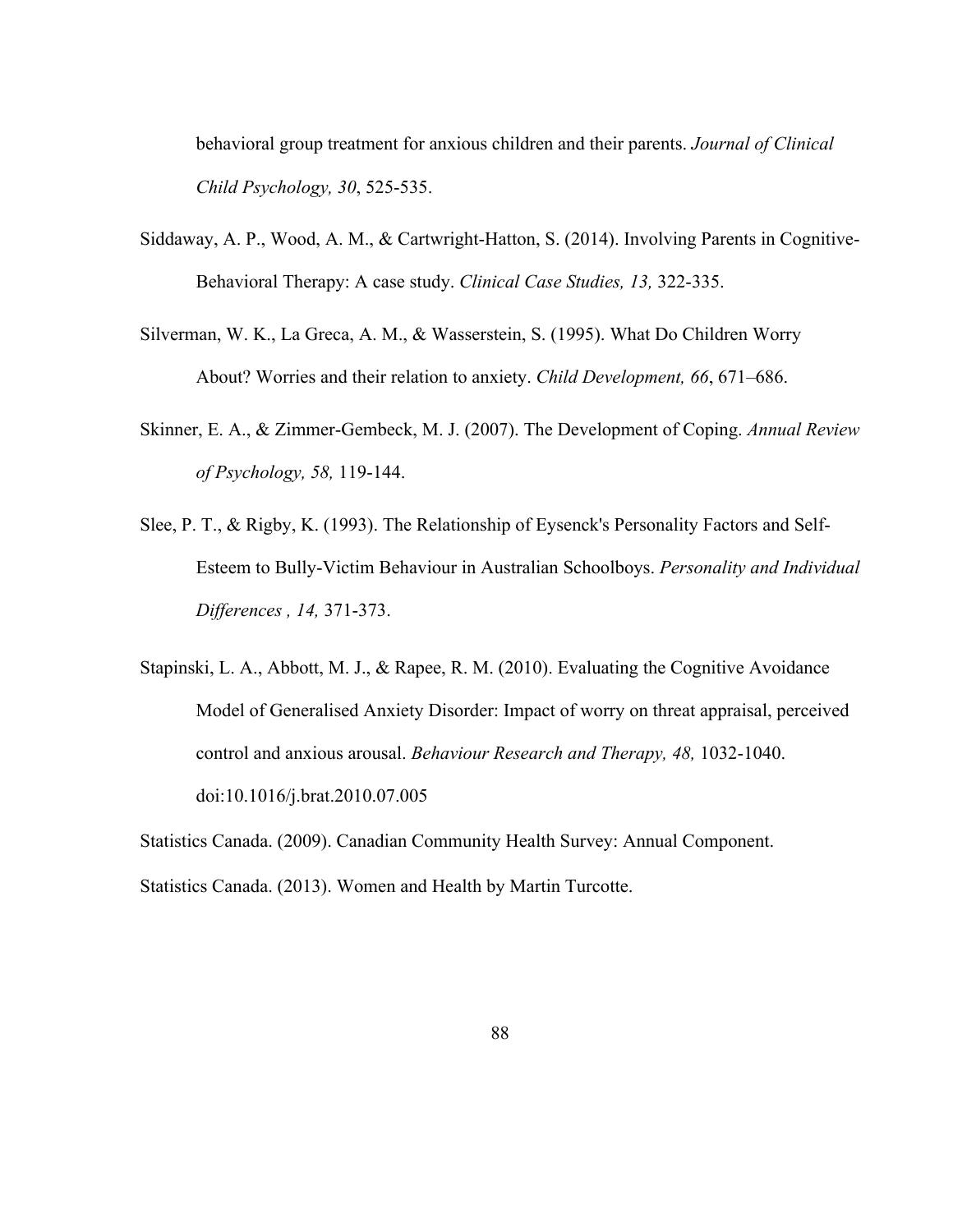- Stefanone, M. A., Lackaff, D., & Rosen, D. (2011). Contingencies of Self-Worth and Social-Networking-Site Behavior. *Cyberpsychology, Behavior, and Social Networking, 14,* 41- 49. doi: 10.1089/cyber.2010.0049
- Sveinbjornsdotter, S., & Thorsteinsson, E. B. (2008). Adolescent Coping Scales: A critical psychometric review. *Scandinavian Journal of Psychology, 49,* 533-548.
- Swinson, R. P. (2006). Principles of Diagnosis and Management of Anxiety Disorders. *Canadian Journal of Psychiatry, 51,* 9-21.
- Thompson, E.H., Robertson, P., Curtis, R., & Frick, M.H. (2013). Students with Anxiety: Implications for professional school counselors. *Professional School Counseling, 16,*  222-234.
- Thompson, E. E., & Trice-Black, S. (2012). School-Based Group Interventions for Children Exposed to Domestic Violence. *Journal of Family Violence, 27,* 233- 241. doi:10.1007/s10896-012-9416-6
- Thorne, K. J., Andrews, J. J. W., & Nordstokke, D. (2013). Relations Among Children's Coping Strategies and Anxiety: The mediating role of coping efficacy. *Journal of General Psychology, 140,* 204-223. doi:10.1080/00221309.2013.792235
- Tufekci, Z. (2008). Grooming, Gossip, Facebook, and My Space. *Information, Communication, and Society, 11,* 544-564. http://dx.doi.org/10.1080/13691180801999050
- Von Der Embse, N., Barterian, J., & Segool, N. (2013). Test Anxiety Interventions for Children and Adolescents: A systematic review of treatment studies from 2000-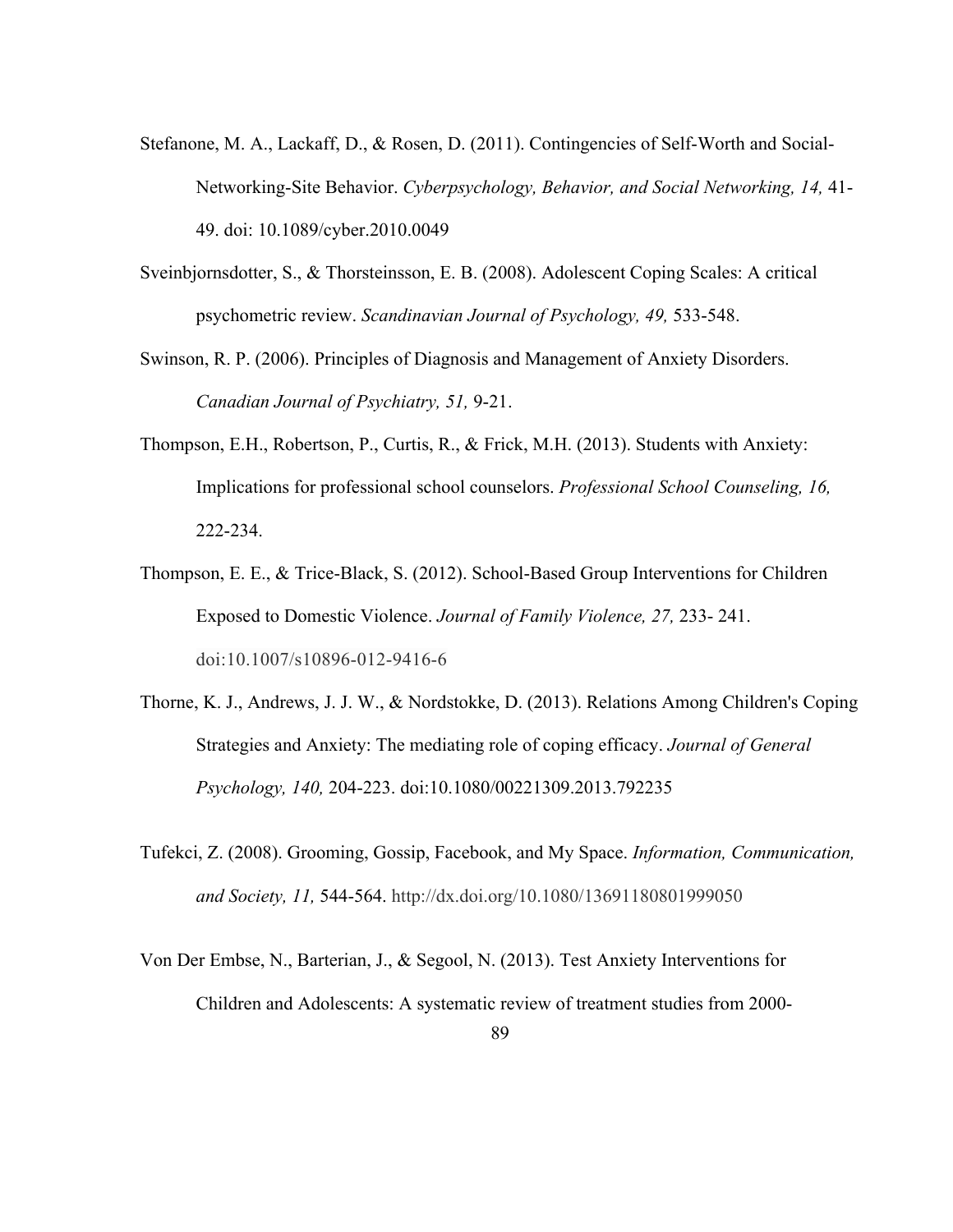2010. *Psychology in the Schools, 50,* 57-71. doi:10.1002/pits.21660

- Weems, C. F. (2007). Development Trajectories of Childhood Anxiety: Identifying continuity and change in anxious emotion. *Developmental Review, 28,* 488-502. doi:10.1016/j.dr.2008.01.001
- Wittchen, H. U., Kessler, R. C., Pfister, H., & Lieb, M. (2000). Why Do People with Anxiety Disorders Become Depressed? A prospective-longitudinal community study. *Acta Psychiatrica Scandinavica*, *102,* 14-13.
- Worrell, J., & Goodheart, D. (2006). *Handbook of Girls and Women's Psychological Health: Gender and Well-Being Across the Life Span (Eds.).* Oxford: Oxford University Press.
- World Health Organization. (2016). Gender and Women's Mental Health. Retrieved September 5, 2016 from http://www.who.int/mental\_health/prevention/genderwomen/en/
- Wright, S., & Sulkwoski, M. L. (2013). Assessing and Treating Childhood Anxiety in School Settings. *National Association of School Psychologists, 41.*
- Wu, P., Goodwin, R. D., Fuller, C., Liu, X., Comer, J. S., Cohen, P., & Hoven, C. W. (2010). The Relationship Between Anxiety Disorders and Substance Use Among Adolescents in the Community: Specificity and gender differences. *Journal of Youth and Adolescents, 39,* 177-188.
- Zahn-Waxler, C. (2001). The Development of Empathy, Guilt, and Internalization of Distress: Implications for gender differences in internalizing and externalizing problems. In R. Davidson (Ed.), Anxiety, depression, and emotion: Wisconsin symposium on emotion, Vol. I (pp. 222–265). New York: Oxford Press.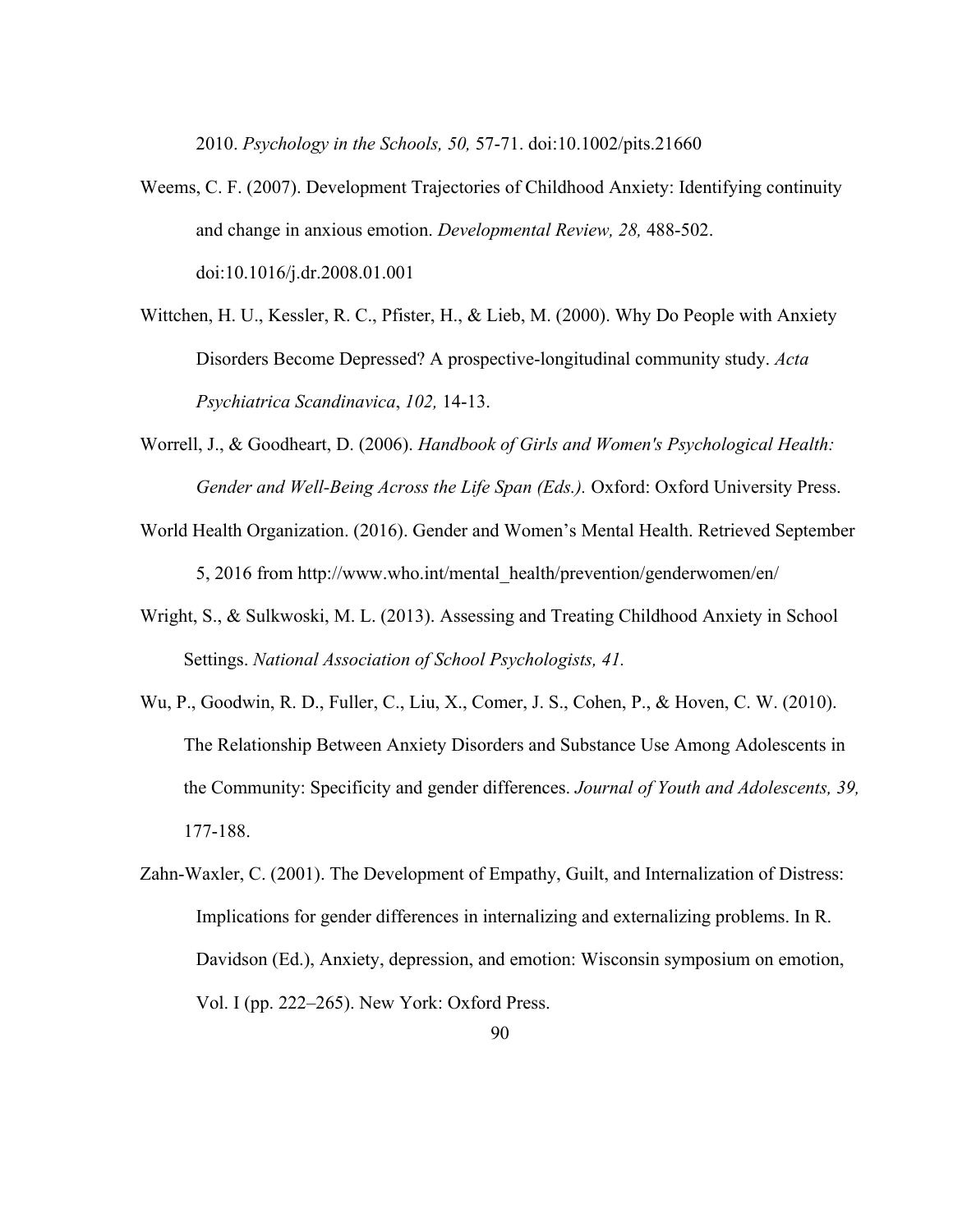Zahn-Waxler, C., Shirtcliff, E. A., & Marceau, K. (2008). Disorders of Childhood and Adolescence: Gender and psychopathology. *Annual Review Of Clinical Psychology*, *4*275-4303.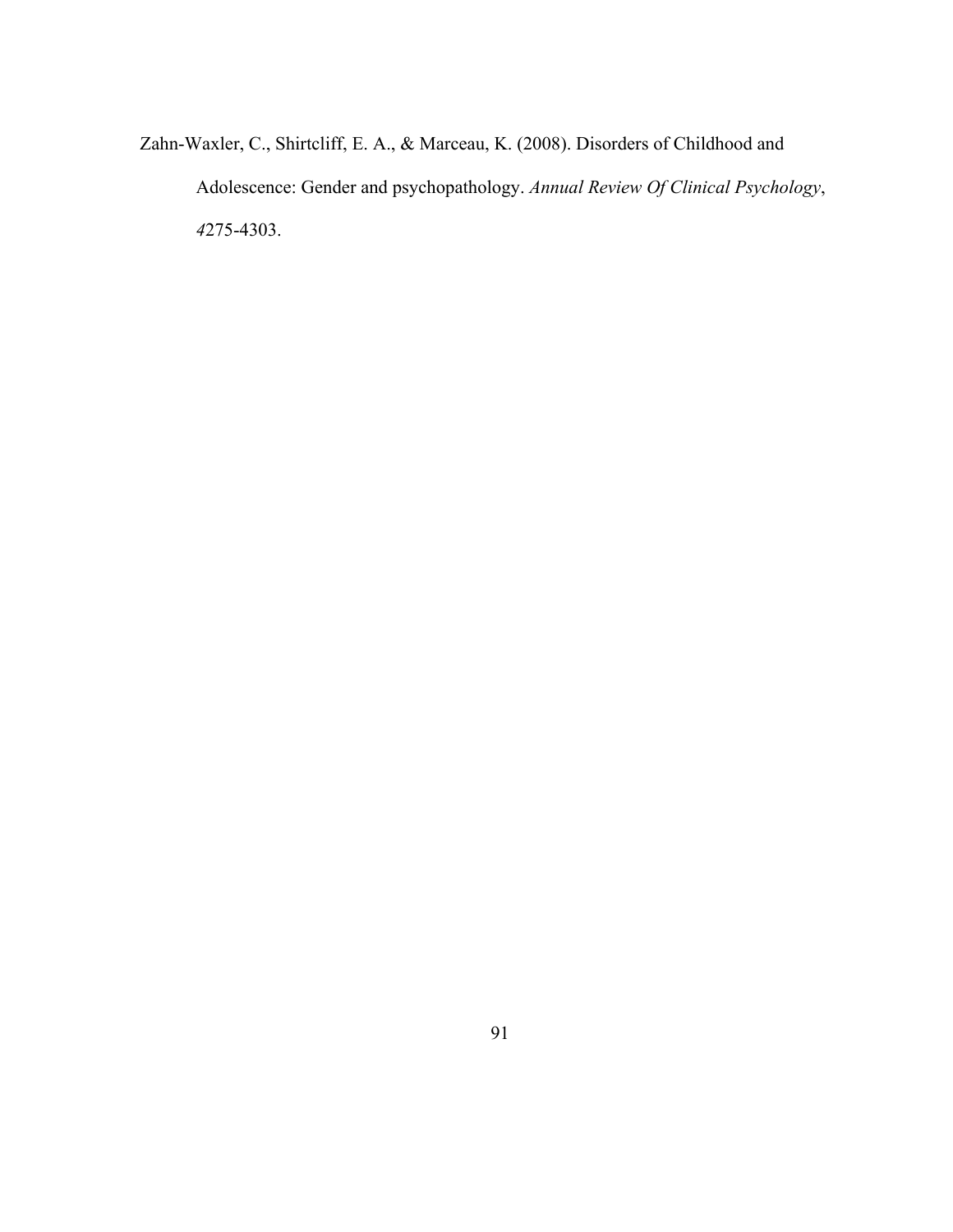# Appendix A **The Coppersmith Self-Esteem Inventory Revised Version**

### SEI-19

Here are 19 statements about self-esteem. You are to decide which of these statements you agree with about yourself and which you do not agree with. If you think the statement applies to yourself, circle the Y (Yes) to the right of the statement. If you think the statement does not apply to yourself, circle the N (No) to the right of the statement.

|    | 1. I often wish I were someone else.                            | Y | N           |
|----|-----------------------------------------------------------------|---|-------------|
|    | 2. There are lots of things about myself I'd change if I could. | Y | N           |
|    | 3. I get easily upset at home.                                  | Y | N           |
|    | 4. I am a lot of fun to be with.                                | Y | N           |
|    | 5. I am popular with kids my own age.                           | Y | N           |
|    | 6. My parents usually consider my feelings.                     | Y | N           |
|    | 7. My parents expect too much of me.                            | Y | N           |
|    | 8. It is pretty tough to be me.                                 | Y | $\mathbf N$ |
| 9. | Things are all mixed up in my life.                             | Y | N           |
|    | 10 Kids usually follow my ideas.                                | Y | N           |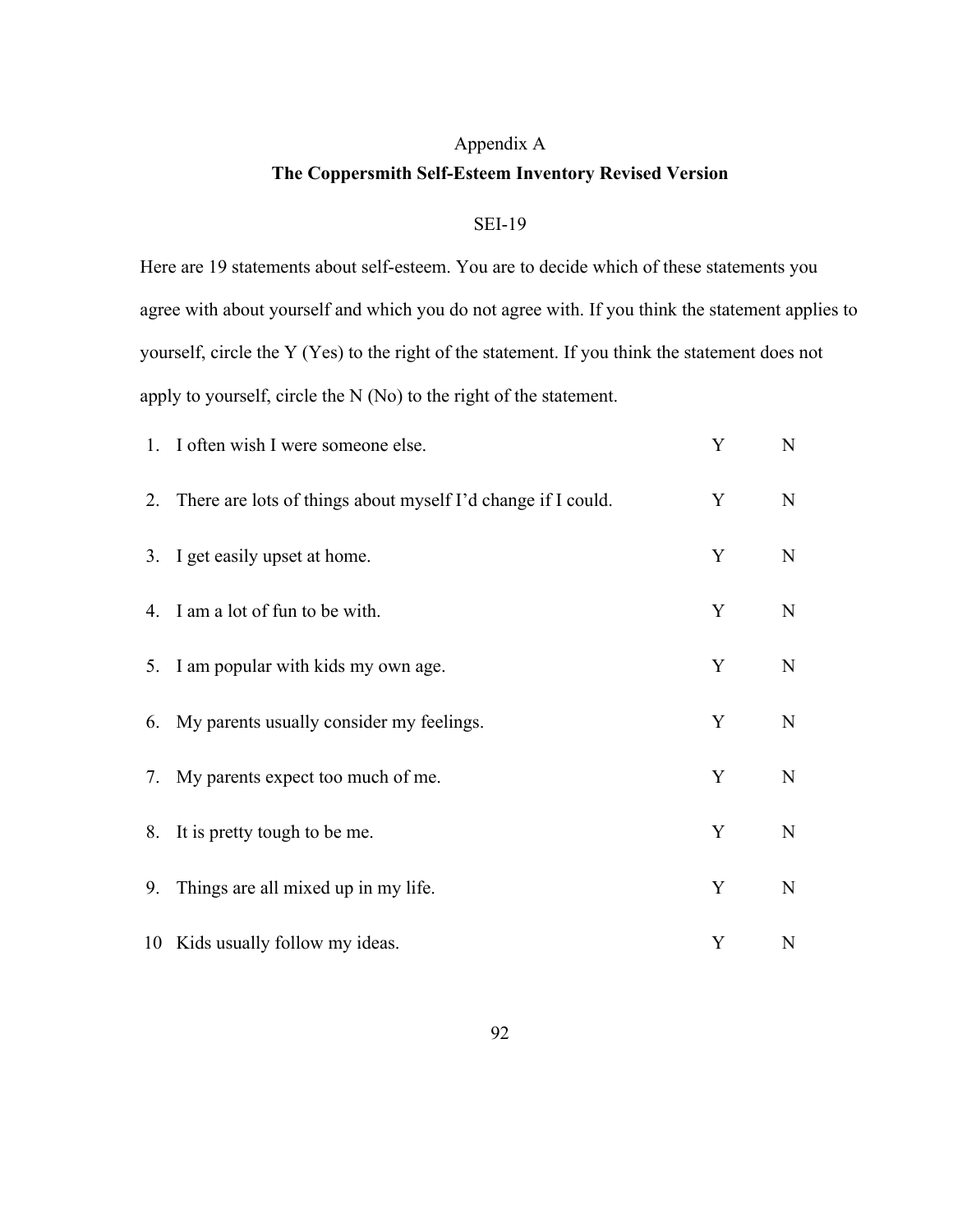| 11 I have a low opinion of myself.                       | Y | $\mathbf N$ |
|----------------------------------------------------------|---|-------------|
| 12 There are many times when I would like to leave home. | Y | ${\bf N}$   |
| 13 I often feel upset in school.                         | Y | $\mathbf N$ |
| 14 I am not as nice looking as most people.              | Y | $\mathbf N$ |
| 15 If I have something to say I usually say it.          | Y | N           |
| 16 My parents understand me.                             | Y | ${\bf N}$   |
| 17 Most people are better liked than me.                 | Y | ${\bf N}$   |
| 18 I usually feel as if my parents are pushing me.       | Y | $\mathbf N$ |
| 19 I often get discouraged in school.                    | Y | N           |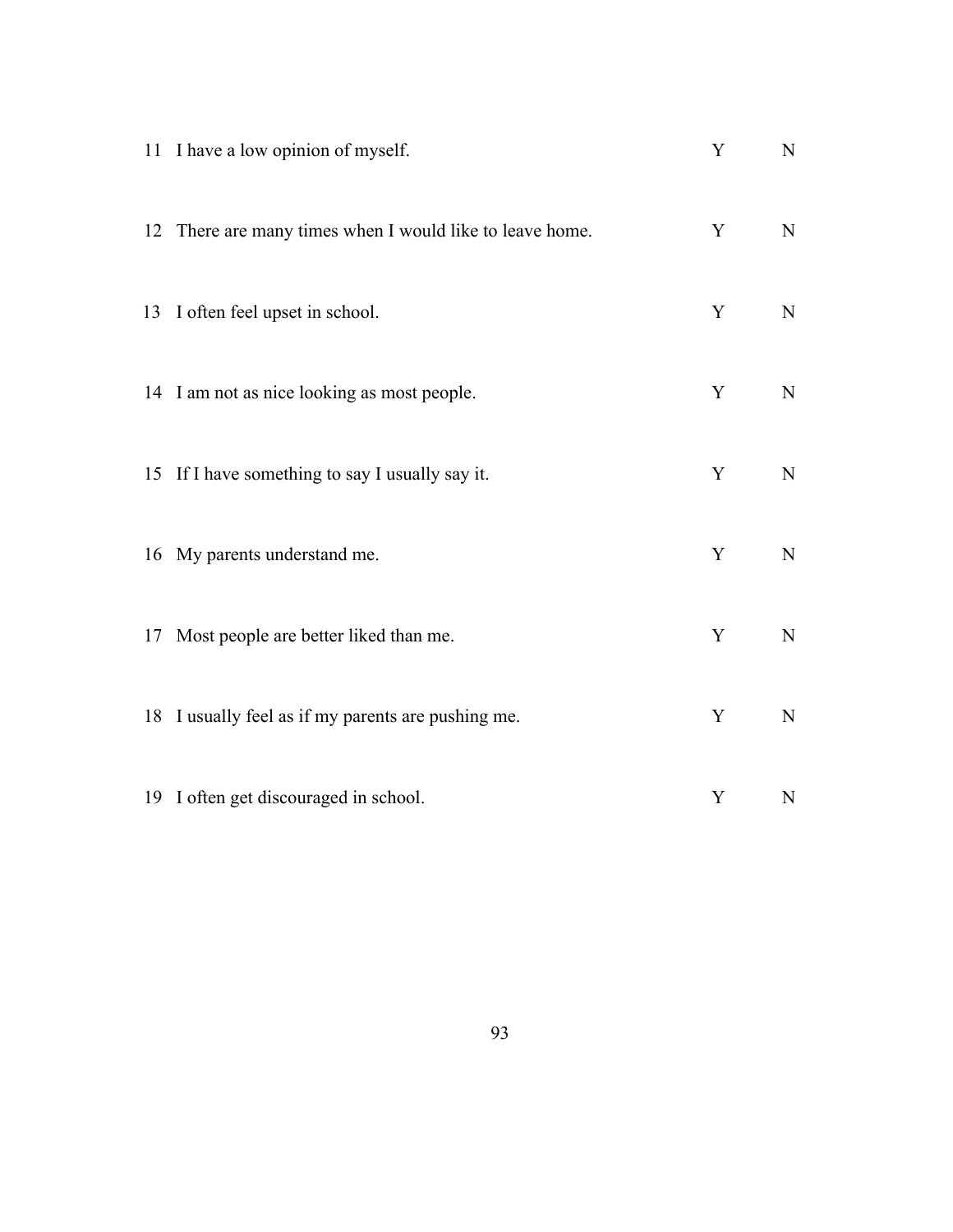#### Appendix B

#### **The Coping Scale for Children and Youth**

#### **CSCY**

All Children and teenagers have some problems they find hard to deal with and that upset them or worry them. We are interested in finding out what you do when you try to deal with a hard problem. Think about some problem that has upset you or worried you in the past few months. It could be a problem with someone in your family, a problem with a friend, a school problem, or anything else. Briefly describe what the problem is in the space below.

Listed below are some ways that children and teenagers try to deal with their problems. Please tell us how often each of these statements has been true for you when you tried to deal with the problem you described above.

|                          | Never            | Sometimes | Often          | Very Often |
|--------------------------|------------------|-----------|----------------|------------|
| I asked someone in my    |                  |           |                |            |
| family for help with the | $\boldsymbol{0}$ | 1         | 2              | 3          |
| problem                  |                  |           |                |            |
| I thought about the      |                  |           |                |            |
| problem and tried to     | $\boldsymbol{0}$ | 1         | $\overline{2}$ | 3          |
| figure out what I could  |                  |           |                |            |
| do about it              |                  |           |                |            |
|                          |                  |           |                |            |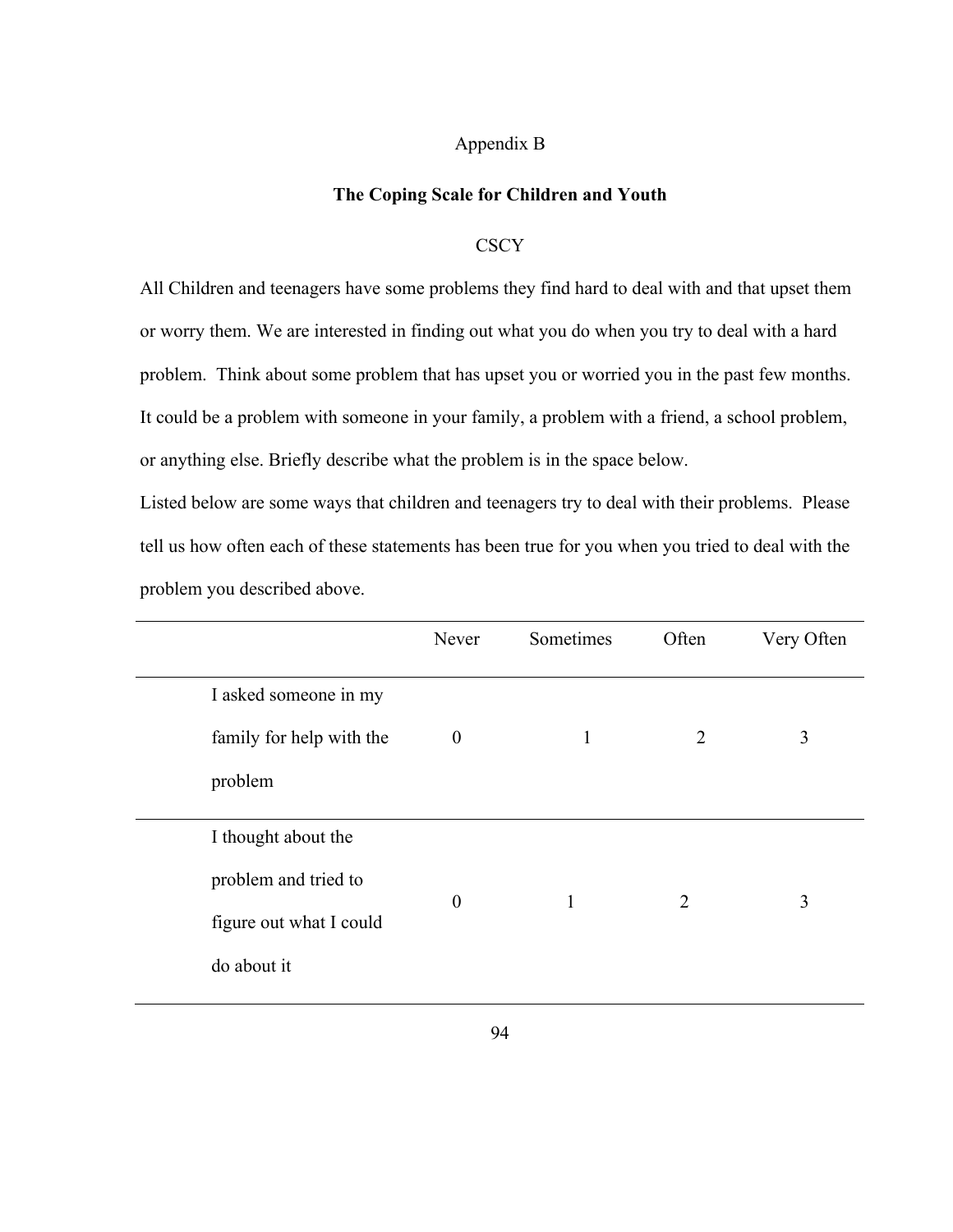| I tried not thinking<br>about the problem |                      | $\boldsymbol{0}$ | $\mathbf{1}$ | $\overline{2}$ | 3              |
|-------------------------------------------|----------------------|------------------|--------------|----------------|----------------|
| I stayed away from                        |                      |                  |              |                |                |
|                                           | things that reminded | $\Omega$         | $\mathbf{1}$ | $\overline{2}$ | 3              |
|                                           | me about the problem |                  |              |                |                |
| I got advice from                         |                      |                  |              |                |                |
|                                           | someone about what I | $\overline{0}$   | $\mathbf{1}$ | $\overline{2}$ | $\overline{3}$ |
| should do                                 |                      |                  |              |                |                |
| I took a chance and                       |                      |                  |              |                |                |
| tried a new way to                        |                      | $\overline{0}$   | $\mathbf{1}$ | $\overline{2}$ | 3              |
| solve the problem                         |                      |                  |              |                |                |

| I went on with things as | $\theta$ | 2 |  |
|--------------------------|----------|---|--|
| if nothing was wrong     |          |   |  |
| I tried not to feel      |          |   |  |
| anything inside of me. I | $\theta$ |   |  |
| wanted to feel numb      |          |   |  |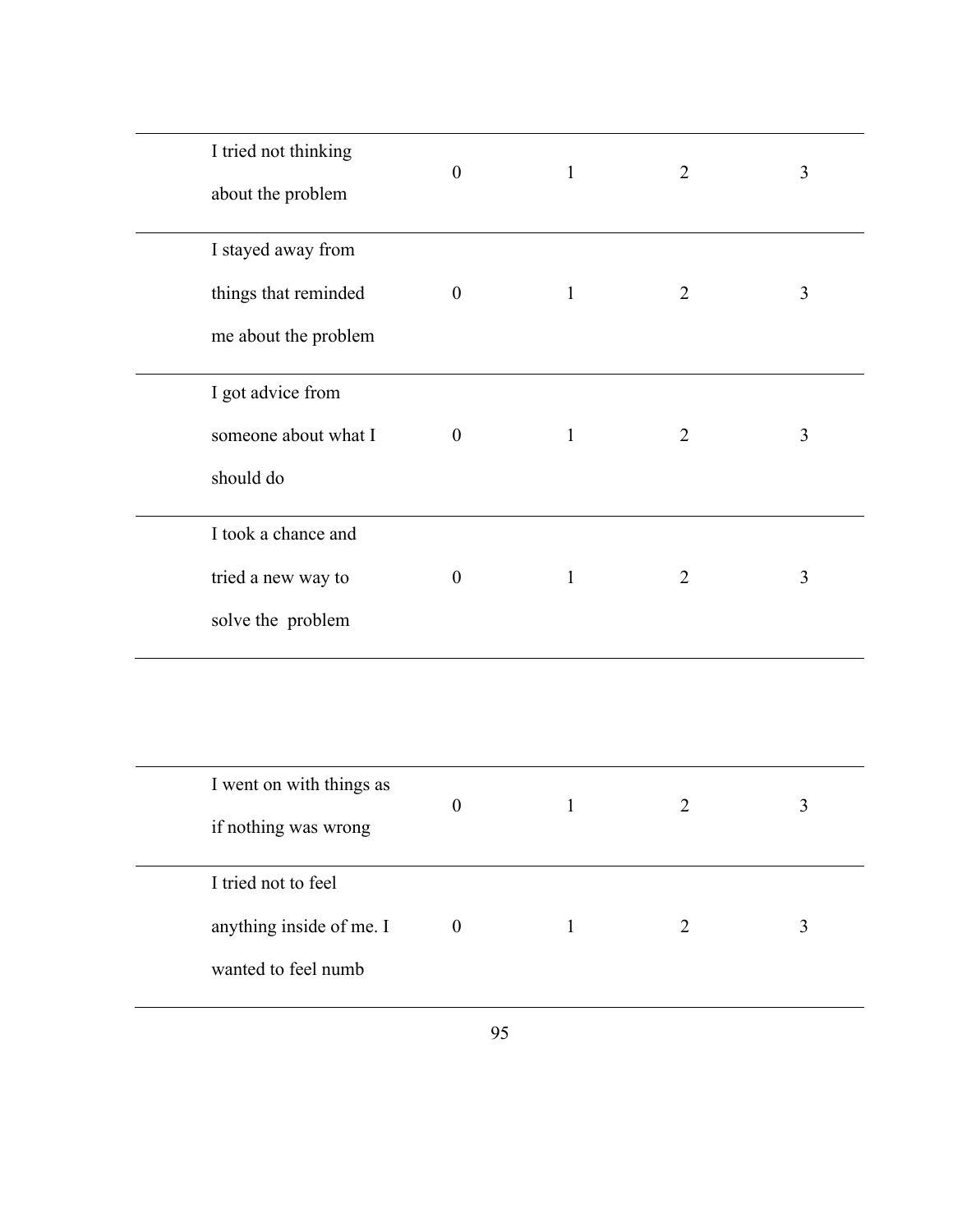| I shared my feelings    |                  |              |                |   |
|-------------------------|------------------|--------------|----------------|---|
| about the problem with  | $\boldsymbol{0}$ | $\mathbf{1}$ | $\overline{2}$ | 3 |
| another person          |                  |              |                |   |
| I made a plan to solve  |                  |              |                |   |
| the problem and then I  | $\boldsymbol{0}$ | $\mathbf{1}$ | $\overline{2}$ | 3 |
| followed the plan       |                  |              |                |   |
| I pretended the problem |                  |              |                |   |
| wasn't very important   | $\boldsymbol{0}$ | $\mathbf{1}$ | $\overline{2}$ | 3 |
| to me                   |                  |              |                |   |
| I went to sleep so I    |                  |              |                |   |
| wouldn't have to think  | $\boldsymbol{0}$ | $\mathbf{1}$ | $\overline{2}$ | 3 |
| about it                |                  |              |                |   |
| I kept my feelings to   | $\boldsymbol{0}$ | $\mathbf{1}$ | $\overline{2}$ | 3 |
| myself                  |                  |              |                |   |
| I went over in my head  |                  |              |                |   |
| some of the things I    | $\boldsymbol{0}$ | $\mathbf{1}$ | $\overline{2}$ | 3 |
| could do about the      |                  |              |                |   |
| problem                 |                  |              |                |   |
|                         |                  |              |                |   |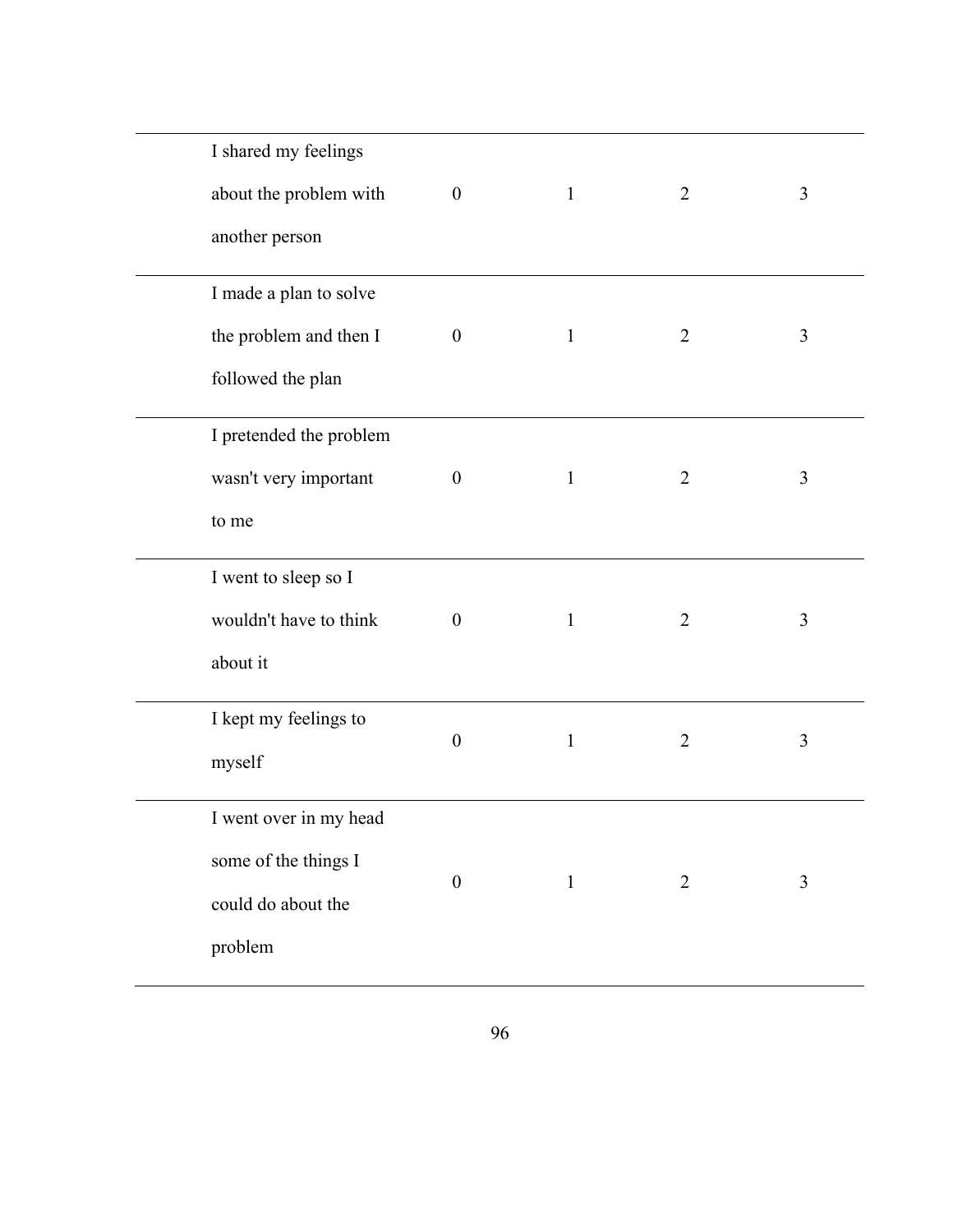| I knew I had lots of     |                  |              |                |                |
|--------------------------|------------------|--------------|----------------|----------------|
| feelings about the       |                  |              |                |                |
| problem, but I just      | $\boldsymbol{0}$ | $\mathbf{1}$ | $\overline{2}$ | 3              |
| didn't pay any attention |                  |              |                |                |
| to them                  |                  |              |                |                |
| When I was upset about   |                  |              |                |                |
| the problem, I was       |                  |              |                |                |
| mean to someone even     | $\boldsymbol{0}$ | $\mathbf{1}$ | $\overline{2}$ | 3              |
| though they didn't       |                  |              |                |                |
| deserve it               |                  |              |                |                |
| I thought about the      |                  |              |                |                |
| problem in a new way     | $\boldsymbol{0}$ | $\mathbf{1}$ | $\overline{2}$ | 3              |
| so that it didn't upset  |                  |              |                |                |
| me as much.              |                  |              |                |                |
| I tried to get away from |                  |              |                |                |
| the problem for a while  | $\boldsymbol{0}$ | $\mathbf{1}$ | $\overline{2}$ | $\overline{3}$ |
| by doing other things    |                  |              |                |                |
|                          |                  |              |                |                |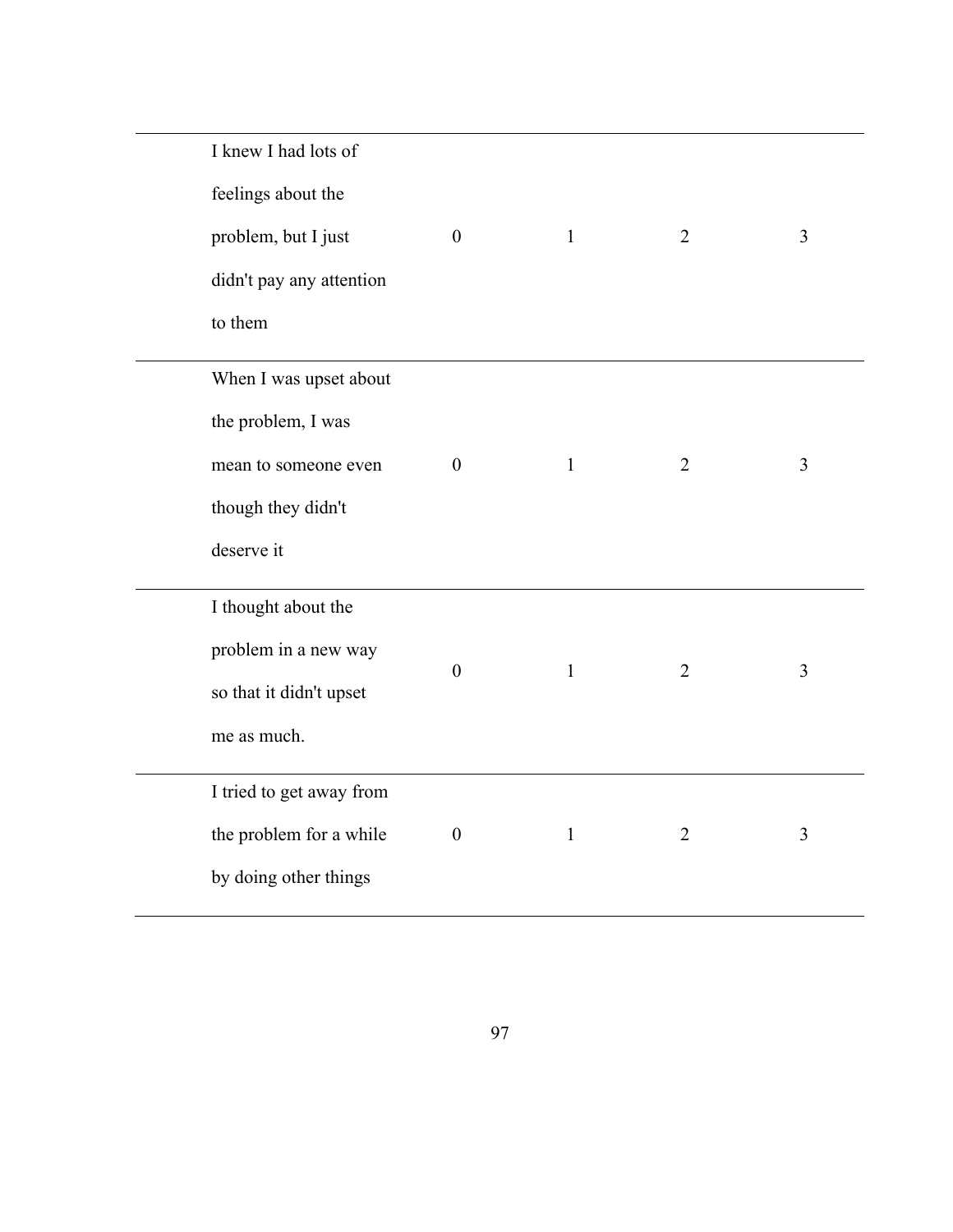| I tried not to be with    |                  |              |                |                |
|---------------------------|------------------|--------------|----------------|----------------|
| anyone who reminded       | $\boldsymbol{0}$ | $\mathbf{1}$ | $\overline{2}$ | 3              |
| me of the problem         |                  |              |                |                |
| I learned a new way of    |                  |              |                |                |
| dealing with the          | $\boldsymbol{0}$ | $\mathbf{1}$ | $\overline{2}$ | 3              |
| problem                   |                  |              |                |                |
| I pretended the problem   |                  |              |                |                |
| had nothing to do with    | $\boldsymbol{0}$ | $\mathbf{1}$ | $\overline{2}$ | 3              |
| me                        |                  |              |                |                |
| I decided to stay away    |                  |              |                |                |
| from people and be by     | $\boldsymbol{0}$ | $\mathbf{1}$ | $\overline{2}$ | $\overline{3}$ |
| myself                    |                  |              |                |                |
| I tried to figure out how | $\boldsymbol{0}$ | $\mathbf{1}$ | $\overline{2}$ | 3              |
| I felt about the problem  |                  |              |                |                |
| I tried to pretend that   |                  |              |                |                |
| the problem didn't        | $\boldsymbol{0}$ | $\mathbf{1}$ | $\overline{2}$ | 3              |
| happen                    |                  |              |                |                |
|                           |                  |              |                |                |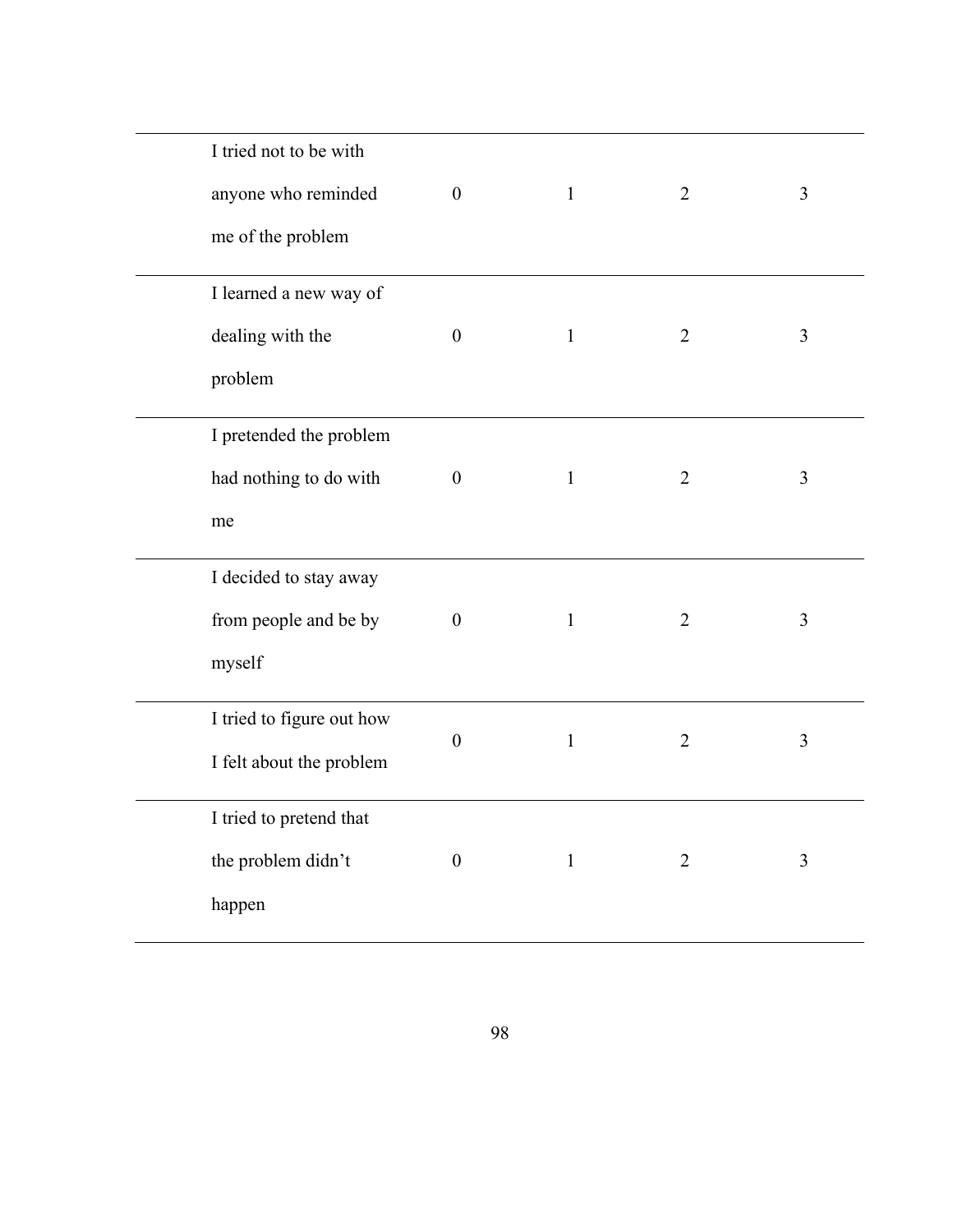| I figured out what had<br>to be done and then I | $\boldsymbol{0}$ | $\mathbf{1}$ | $\overline{2}$ | 3 |
|-------------------------------------------------|------------------|--------------|----------------|---|
| did it                                          |                  |              |                |   |
| I hoped that things                             |                  |              |                |   |
| would somehow work                              |                  |              |                |   |
| out so I didn't do                              | $\boldsymbol{0}$ | $\mathbf{1}$ | $\overline{2}$ | 3 |
| anything                                        |                  |              |                |   |
| I tried to pretend that                         |                  |              |                |   |
| my problem wasn't real                          | $\boldsymbol{0}$ | $\mathbf{1}$ | $\overline{2}$ | 3 |
| I realized there was                            |                  |              |                |   |
| nothing I could do. I                           |                  |              | $\overline{2}$ |   |
| just waited for it to be                        | $\boldsymbol{0}$ | $\mathbf{1}$ |                | 3 |
| over                                            |                  |              |                |   |
| I put the problem out of                        | $\boldsymbol{0}$ | $\mathbf{1}$ | $\overline{2}$ | 3 |
| my mind                                         |                  |              |                |   |
|                                                 |                  |              |                |   |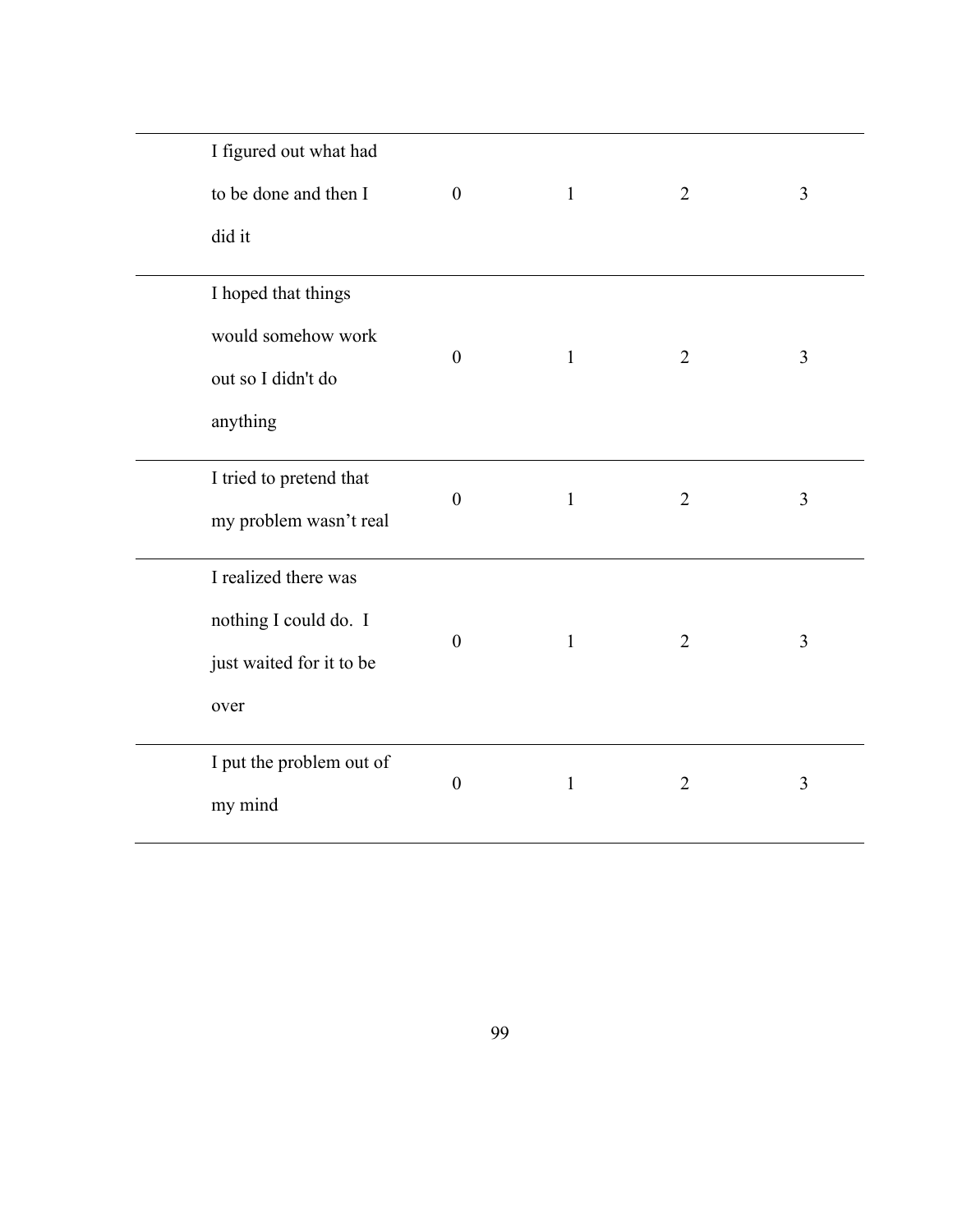## Appendix C

## **Child Assent Form**

## Title: Program Evaluation of the FRIENDS Anxiety Prevention Program

## **(Doyle, 2016)**

You are invited to take part in a research project entitled "Program Evaluation of the FRIENDS Anxiety Prevention Program".

I understand that I am being asked to take part in a study to help people find out more about the FRIENDS program that I am taking part in at my school. I am going to be asked to fill out some questionnaires about how I think and feel. My parents will also be asked to fill out some forms.

I understand that I do not have to take part in the study if I do not want to.

I can ask for help at any time, and I can ask to stop or to take a break at any time. If I am uncomfortable with any of the questions, I can stop. I know I do not have to answer any questions I do not want to answer.

Whatever I write on my questionnaires is private. No one here will use my name to talk about anything that I write or say.

This is not a test. There are no right or wrong answers. I can answer these questions however I think or feel.

If I have questions for anyone, I can ask them now before we begin or at any time I need help.

 $\mathcal{L}_\text{max}$  , and the contribution of the contribution of the contribution of the contribution of the contribution of the contribution of the contribution of the contribution of the contribution of the contribution of t

I understand what I just read, and I agree to take part in this study.

Assent of minor participant:

Signature of minor participant Date